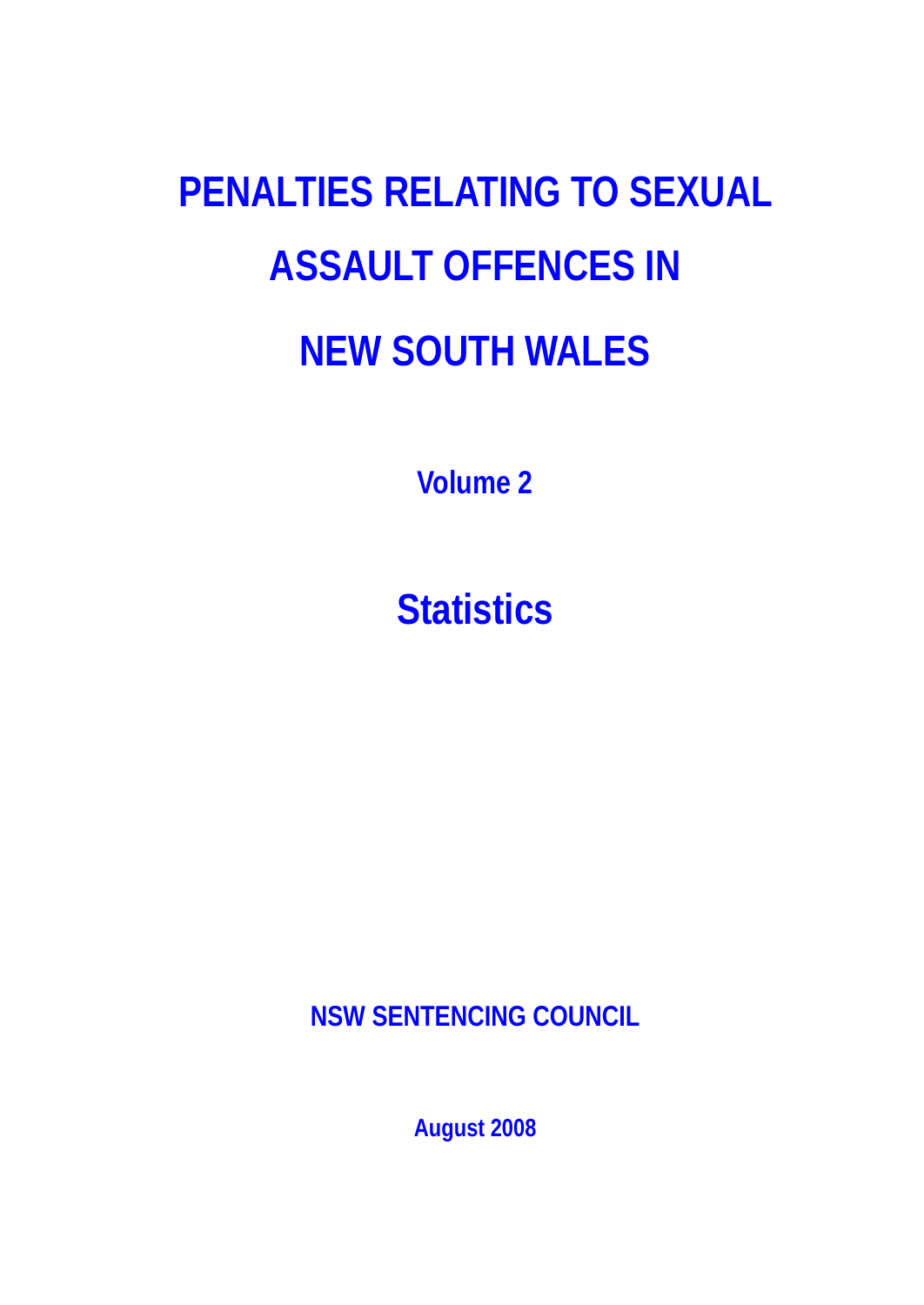#### **A report of the NSW Sentencing Council**

The views expressed in this report do not necessarily reflect the private or professional views of individual Council members or the views of their individual organisations. A decision of the majority is a decision of the Council, Schedule 1A, clause 12 of the *Crimes (Sentencing Procedure) Act* 1999.

Published in Sydney by the: NSW Sentencing Council Box 6 GPO SYDNEY 2001

www.lawlink.nsw.gov.au/sentencingcouncil

Email: sentencingcouncil@agd.nsw.gov.au

ISBN Print: 978-1-921301-79-7 (set)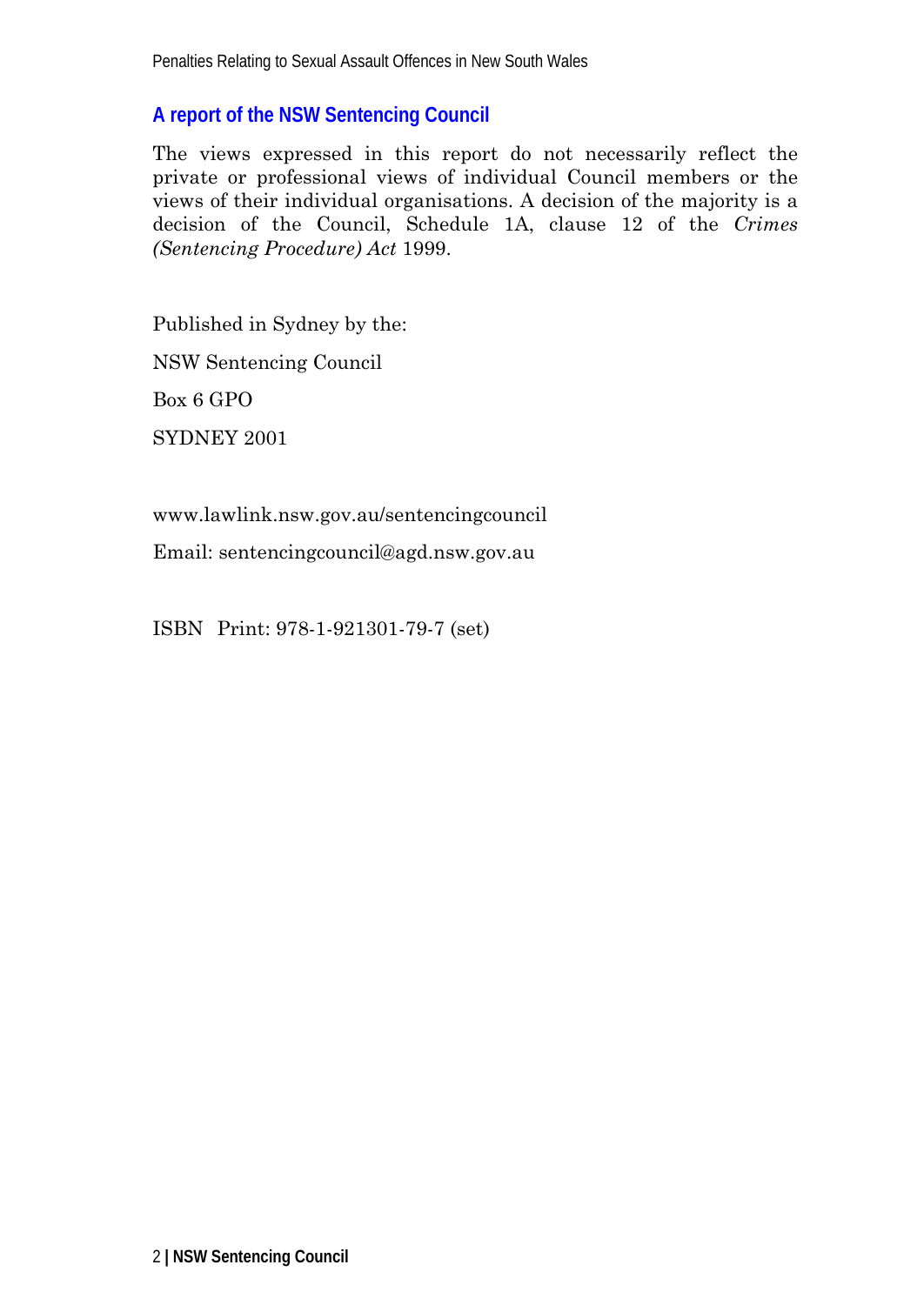### **Table of Contents**

#### 1. Statistical Analysis

| s61J - Aggravated sexual assault (accessory before the fact)  35               |  |
|--------------------------------------------------------------------------------|--|
|                                                                                |  |
|                                                                                |  |
| s61K(a) Intentionally or recklessly inflict actual bodily harm with intent     |  |
|                                                                                |  |
| s61K(b) Threaten actual bodily harm with intent to have sexual intercourse  37 |  |
|                                                                                |  |
|                                                                                |  |
|                                                                                |  |
|                                                                                |  |
|                                                                                |  |
|                                                                                |  |
|                                                                                |  |
|                                                                                |  |
|                                                                                |  |
| s61M(2) Aggravated indecent assault, victim under 10 years of age54            |  |
|                                                                                |  |
|                                                                                |  |
|                                                                                |  |
|                                                                                |  |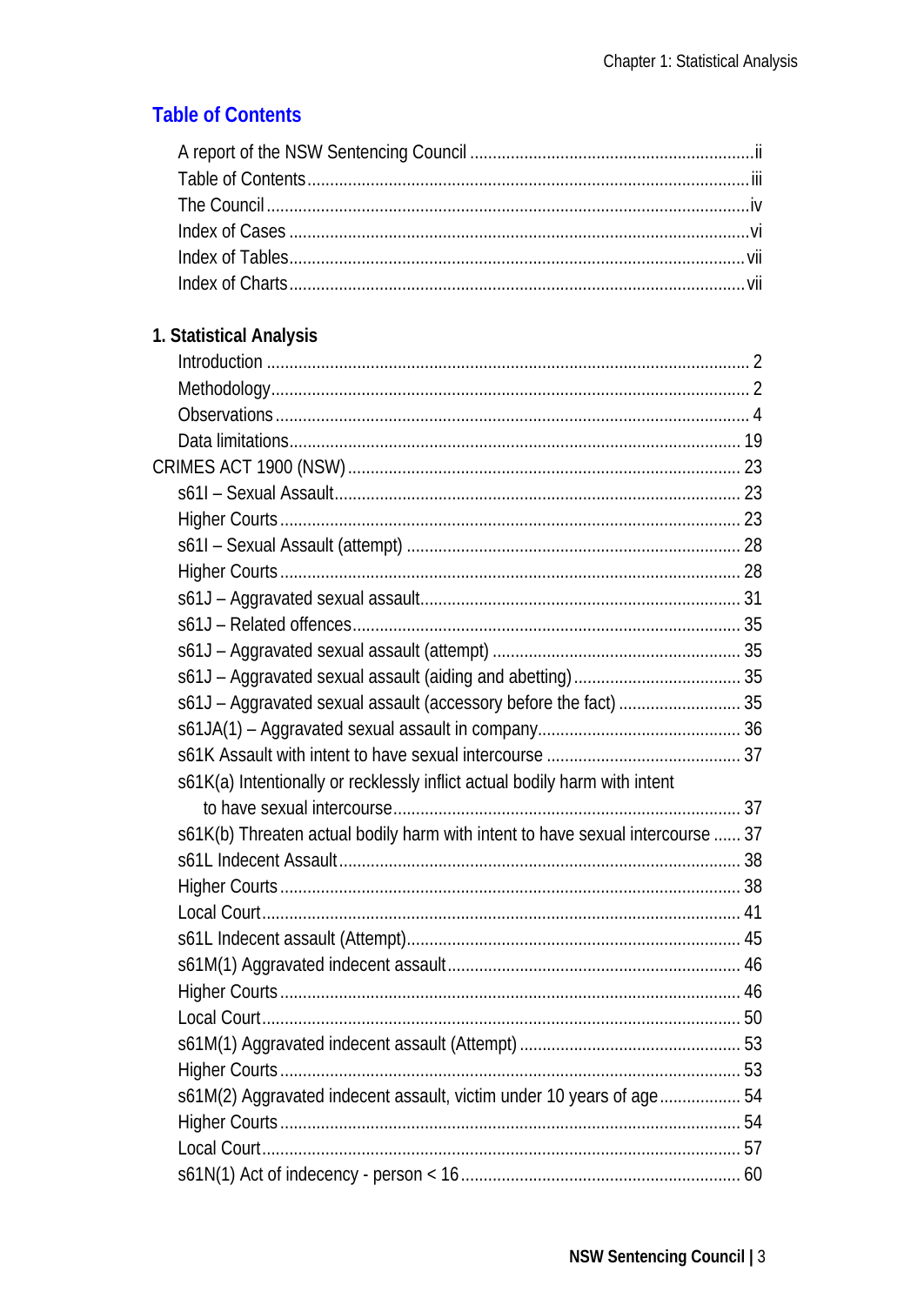| s66C(2) Aggravated sexual intercourse with child between 10 and 14 82 |  |
|-----------------------------------------------------------------------|--|
|                                                                       |  |
|                                                                       |  |
|                                                                       |  |
|                                                                       |  |
| s66C(4) Aggravated sexual intercourse with child between 14 and 16 88 |  |
| s66D Sexual intercourse with child between 10 and 16 (Attempt)  90    |  |
|                                                                       |  |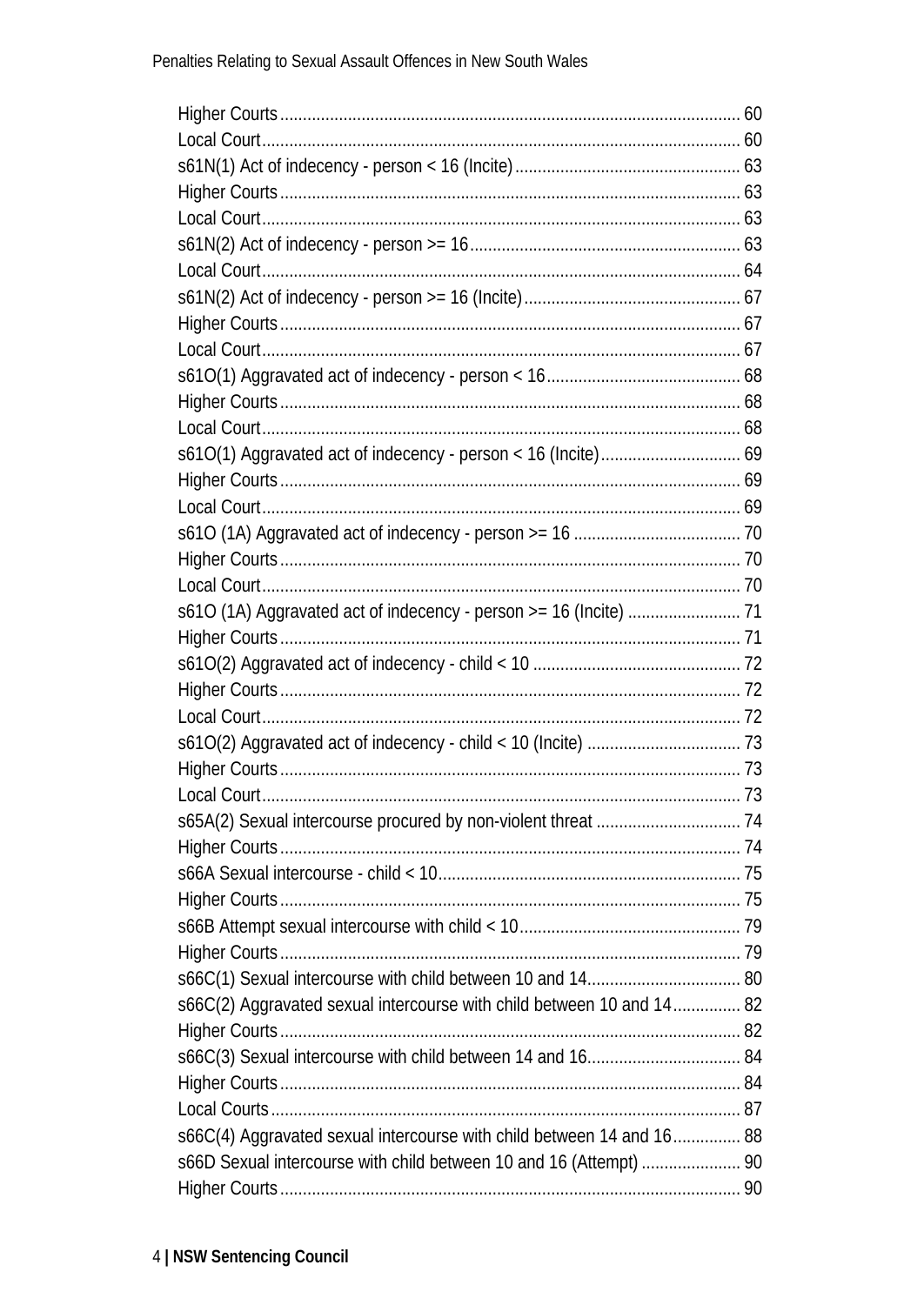| s66F(2) Sexual intercourse with intellectually disabled person by            |  |
|------------------------------------------------------------------------------|--|
|                                                                              |  |
|                                                                              |  |
| s66F(3) Sexual intercourse with intellectually disabled person               |  |
|                                                                              |  |
|                                                                              |  |
| s73(1) Sexual intercourse with child between 16 and 18 under special care 96 |  |
|                                                                              |  |
|                                                                              |  |
|                                                                              |  |
|                                                                              |  |
|                                                                              |  |
|                                                                              |  |
| s91D(1)(a) Induce child to participate in prostitution (Attempt)  100        |  |
|                                                                              |  |
|                                                                              |  |
|                                                                              |  |
|                                                                              |  |
|                                                                              |  |
| s91G Children not to be used for pornographic purposes 103                   |  |
|                                                                              |  |
| s91G Children not to be used for pornographic purposes (Attempt) 104         |  |
|                                                                              |  |
|                                                                              |  |
|                                                                              |  |
|                                                                              |  |
|                                                                              |  |
|                                                                              |  |
|                                                                              |  |

#### 2. Case Summaries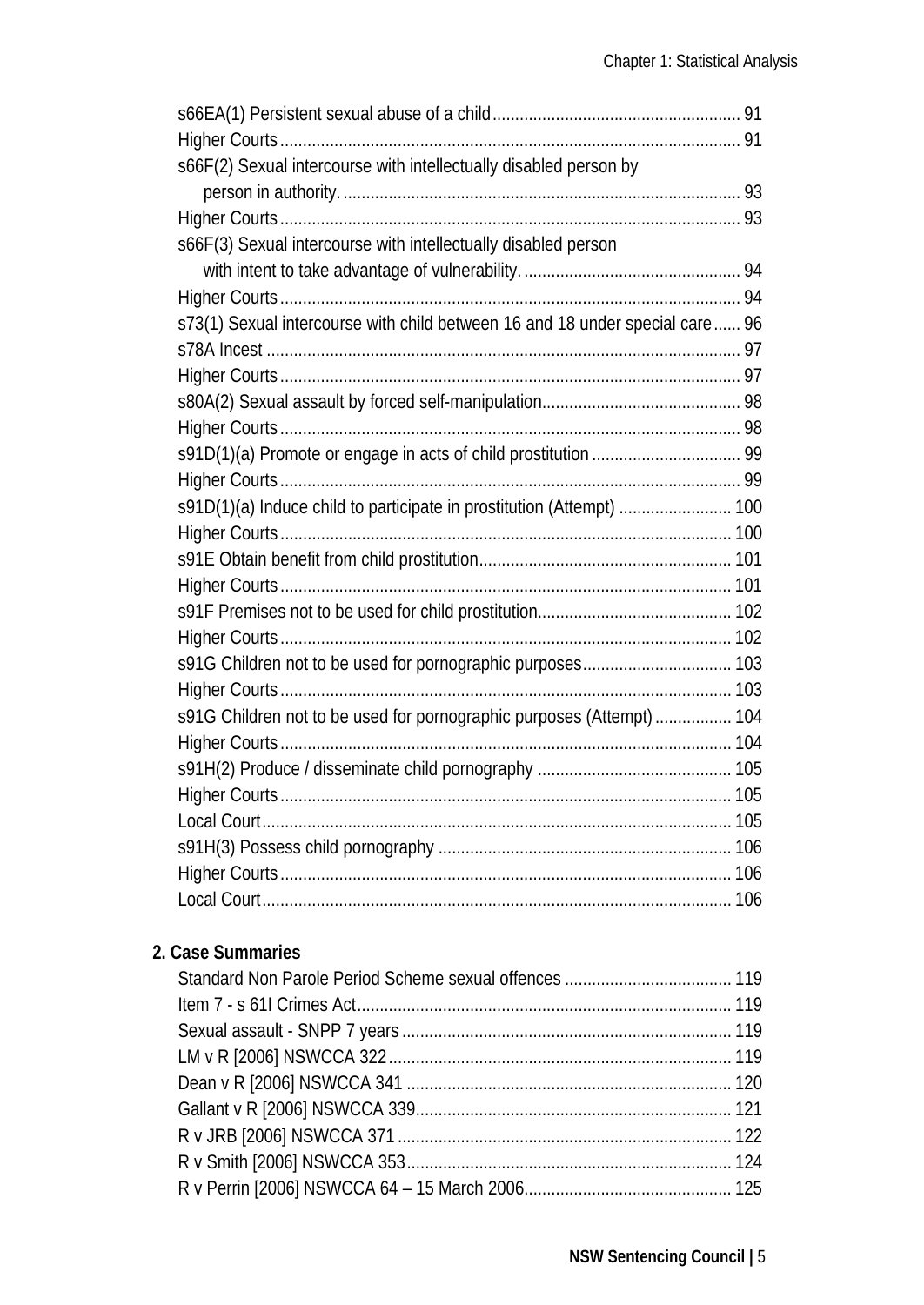| Aggravated sexual assault in company - SNPP 15 years  136                     |  |
|-------------------------------------------------------------------------------|--|
|                                                                               |  |
|                                                                               |  |
| Item 9A - s 61M(1) Crimes Act Aggravated indecent assault - SNPP 5 years. 138 |  |
|                                                                               |  |
|                                                                               |  |
|                                                                               |  |
|                                                                               |  |
|                                                                               |  |
|                                                                               |  |
| Item 9B - s 61M(2) Crimes Act Aggravated indecent                             |  |
|                                                                               |  |
|                                                                               |  |
|                                                                               |  |
| Item 10 - s 66A Crimes Act Sexual intercourse - child                         |  |
|                                                                               |  |
|                                                                               |  |
|                                                                               |  |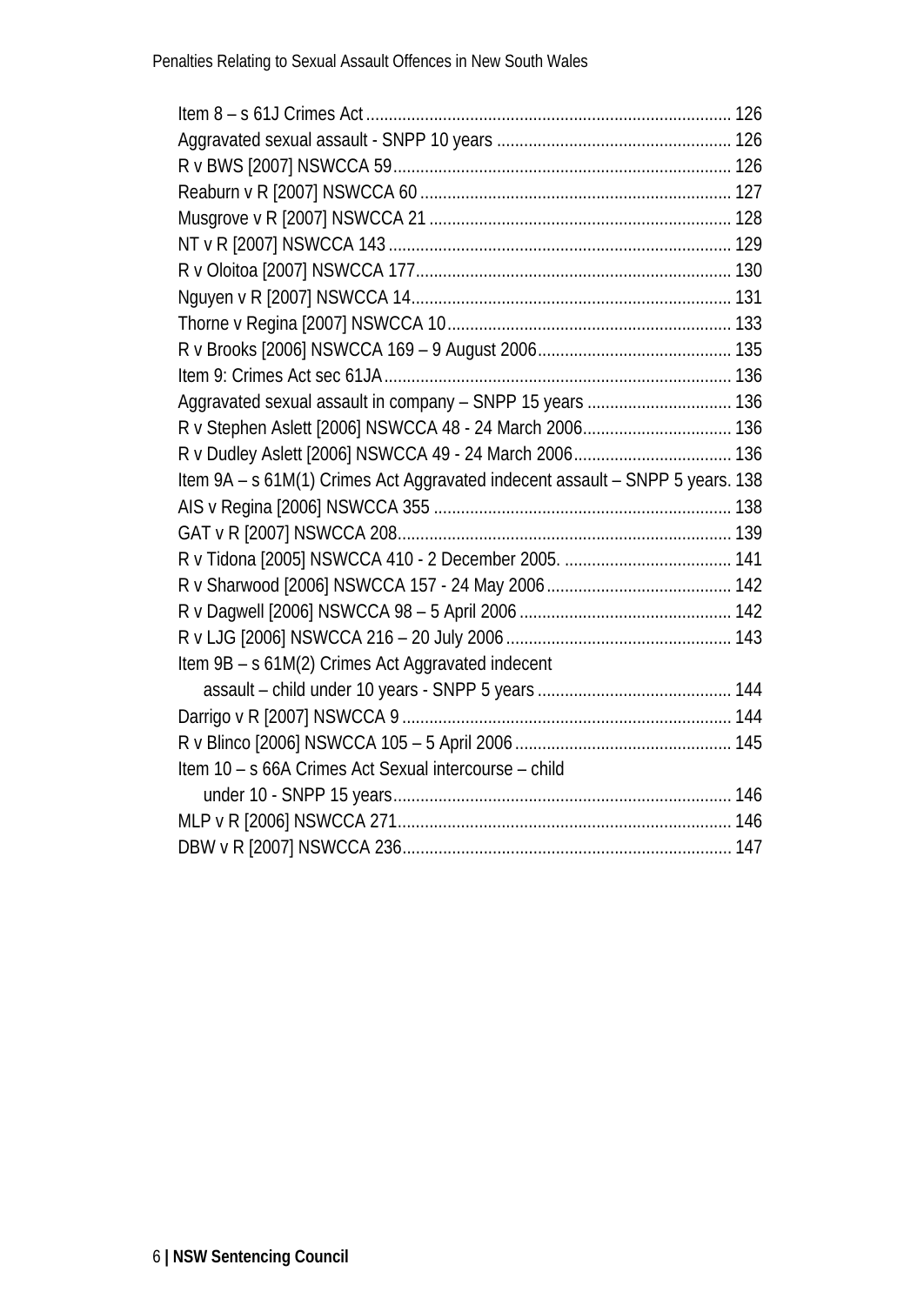#### **The Council**

-

The Hon James Wood AO QC, Chairperson

The Hon John Dunford QC, Deputy Chairperson

Mr Howard Brown OAM, Victims of Crimes Assistance League

Mr Paul Carey, Assistant Commissioner, NSW Police<sup>1</sup>

Nicholas Cowdery AM QC, Director of Public Prosecutions

Mrs Jennifer Fullford, Community Representative

Ms Martha Jabour, Homicide Victims Support Group

Mr Norman Laing, Barrister and Aboriginal Justice representative

Mr Ken Marslew AM, Enough is Enough Anti-Violence Movement

Mr Mark Ierace SC, Senior Public Defender

Ms Jennifer Mason, Director General, Department of Community Services<sup>2</sup>

Ms Penny Musgrave, Director, Criminal Law Review Division, NSW Attorney General Department3

Mr Ronald Woodham PSM, Commissioner, NSW Department of Corrective Services

<sup>1.</sup> Assistant Commissioner Paul Carey was appointed to the Council on 2 June 2008, and attended as an observer prior to this date.

<sup>2.</sup> Ms Jennifer Mason became Director General of the Department of Community Services in March 2008. Prior to this appointment, she was the Director General of the Department of Juvenile Justice

<sup>3.</sup> Ms Penny Musgrave was appointed to the Council on 25 February 2008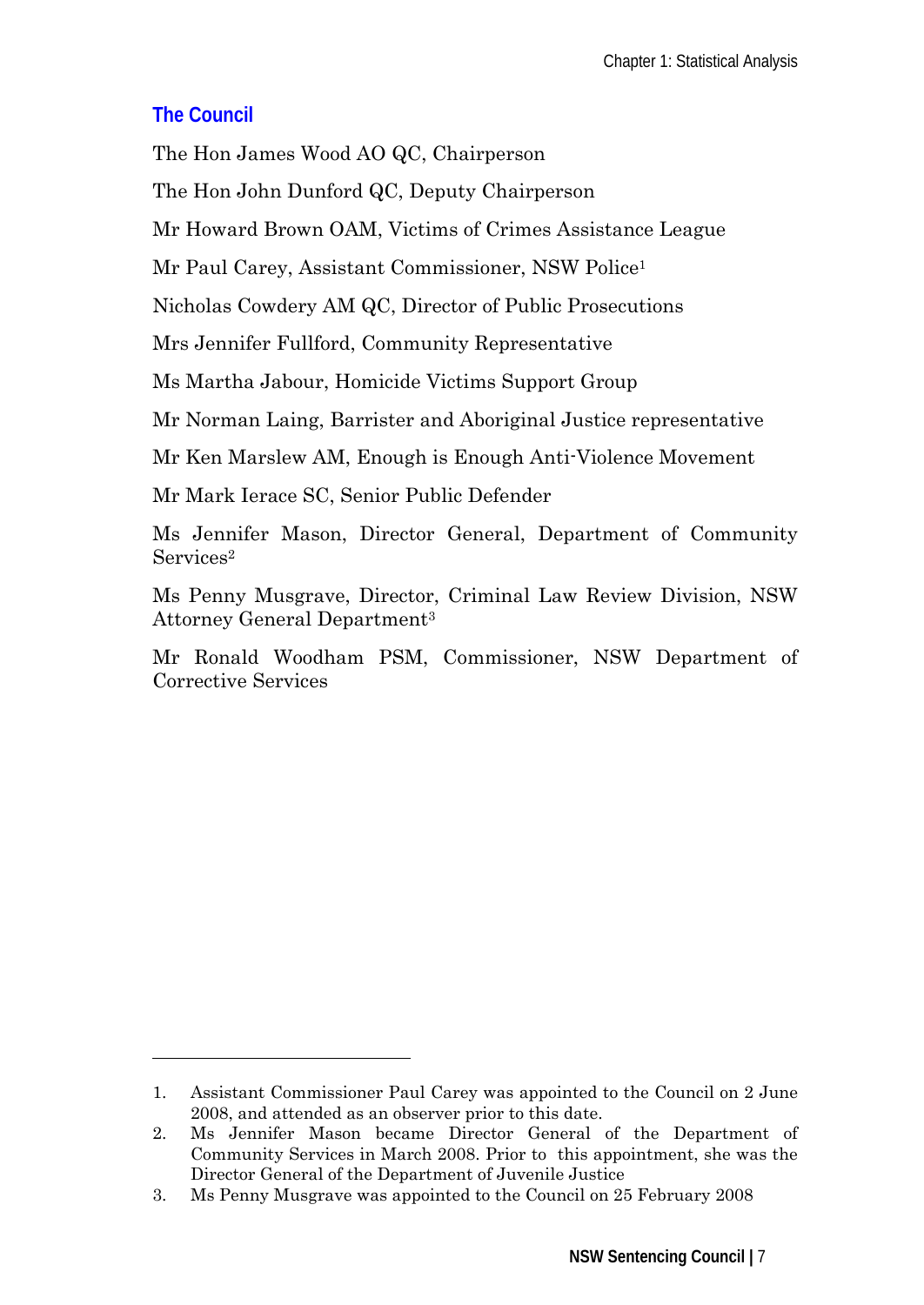#### Officers of the Council

**Executive Officer** 

Katherine McFarlane

#### **Research Officers**

- Susan King
- Jonathan Lee
- Tijana Jovanovic

#### **Interns**

• Amy Lundie-Jenkins

#### Acknowledgements

The NSW Sentencing Council acknowledges the assistance provided to the Council on this reference by numerous agencies and individuals, including:

- Fiona Cotsell, Statistical Services Manager, NSW Bureau of Crime Statistics;
- Hugh Donnelly, Director, Research and Sentencing; Natalie Gouda, Manager, Research and Sentencing; and Patrizia Poletti, Principal Research Officer (Statistics), The Judicial Commission of New South Wales;
- Terence Stewart and Joseph Waugh, desktop publishing assistance, and Anna Williams, Librarian, the New South Wales Law Reform Commission; and
- The Office of the Director of Public Prosecutions Research Unit.

Valuable guidance was provided by former Council members Ms Laura Wells, Director, Criminal Law Review Division, NSW Attorney General Department4 and Catherine Burn APM, Assistant Commissioner, NSW Police.5

Thanks are extended also to former District Court Judge Mr Ken Shadbolt, who lent his considerable expertise as consultant to the Council, and Ms Anna Butler, Executive Officer of the DNA Review Panel, for her research assistance.

<sup>4.</sup> Ms Laura Wells was appointed to the Council from 12 March 2007 to 25 December 2007

<sup>5.</sup> Assistant Commissioner Catherine Burn was appointed to the Council from 23 July to 7 December 2007.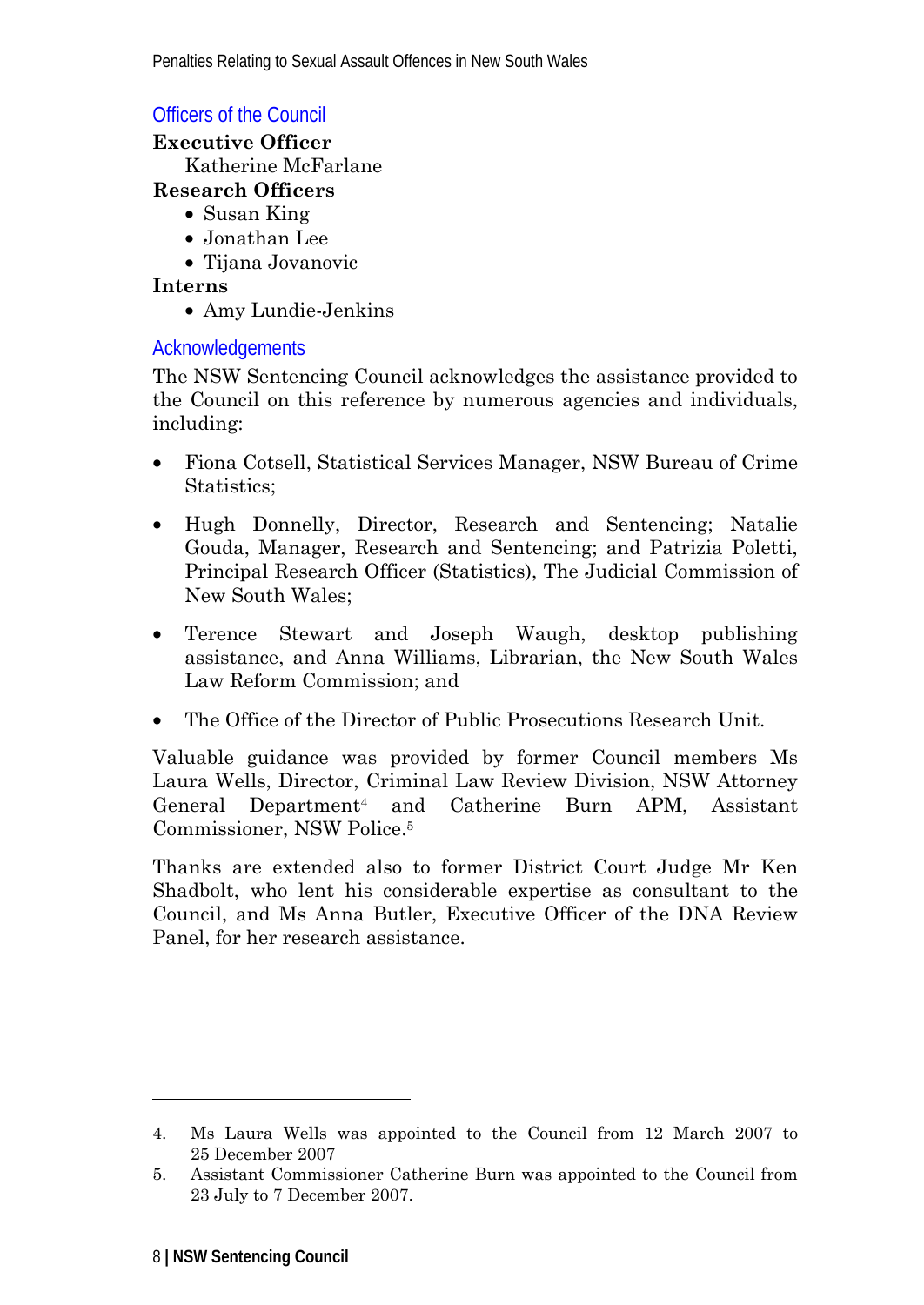#### **Index of Cases**

*AIS v Regina* [2006] NSWCCA 355 *Darrigo v R* [2007] NSWCCA 9 *DBW v R* [2007] NSWCCA 236 *Dean v R* [2006] NSWCCA 341 *Gallant v R* [2006] NSWCCA 339 *GAT v R* [2007] NSWCCA 208 *LM v R* [2006] NSWCCA 322 *MLP v R* [2006] NSWCCA 271 *Musgrove v R* [2007] NSWCCA 21 *Nguyen v R* [2007] NSWCCA 14 *NT v R* [2007] NSWCCA 143 *R v Blinco* [2006] NSWCCA 105 – 5 April 2006 *R v Brooks* [2006] NSWCCA 169 – 9 August 2006 *R v BWS* [2007] NSWCCA 59 *R v Dagwell* [2006] NSWCCA 98 – 5 April 2006 *R v Dudley Aslett* [2006] NSWCCA 49 - 24 March 2006 *R v JRB* [2006] NSWCCA 371 *R v LJG* [2006] NSWCCA 216 – 20 July 2006 *R v Oloitoa [2007] NSWCCA 177 R v Perrin* [2006] NSWCCA 64 – 15 March 2006 *R v Sharwood* [2006] NSWCCA 157 - 24 May 2006 *R v Smith* [2006] NSWCCA 353 *R v Stephen Aslett* [2006] NSWCCA 48 - 24 March 2006 *R v Tidona* [2005] NSWCCA 410 *-* 2 December 2005. *Reaburn v R* [2007] NSWCCA 60

*Thorne v Regina* [2007] NSWCCA 10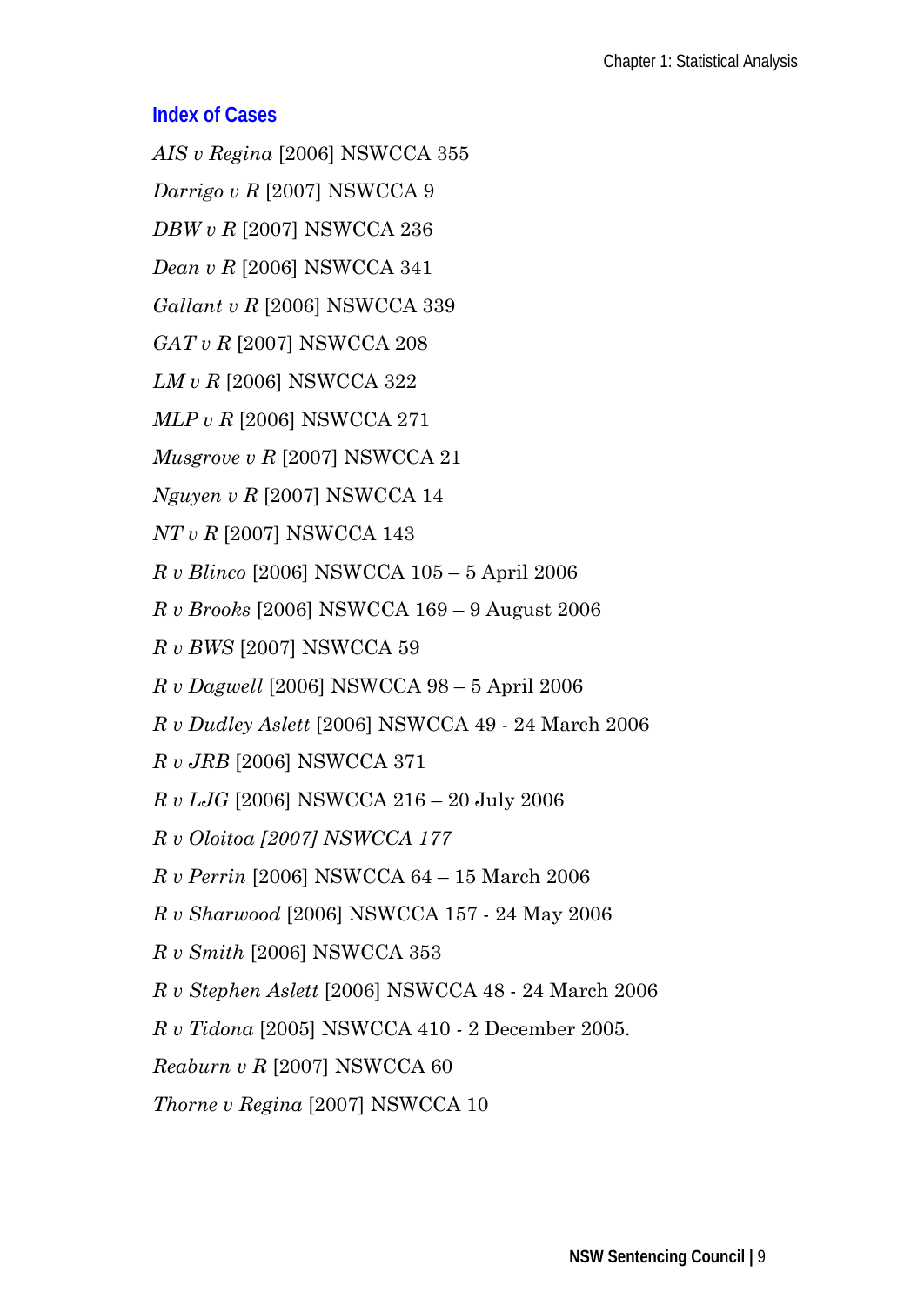#### **Index of Tables**

- Table 1: Higher Courts: Average sentences: Plea guilty vs. not guilty
- Table 2: Local Court: Average sentences for plea guilty and plea not guilty/no plea – *Crimes Act* 1900
- Table 3: Juveniles matters in the Children's Court and Higher Courts
- Table 4: Effect of juvenile offender data on s66A sentencing statistics

#### **Index of Charts**

- Chart 1: Chart 1: Overview of offences Higher Courts
- Chart 2: Range of statutory maximums Crimes Act 1900 (NSW)
- Chart 3: Average sentences and statutory maximum periods Crimes Act 1900 (NSW)
- Chart 4: Longest sentences and statutory maxima Crimes Act 1900 (NSW)
- Chart 5: Average non-parole periods imposed and SNPPs Higher Courts
- Chart 6: Longest non-parole periods imposed and SNPPS Higher Courts
- Chart 7: Average non-parole periods and average sentences
- Chart 8: Higher Courts: Average sentences based on plea
- Chart 9: s61I Average sentence and statutory maximum

Chart 10: Average sentence, guilty plea v not guilty plea

Chart 11: s61I Average NPP imposed and SNPP

- Chart 12: s61I Average NPP and average sentence
- Chart 13: s61I (attempt) Average sentence and statutory maximum
- Chart 14: s61I (Attempt) Average sentence, guilty plea v plea not guilty
- Chart 15: s6J Average sentence and statutory maximum

Chart 16: s6J Average sentence, guilty plea v not guilty plea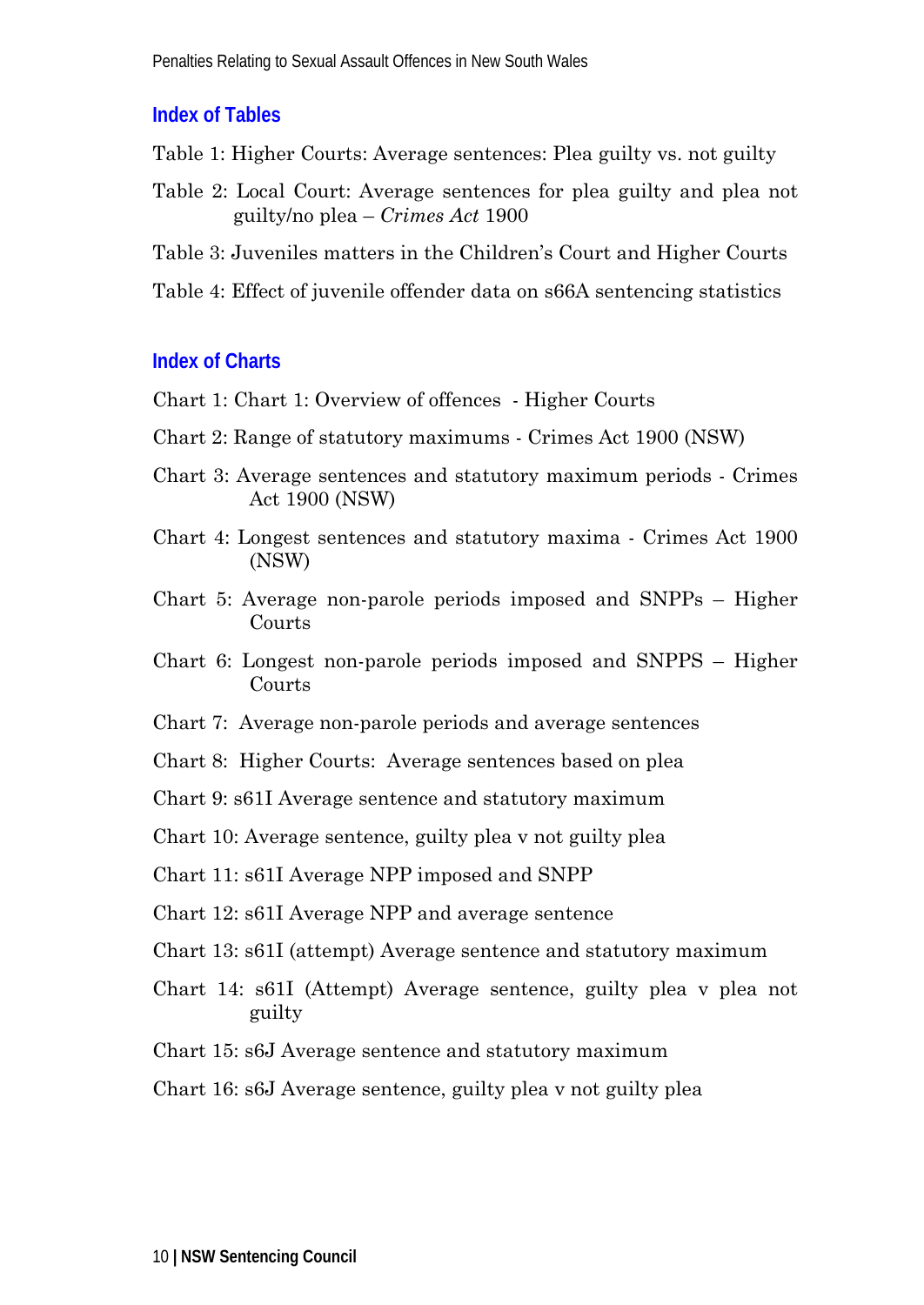## Chapter 1 **Statistical Analysis**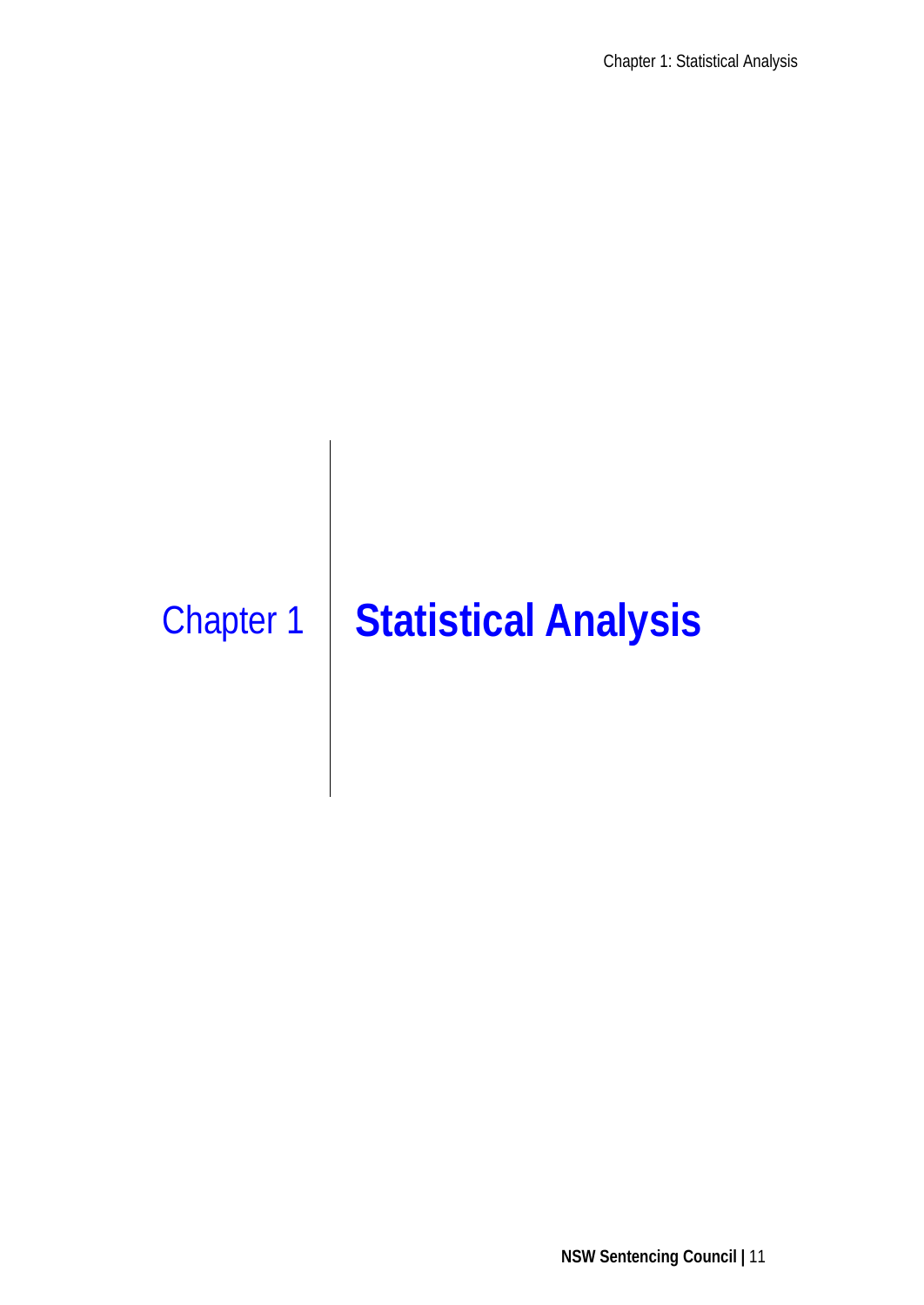#### **INTRODUCTION**

This volume is to be read as a companion to Volume 1 of the Council's review of sexual offence penalties in NSW.

It contains a statistical analysis of sentencing outcomes for sexual offences contained in the *Crimes Act 1900* (NSW).

The material was prepared with the assistance of the Judicial Commission of New South Wales.

#### **Methodology**

The Council undertook this examination in order to determine sentencing trends and issues arising out of the treatment of sexual offences in NSW by the Local Court and the higher courts.

There are 69 indictable sexual offences contained in the *Crimes Act* 1900 (NSW).6 The Council constrained its examination of sexual offences data to the 49 offences which featured at least one conviction, imposed by either the higher courts or the Local Court, during the reporting period.

The Local Court data covers the period from January 2003 to September 2007.7

Due to the impact of the *Crimes (Sentencing Procedure) Amendment (Standard Minimum Sentencing) Act 2002*, which introduced standard non-parole periods (SNPPs) for certain offences, the higher courts' data represents a mix of measuring periods. For the offences to which SNPPs do not apply, the data generally covers the period from October 2000 to September 2007. For the offences to which SNPPs apply, the data generally covers the period from February 2003 to September 2007.

Analysis was conducted using the published data on the JIRS database, and was verified by the Judicial Commission before inclusion.

<sup>6.</sup> The Council has counted as a separate offence all sub-sections of sexual offences listed in the Crimes Act. Incite and attempt offences have been counted as separate offences for the purposes of this analysis. However s61P Attempt to commit offence under ss61I-61O, has been counted as 1 offence only.

<sup>7.</sup> Some offences were only introduced in their current forms after February 2003, for example, s91H Crimes Act 1900 – Produce /disseminate child porn (from 1 January 2005); and ss21G - Film for indecent purposes, and 21H - Install device to facilitate filming for indecent purposes, Summary Offences Act 1988 (from 24 March 2004).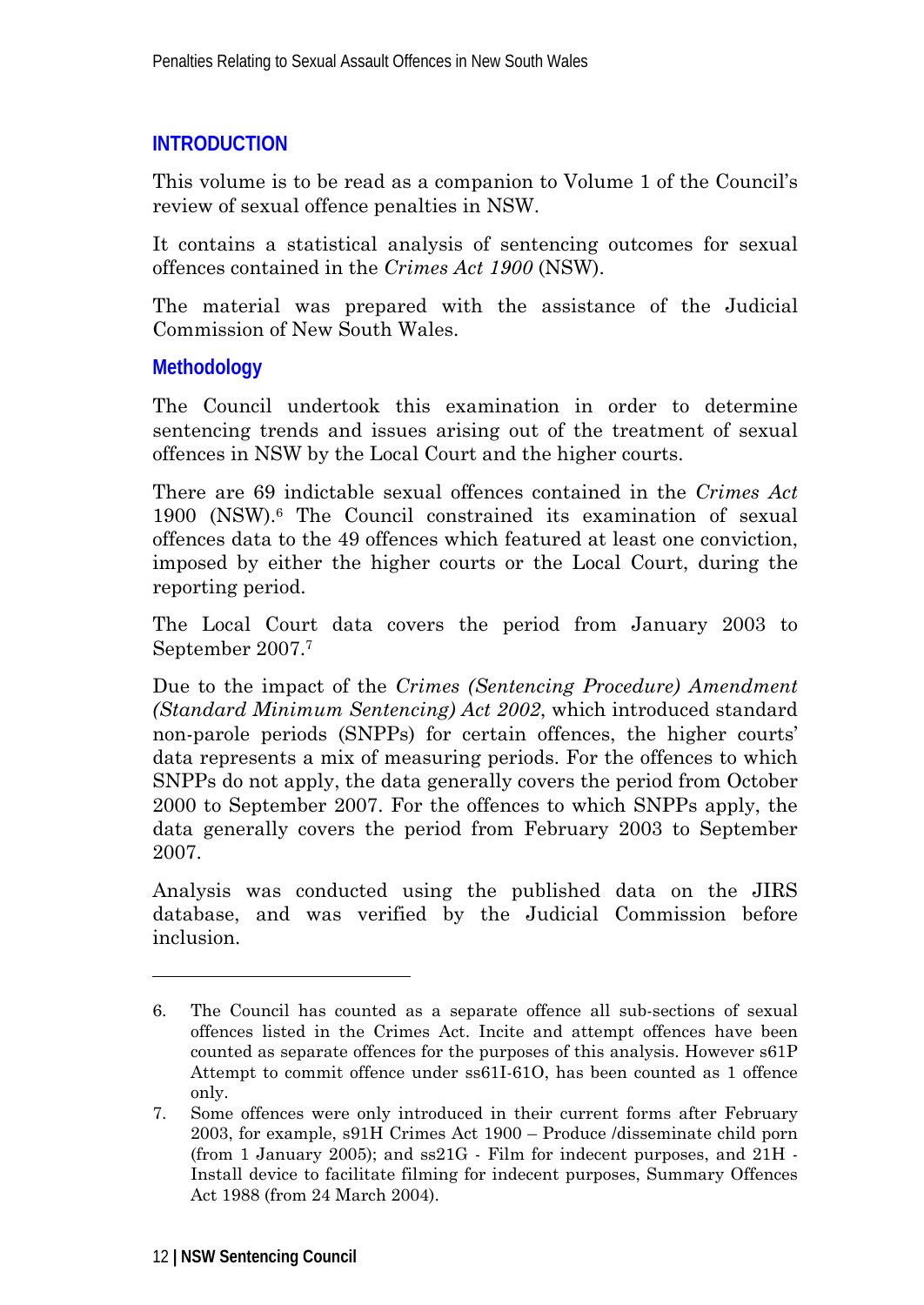Sentencing outcomes for each relevant offence examined include:

- Total number of cases and dispositions:
- **Percentage of cases where a sentence of imprisonment was** imposed;
- Average sentences and statutory maximum periods;
- **Longest** / shortest sentences and statutory maxima;
- Average non-parole periods imposed and the standard non-parole period (where applicable); and
- Longest non-parole periods imposed and the standard non-parole periods (where applicable).

Examination of these factors allowed for conclusions to be made regarding the relationship between the statutory maxima and average sentences; and the relationship between the standard non-parole scheme and average non-parole periods imposed.

The impact of pleas on average sentences and the effect of juvenile offenders were also considered where there was a sufficient number of cases to allow for such analysis to be undertaken.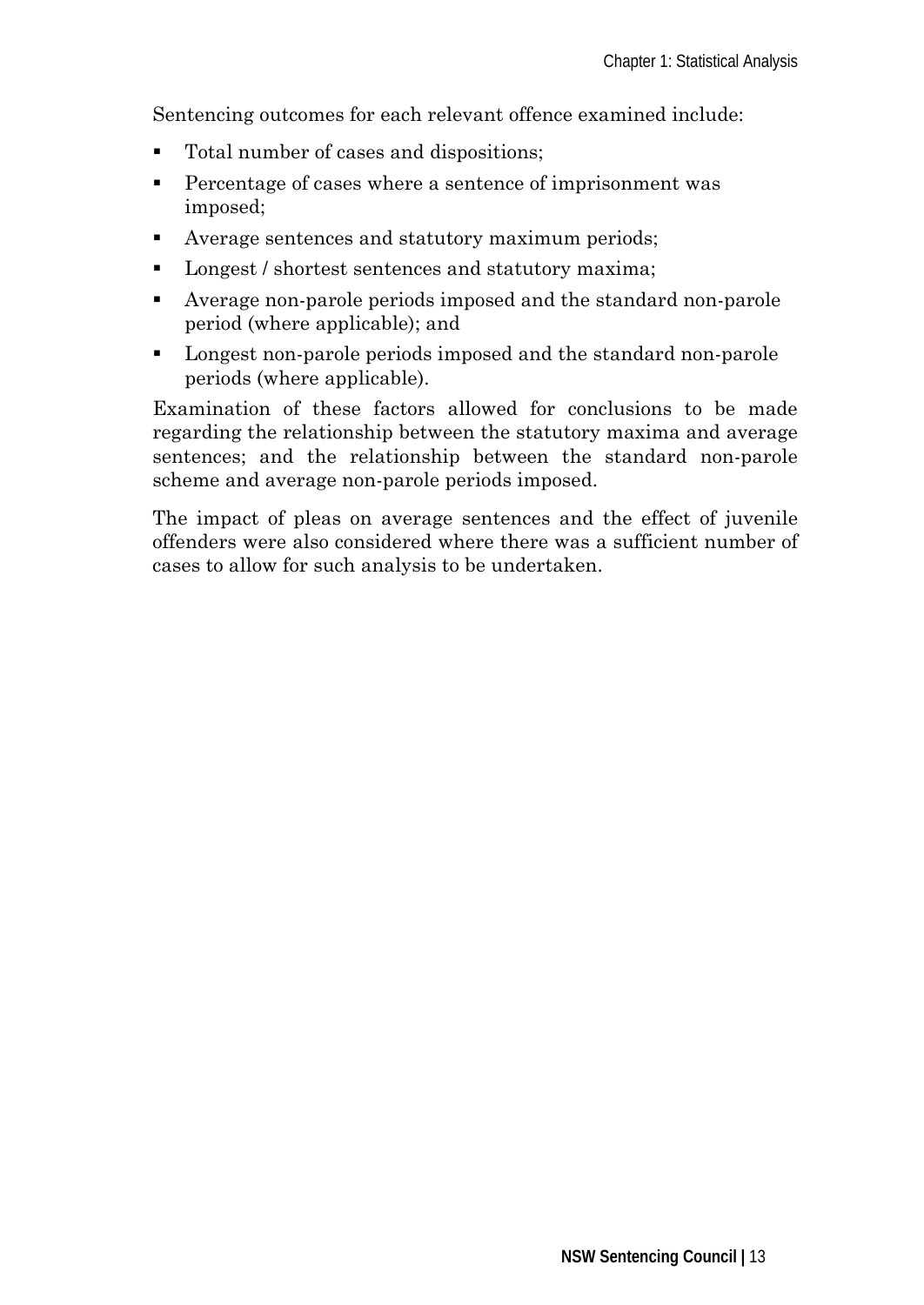*Chart 1: Overview of offences8 - Higher Courts* 



#### **Observations**

-

#### Sentences of imprisonment

There were 46 sexual offences for which 725 offenders were sentenced to imprisonment during the measuring periods. In fact, there were only three offences for which a sentence of imprisonment was *not* imposed in at least 1 matter: the sole  $s61O(1A)$ <sup>9</sup> offender received a sentence of periodic detention for  $12$  months; the sole  $s73(1)^{10}$  offender received a suspended sentence; and the sole  $\text{sg1H}(3)^{11}$  offender received a s9bond.

Many of the offences for which a sentence of imprisonment was imposed during the relevant measuring period however, featured less

<sup>8.</sup> This is an overview of average non-parole periods, average sentences, SNPPs, longest sentences, and statutory maxima for the 5 offences for which SNPPs are in place and for which more than 10 non-parole periods were recorded.

<sup>9.</sup> Aggravated act of indecency with/toward a person aged 16 years or above (incite).

<sup>10.</sup> Sexual intercourse with child between 16 and 18 under special care

<sup>11.</sup> *Crimes Act 1900* (NSW) s91H(3) Possess child pornography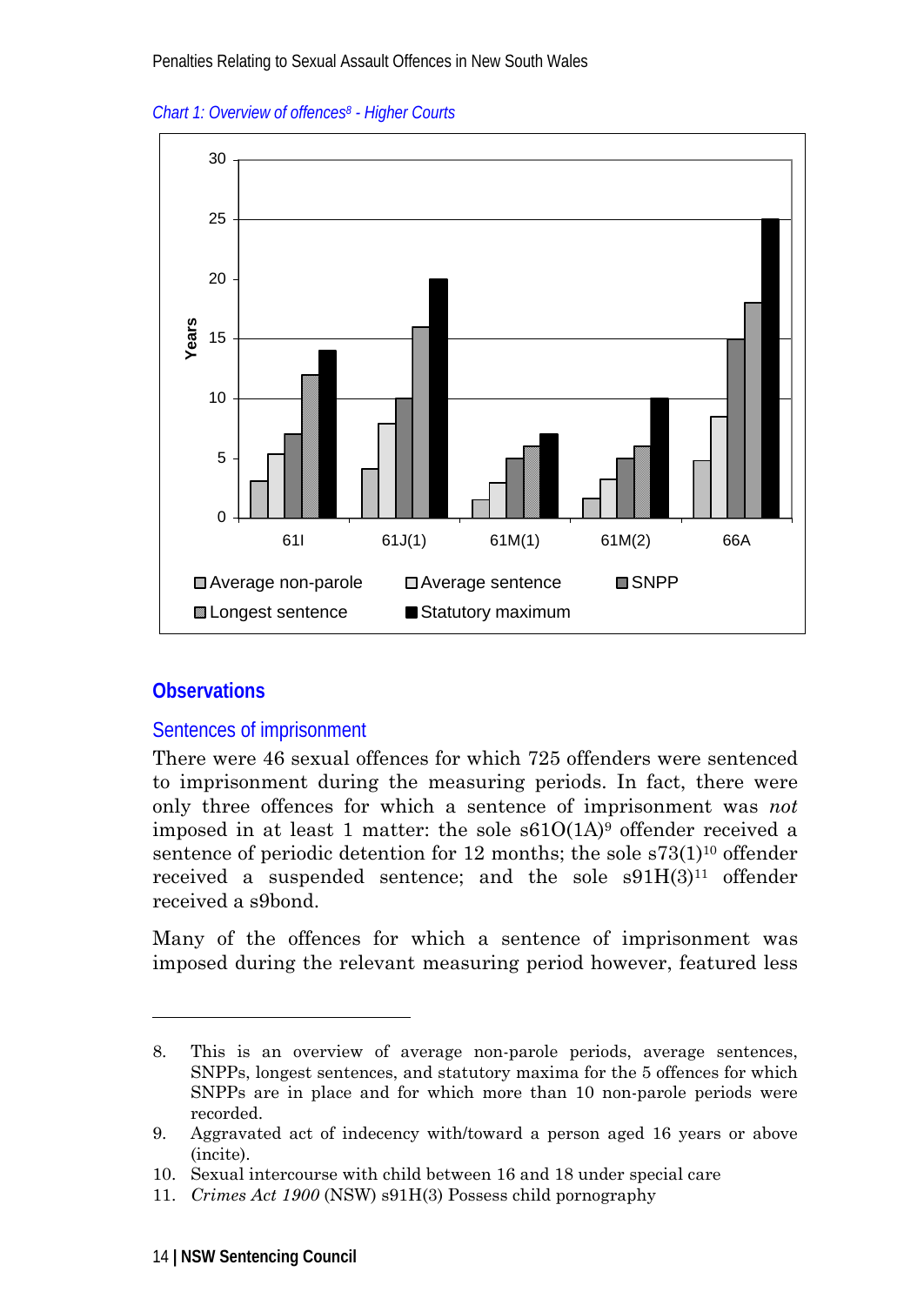than 10 matters. The small number of cases renders statistical analysis deeply problematic and subject to error.12

Restricting further analysis to instances where in excess of 10 sentences of imprisonment had been imposed limited the review to 15 offences overall.<sup>13</sup> Three such offences<sup>14</sup> featured sentences of imprisonment imposed in both the higher courts and in the Local Court.

The higher courts imposed sentences of imprisonment on more than 10 offenders for 10 offences. The percentage of offenders who received a sentence of imprisonment for a sexual offence ranged from 28%15 to 100%.16 The Local Court imposed sentences of imprisonment on more than 10 offenders for 8 offences. The percentage of offenders who received a sentence of imprisonment for a sexual offence ranged from 19.6417 to 47.69%18

#### *Average sentences of imprisonment*<sup>19</sup>

-

Average prison sentences imposed in the higher courts for sexual offences, expressed as a percentage of the statutory maximum sentence applicable to each offence, ranged from 17.2% to 75%.<sup>20</sup> However, the offences that occupied the top end of that scale were offences for which one or two offenders had been imprisoned, and are

- 15. *Crimes Act*1900 (NSW) s61L Indecent Assault
- 16. *Crimes Act* 1900 (NSW) s66EA Persistent sexual abuse of a child
- 17. *Crimes Act* 1900 (NSW) s61N(2) Act of indecency person over 16 years
- 18. *Crimes Act* 1900 (NSW) s61M(2) Aggravated indecent assault, victim under 10 years
- 19. The range of average prison sentences depends on whether all offences are counted, or only those offences where at least two prison sentences have been imposed. An average cannot be derived from a single sentence.
- 20. It is noted that section 61JA (with 12 prison sentences when aggregated) attracted the longest average sentence of 14.167 years. As the statutory maximum is life imprisonment, a figure representing a percentage of the maximum cannot be calculated.

<sup>12.</sup> One could go as far as to say that only two of the offences reviewed (s61I sexual assault and 61J - aggravated sexual assault, with 82 and 80 imprisoned offenders, respectively) yielded a sufficient sample size of offenders as to minimise the possibility of a handful of outliers giving a misleading impression of trends and average prison terms, and even in those two offences the possibility could by no means be said to be insignificant.

<sup>13.</sup> Due to such data limitations, charts (such as those illustrating average sentences against statutory maxima) as a general rule have been provided only where more than 10 sentences of imprisonment were recorded for the offence in the higher courts.

<sup>14.</sup> *Crimes Act*1900 (NSW) ss61L Indecent Assault; 61M(1) Aggravated indecent assault; and s61M(2) Aggravated indecent assault, victim under 10 years of age.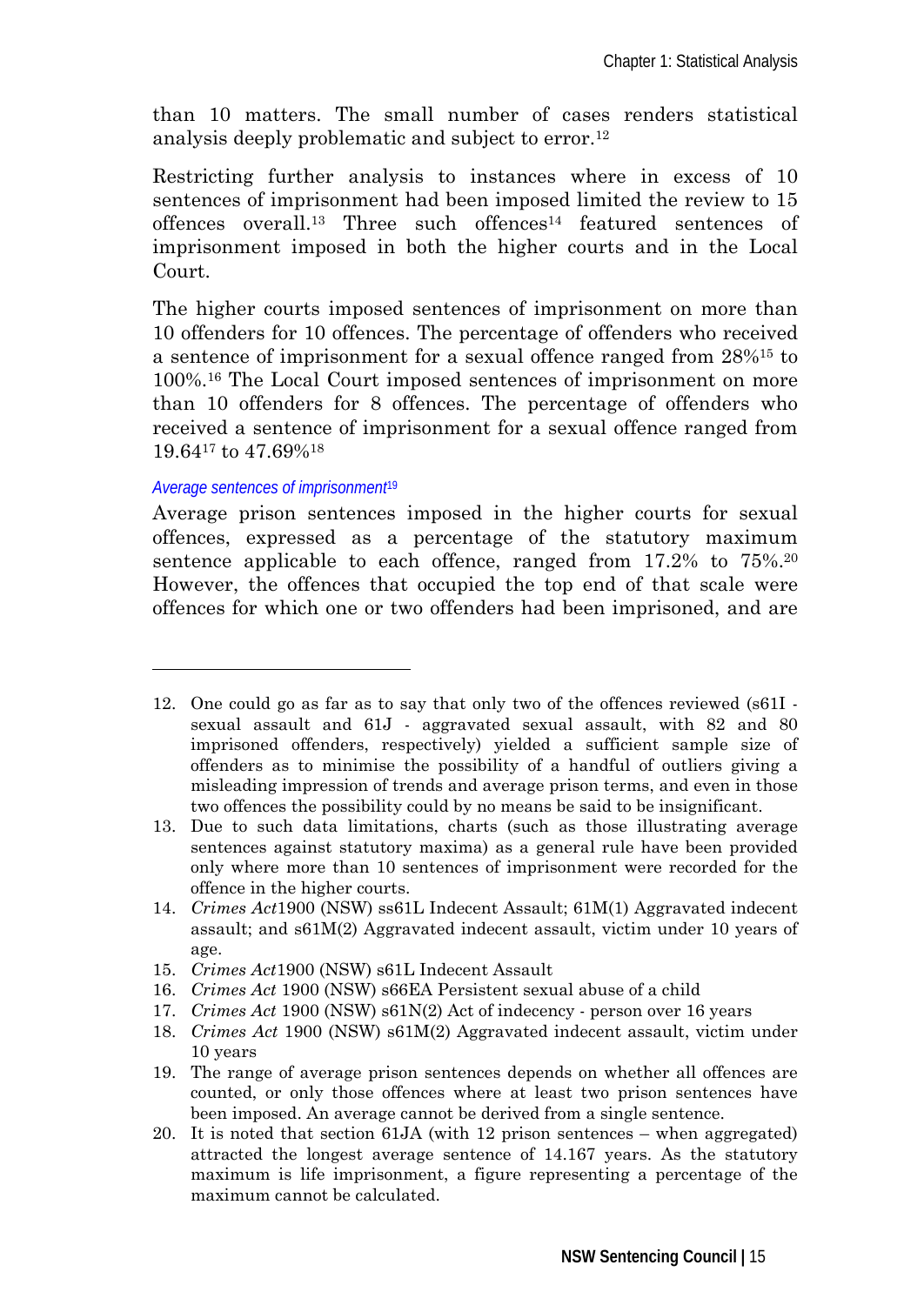thus unlikely to give an accurate impression of typical sentences for those offences.21

When restricted to offences for which a more significant<sup>22</sup> number of prison sentences were recorded, the average sentences ranged from 17.2% to 42.4% of the applicable statutory maxima.

#### Statutory maximums





It must be noted that the data underlying many of the average sentences is limited (due to the small sample sizes), and the

 $\overline{a}$ 

<sup>21.</sup> s65A(2) - Sexual intercourse procured by non-violent threat; 61O(1) - inciting person under the age of 16 to committing an aggravated act of indecency;  $80A(2)$  – Sexual assault by forced self-manipulation; and  $61N(1)$  – Act of indecency towards a person under 16.

<sup>22. &#</sup>x27;Significant' here is used in its everyday sense, and not in its statistical sense. Offences for which fewer than 10 prison sentences were recorded were excluded here.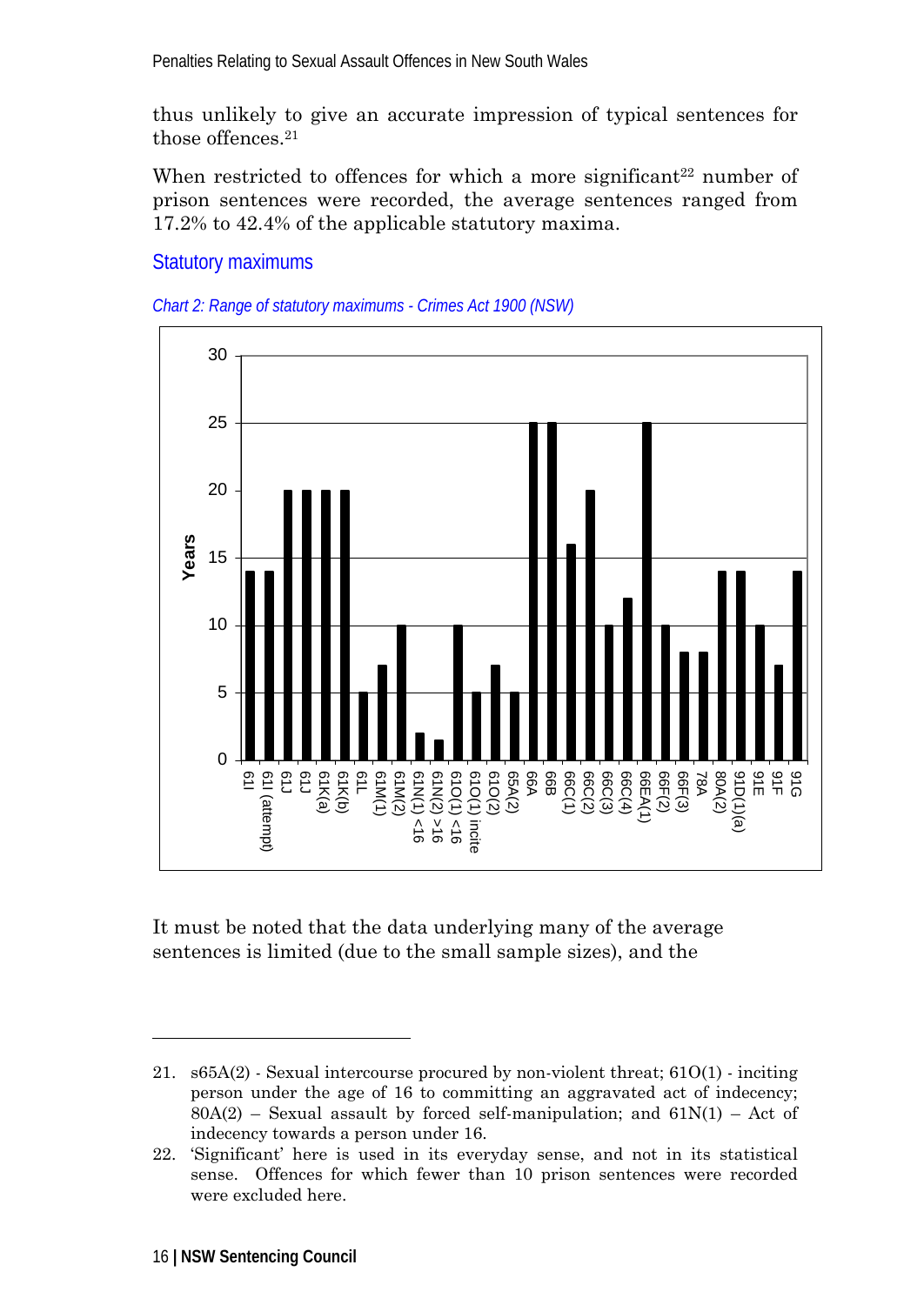$correlation$  itself is less than conclusive, $23$  so no firm inferences can be drawn from it.

However, from the clear positive correlation between statutory maximum sentences and average sentences expressed in years, and what may be a slight negative correlation between statutory maximum sentences and average sentences as expressed as a percentage of the statutory maximum*,* one could posit that the courts agree in general with the legislation in terms of the relative gravity of each offence in the hierarchy of sexual offences<sup>24</sup>, but agree less strongly with the appropriateness of the statutory maximum sentences themselves.





 $\overline{a}$ 

<sup>23.</sup> While the negative relationship between the statutory maxima and the average sentence is statistically significant (significantly different to zero), regression analysis suggests that only 14% of the variance in the average sentences is explained by the variance in statutory maximum period.

<sup>24.</sup> As ranked by the statutory maximum sentences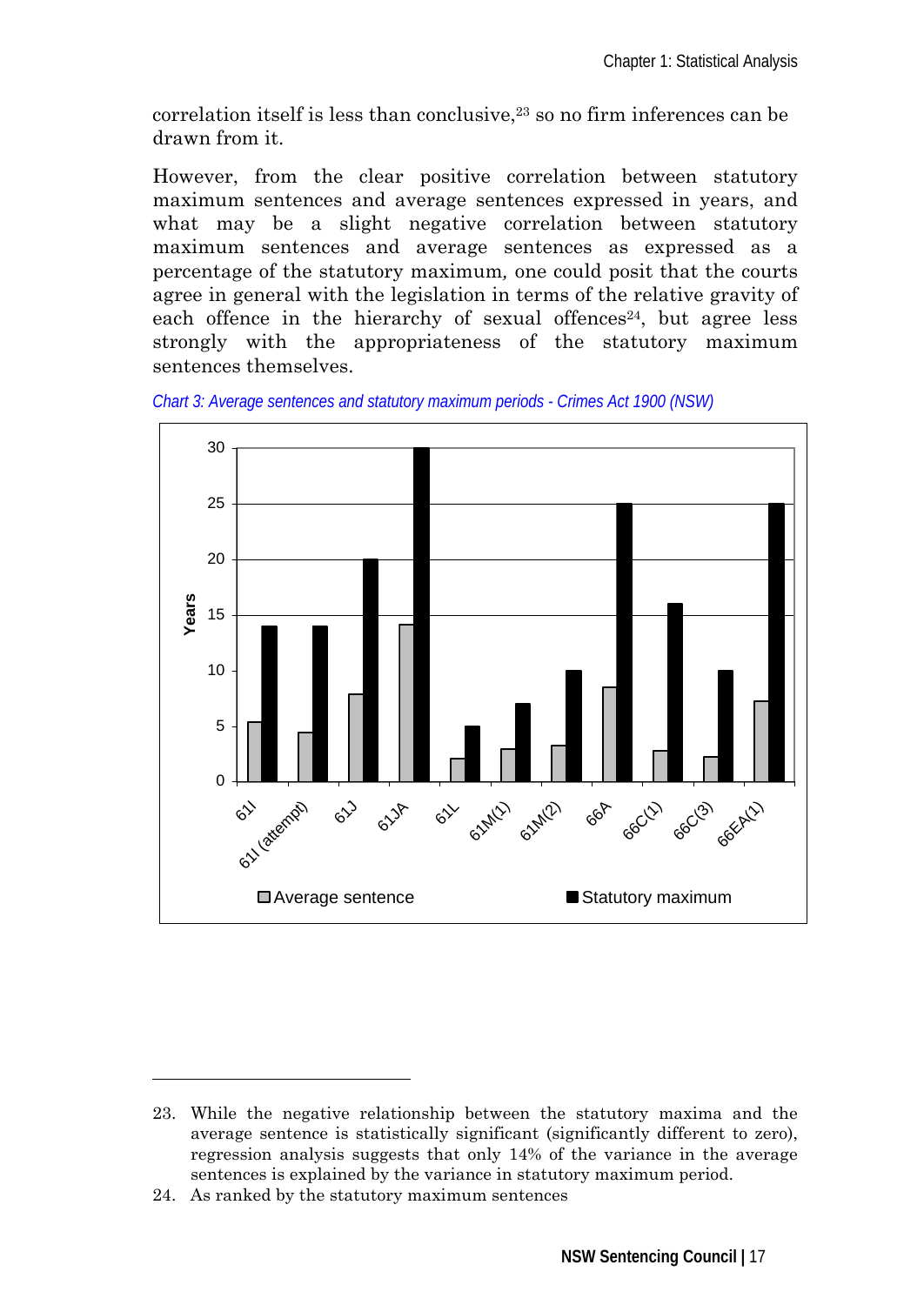#### Longest sentences and the statutory maximum

The longest sentence imposed for each offence, expressed as a percentage of the statutory maximum applicable to each offence, ranged from 21.43%25 to 90%.26





#### Non-parole periods

-

Average non-parole periods imposed for the sexual offences examined ranged from approximately 1 year 2 months to 8 years.

For the five offences for which an SNPP is specified in the legislation and for which there were more than 10 non-parole periods recorded by JIRS27, the average non-parole periods expressed as a percentage of the SNPP ranged from 32.07% to 44%.

<sup>25.</sup> *Crimes Act* 1900 (NSW) s91G – Use child for pornographic purposes

<sup>26.</sup> *Crimes Act* 1900 (NSW s66A – sexual intercourse with a child under 10

<sup>27.</sup>  $\text{1861}$  – sexual assault;  $\text{1861}$  $(1)$  – aggravated sexual assault;  $\text{1861}$  $(1)$  – aggravated indecent assault;  $s61M(2)$  – aggravated sexual assault against a person under the age of 10; 66A – sexual intercourse with a child under 10.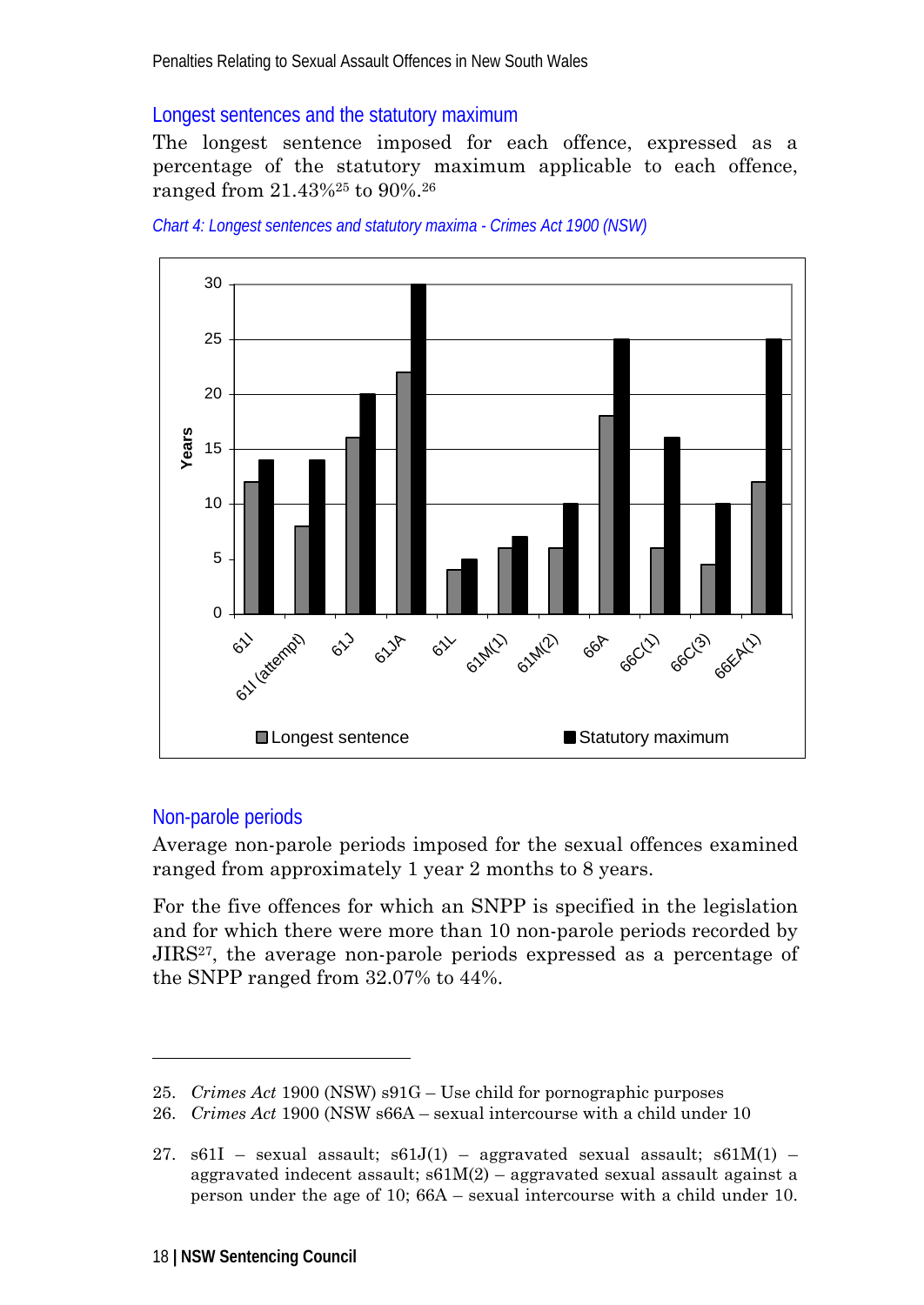Only two offenders received non-parole periods on their sentences which exceeded the applicable SNPP; both of those offenders were sentenced for offences under s 61I (sexual assault), and both received non-parole periods of 8 years.28



*Chart 5: Average non-parole periods imposed and SNPPs – Higher Courts* 

Average non-parole periods imposed, expressed as a percentage of the average sentences ranged from 32% to 68.33%. Excluding offences for which there were fewer than ten non-parole periods were recorded,<sup>29</sup> average non-parole periods ranged from 49.85% to 63.33% of the average sentences.

This excludes 61JA (aggravated sexual assault in company) offences, for which 4 non-parole periods were recorded.

28. The SNPP for a s61I offence is 8 years.

<sup>29.</sup> This limited the data to offences falling under s 61I – sexual assault; 61J – aggravated sexual assault;  $61L$  - indecent assault;  $61M(1)$  – aggravated indecent assault;  $61M(2)$  – aggravated indecent assault on a child under 10;  $66A -$  sexual intercourse with a child under 10,; and  $66C(3) -$  sexual intercourse with a child between 14 and 16.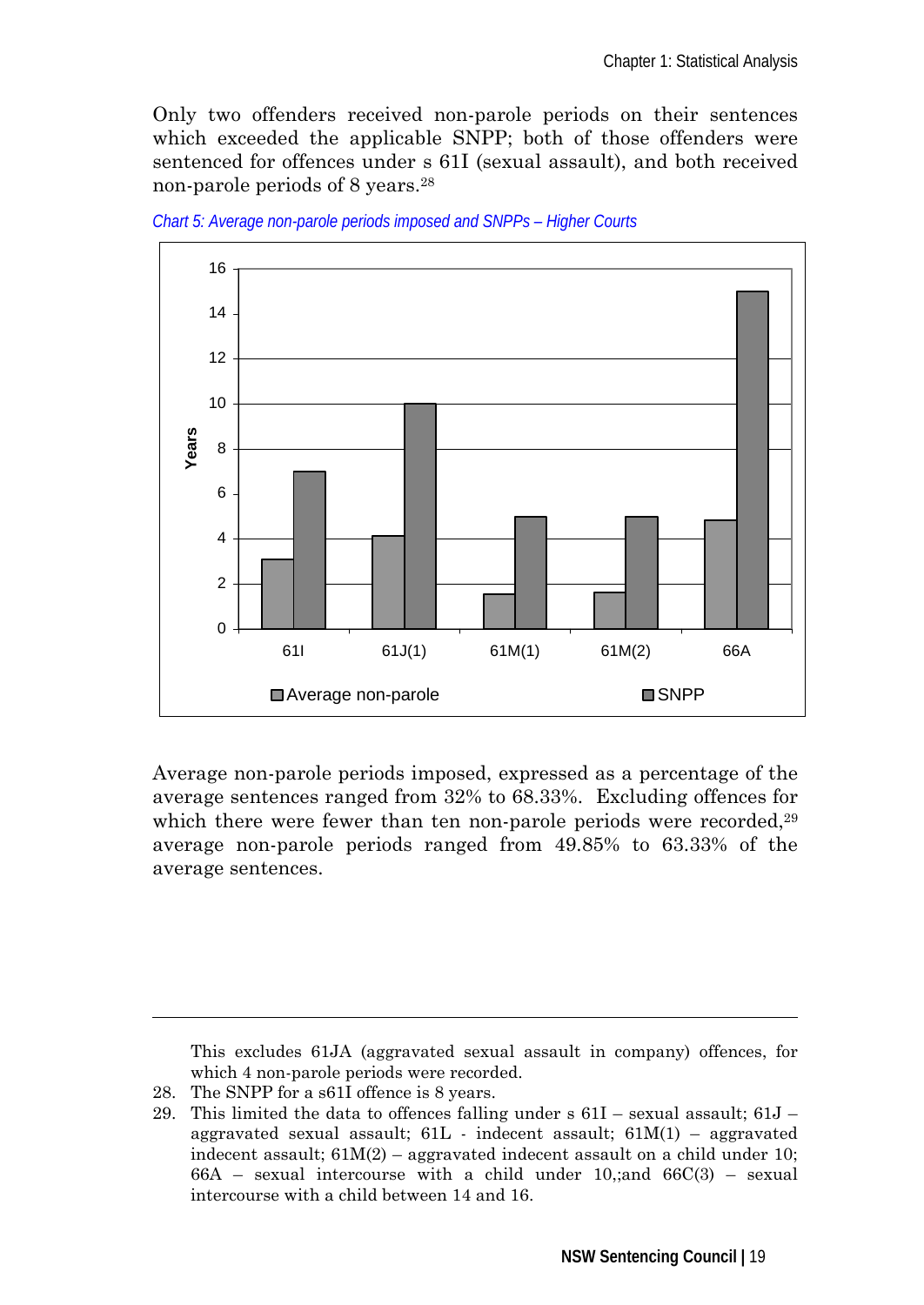



The divergence in the proportionality of the SNPPs for mid range offences to the maximum penalties and their proximity to the NPP that could be expected for a worst case led to a closer examination, in Chapter 3, of the following offences:

- s66A Offences of sexual intercourse child under 10 years;
- $s61M(1)$  aggravated indecent assault:
- s61M (2) aggravated indecent assault, child under 10 years; and
- s61I sexual intercourse without consent.

#### Special circumstances

When imposing a sentence of imprisonment in the 'term of sentence including non-parole period' format, the *Crimes (Sentencing Procedure) Act 1999*30 states that the balance of the term of the sentence must not exceed one third of the non-parole period unless the court decides that there are special circumstances, and the reasons for that decision are recorded.

From the range of non-parole periods imposed for the sexual offences examined, it appears courts are more often than not finding special circumstances that warrant the imposition of a longer balance of term

<sup>30.</sup> ss44(2)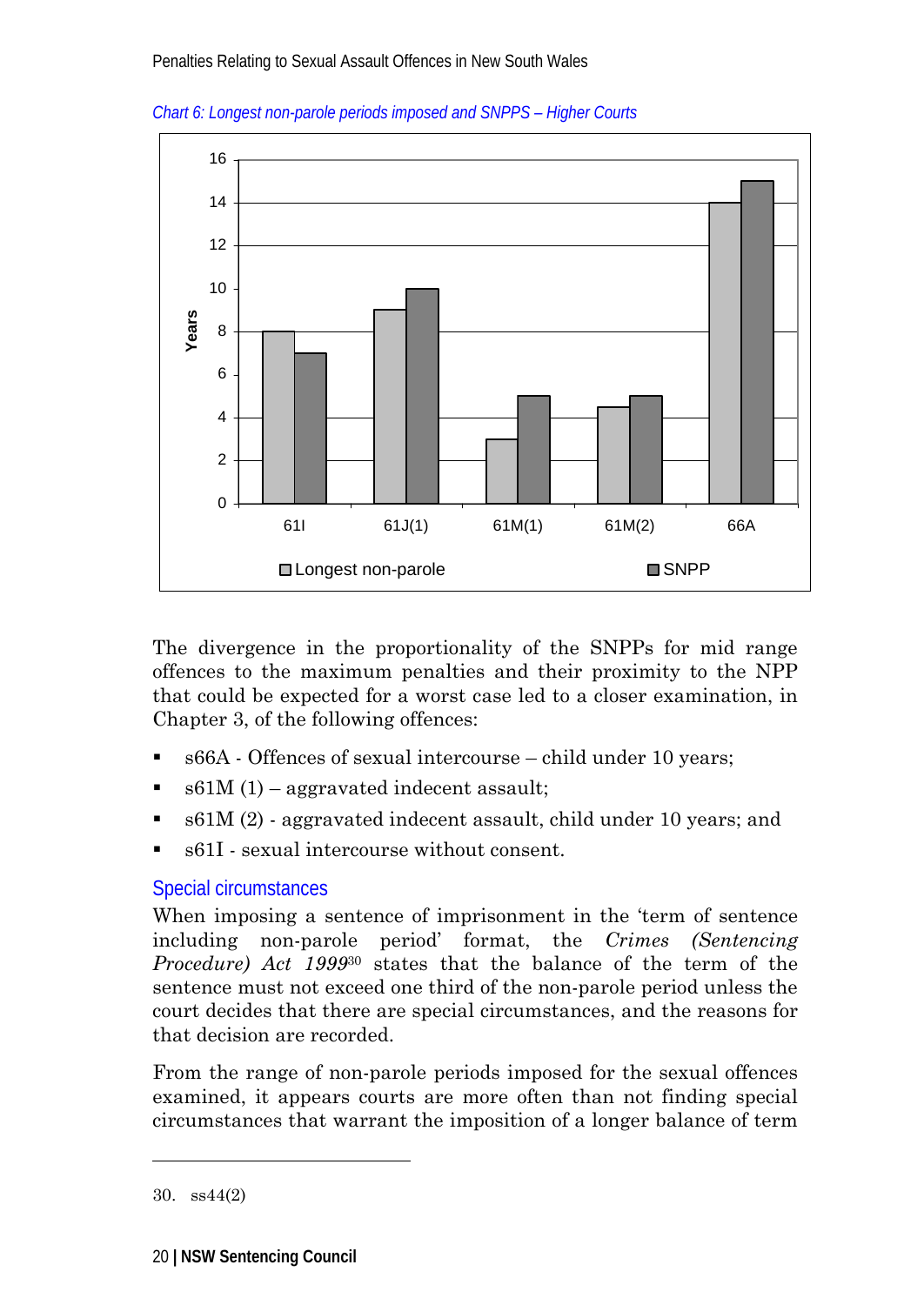than one third of the non-parole period, or are simply not meeting the s  $44(2)$  requirement.<sup>31</sup>

In the Local Court, average non-parole periods ranged from 3months 3weeks to 9months 3weeks. Expressed as a percentage of the average sentences for each offence, average non-parole periods ranged from 59.8% to 70.26%. Taking a weighted average of these figures,  $32$  it appears that non-parole periods recorded in the Local Court for sexual offences are in the vicinity of 66% of the average terms of sentence.

It is noted however that there are significant data limitations and different methods employed to calculate this aspect of sentencing. In the higher courts, the measure was derived by comparing average non-parole periods for non-consecutive sentences with average sentences for non-consecutive and consecutive sentences combined.

When the measure is restricted to non-consecutive sentences for both the numerator and the denominator, the relationship is closer than the figures suggest in the report on the higher courts. Furthermore, the figures in the higher courts have not been weighted by offence in order to give a single figure comparable with the Local Court.

 $\overline{a}$ 

<sup>31.</sup> s44(3) makes it clear that this does not, in and of itself, invalidate the sentence.

<sup>32.</sup> Weight given by the number of non-parole periods recorded for each offence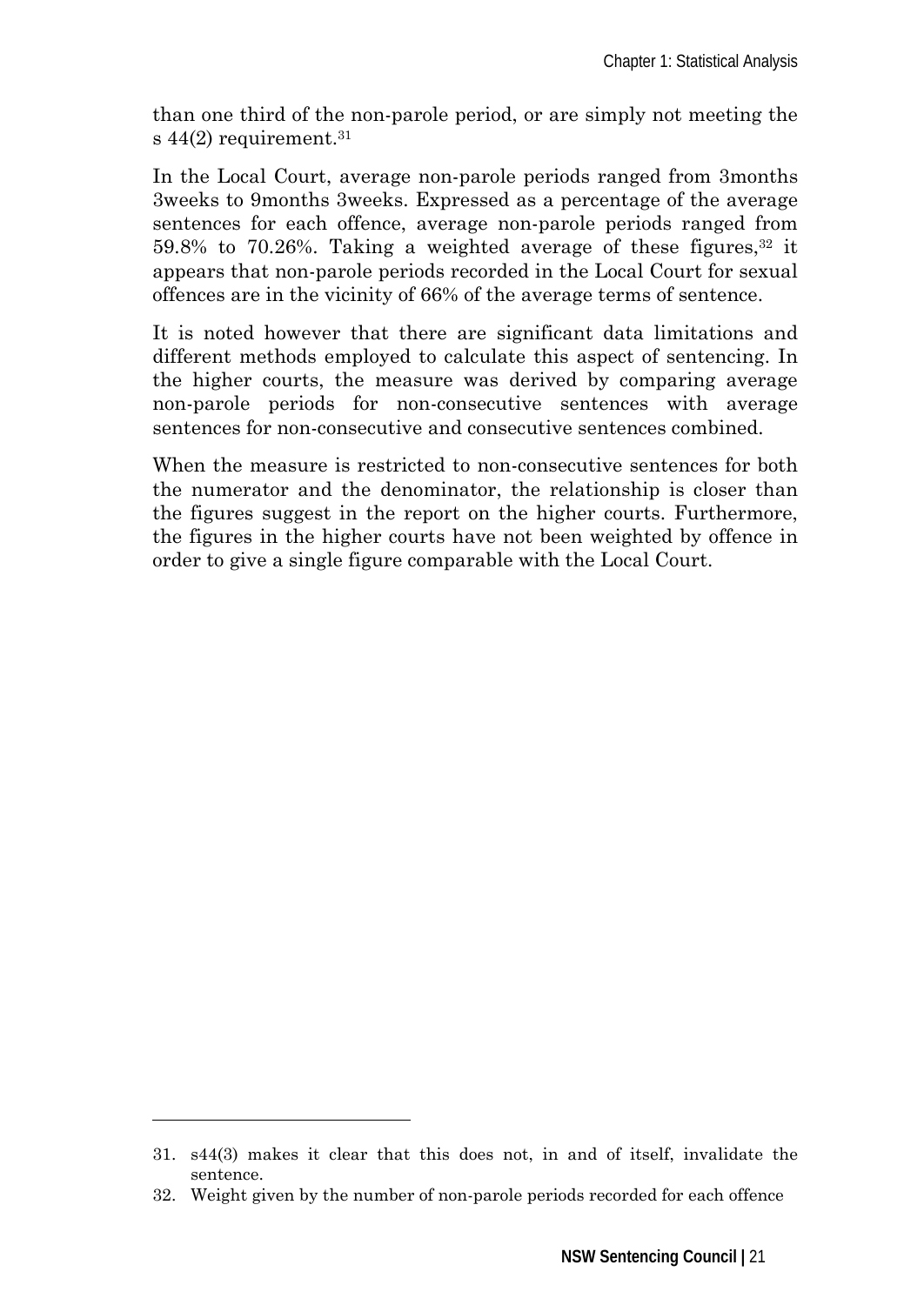



#### **Pleas**

-

Due to the small number of cases, caution should be exercised when comparing average sentences by plea. Unfortunately, it is impossible to gain an accurate view of the effect of pleading guilty or not guilty on the duration of sentences. This is because the plea is only one of several factors taken into account by the judge. The results may be attributable to other important sentencing factors (such as assistance to authorities) that have not been controlled for.

The small sample sizes and the resulting limitations on data analysis are no more evident than in this area. For instance, while one would expect that the average sentences would be lower for offenders pleading guilty, in almost half the offences for which more than 10 offenders received prison terms in the higher courts,33 the offenders

<sup>33.</sup> s61I – sexual assault, 61J – aggravated sexual assault, 61L – indecent assault,  $61M(1)$  aggravated indecent assault &  $61M(2)$  – aggravated indecent assault on a child under 10, 66A – sexual intercourse with a child under 10,  $66C(3)$  – sexual intercourse with a child between 14 and 16,  $66EA(1)$  – persistent sexual assault of a child. Note that offences in which more than 10 offenders were imprisoned were chosen as an arbitrary line to facilitate what little analysis was possible, and not based on any inherent significance.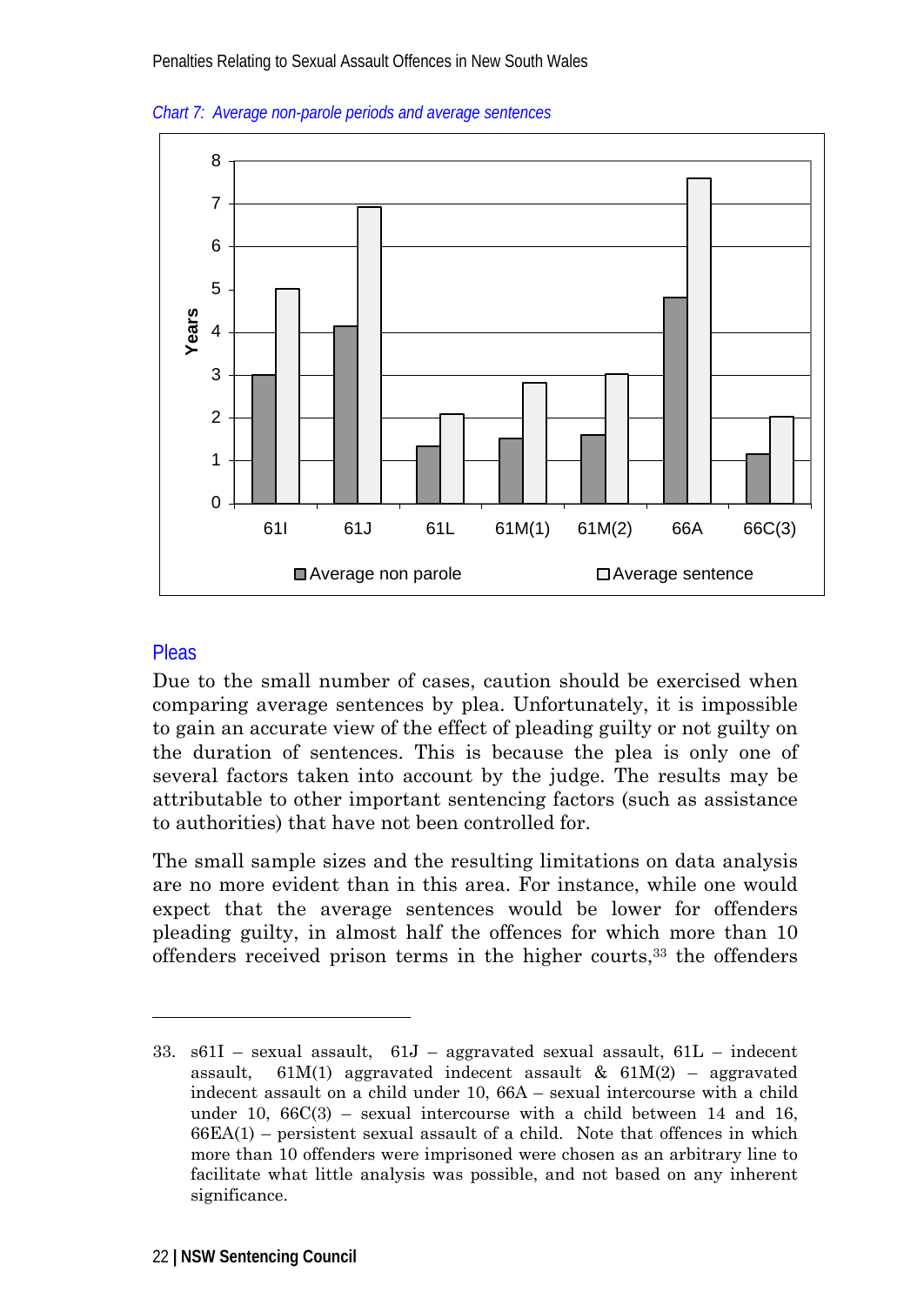that pleaded *not guilty* received lower average sentences.34 In each of these offences, the number of offenders that pleaded not guilty ranged from three to six, and the overall sample sizes were such that a few offenders receiving very large or low sentences could affect the averages.

In many of these offences, it was possible to identify individual sentences which had the effect of skewing the averages in the opposite direction to the direction one would expect. For example, a lengthy prison term may have been imposed upon an offender who pleaded guilty for an offence which fell into the worst possible category of offences, resulting in a significant increase in the average sentence for offenders pleading guilty to that offence.

Further restricting the data to those offences in which more than ten offenders pleaded not guilty to the offence35 left only two offences for consideration36, but the data from these two offences does tend to support the assumption that the average sentences for offenders pleading guilty will be shorter.

For s 61I offences (sexual assault), where 47 offenders pleaded guilty and 34 offenders pleaded not guilty, the average sentence for the offenders who pleaded not guilty was 45% longer than for those pleading guilty.37 For s 61J offences (aggravated sexual assault) where 57 offenders pleaded guilty and 23 pleaded not guilty, the average sentence for those offenders that pleaded not guilty was 3.6% longer than for those that pleaded guilty.38

<sup>34.</sup> s61I – sexual assault (attempt),  $61L$  – indecent assault,  $61M(1)$  & (2) – aggravated sexual assault.

<sup>35.</sup> Once again, 10 has been chosen as an arbitrary line.

<sup>36.</sup> s61I and 61J

<sup>37. 4.5</sup> years for a plea of guilty, vs. 6.53 years for a plea of not guilty.

<sup>38. 7.79</sup> years for a plea of guilty vs. 8.07 years for a plea of not guilty.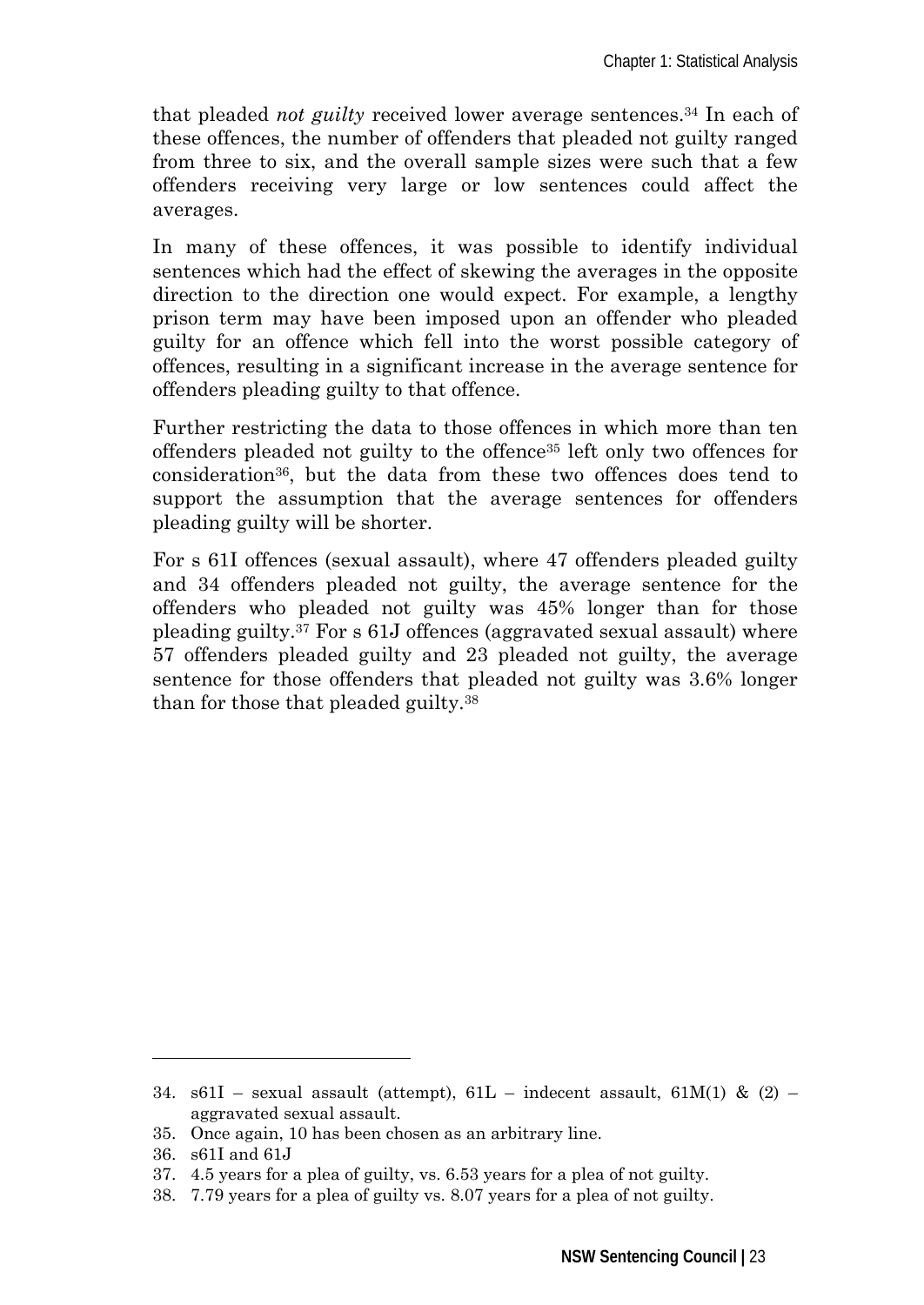| Section                                                           | Average sentence<br>for plea quilty <sup>39</sup> | Number of<br>matters | Average<br>sentence for<br>plea not quilty | Number<br>οf<br>matters |
|-------------------------------------------------------------------|---------------------------------------------------|----------------------|--------------------------------------------|-------------------------|
| s611 - Sexual assault <sup>40</sup>                               | $4\frac{1}{2}y$                                   | 47                   | 6y 6 1/2 m                                 | 34                      |
| s61I - Sexual assault (attempt)                                   | 4y 10 1/2 m                                       | 8                    | 3y 10m                                     | 6                       |
| 61J - Aggravated sexual assault                                   | 7y 9 1/2 m                                        | 57                   | 8y 1m                                      | 23                      |
| S61JA (aggregated) – Aggravated sexual assault<br>in company      | 13y 8 1/2 m                                       | $\overline{7}$       | 14y 9 1/2 m                                | 4                       |
| 61L - Indecent assault                                            | 2y 1 1/2 m                                        | 20                   | $\mathfrak{D}$                             | 5                       |
| 61M(1) - Aggravated indecent assault                              | 3y 1 1/2 m                                        | 24                   | 2y 2 1/2 m                                 | 5                       |
| 61M(2) – Aggravated indecent assault of a child<br>under 10       | $3y$ 4m                                           | 25                   | $2y$ 4m                                    | 3                       |
| 66A - Sexual intercourse with a child under 10                    | 7y 11 1/2 m                                       | 25                   | 10y 4 1/2 m                                | $\overline{7}$          |
| $66C(1)$ – Sexual intercourse with a child between<br>$10 - 1441$ |                                                   |                      |                                            |                         |
| $66C(3)$ – Sexual intercourse with a child between<br>$14 - 16$   | 1y 11 1/2 m                                       | 16                   | 3y <sub>5</sub>                            | 3                       |
| 66EA(1) - Persistent sexual abuse of a child                      | $6y$ 3 $1/2$ m                                    | 8                    | 11y                                        | $\overline{2}$          |

|  |  | Table 1: Higher Courts: Average sentences: Plea guilty vs. not guilty |  |  |
|--|--|-----------------------------------------------------------------------|--|--|
|  |  |                                                                       |  |  |
|  |  |                                                                       |  |  |

<sup>39.</sup> Rounded to the nearest ½ month

<sup>40.</sup> There were 82 offenders convicted of this offence however, for one offender the plea is unknown. That offender pleaded not guilty to a s61J charge but was found guilty in the alternative on s61I, therefore he has not been assigned to the plea of guilty or the please of not guilty.

<sup>41.</sup> All pleaded guilty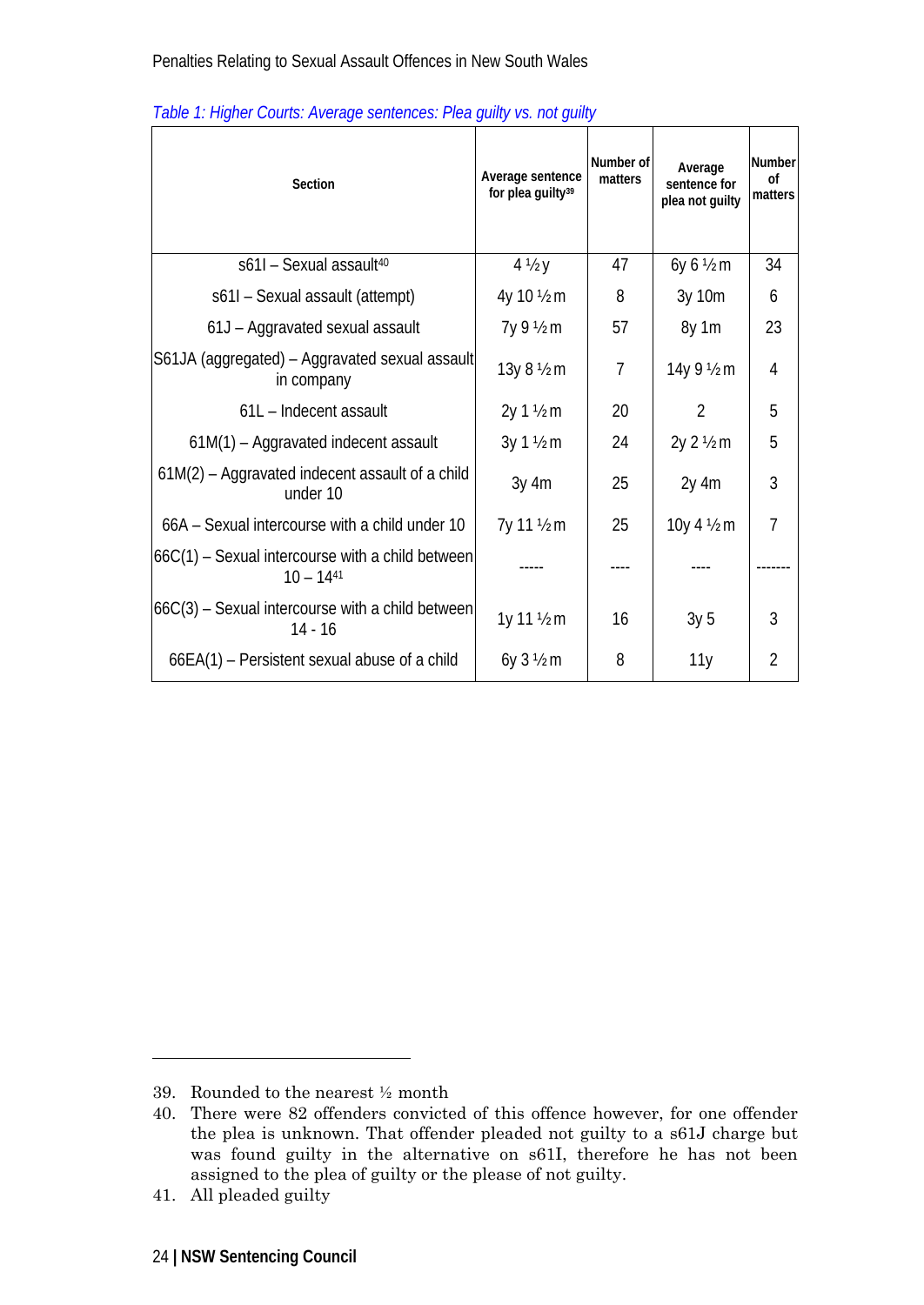

*Chart 8: Higher Courts: Average sentences based on plea* 

The significance of the statistics on plea is diminished for the Local Court as JIRS data combines not guilty plea and no plea entered.

Because of the small number of cases, caution should be exercised when comparing average sentences by plea. Any results may be attributable to more important sentencing factors that have not been controlled for.

With this caveat, it is noted that in two of the offences,  $42$  the average sentence for those offenders that pleaded guilty were lower than for those who pleaded not guilty or entered no plea. For the remaining four offences, the reverse held true.

<sup>42.</sup>  $\text{s61M}(1)$  – aggravated indecent assault and  $91H(3)$  – possession of child pornography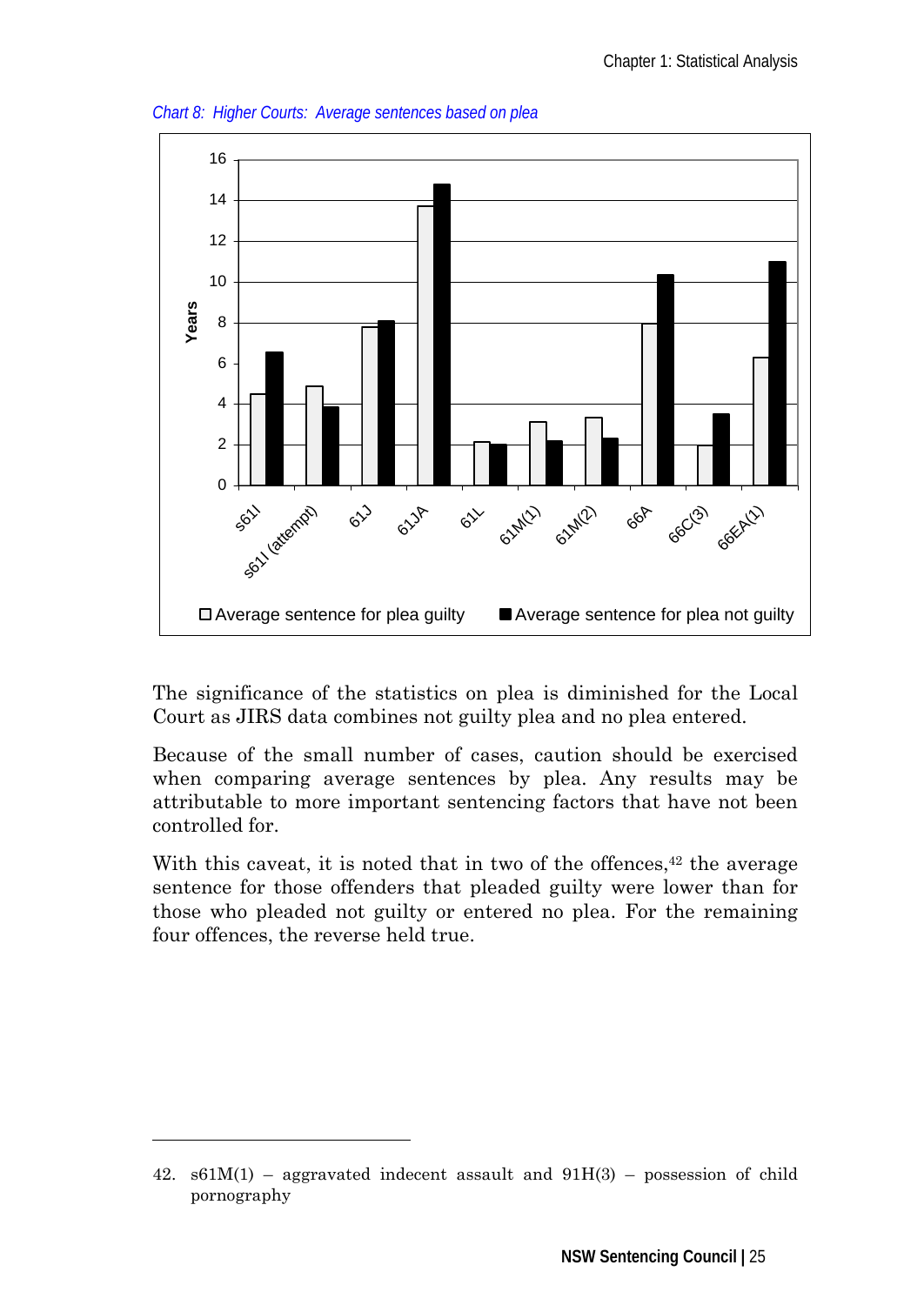| Section                       | <b>Offence</b>                                        | Average<br>sentence for<br>plea quilty<br>(months/weeks) | Number of<br>cases | <b>Average sentence for</b><br>plea of not-quilty / no<br>plea (months/weeks) | No of<br>cases |
|-------------------------------|-------------------------------------------------------|----------------------------------------------------------|--------------------|-------------------------------------------------------------------------------|----------------|
| 61L                           | Indecent assault                                      | 9m3w                                                     | 62                 | 9m 1w                                                                         | 32             |
| 61M(1)                        | Aggravated<br>indecent assault                        | 12m1w                                                    | 61                 | 13m 2w                                                                        | 42             |
| 61M(2)                        | Aggravated<br>indecent assault<br>(victim < 10 years) | 15m.3w                                                   | 20                 | 13m.3w                                                                        | 11             |
| 61N(1)<br>(not incite)        | Act of indecency<br>(victim $<$ 16 years)             | 12m1w                                                    | 12                 | 7 <sub>m</sub>                                                                | $\mathfrak{D}$ |
| 61N(2)<br>excluding<br>incite | Act of indecency<br>(victim $> 16$ years)             | 7m.3w                                                    | 16                 | $6m$ $3w$                                                                     | 6              |
| 91H(3)                        | Possess child<br>pornography                          | 14m 1w                                                   | 27                 | 16                                                                            | 4              |

Table 2: Local Court: Average sentences for plea guilty and plea not guilty/no plea - Crimes Act *1900 (NSW)*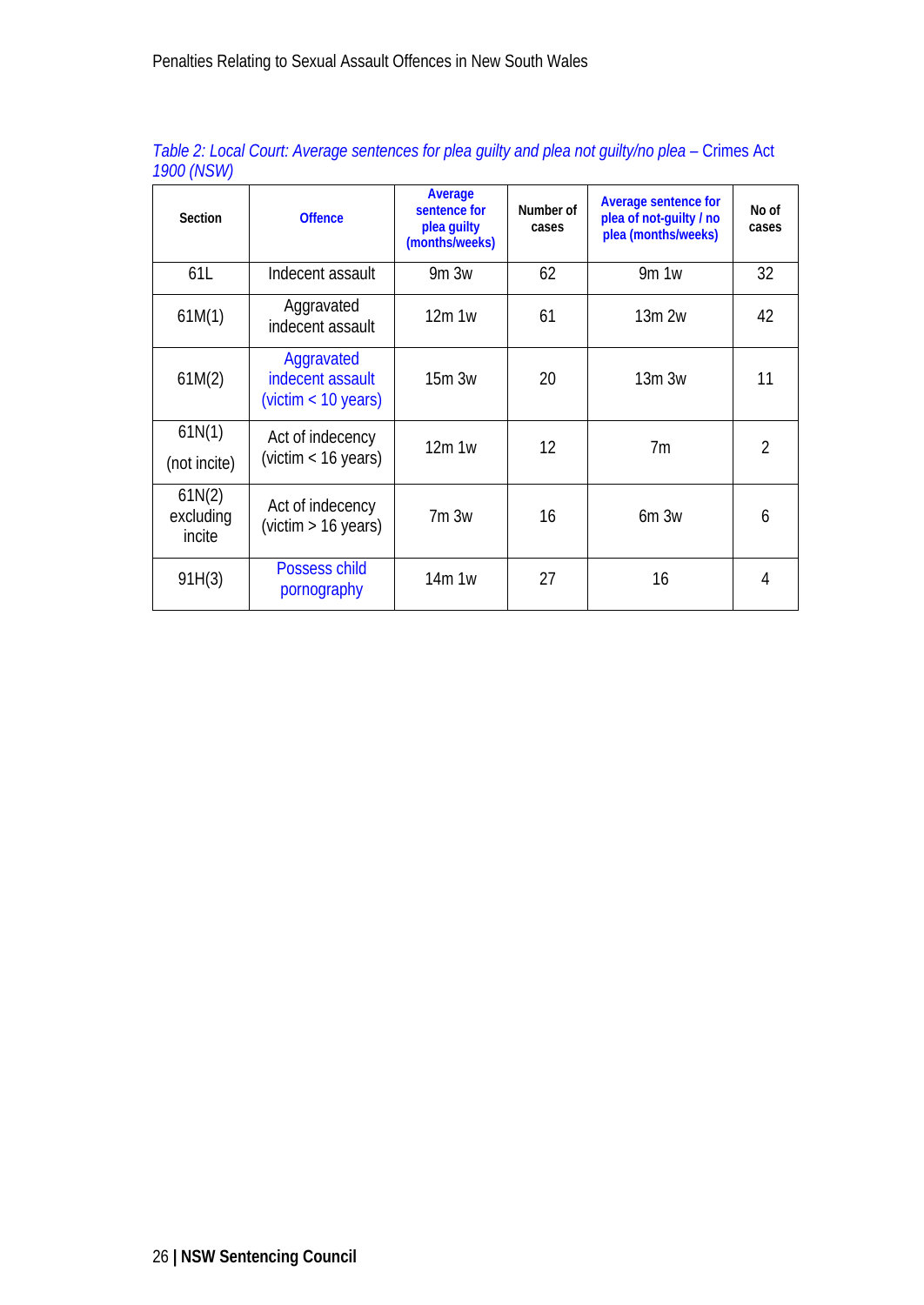| Crimes Act 1900 (NSW)       | <b>Children's Court</b> | <b>Higher Courts</b> |
|-----------------------------|-------------------------|----------------------|
| $611^{43}$                  | 10                      | $\overline{3}$       |
| $61J(1)^{44}$               | 15                      | 29                   |
| $61JA(1)^{45}$              |                         | $\overline{5}$       |
| 61L                         | 30                      |                      |
| $61M(1)^{46}$               | 40                      |                      |
| 61M(2)                      | 18                      |                      |
| $61N(1)^{47}$               | $\overline{9}$          |                      |
| 61N(2)                      | 6                       |                      |
| 610(1)                      |                         | $\overline{1}$       |
| $610(2)^{48}$               | 8                       |                      |
| 66A49                       |                         | 23                   |
| 66B                         |                         | 3                    |
| 66C(1)                      | 10                      | $\mathbf{1}$         |
| 66C(2)                      | 5                       |                      |
| 66C(3)                      | 13                      | $\mathbf{1}$         |
| 66C(4)                      | 10                      | 1                    |
| 91H(3)                      | $\mathbf{1}$            |                      |
| <b>Summary Offences Act</b> |                         |                      |
| 5                           | 10                      |                      |
| <b>TOTAL</b>                | 185                     | 67                   |

#### Juvenile offenders

-

|  | Table 3: Juveniles matters in the Children's Court and Higher Courts |
|--|----------------------------------------------------------------------|
|  |                                                                      |

43. All 3 cases in the higher courts were standard non-parole period (SNPP) offences.

- 44. The aggravating feature in the offence in all 15 cases in the Children's Court was that the victim was under the age of 16 years. Currently, the statistics in the higher courts do not differentiate between aggravating features for this offence. Five cases in the higher courts were SNPP offences. The offence in one case in the higher courts was an attempt. The offence in one case in the higher courts was an accessory before the fact.
- 45. The aggravating feature in the offence in three cases in the higher courts was threaten actual bodily harm by weapon. In one case, the offender inflicted actual bodily harm and in one case there was deprivation of liberty. Three cases in the higher courts were SNPP offences.
- 46. The aggravating feature in the offence in 37 cases in the Children's Court was that the victim was under the age of 16 years. In three cases, the offender was in company. Currently, the statistics in the higher courts do not differentiate between aggravating features for this offence.
- 47. In three cases in the Children's Court the offence was incite.
- 48. In two cases in the Children's Court the offence was incite.
- 49. Eleven cases in the higher courts were SNPP offences.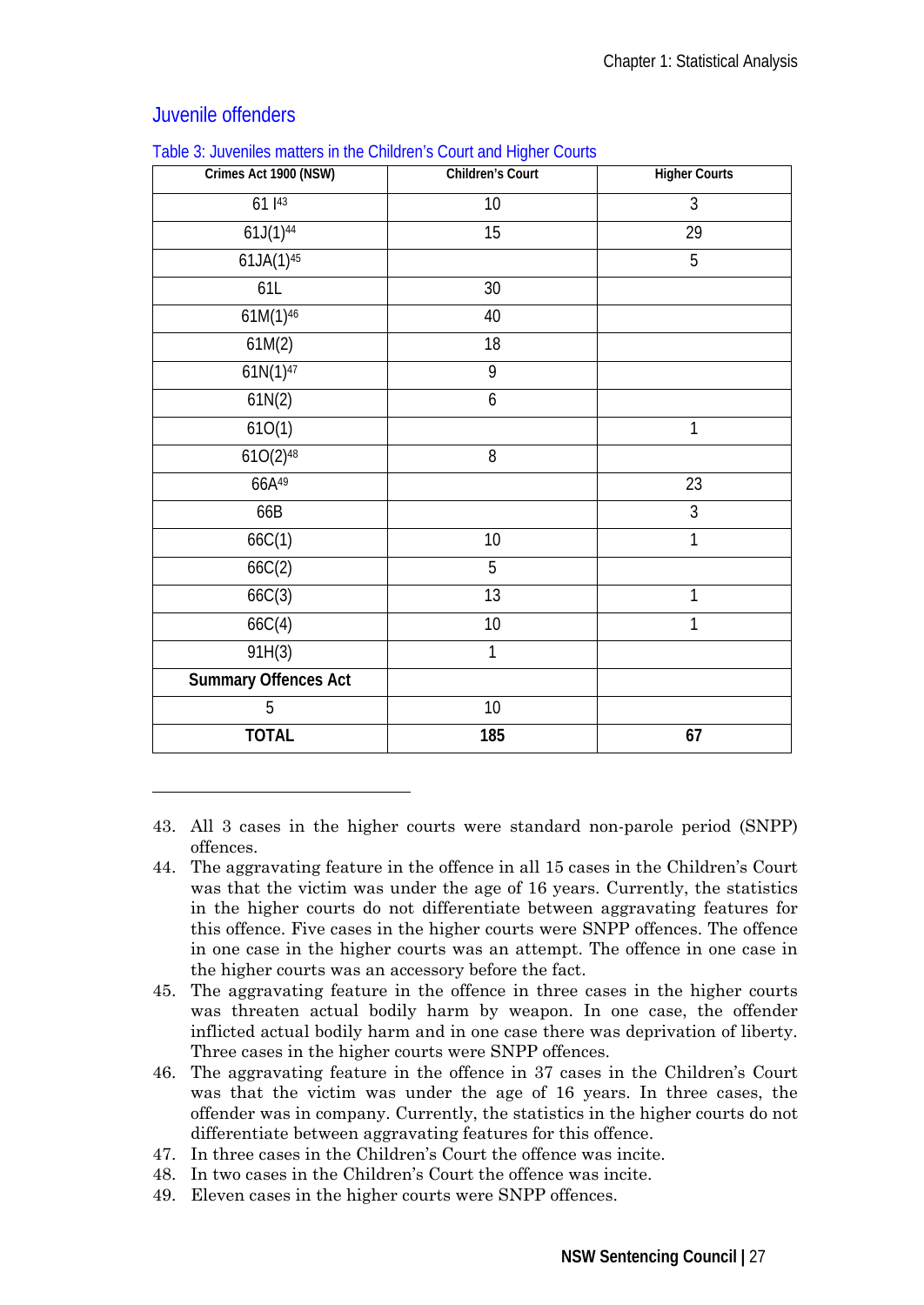There were 252 offenders under the age of 18 years sentenced for sexual offences in the higher courts.<sup>50</sup> The JIRS statistics did not record any offenders under the age of 18 as having been sentenced for the offences considered in the Local Court.

For the offences for which more than one offender under the age of 18 was sentenced to imprisonment in the higher courts,<sup>51</sup> basic analysis was repeated excluding the juvenile offenders, in order to determine whether sentencing considerations relating to age may have affected figures such as average sentences.

For all but s66A (sexual intercourse with a child under 10), and s61JA (aggravated sexual assault in company) the differences in average sentences when the juvenile offenders were excluded from the data were negligible.

For example, the average prison sentence for a s61I offence was 5.378 years. Once the juvenile offender data was excluded, the average prison sentence was 5.399 years. The difference between these two terms is measurable in days, and similarly insignificant differences were found for the other offences. For s66A offences, the exclusion of juvenile offender data resulted in a significant increase in the average sentence figures, as illustrated in the table below.

|                                          | Including <18 data | Excluding <18 data    |
|------------------------------------------|--------------------|-----------------------|
| Average sentence <sup>52</sup>           | $8\frac{V_2}{V_1}$ | $9y$ 3m               |
| Average sentence, plea guilty<br>(years) | 7y 11 ½ m          | $8y 10 \frac{1}{2} m$ |
| Average non-parole period                | 4y 9 1/2 m         | 5y 8m                 |
| Average non-parole, plea guilty          | 4y 5 ½ m           | $5\frac{1}{2}$        |

*Table 4: Effect of juvenile offender data on s66A sentencing statistics* 

The probable cause for the difference being more pronounced for s66A is that juvenile offenders made up a greater proportion of the overall offender numbers for this offence  $(4 \text{ of } 32)$  than for the other offences.<sup>53</sup> It is reasonable to assume that shorter sentences were imposed on

<sup>50.</sup> This includes one case of bestiality under s79, heard in the Children's Court.

<sup>51.</sup> ss61I – sexual assault, 61J – aggravated sexual assault, 61M(2) – aggravated indecent assault on a child under 10, 661A – sexual intercourse with a child under 10

<sup>52.</sup> Rounded to the nearest ½ month

<sup>53.</sup>  $\text{s}61I - 3 \text{ of } 82$ ,  $\text{s}61J - 5 \text{ of } 80$ ,  $\text{s}61M(2)$  2 of 28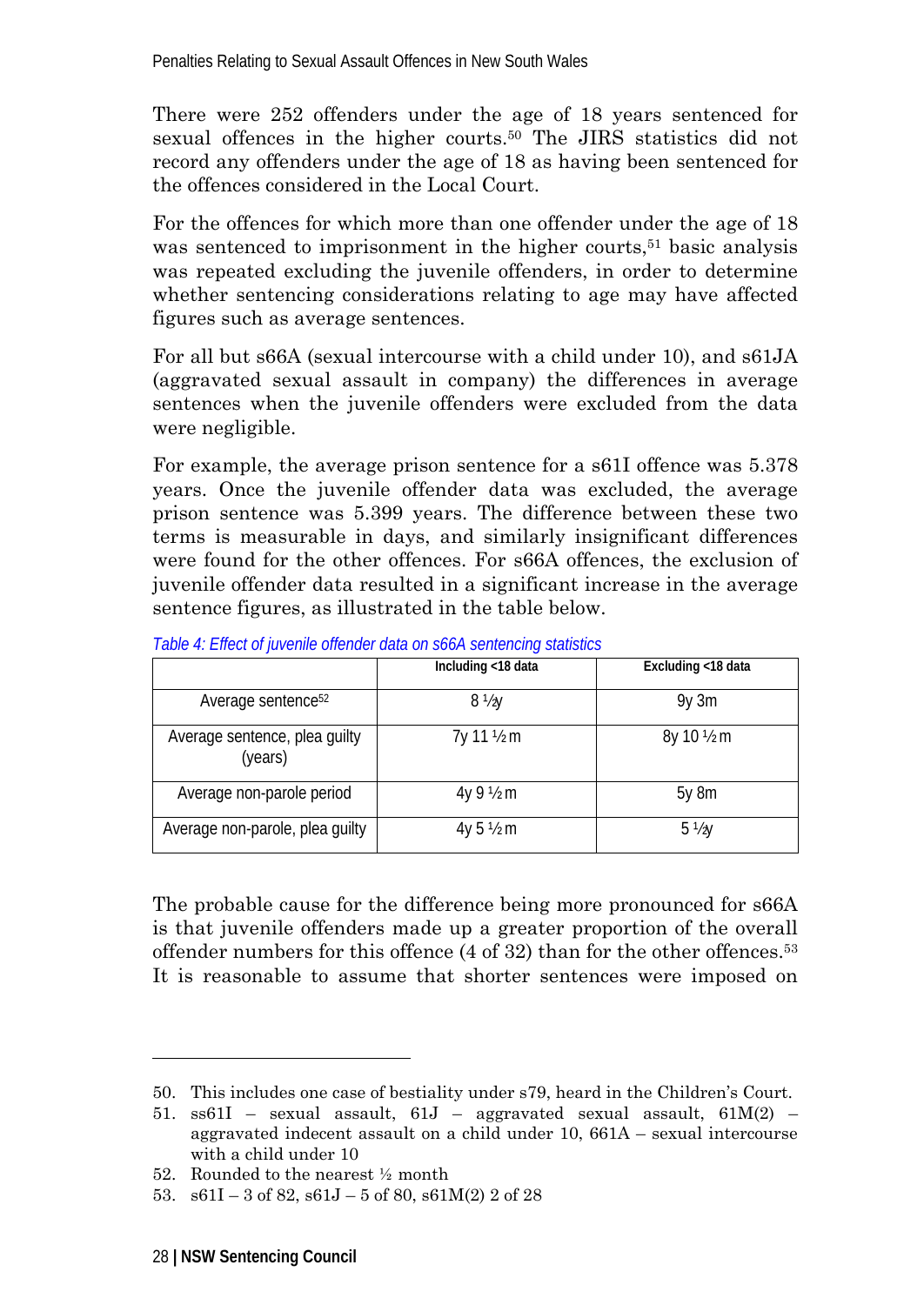offenders under the age of 1854, and the proportion of offenders under the age of 18 being greater for s66A offences, this led to a significant increase in the average sentences when the young offender data was excluded. Juveniles are less likely to receive a sentence of imprisonment compared to adult offenders. For example, seven of the eight offenders not given a custodial sentence for a s66A offence were juveniles.

#### **Data limitations**

 $\overline{a}$ 

Data analysis, and more specifically, the ability to draw conclusions from this process, has been severely hampered by the limited sample size in most of the offences, particularly in relation to imprisonment rates.

#### Consecutive and non-consecutive terms and average sentences

Prior to 1999, JIRS data excluded consecutive terms, as these tended to be imposed in a way which reflected the overall criminality of a case. This often involved reducing the otherwise appropriate sentence for the principal offence, and thus their inclusion in the statistics may have given an inaccurate impression of sentencing patterns for that offence.

Since *Pearce v The Queen* (1998) 194 CLR 610, sentencing judges have been required to recorded an appropriate sentence for each offence before considering how they will be accumulated into an overall sentence. Consequently, statistics from January 1999 onwards on JIRS include both consecutive and non-consecutive terms, as they are directly comparable. However, JIRS maintains a distinction between the two forms of sentences. Non-parole periods on consecutive sentences tend to be influenced by the aggregate sentence rather than the sentence for the principal offence, and thus are excluded from the statistics for similar reasons to the exclusion of pre-1999 consecutive sentences.<sup>55</sup>

For the above reasons, when dealing with average sentences this report will be referring to both consecutive and non-consecutive sentences, as not only are they directly comparable, but the increased sample size may give a more accurate idea of sentencing figures. However, all discussion of non-parole periods will be restricted to nonconsecutive sentences. This does not mean that non-parole periods

<sup>54.</sup> This is borne out by the fact that in three of the four offences considered, exclusion of offenders under the age of 18 resulted in a slight increase in average sentences.

<sup>55.</sup> The above information is taken from the explanatory notes to the JIRS statistics.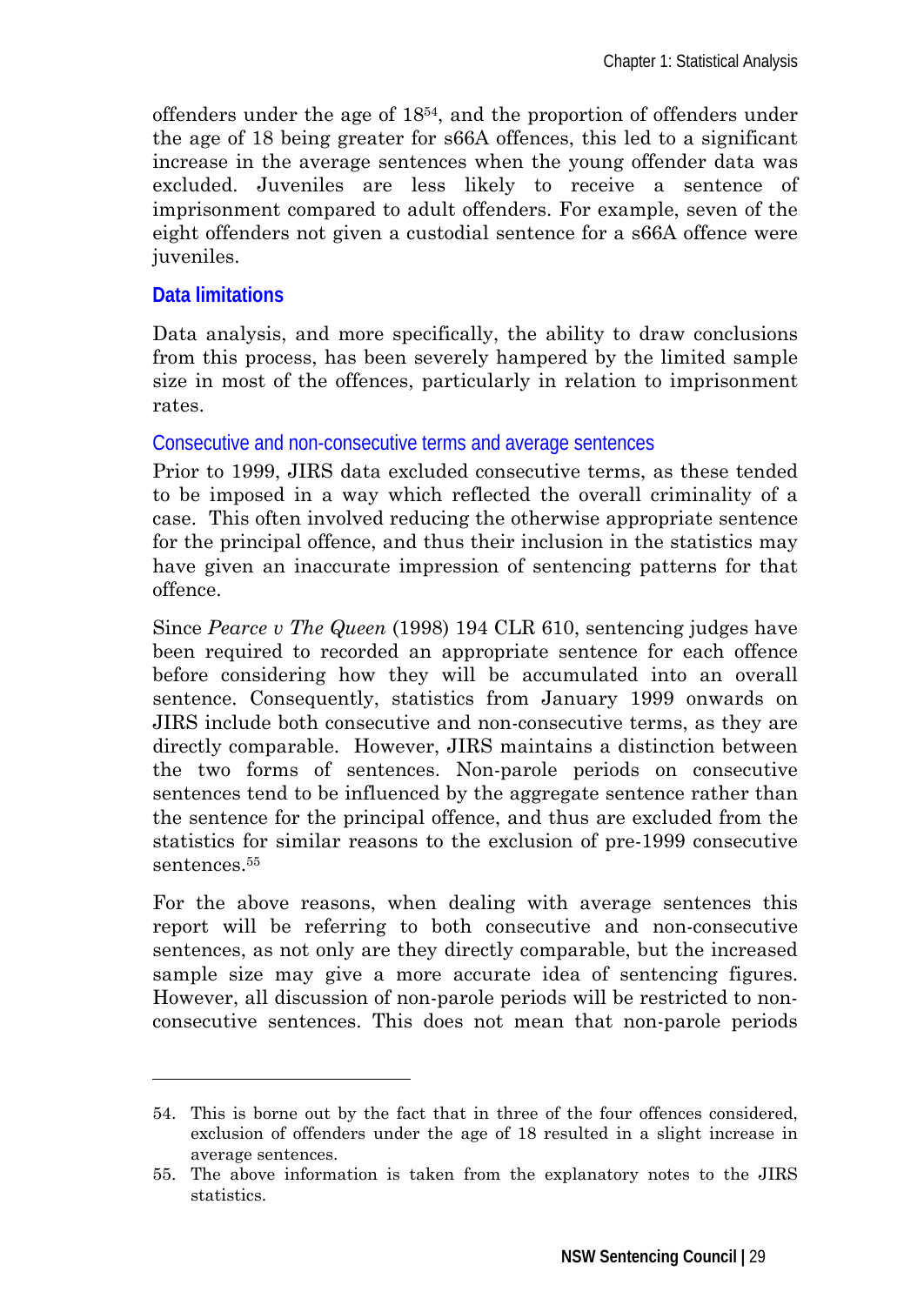were not recorded for consecutive sentences, only that the JIRS data does not record them.

In the Local Court, JIRS data does not differentiate between consecutive and non-consecutive sentences, although consecutive sentences of up to 5 years can be imposed in the Local Court.

Twenty-two of the 295 prison sentences (or 7.46%) are recorded on JIRS as receiving a "fixed" term of 2 years. It is more likely than not that such sentences are a result of consecutive sentences being imposed.

At the other end of the scale, the Court may decline to set a non-parole period if the term of imprisonment is 6 months or less. Without examining the raw data, it is not possible to determine the sentences where a non-parole period was not set and the reasons why.<sup>56</sup>

#### Non-parole periods

The JIRS data is presented under the assumption that the primary interest in non-parole period statistics will stem from an interest in discovering the length of time in custody to which the offender was sentenced. Accordingly, JIRS combines the data on non-parole periods and fixed-terms under one heading.

The term 'fixed-term' has not been used in the sentencing legislation since the *Sentencing Act 1989* was replaced by the *Crimes (Sentencing Procedure) Act 1999.* However, the concept still exists under s45 of the more recent Act. Under s45, courts may decline to recorded a nonparole period for a sentence.

While the combination of non-parole periods and fixed-term data makes it impossible to gain a precise view of non-parole statistics, for the purposes of this report it has been assumed that few such fixedterms are included in the data, and that a reasonably accurate impression of non-parole periods can be gained by treating the combined fixed-term/non-parole period data as non-parole period data only. This assumption has been made on two grounds.

First, the average non-parole period statistics are *always* substantially lower than the average sentence statistics. If a significant number of fixed-term sentences appeared in the combined fixed-term/non-parole data recorded, the differences between the average sentence and average non-parole period statistics would be less pronounced.57

<sup>56.</sup> Correspondence, the Judicial Commission of NSW, 21 May 2008

<sup>57.</sup> A fixed-term sentence is represented by the same value in both the terms of sentence data and the fixed term/non parole data. A sentence in the more common 'sentence including a non-parole period' format is represented by a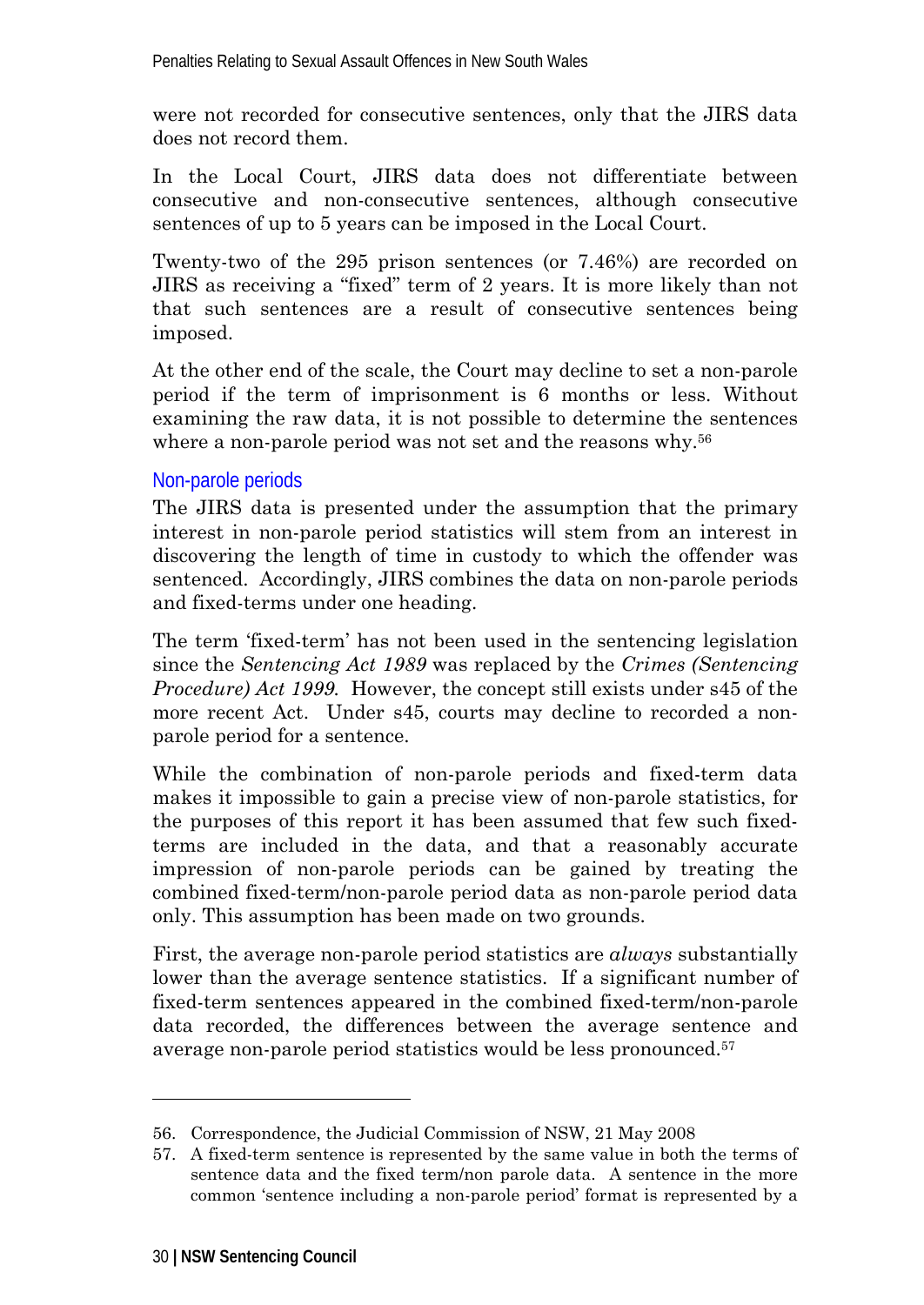Secondly, for offences where there were very few non-consecutive sentences and fixed-term/non-parole periods recorded by JIRS,<sup>58</sup> it is possible to identify individual fixed-term/non-parole statistics which represent counterparts to statistics recorded under the terms of sentence.

For example, for s  $61K(a)$  offences<sup>59</sup> there were two non-consecutive sentences recorded, one of 4 years and one of 4 ½ years, and two fixedterm/non-parole periods of 2 years and 3 years, respectively. From this data it is apparent that the two shorter periods represent nonparole periods imposed on the sentences of imprisonment.

Again, for  $s61J$  offences<sup>60</sup> there were five offenders under the age of 18, who received sentences of 3, 4 ½, 8, 9 and 12 years, respectively. Data under the fixed-term/non-parole heading for the same offenders records periods of 1, 2 ½, 5, 6 and 7 years, respectively. A comparison of the two records of figures suggests that each of the terms recorded under the fixed-term/non-parole heading represents a non-parole period, not a fixed-term sentence.

While it is not always this clear-cut for other offences, it is nevertheless apparent that the vast majority of statistics recorded under the heading of fixed-term/non-parole periods represent nonparole period statistics, only.

Finally, the JIRS statistics relied upon include a significant degree of 'rounding up'. For example, it is the Council's understanding that a fine of \$1,001 would be rounded up to \$2,000 as presented by the statistics, which will have a significant impact on average fine levels, particularly if there were a relatively small number of fines.61 Similar rounding occurs with prison terms, although it is likely to be less problematic in these cases, as prison sentences handed down in the higher courts frequently increase by increments of 6 months and 12 months, particularly with longer sentences.

higher value in the terms of sentence data, and a lower value in the fixedterm non-parole data. If there were a substantial number of fixed-term sentences included in the data, then the average fixed-term/non-parole period figures would still be lower than the average sentence figures, but not to such a significant a degree as evinced in the available statistics.

- 59. Malicious infliction of actual bodily harm with intent to have sexual intercourse
- 60. Aggravated sexual assault

-

61. Although it is noted that fines are rarely imposed for sexual offences in either the higher courts or the Local Court.

<sup>58.</sup> Ironically, such data was generally excluded from analysis due to the limitations of sample size.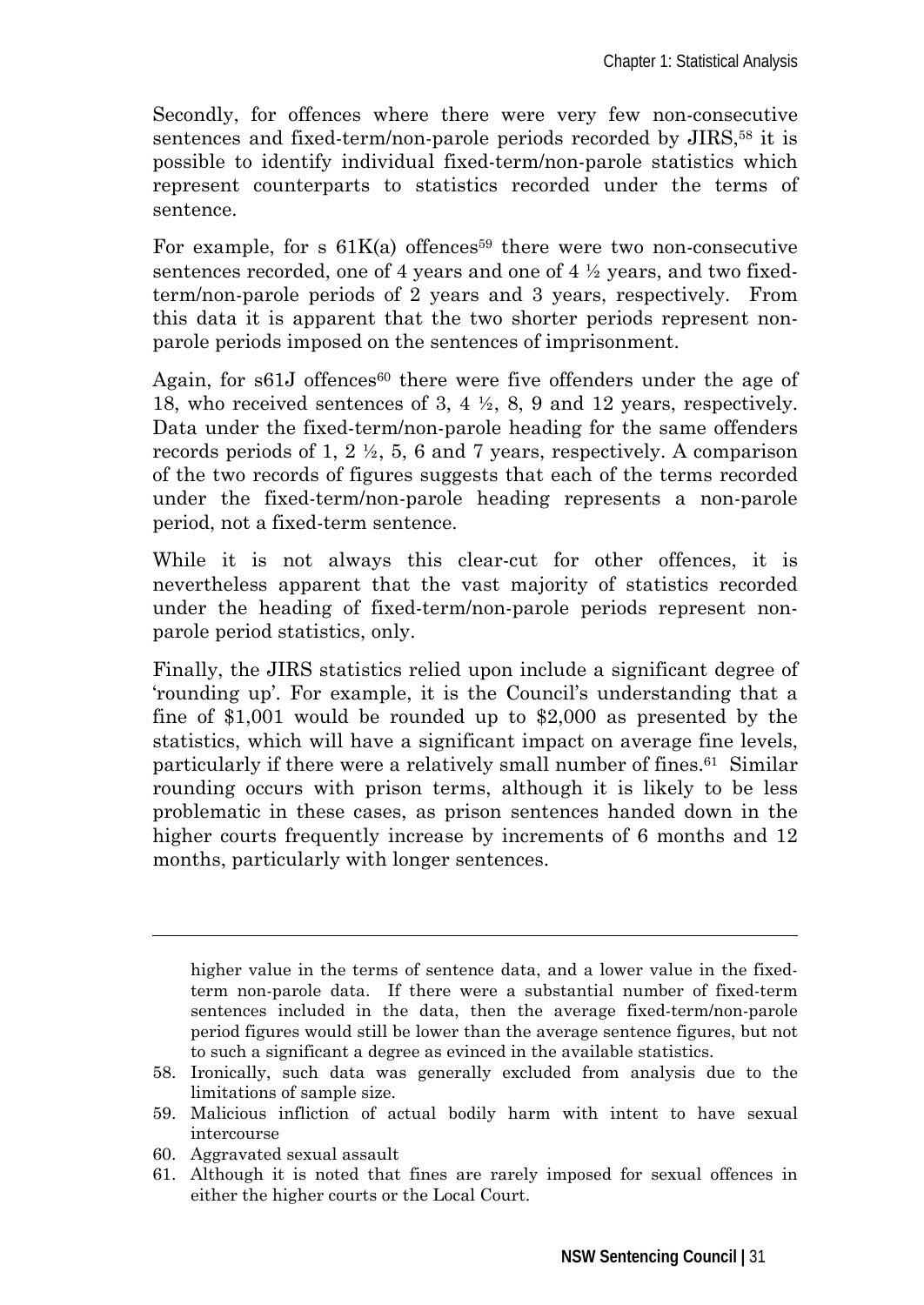It is advised that these data limitations be kept in mind when considering the statistics presented in the following pages:

- The data below includes data from offenders under the age of 18, as for the most part, their impact on statistics such as average sentences was negligible.
- The way the JIRS statistics are presented does not make it possible to distinguish offenders by gender or ethnicity.
- JIRS does not record the length of suspended sentences.
- Unless otherwise indicated, where 'sentence' or 'term' is used in reference to a period of imprisonment, it indicates the overall sentence. That is, it indicates the non-parole period (where applicable) plus the balance of the term. As such, where a sentence is described as "*x* years with a non-parole period of *y*  years", the non-parole period of *y* years forms part of the sentence, and is not added to the sentence. Any reference to 'term', 'sentence' or 'average sentence' should be interpreted with the above in mind.
- Although it has been held that attempted sexual intercourse without consent does not carry the standard non-parole period (*DAC v R* [2006] NSWCCA 265), this may not be the case for accessorial offences (see *R v Merrin* [2007] NSWCCA 255, with respect to offenders under s112(2).
- Standard non-parole periods do not apply in the Local Court.
- Terms of imprisonment are presented in years, months and weeks. For the purposes of this report, each month has been treated as being composed of 4 weeks, and figures on sentences have been rounded to the nearest week. e.g. an average sentence of 14.55 months will be represented as 14months and 2weeks. However, this is merely how the sentences are presented for this report. All underlying calculations have been performed to 2 decimal places.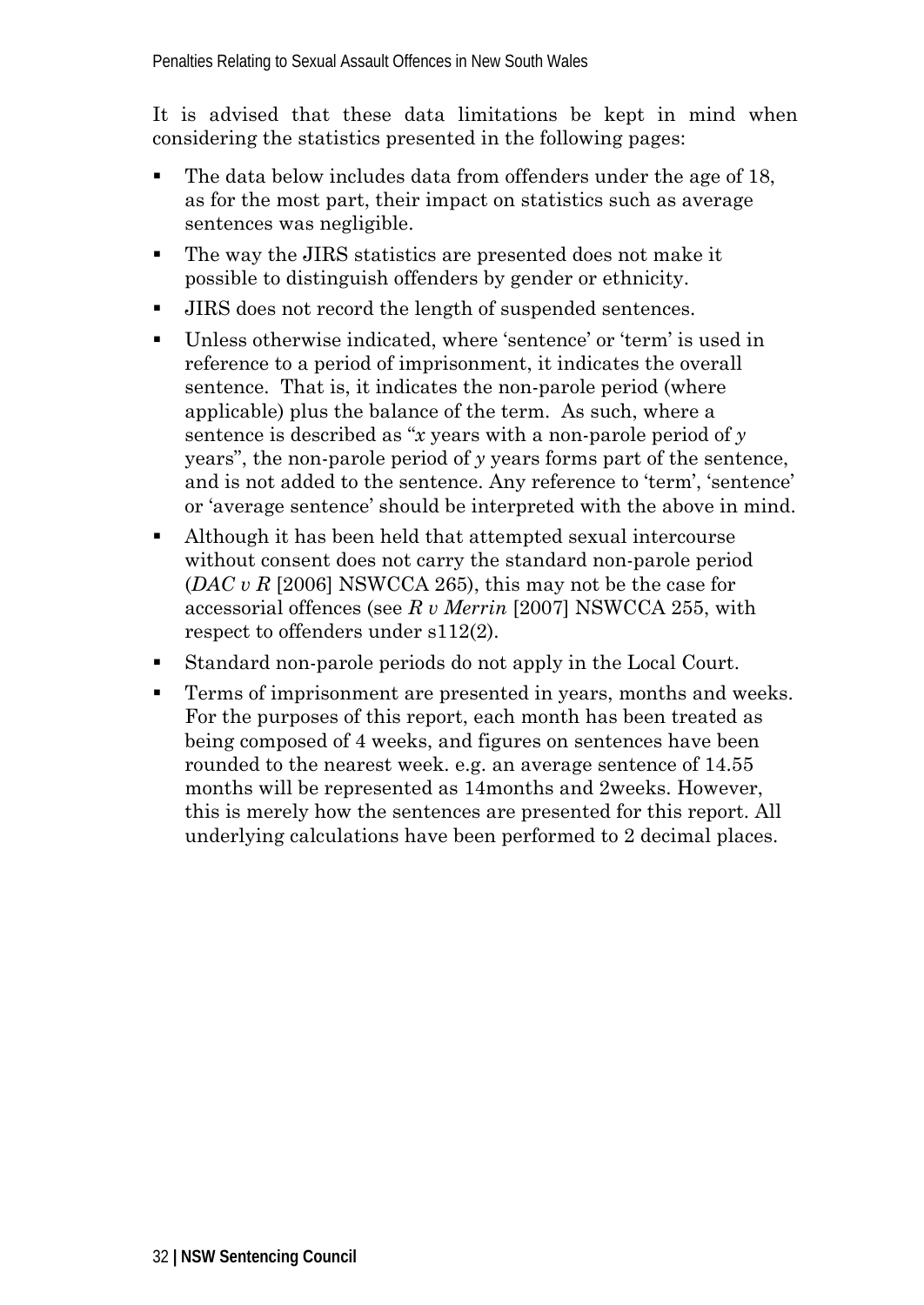#### **CRIMES ACT 1900 (NSW)**

#### **S61I – SEXUAL ASSAULT**

Any person who has sexual intercourse with another person without the consent of the other person and who knows that the other person does not consent to the sexual intercourse commits an offence under this section.

The statutory maximum sentence for an offence under this section is imprisonment for 14 years, and the SNPP is imprisonment for 7 years.

#### **Higher Courts**

Between February 2003 and September 2007, 88 offenders were sentenced for sexual assault in the higher courts, of whom  $82$  ( $93\%$ )<sup>62</sup> were sentenced to a period of imprisonment. The remaining 6 offenders were all given a suspended sentence, 4 of those with supervision.

#### Terms of Imprisonment

The average sentence was approximately 5y  $4\frac{1}{2}$ m, and the median sentence was 5 years.<sup>63</sup>

A sentence of 5-6 years was by far the most common, with 31 offenders (almost 38% of all offenders) being sentenced to this period of imprisonment.

#### *Distribution*

-

No offenders received the statutory maximum of 14 years. Twelve years was the longest sentence imposed (on 2 offenders). The shortest term imposed was 1½ years (two offenders).

Almost 85% of offenders received sentences representing 50% or less of the statutory maximum of 14 years. Only 13 offenders received sentences in excess of 7 years.

The middle 80% range was between 3 and 9 years imprisonment.

<sup>62.</sup> There were 82 offenders convicted of this offence and sentenced to a term of imprisonment however, for one offender the plea is unknown. That offender pleaded not guilty to a s61J charge but was found guilty in the alternative on s61I, therefore he has not been assigned to the plea of guilty or the please of not guilty.

<sup>63.</sup> Note: These sentences are only approximations. It is impossible to give exact figures as JIRS statistics round up all sentences to the nearest 6 months / year.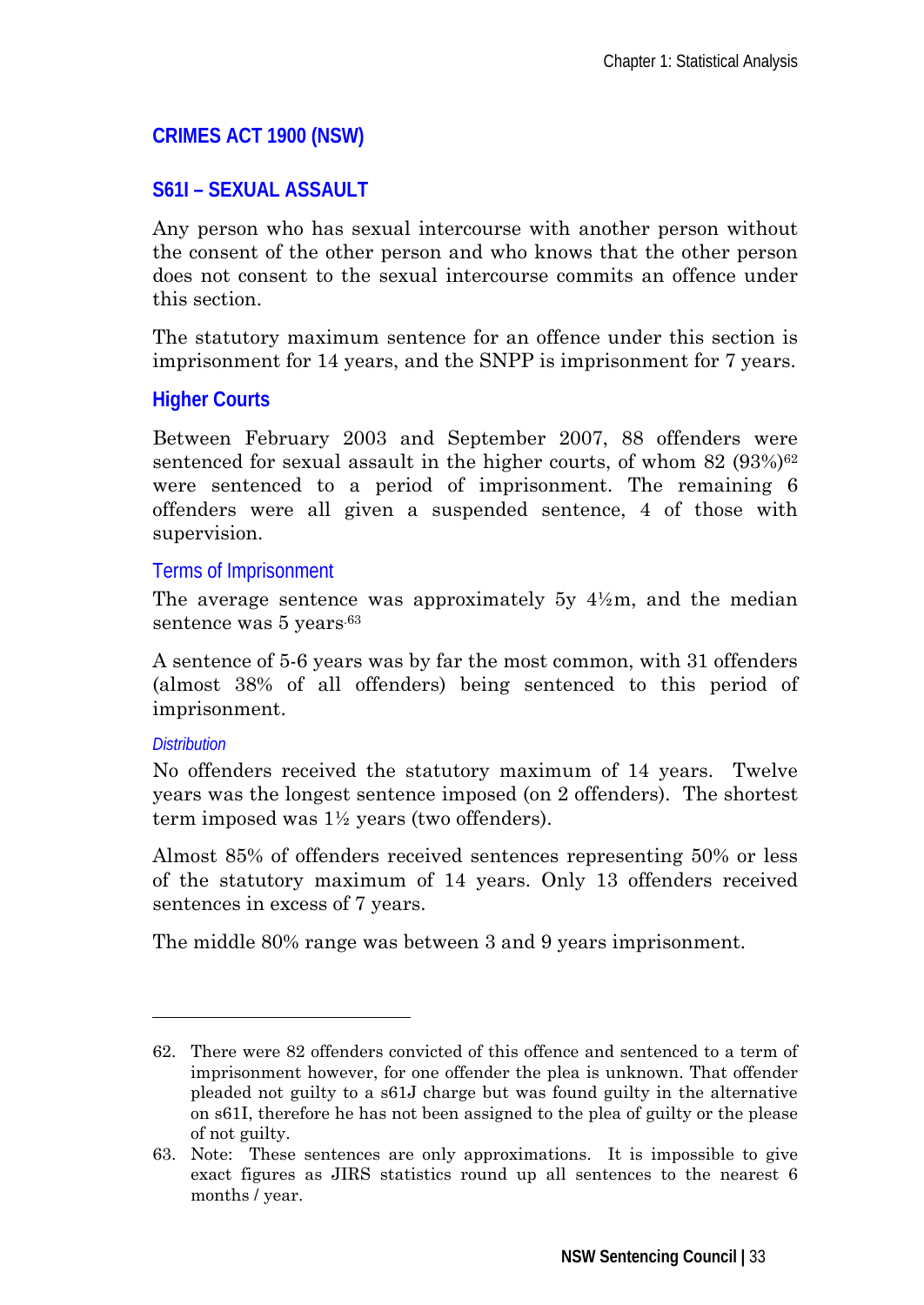*Chart 9: s61I Average sentence and statutory maximum* 



#### *Plea*

-

Of the 82 offenders sentenced to imprisonment, 47 offenders entered a plea of guilty. Both the average and median sentences for these offenders were 4½ years. For the 34 offenders that pleaded not guilty, the average sentence was  $6y\;6\frac{1}{2}m$ , and the median sentence was 6 years.64

<sup>64.</sup> There were 82 offenders convicted of this offence however, for one offender the plea is unknown. That offender pleaded not guilty to a s61J charge but was found guilty in the alternative on s61I, therefore he has not been assigned to the plea of guilty or the please of not guilty.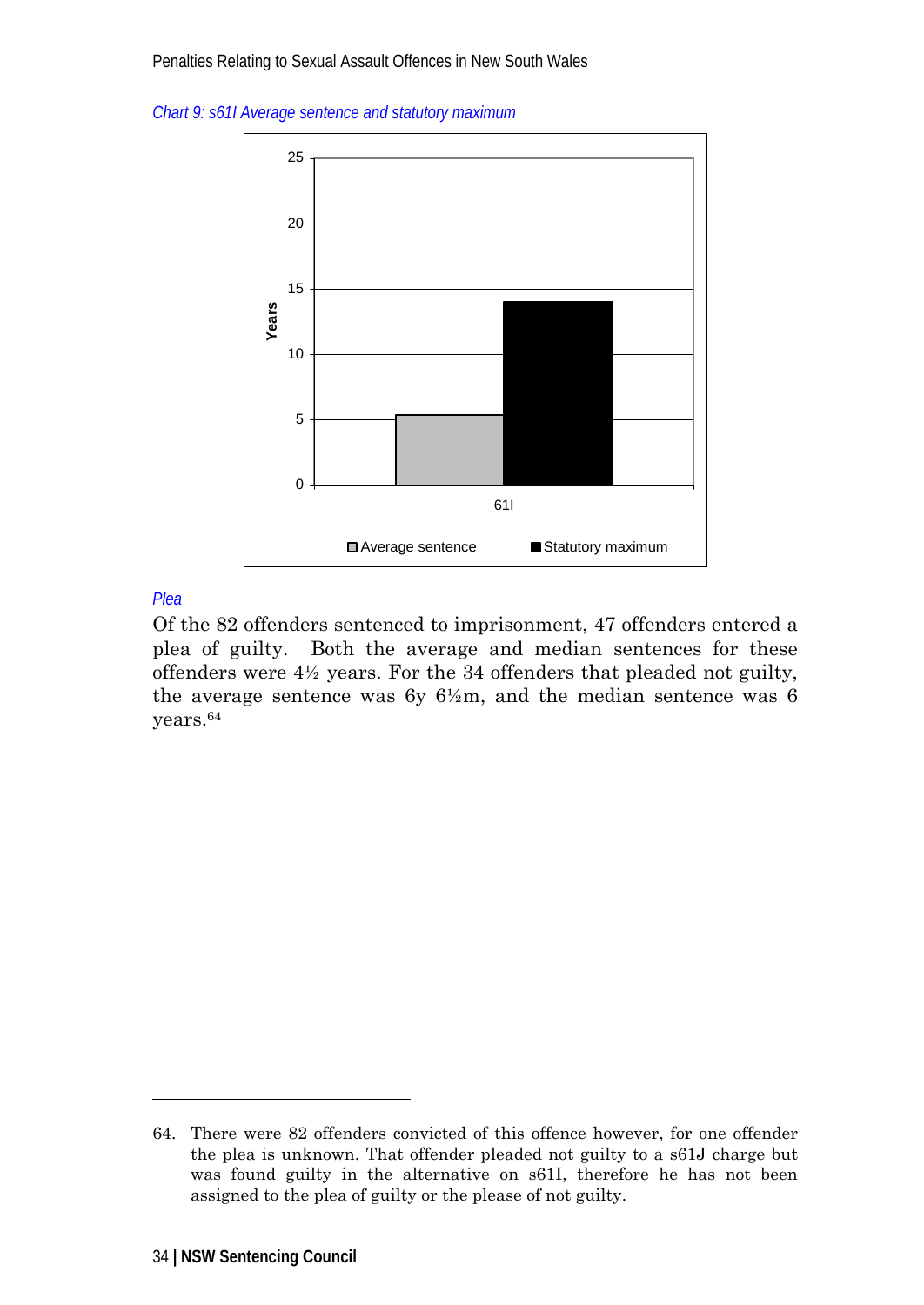*Chart 10: Average sentence, guilty plea v not guilty plea* 



#### Non-parole periods

Sixty-five of the 82 sentences recorded by JIRS were non-consecutive sentences, for which non-parole periods were recorded.

#### *Distribution*

-

The longest non-parole period was 8 years (two offenders) and the shortest was 6 months (two offenders). The average non-parole period was 3y 1m, and the median period was 3 years.

Ninety percent of offenders received a non-parole period of 5 years or less, with only 7 offenders receiving more.<sup>65</sup>

The middle 80% range for non-parole periods was between 18 months and 6 years.

<sup>65. 3</sup> offenders received 6 years, and 2 offenders each received 7 and 8 years.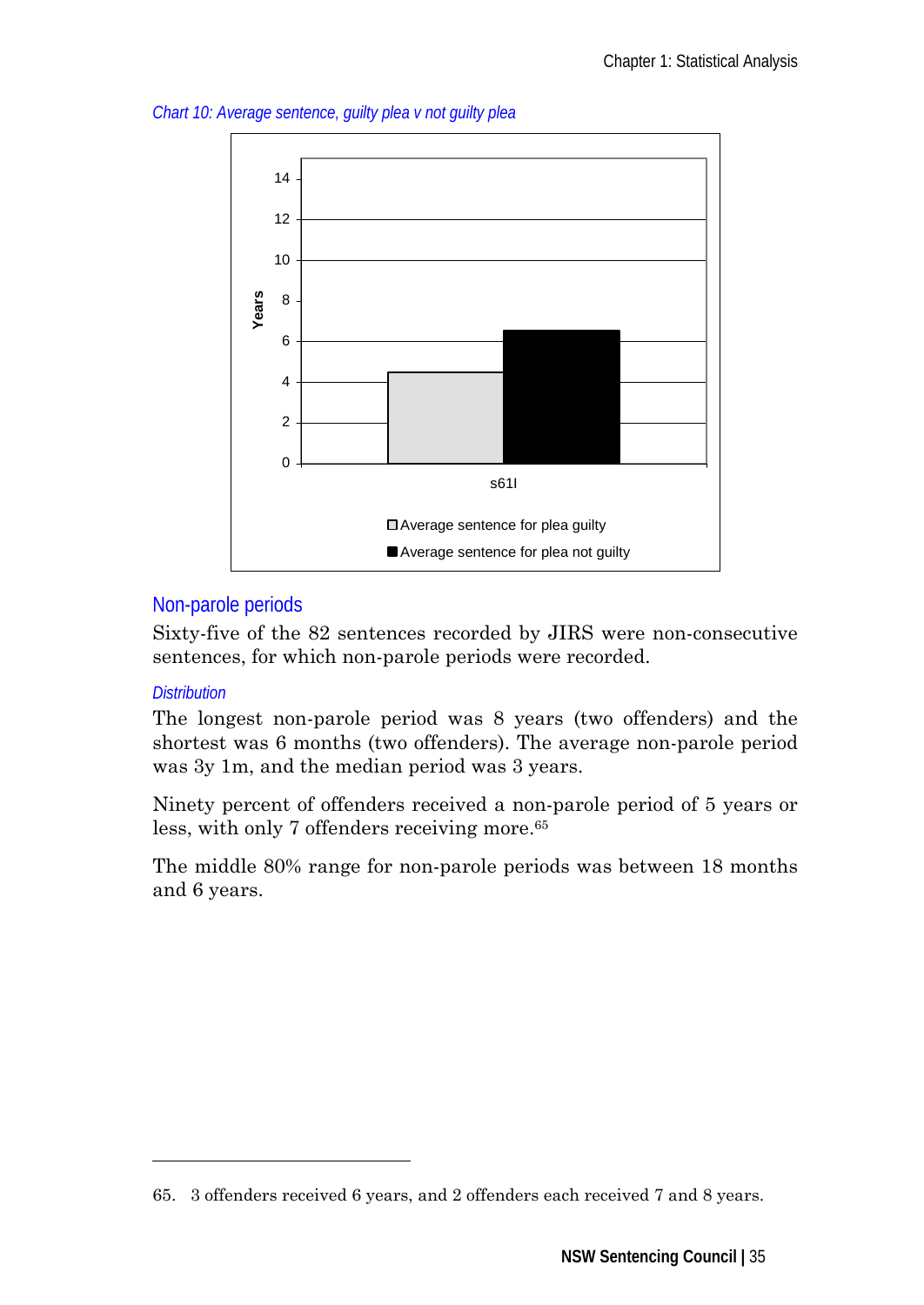*Chart 11: s61I Average NPP imposed and SNPP* 



There were only two matters in which the non-parole period/fixedterm exceeded the 7 year SNPP recorded out in the *Crimes (Sentencing Procedure) Act*. The non-parole period in those two cases was 8 years.

The fact that the average non-parole period is significantly less than 7 years may indicate that the sentencing judges in these cases did not consider the offences in question to be middle-range offences as referred to in the Act, or that mitigating factors under s21A are being applied significantly in most cases, or that special circumstances exist (for example, the need for a longer periods of supervision, first time in custody, age, lack of prior convictions).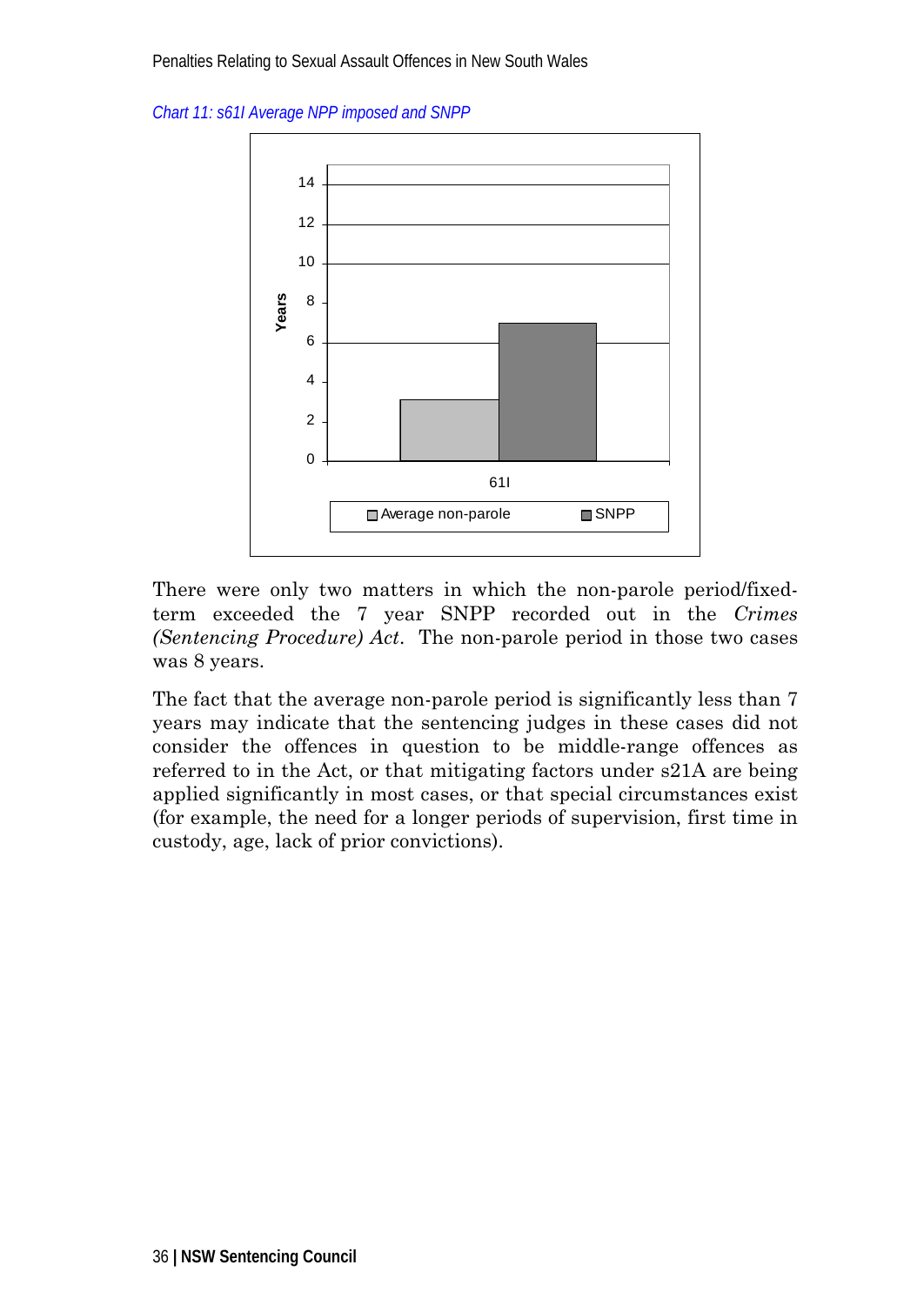*Chart 12: s61I Average NPP and average sentence* 



#### *Plea*

Of the 65 offenders, 39 pleaded guilty. The average non-parole period for these offenders was  $2y\ 5\frac{1}{2}$  m, and the median non-parole period was 2½ years. For the 25 offenders that pleaded not guilty, the average and median non-parole periods were both 4 years.

#### *Age*

There were three offenders under the age of 18. They all pleaded guilty and were sentenced to between 4½ years and 5 years imprisonment. Two of the three sentences imposed were nonconsecutive sentences, for which non-parole periods were recorded by JIRS. Both non-parole periods were of 3 years duration.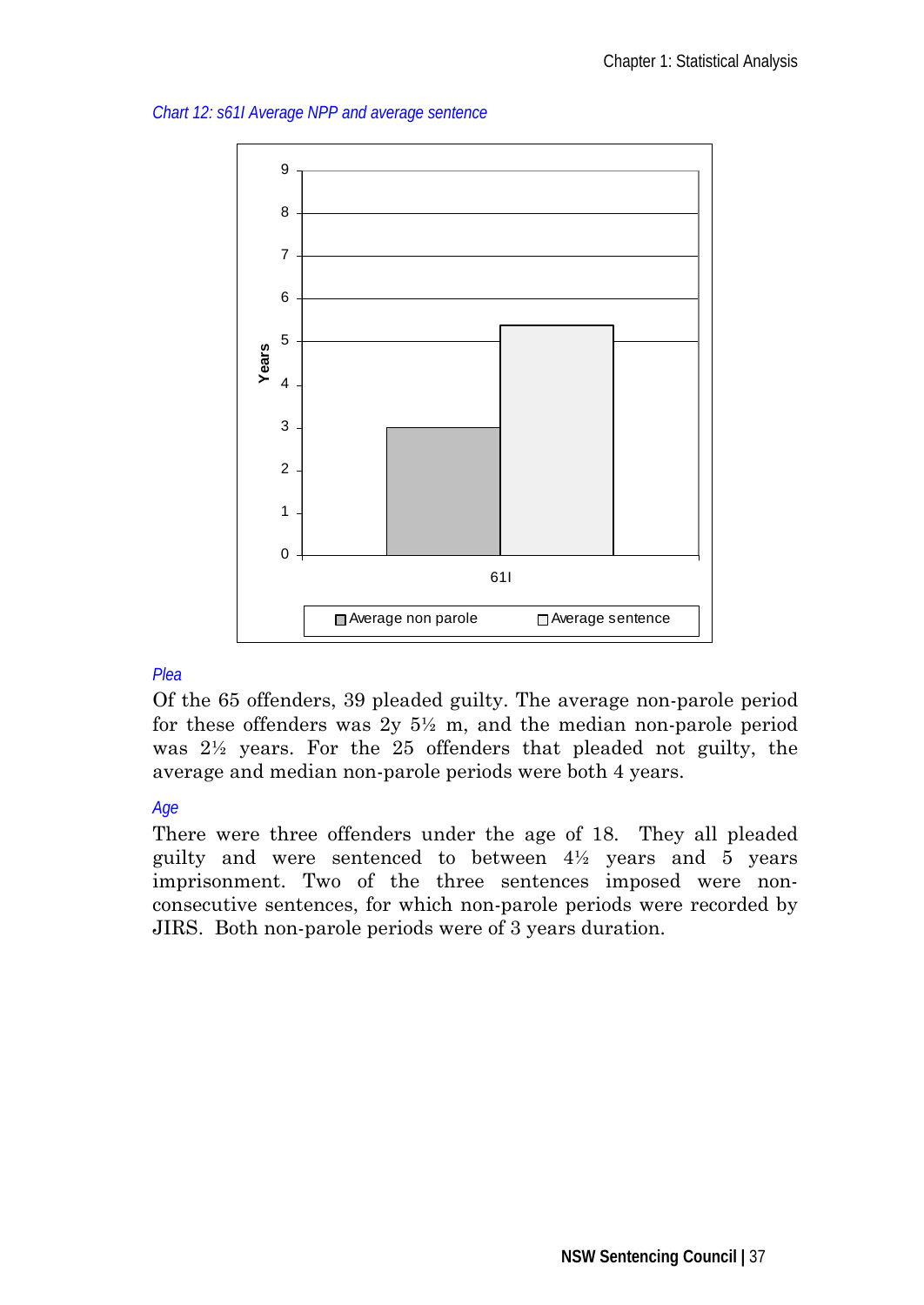# **S61I – SEXUAL ASSAULT (ATTEMPT)66**

The statutory maximum sentence for a s61I (attempt) offence is imprisonment for 14 years.

### **Higher Courts**

Between October 2000 and September 2007, there were 16 offenders sentenced in the higher courts for attempted sexual assault. Of these, 14 (87.5%) were sentenced to imprisonment.

The other two received suspended sentences, one with supervision.

### Terms of Imprisonment

The average term imposed was 4y 5m, and the median term was 4 years.

#### *Distribution*

The shortest term was 2 ½ years, and 8 years the longest.

Almost 93% of offenders received less than 50% of the maximum sentence, with only one offender receiving more than  $6$  years.<sup>67</sup> However, as noted previously, the sample size is very limited, and it should also be noted that the statutory maximum sentence for *attempted* sexual assault is the same as for actual sexual assault.

A sentence of 4 years was the most common, with six offenders (43%) being given this sentence.

-

<sup>66.</sup> The separate treatment of attempt, accessorial, inciting etc. offences has been prompted primarily by the way that JIRS has presented data, and not by the structure of the legislation.

<sup>67. 8</sup> years.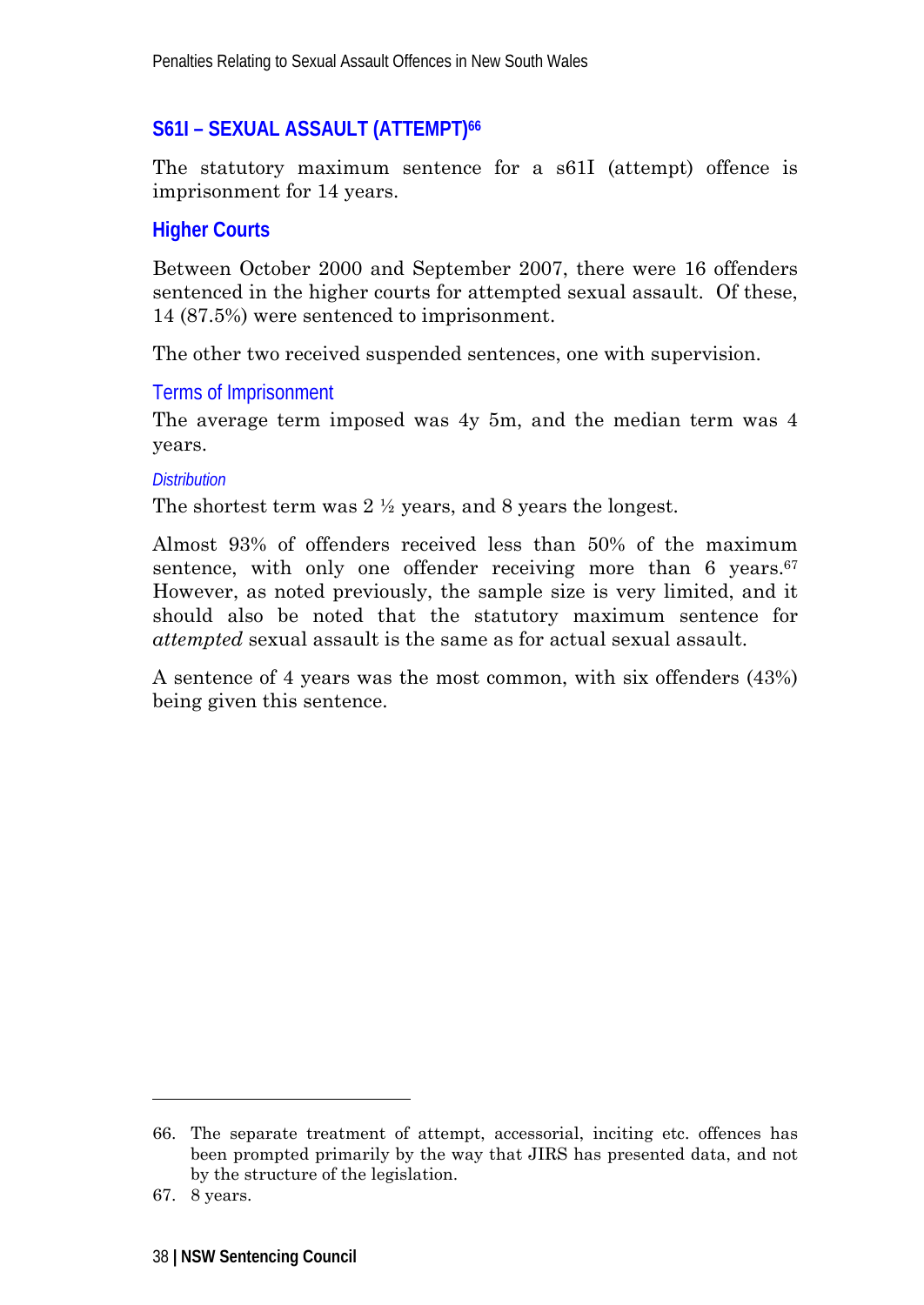

#### *Chart 13: s61I (attempt) Average sentence and statutory maximum*

### *Age*

There were no offenders under the age of 18.

### *Plea*

 $\overline{a}$ 

Of the 14 offenders sentenced to imprisonment, eight entered a plea of guilty. The average sentence for these eight offenders was  $4y \frac{10}{2}$  m, and the median sentence was 4½ years. For the six that pleaded not guilty, the average sentence was 3y 10m, and the median sentence was 4 years.<sup>68</sup>

<sup>68.</sup> While it may seem unusual that the average sentence for the offenders who pleaded not guilty should be higher than for those who pleaded guilty, the sample size for s61I( attempt) is sufficiently small that one outlier could skew the data, and this is the case here, with the highest sentence (8 years) having been imposed on one of the 8 offenders who entered a plea of guilty.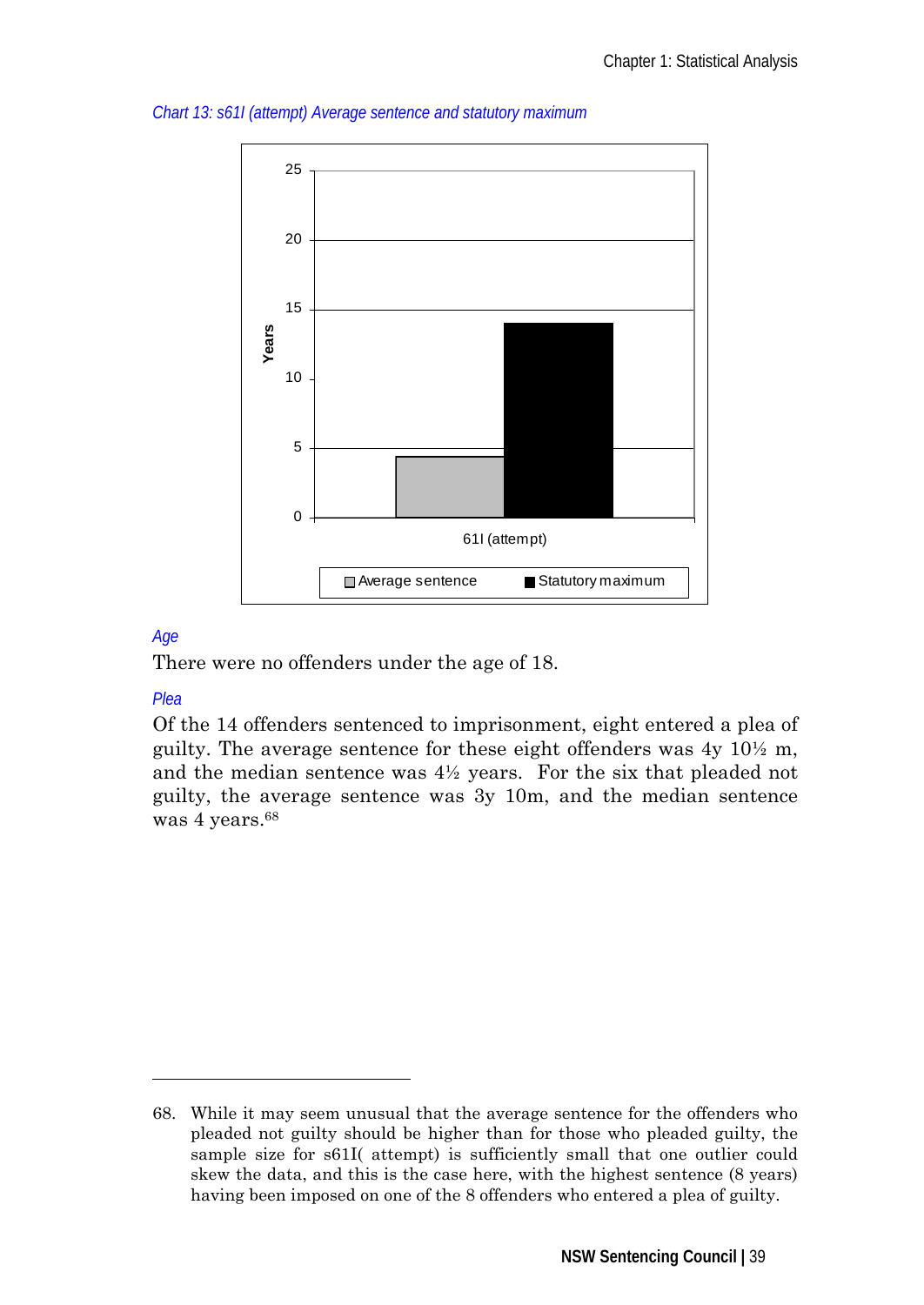

*Chart 14: s61I (Attempt) Average sentence, guilty plea v plea not guilty* 

## Non-parole periods

Twelve of the 14 sentences recorded by JIRS were non-consecutive sentences, for which non-parole periods were recorded.

#### *Distribution*

The longest non-parole period was 5 years, and the shortest was 1 year. The average non-parole period was 2y 10m and the median was 2y 9months.

Eight of the 12 offenders for whom non-parole periods were recorded pleaded guilty. The average non-parole period for these offenders was 2y 7 ½ months, and the median non-parole period was 2y 3months. For the remaining 4 offenders, the average non-parole period was 3years 3months.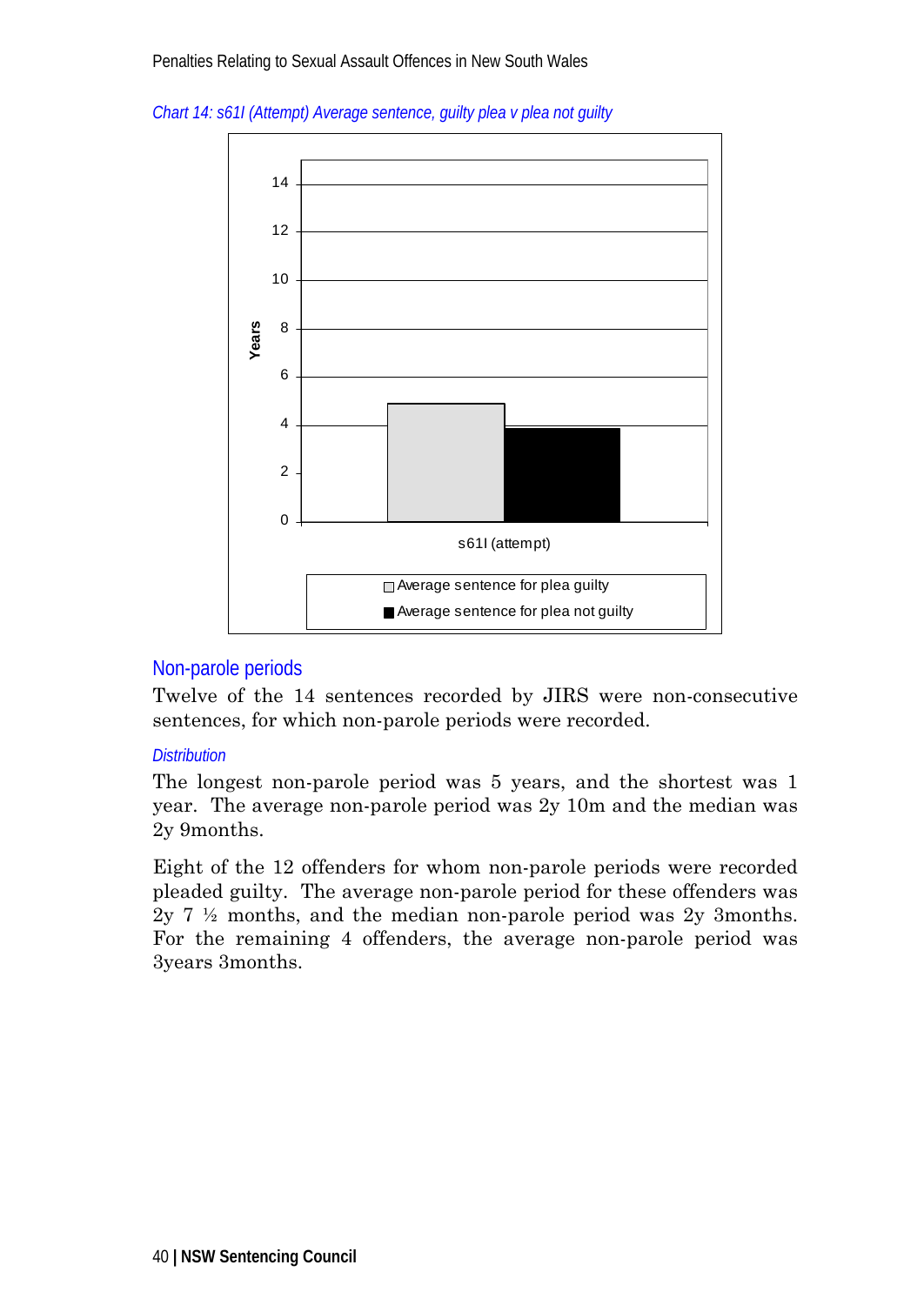## **s61J – Aggravated sexual assault**

Any person who has sexual intercourse with another person without the consent of the other person and in circumstances of aggravation and who knows that the other person does not consent to the sexual intercourse commits an offence under this section.

Circumstances of aggravation include:

- Intentionally or recklessly inflict actual bodily harm on victim or other person present/nearby; or·
- Threaten to inflict actual bodily harm on victim or other person present/nearby with offensive weapon or instrument; or
- Offender in company; or
- Victim under 16; or
- Victim under authority of offender; or
- Victim has serious physical disability; or  $\cdot$
- Victim has serious intellectual disability

The statutory maximum sentence is imprisonment for 20 years, and the applicable SNPP is imprisonment for 10 years.

### **Higher Courts**

Between February 2003 and September 2007, there were a total of 81 offenders sentenced for this offence in the higher courts, of whom 80 (98.76%) were sentenced to a period of imprisonment.

The remaining offender received a suspended sentence.

### Terms of Imprisonment

The average sentence duration was approximately 7y 10½ months, and the median sentence was 8 years.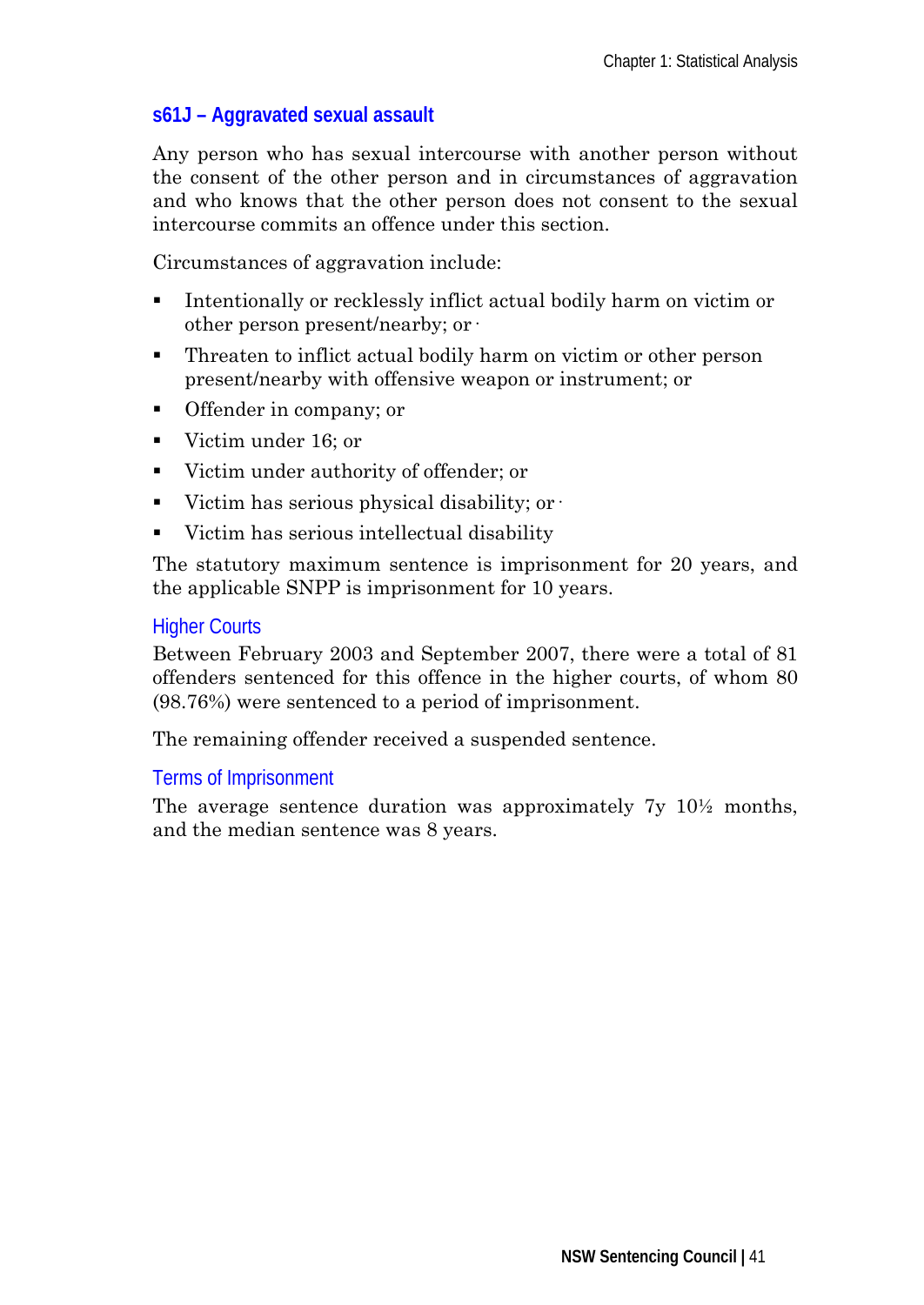*Chart 15: s6J Average sentence and statutory maximum* 



#### *Distribution*

The shortest sentence imposed was 2 years, and the longest was 16 years.

Approximately 84% of all offenders received 50% or less of the statutory maximum of 20 years. While no one period of imprisonment can be identified as being the most common, over 76% of all offenders were sentenced to between  $5 - 12$  years imprisonment. Six offenders received more than 12 years, and one offender received in excess of 14 years imprisonment.69

### *Plea*

-

Of the 80 offenders that were sentenced to imprisonment, 57 entered a plea of guilty. The average and median sentences for these offenders were 7y 9½ m and 8 years, respectively. For the 23 offenders that pleaded not guilty, the average and median sentences were 8y 1m and 7 years, respectively.

<sup>69.</sup> That offender received 16 years imprisonment.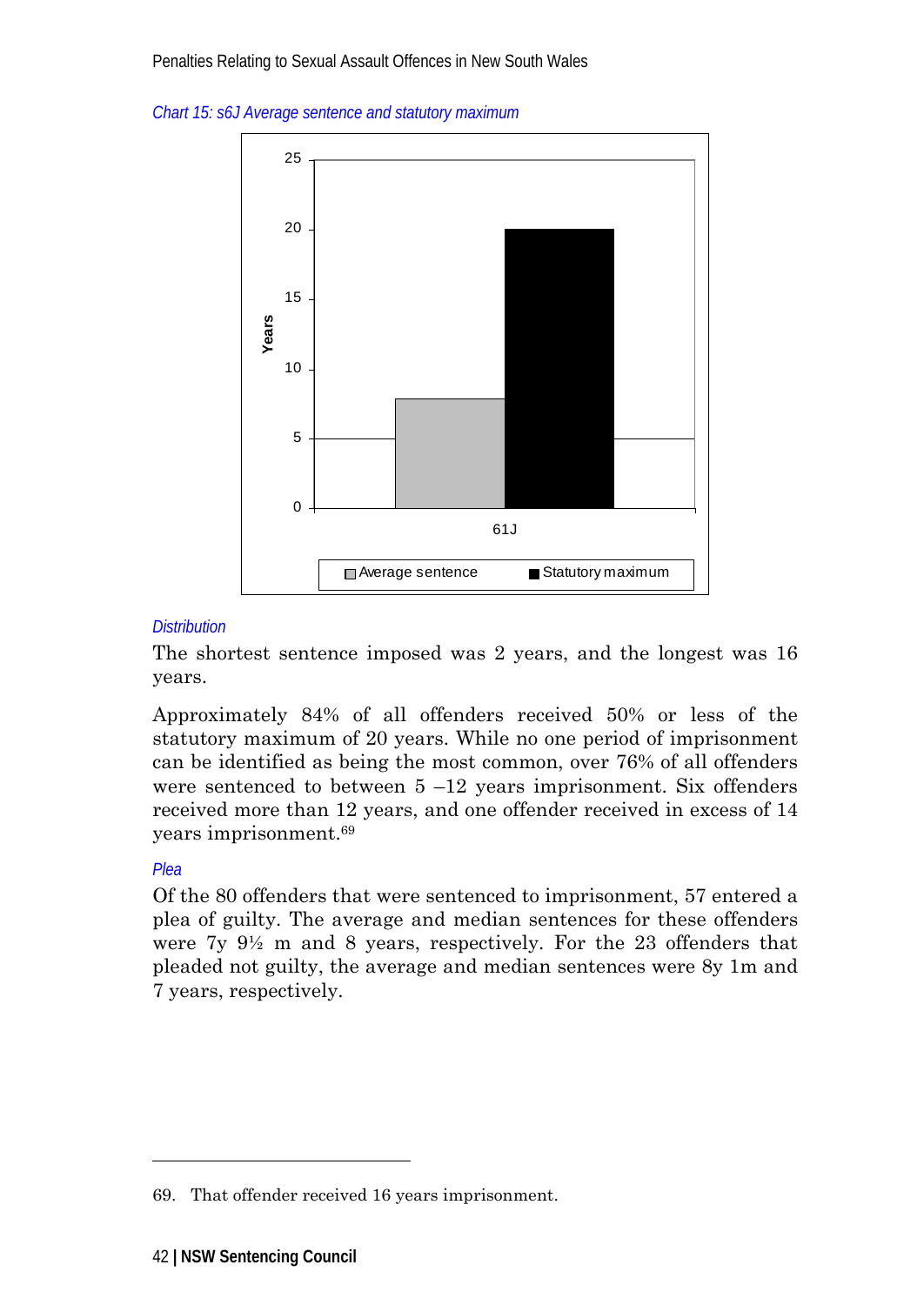



### Non-parole periods

Forty-five (45) of the sentences recorded by JIRS were non-consecutive sentences, for which non-parole periods were recorded.

#### *Distribution*

The longest non-parole period was 9 years (one offender) and the shortest was 6 months (one offender). The average non-parole period was  $4y \frac{1}{2}m$ , and the median was  $3\frac{1}{2}$  years.

Almost 74% (33) of offenders received a non-parole period that was 50% or less of the ten year SNPP, with the longest non-parole period imposed being 9 years (one offender).

### *Plea*

Of the 45 offenders, 31 entered a plea of guilty. The average and median non-parole periods for these offenders were 3y 11m and 3½ years, respectively. For the 14 offenders who pleaded not guilty, the average and median non-parole periods were 4y 7½ m and 4 years, respectively.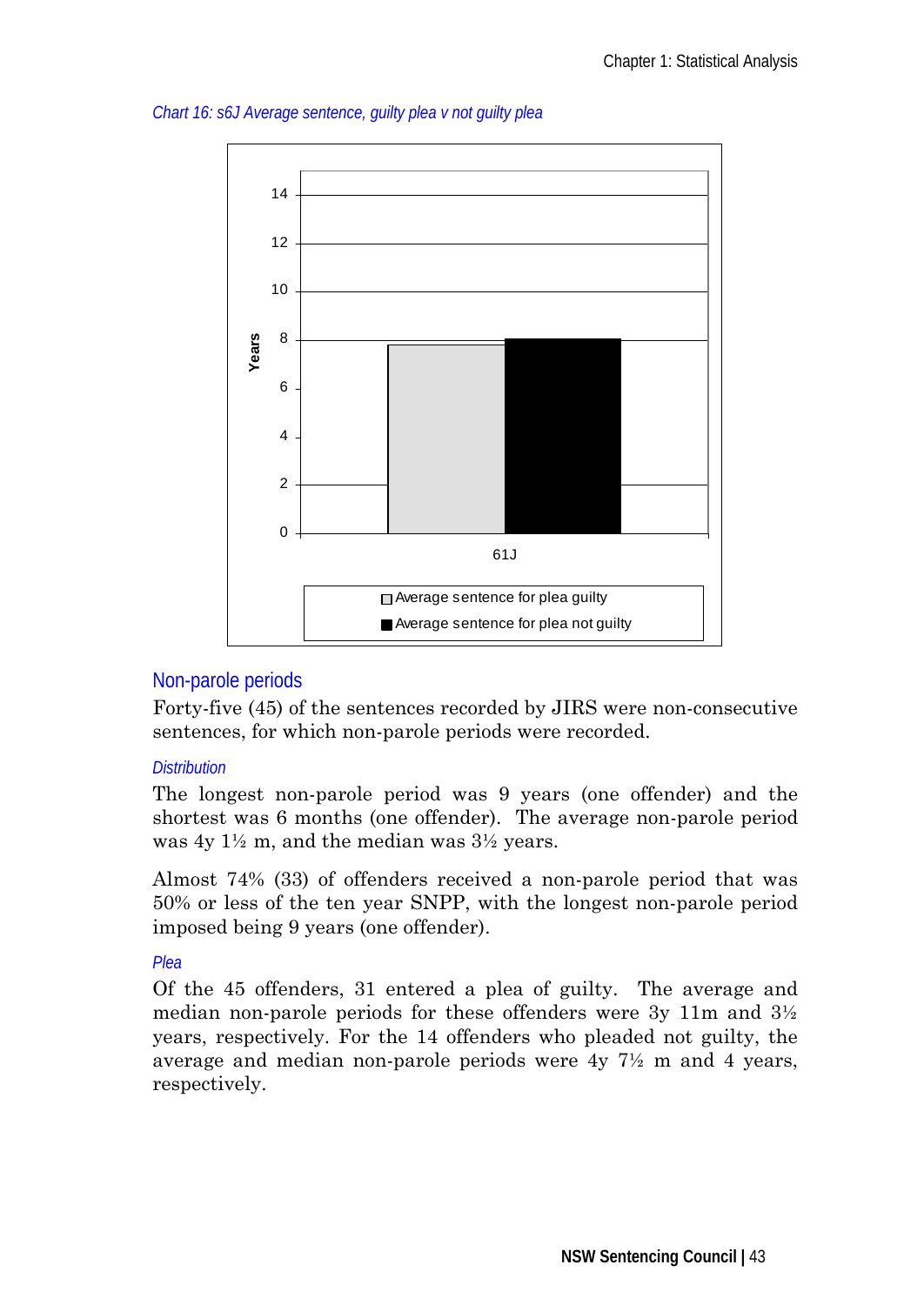*Age* 

There were five offenders under the age of 18. Their sentences are fairly evenly distributed among the full range, at 3, 4 ½, 8, 9 and 12 years.

Non-parole periods were recorded for all five offenders, of 1, 2 ½, 5, 6 and 7 years.



*Chart 17: Average NPP and SNPP* 

*Chart 18: Average NPP and average sentence* 

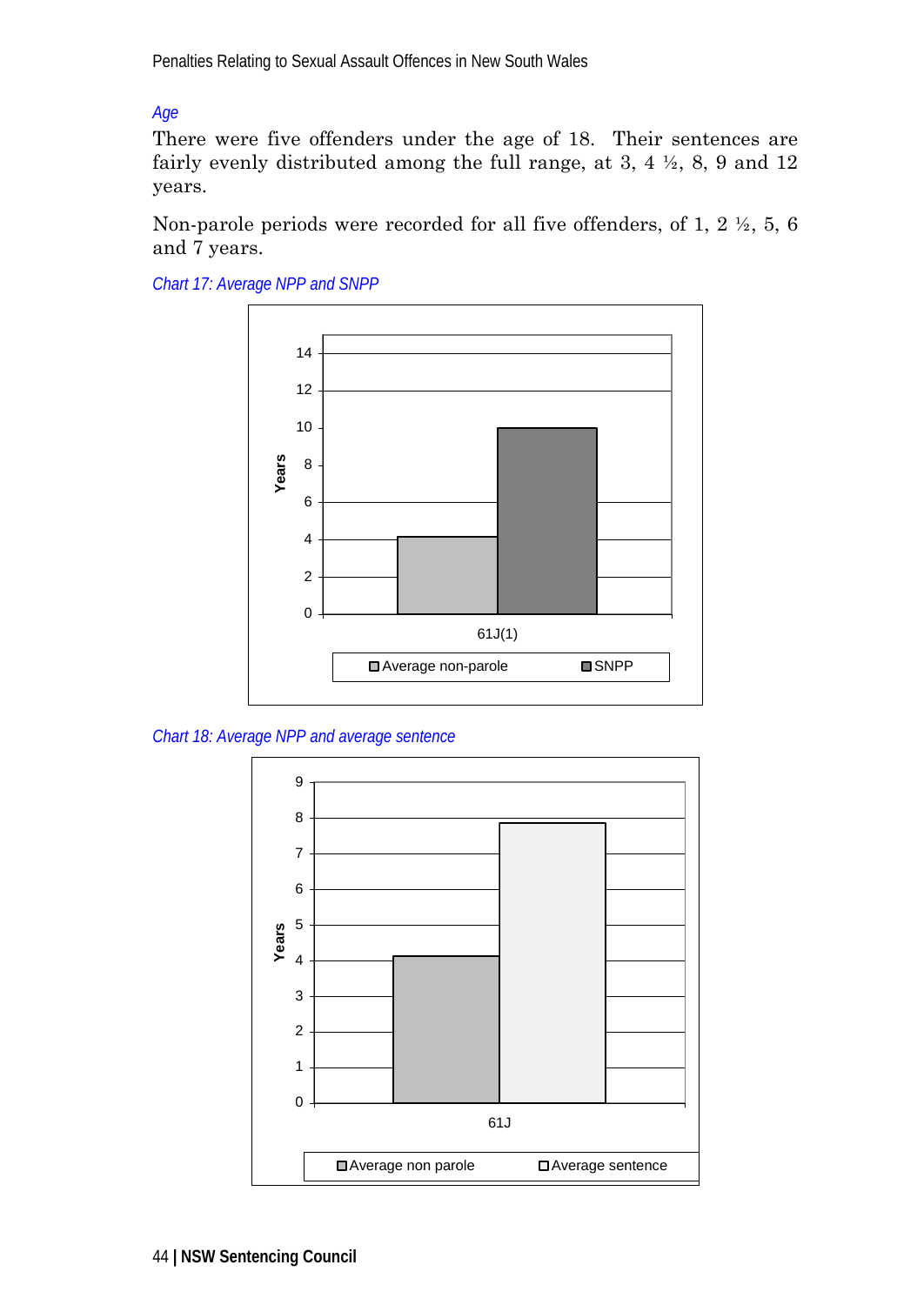# **S61J – RELATED OFFENCES**

The statutory maximum sentence for the following related offences is imprisonment for 20 years. All of the following matters were dealt with in the Higher Courts.

## **s61J – Aggravated sexual assault (attempt)**

Between October 2000 and September 2007 there were a total of seven offenders sentenced for this offence.

Of these seven, 4 (57.1%) received a sentence of imprisonment.

Of the remainder, two received suspended sentences with supervision, and one received periodic detention for 2 years.

Looking at both consecutive and non-consecutive terms, the four offenders receiving imprisonment received sentences between 3 and 9 years, and non-parole periods between 18 months and 6 years. None pleaded guilty. One of the 4 offenders was under the age of 18, and received a sentence of 7 years, with a non-parole period of 4 years.

**s61J – Aggravated sexual assault (aiding and abetting)** 

Between October 2000 and September 2007, two offenders were sentenced for this offence. One offender (50%) received a sentence of imprisonment of 3 years;<sup>70</sup> the other received a suspended sentence.

**s61J – Aggravated sexual assault (accessory before the fact)** 

One offender was sentenced for this offence. He received a sentence of imprisonment for 16 years, including a non-parole period of 8 years. The offender was under the age of 18.

-

<sup>70.</sup> No non-parole period recorded.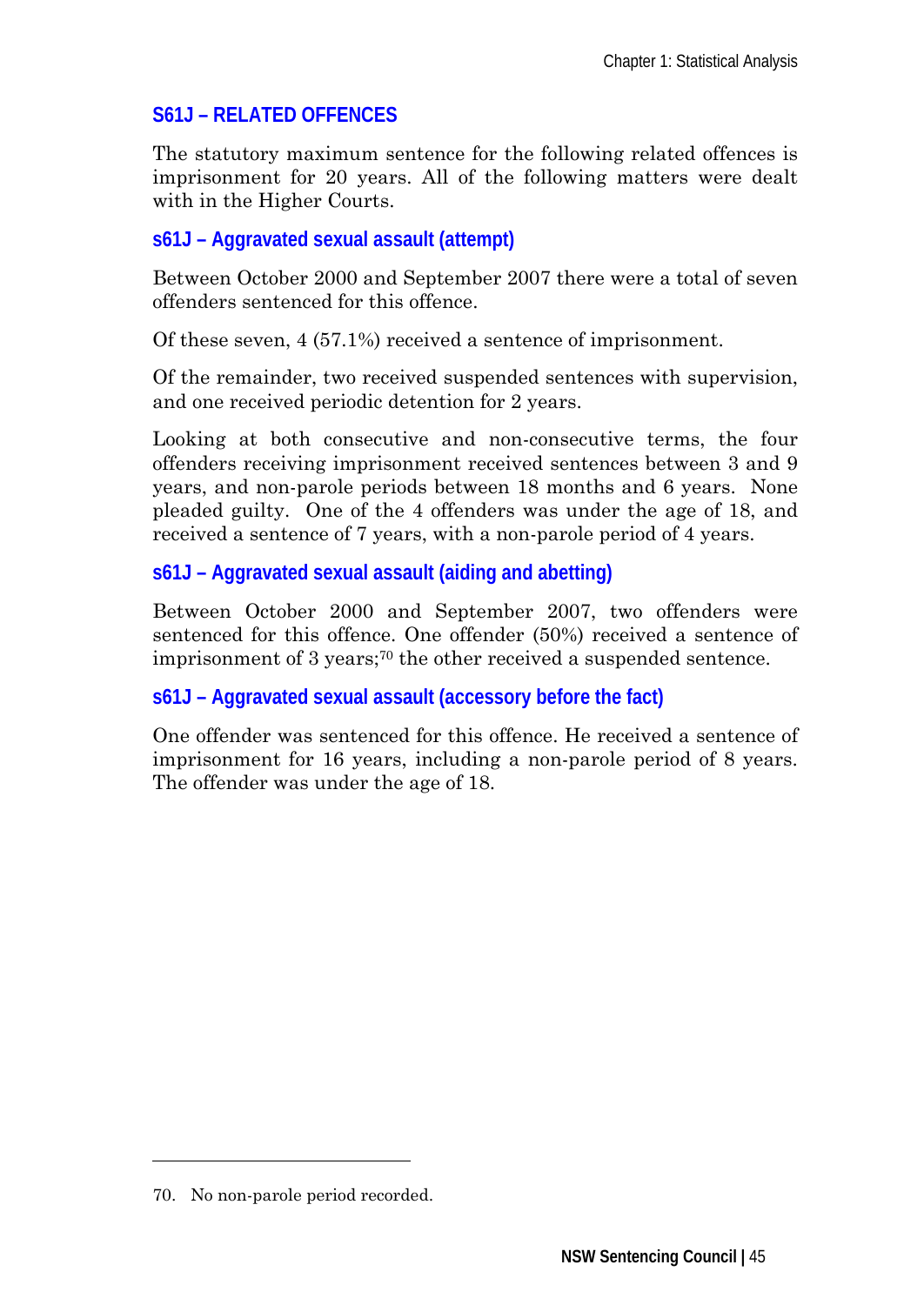## **S61JA(1) – AGGRAVATED SEXUAL ASSAULT IN COMPANY**

Any person who has sexual intercourse with another person without the consent of the other person and who knows that the other person does not consent to the sexual intercourse, and

- is in the company of another person(s), and;
- intentionally or recklessly inflicts actual bodily harm on victim or other person present/nearby; or
- threatens to inflict actual bodily harm on victim or other person present/nearby; or·
- deprives the victim of liberty before or after the offence,

commits an offence under this section.

The statutory maximum for this offence is imprisonment for life. The SNPP is imprisonment for 15 years.

All of the following matters were dealt with in the Higher Courts.

#### Inflict ABH

Between February 2003 and September 2007, 4 people were sentenced for this offence. All 4 (100%) received sentences of imprisonment.

The shortest sentence was 10 years, imposed upon an offender under the age of 18. The other sentences were of 12 and 14 years (2 offenders). All 4 entered a plea of guilty.

Only one non-parole period was recorded, (4 years for the juvenile offender).

### Threaten ABH by weapon

One offender was sentenced for this offence in the same period, receiving 12 years imprisonment with a non-parole period of 4½ years. The offender was under the age of 18 and pleaded guilty.

### Deprive liberty

Seven people were sentenced for this offence in the same period.

All (100%) received sentences of imprisonment. The shortest sentence imposed (upon the only juvenile) was imprisonment for 10 years. One offender received a sentence greater than 20 years (21y 4m with a non-parole period of 16 years). Four offenders received 14 years, and one received 20 years.

Two non-parole periods were recorded, of 5 years (for a juvenile offender) and 10 years.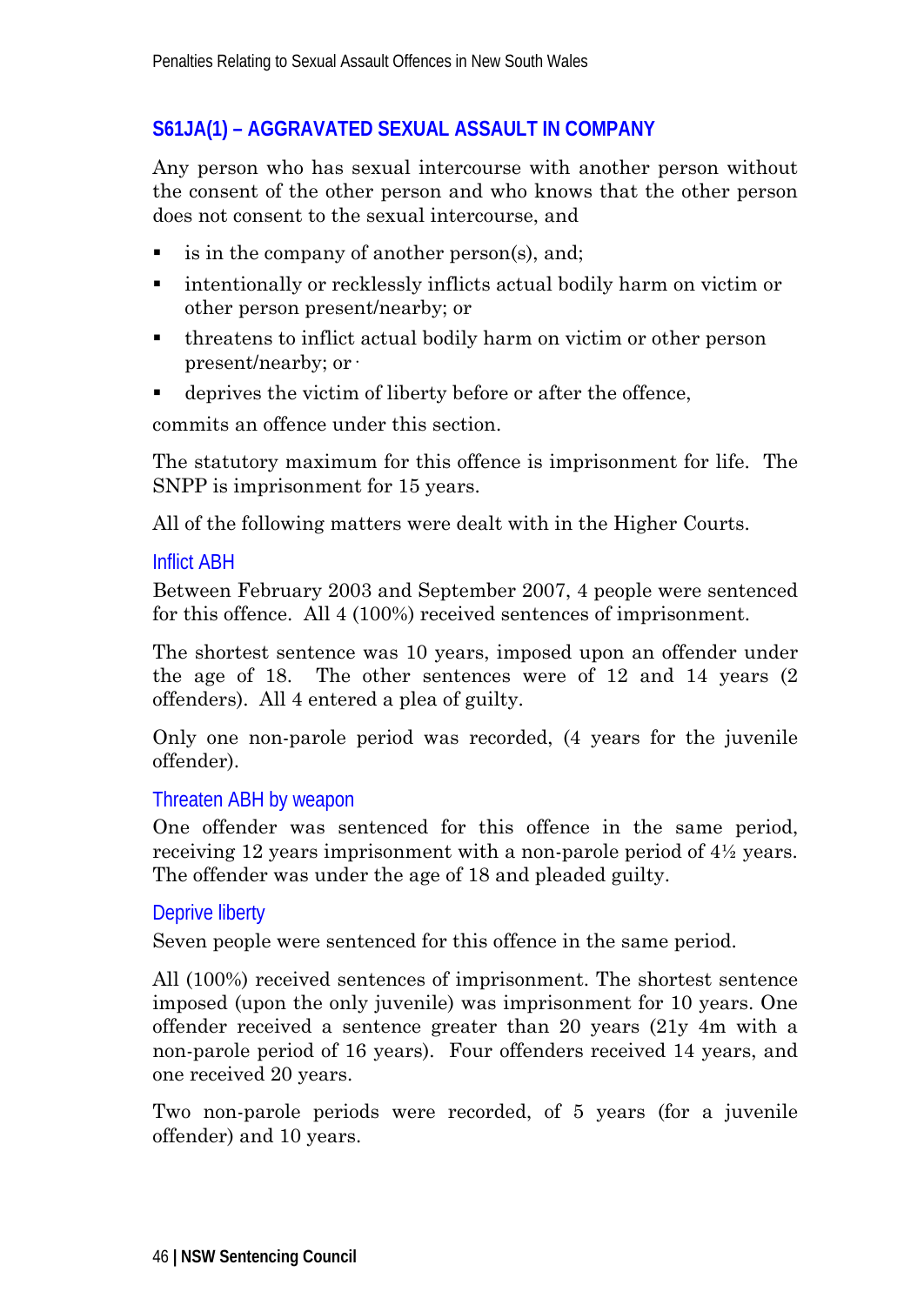## **S61K ASSAULT WITH INTENT TO HAVE SEXUAL INTERCOURSE**

Any person who, with intent to have sexual intercourse with another person:

- Intentionally or recklessly inflicts actual bodily harm on the victim or on other person present/nearby; or
- Threatens to inflict actual bodily harm on victim or other person present/nearby with offensive weapon or instrument

is guilty of an offence under this section.

The statutory maximum sentence for an offence against this section is imprisonment for 20 years. There is no SNPP for this offence.

All of the following matters were dealt with in the Higher Courts.

**s61K(a) Intentionally or recklessly inflict actual bodily harm with intent to have sexual intercourse** 

Between October 2000 and September 2007, six people were sentenced for this offence. All (100%) received a sentence of imprisonment, ranging from 3 years to 7 years. The average sentence was 4y 10m, and the median was 4½ years.

Four offenders pleaded guilty to the offence: the average sentence for these offenders was 5 years. For the two offenders who pleaded not guilty, the average sentence was 4½ years.

Two of the six sentences recorded by JIRS were non-consecutive sentences, for which non-parole periods were recorded of 24 months and 36 months respectively.

**s61K(b) Threaten actual bodily harm with intent to have sexual intercourse** 

Between October 2000 and September 2007, five people were sentenced for this offence.

Four (80%) offenders received custodial sentences ranging from 4 years to 10 years. The other offender received a suspended sentence with supervision.

Three non-parole periods were recorded, ranging from 24 months to 7 years.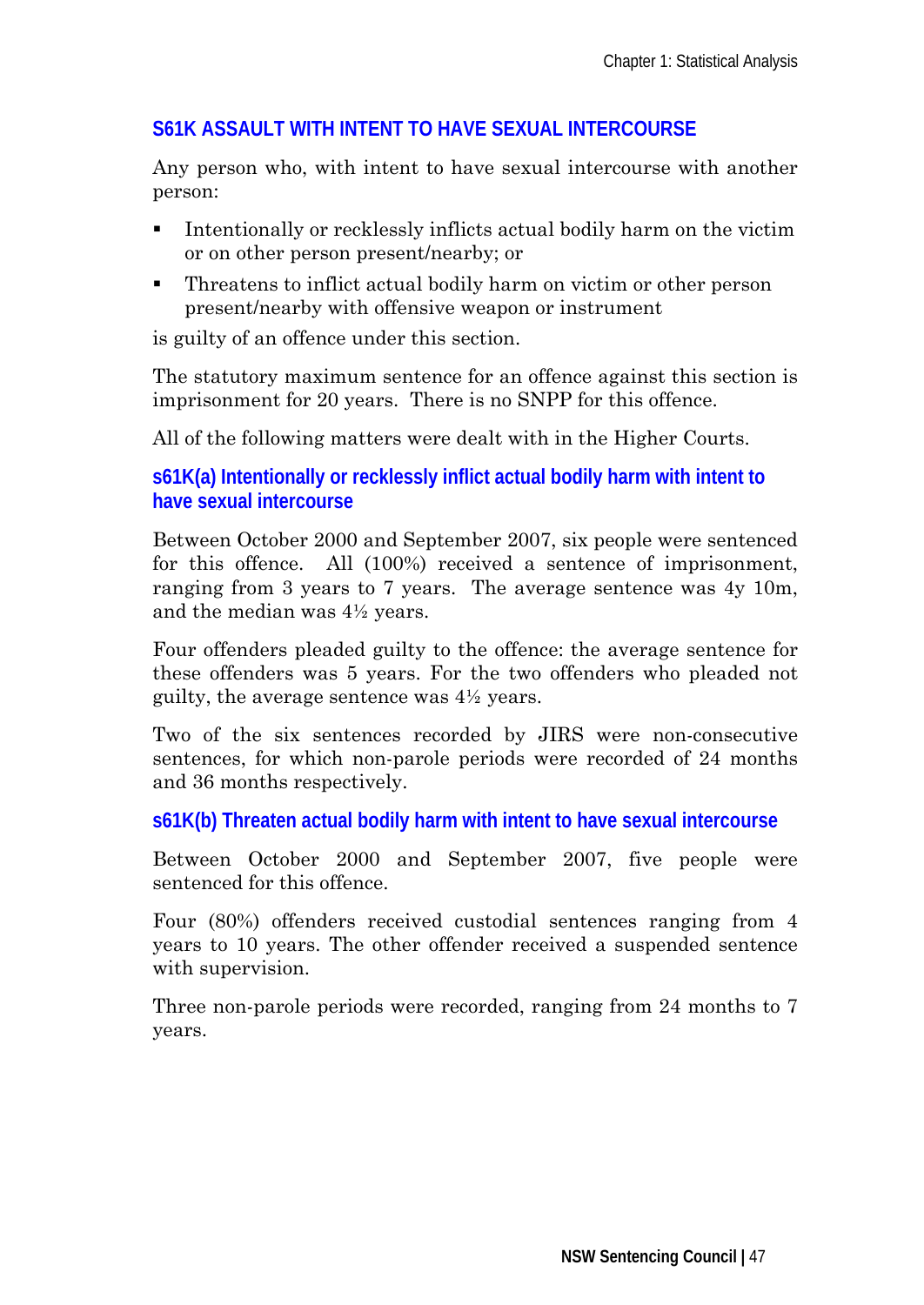## **S61L INDECENT ASSAULT**

Any person who assaults another person, and at the time of, or immediately before or after, the assault, commits an act of indecency on or in the presence of the other person, commits an offence under this section.

The statutory maximum sentence for an offence under this section is imprisonment for 5 years. There is no applicable SNPP for this offence.

An offence under the section is a Table 2 offence under the *Criminal Procedure Act* 1986 and is to be dealt with in the Local Court unless an election is made for a trial on indictment by the prosecutor. If no such election is made, the maximum penalty which can be imposed is 2 years imprisonment or a fine of 50 penalty units or both.

### **Higher Courts**

Between October 2000 and September 2007, 87 people were sentenced for indecent assault in the higher courts.

Twenty-four offenders (28%) were sentenced to a term of imprisonment. Other sentences imposed were:

- 13 received suspended sentences (9 with supervision);
- 5 received periodic detention orders (from 9 to 24 months); and
- 7 received community service orders, (ranging from 150 hours to 500 hours (500 hours were imposed on 3 of the 7 offenders);
- 35 dealt with under s9 (13 bonds, 22 bonds with supervision); and
- 3 were dealt with under s10 (1 dismissal, 2 bonds)

### Terms of Imprisonment

The average sentence was 2y 1m, and the median was 2 years. Imprisonment for 1½ years and 2 years were the most common custodial sentences imposed, with 29% and 25% of offenders, respectively being sentenced to those terms.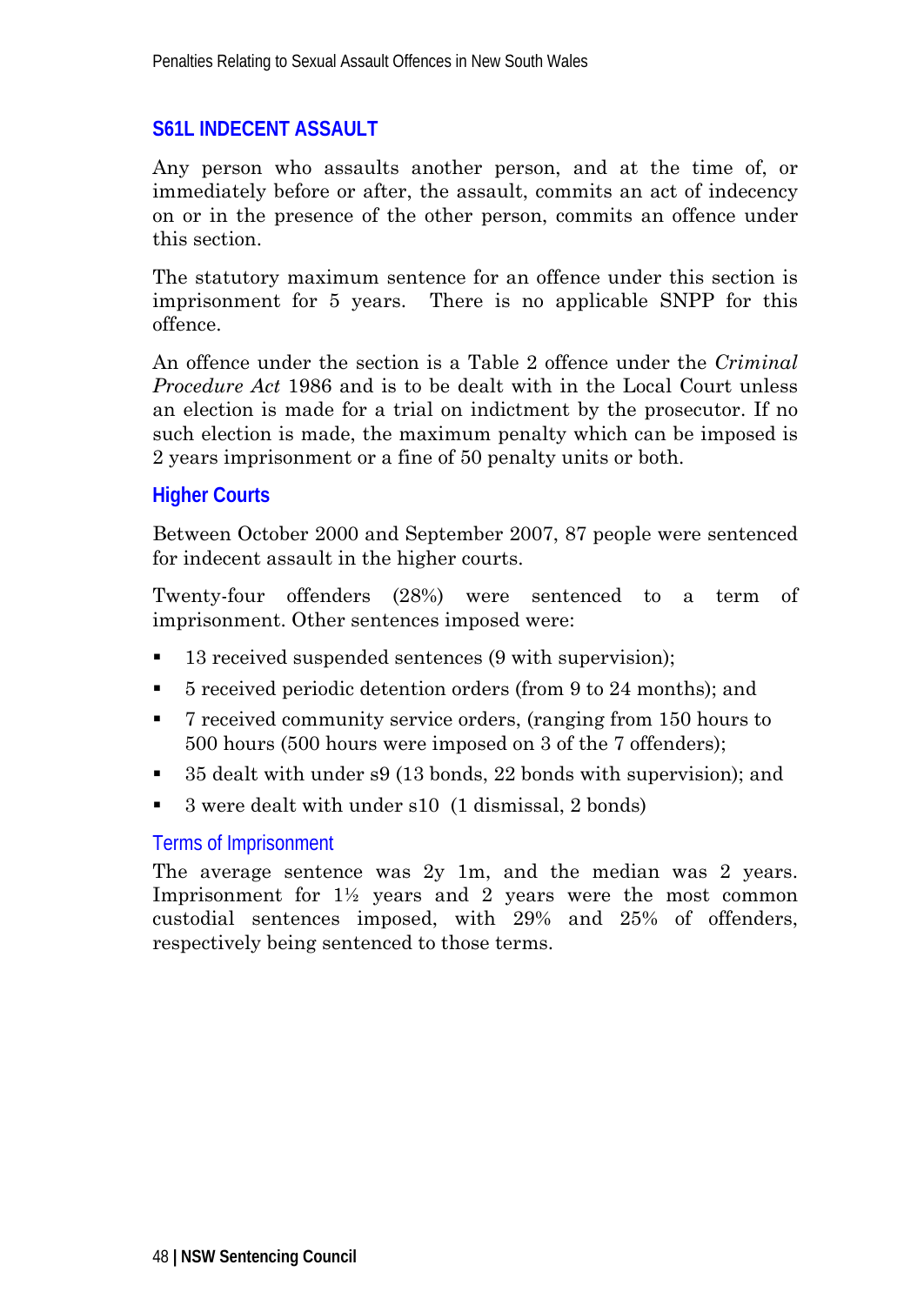*Chart 19: s61L Average sentence and statutory maximum* 



### *Distribution*

The shortest prison sentence imposed was 1 year and the longest was 4 years. 92% of offenders were sentenced to 50% or less of the statutory maximum, with only two offenders receiving longer sentences.71

## *Plea*

-

Of the 24 offenders sentenced to prison, 20 pleaded guilty. The average term imposed on those that pleaded guilty was  $2y \frac{1}{2}m$  and the median was 2 years. The average (and median) term for those that pleaded not guilty was 2 years.

<sup>71.</sup> Both received 4 years.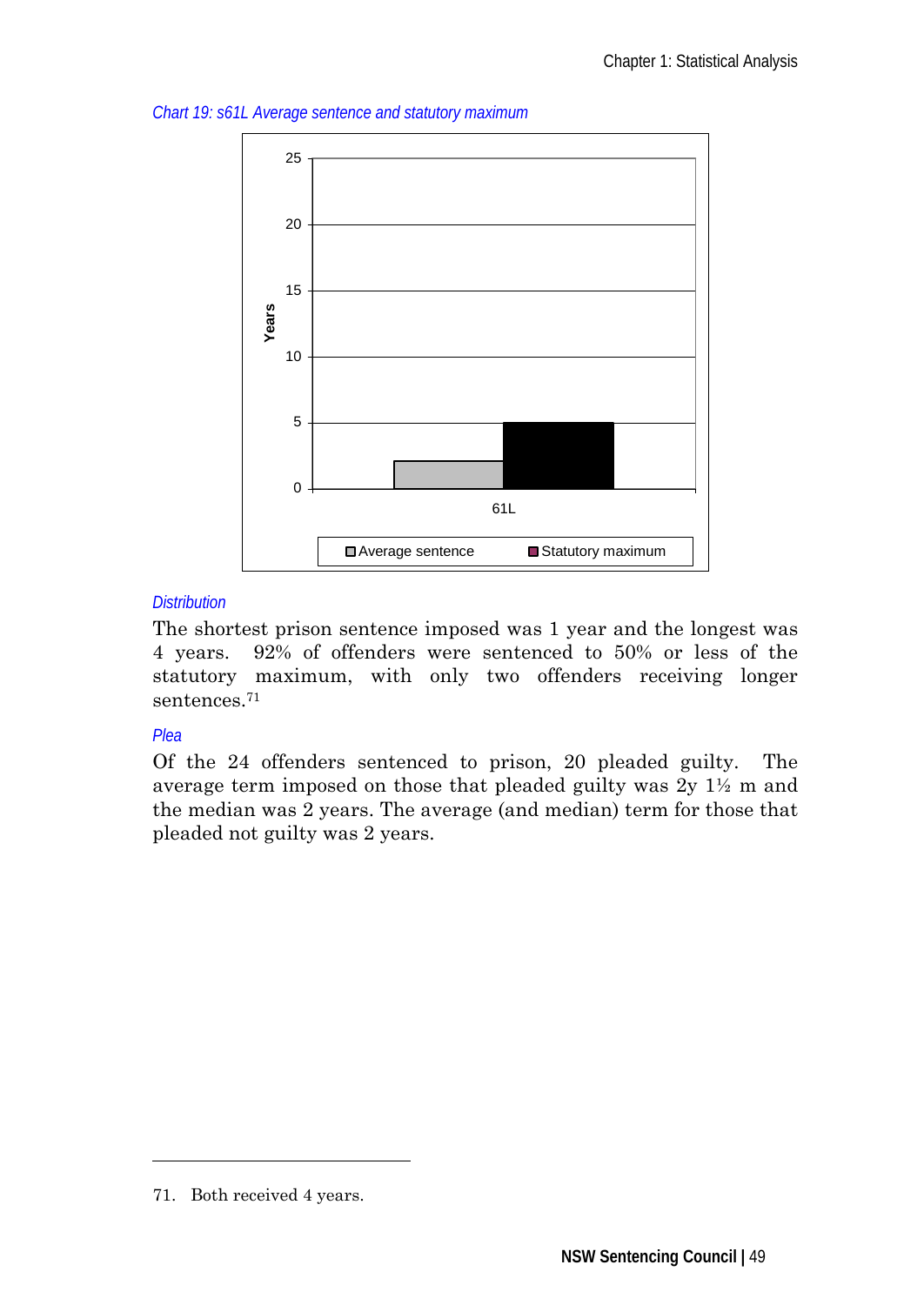



#### *Age*

There were no offenders under the age of 18.

#### Non-parole periods

Twenty-three of the 24 sentences recorded by JIRS were nonconsecutive sentences, for which non-parole periods were also recorded.

#### *Distribution*

The longest non-parole period imposed was 3 years, and the shortest was 6 months. The average non-parole period was 1y 4m and the median was 1 year.

#### *Plea*

Twenty of the 23 offenders pleaded guilty to their offence. The average non-parole period for both those that pleaded guilty and not guilty was the same as the average non-parole period overall, of 1y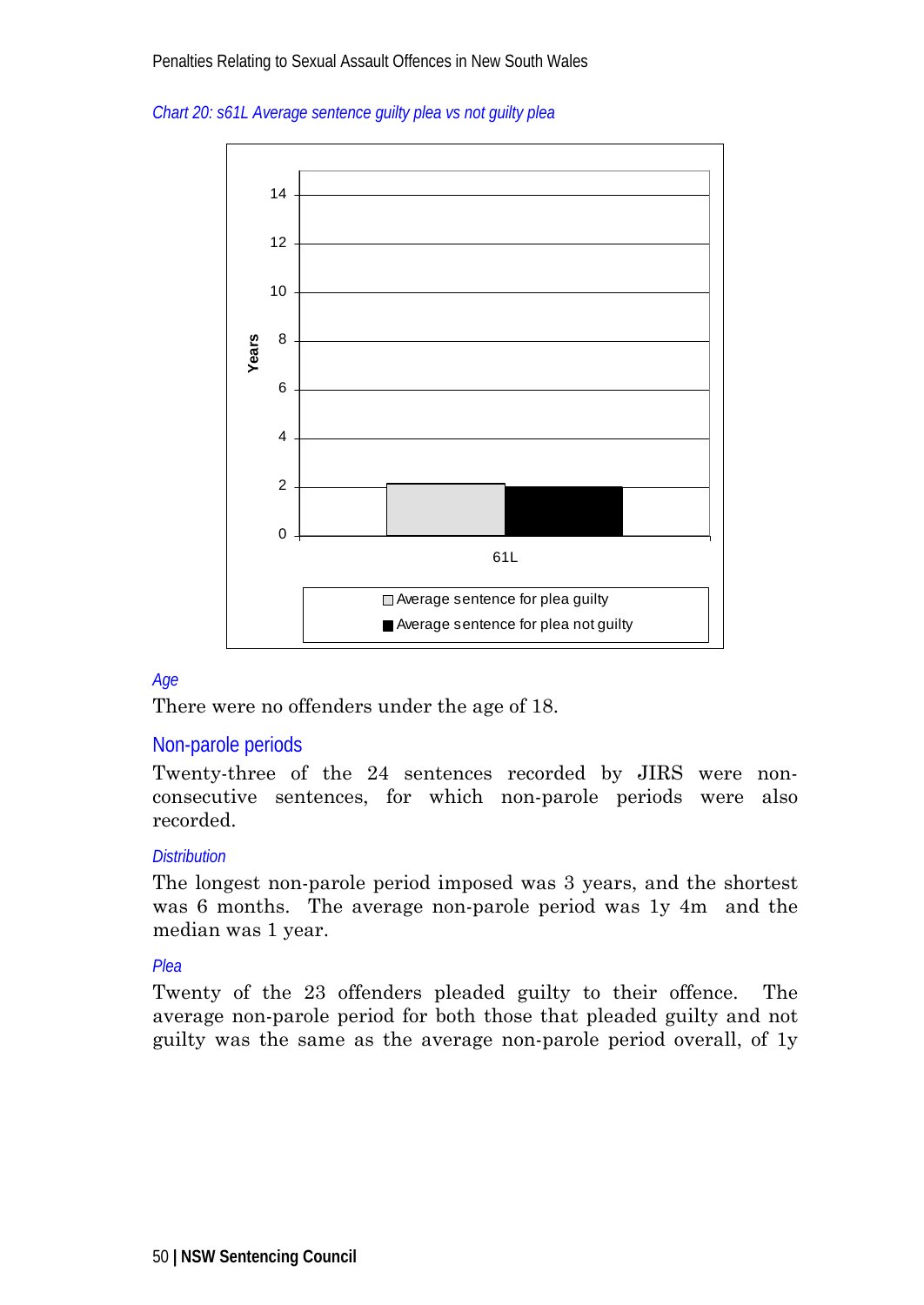4m.72 The median non-parole for both groups was also the same, at 1 year.

*Chart 21: s61L Average NPP and Average sentence* 



## **Local Court**

Between January 2003 and September 2007, 467 people were sentenced in the Local Court for offences against this section.

Ninety-four people (20.1%) received sentences of full-time imprisonment.

Other sentences imposed were:

- **Periodic detention orders 13;**
- suspended sentences 80 (48 with supervision);
- community service orders 46;
- fines (fine only)  $-39$ ;
- s9 bonds 170 (58 with supervision);
- $\blacksquare$  s10 bonds 23; and

 $\overline{a}$ 

<sup>72.</sup> Once rounded to 2 decimal places. Actual figures were 1.326 (overall), 1.325 (guilty) and 1.333 (not guilty), so the non-parole period for those that pleaded not guilty was 0.008 years, or approximately 3 days, higher.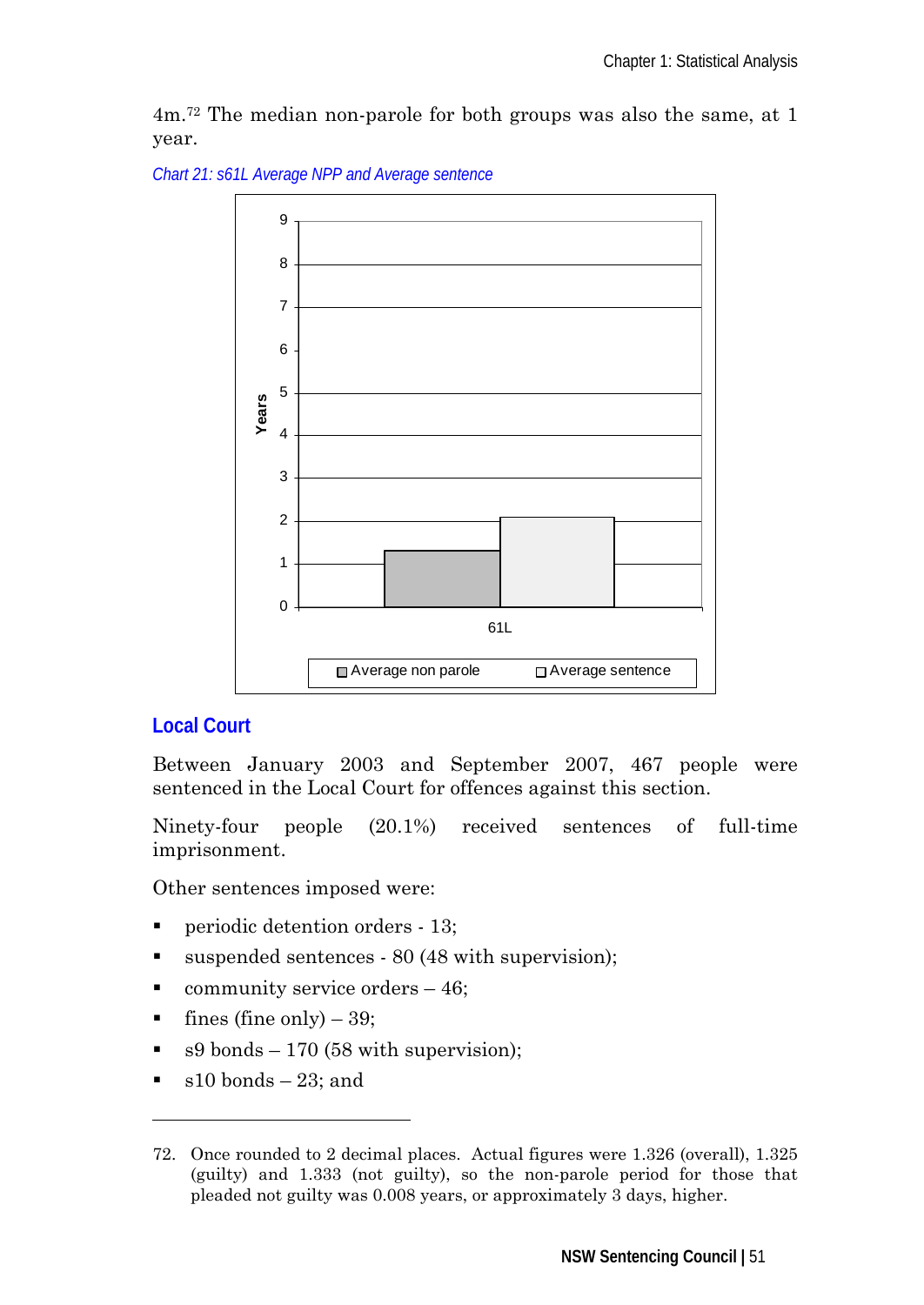Penalties Relating to Sexual Assault Offences in New South Wales

s10 dismissals – 2

### Terms of imprisonment

The terms of sentence spanned the full range available to the Local Court, ranging from one-month imprisonment (five offenders) to 24 months (three offenders). The average sentence imposed was 9months 2weeks, and the median sentence was 9 months.

Almost 80% of offenders received sentences of 1 year or less, representing half of the jurisdictional maximum sentence available in the Local Court. A sentence of 1 year was by far the most common, with almost 25% of offenders who were sentenced to a term of imprisonment receiving this sentence.





#### *Plea*

Of the 94 offenders who were sentenced to a term of imprisonment, 62 pleaded guilty to their offence. The average sentence for these offenders was 9months 3weeks. For the remaining 32 offenders who pleaded not guilty or entered no plea, the average sentence was 9months and 1week.

### Non-parole periods

The average non-parole period was 6months 3weeks and the median non-parole period was 6 months. The average non-parole period for offenders who pleaded guilty was 7months and for those who pleaded not guilty or entered no plea, it was 6months 2weeks.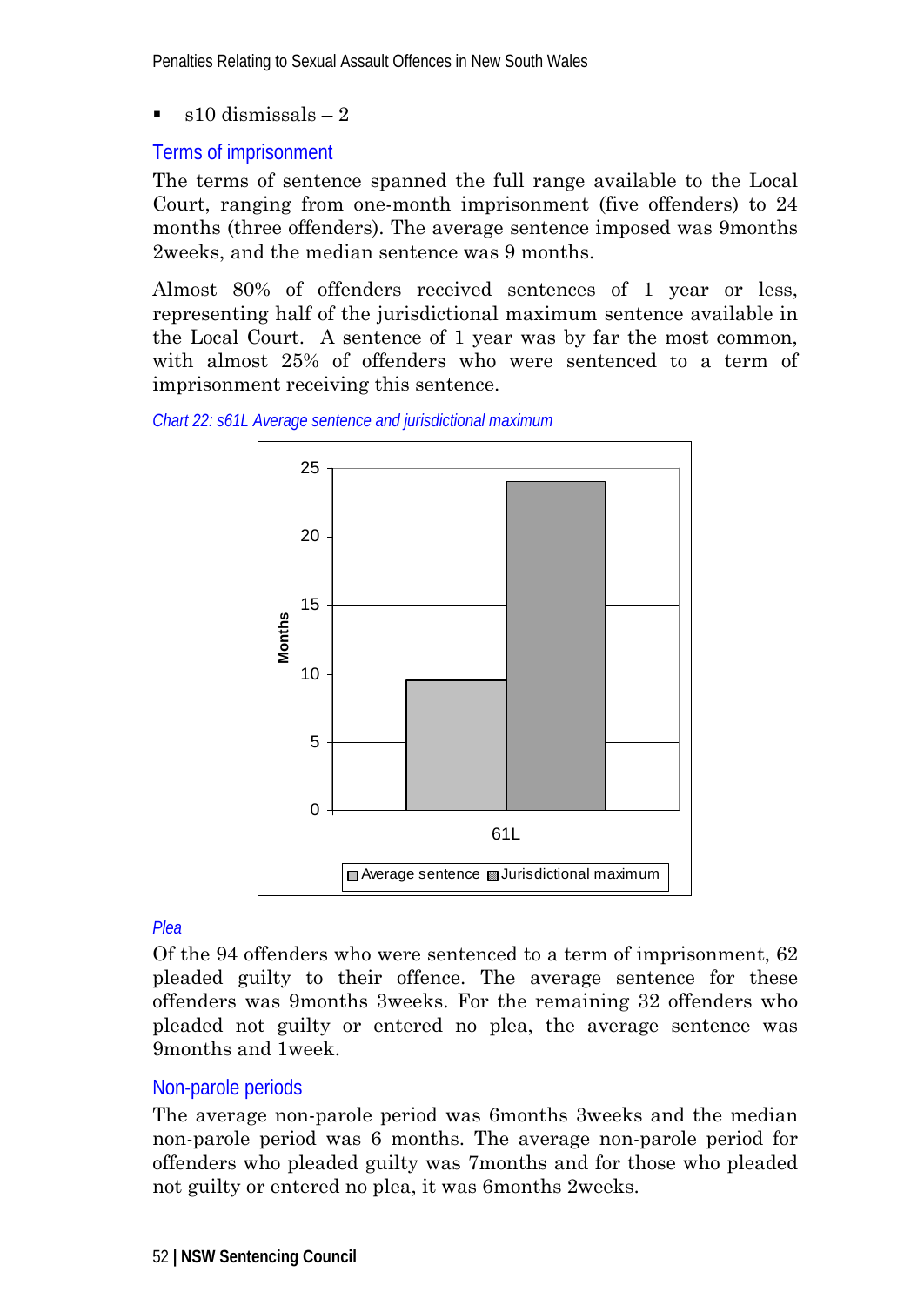*Chart 23: s61L Average sentence and average NPP* 



### Periodic detention orders

The terms of the periodic detention orders ranged from 6 months (three offenders) to 24 months (one offender). The average term of a periodic detention order for an offence under this section was 10 months 1week.

Of the 13 offenders who received periodic detention orders, seven pleaded guilty to their offence. The average sentence for these offenders was 10 months. For the remaining six offenders who pleaded not guilty or entered no plea, the average sentence was 10 months 3 weeks.

## Community service orders

The CSOs ranged from a minimum of 50 hours (one offender) to a maximum of 400 hours (one offender). The average number of hours imposed under a CSO for this offence was 173 hours.

Of the 46 offenders against whom CSOs were imposed, 26 pleaded guilty to their offence. The average duration of a CSO for these offenders was 161.5 hours. For the remaining 20 offenders who either pleaded not guilty or entered no plea, the average duration of a CSO was 187.5 hours.

### Fines

The fines imposed ranged from \$100 (one offender) to \$4000 (one offender). The average fine imposed was \$1160.26, and the median fine was \$1000.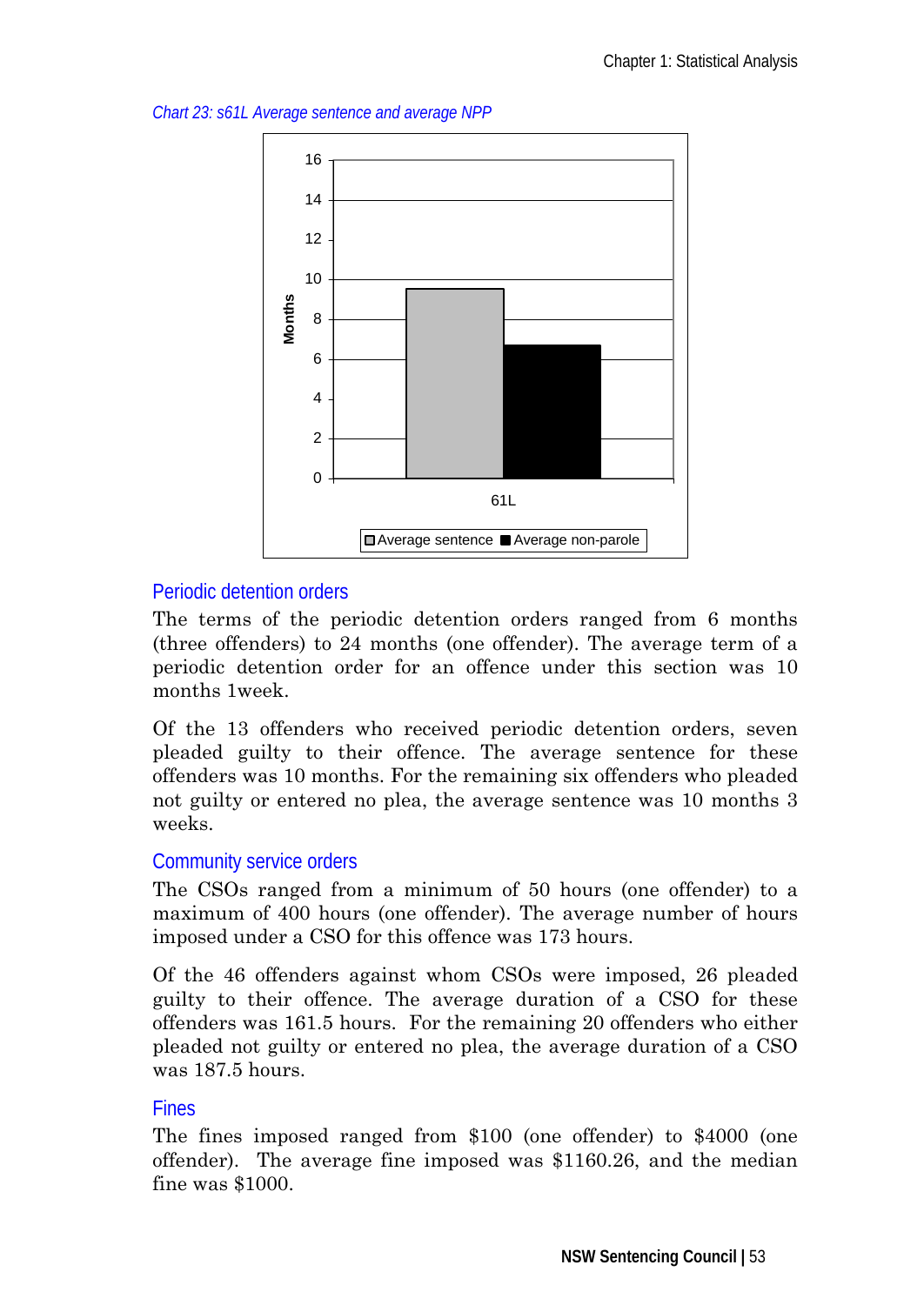Of the 39 offenders who were fined, 12 pleaded guilty to their offence. The average fine for those offenders who pleaded guilty was \$983. For the remaining 27 offenders who pleaded not guilty or entered no plea, the average fine was \$1239.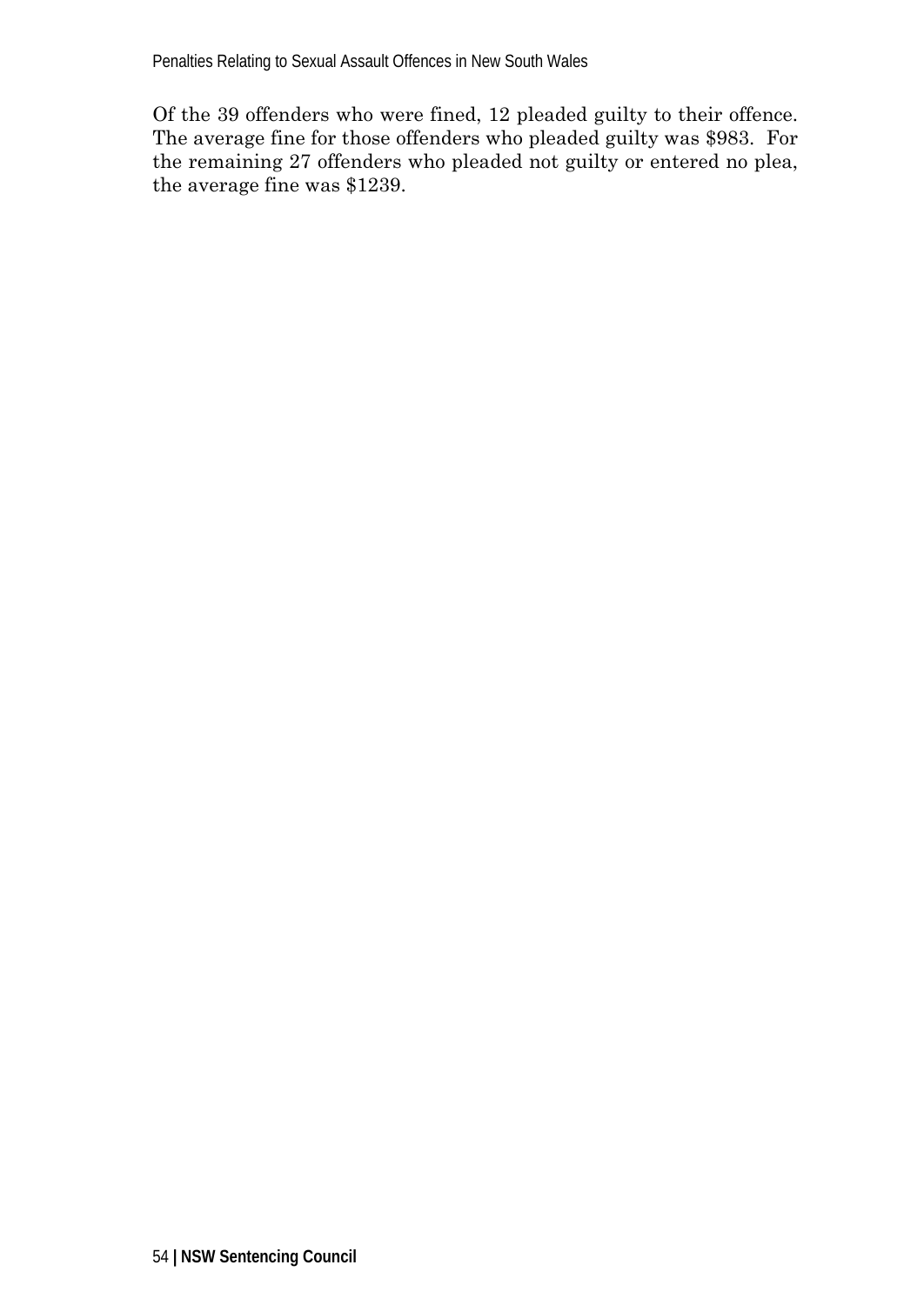## **S61L INDECENT ASSAULT (ATTEMPT)**

One offender was sentenced in the Higher Courts for attempted indecent assault. He received 21 months of periodic detention.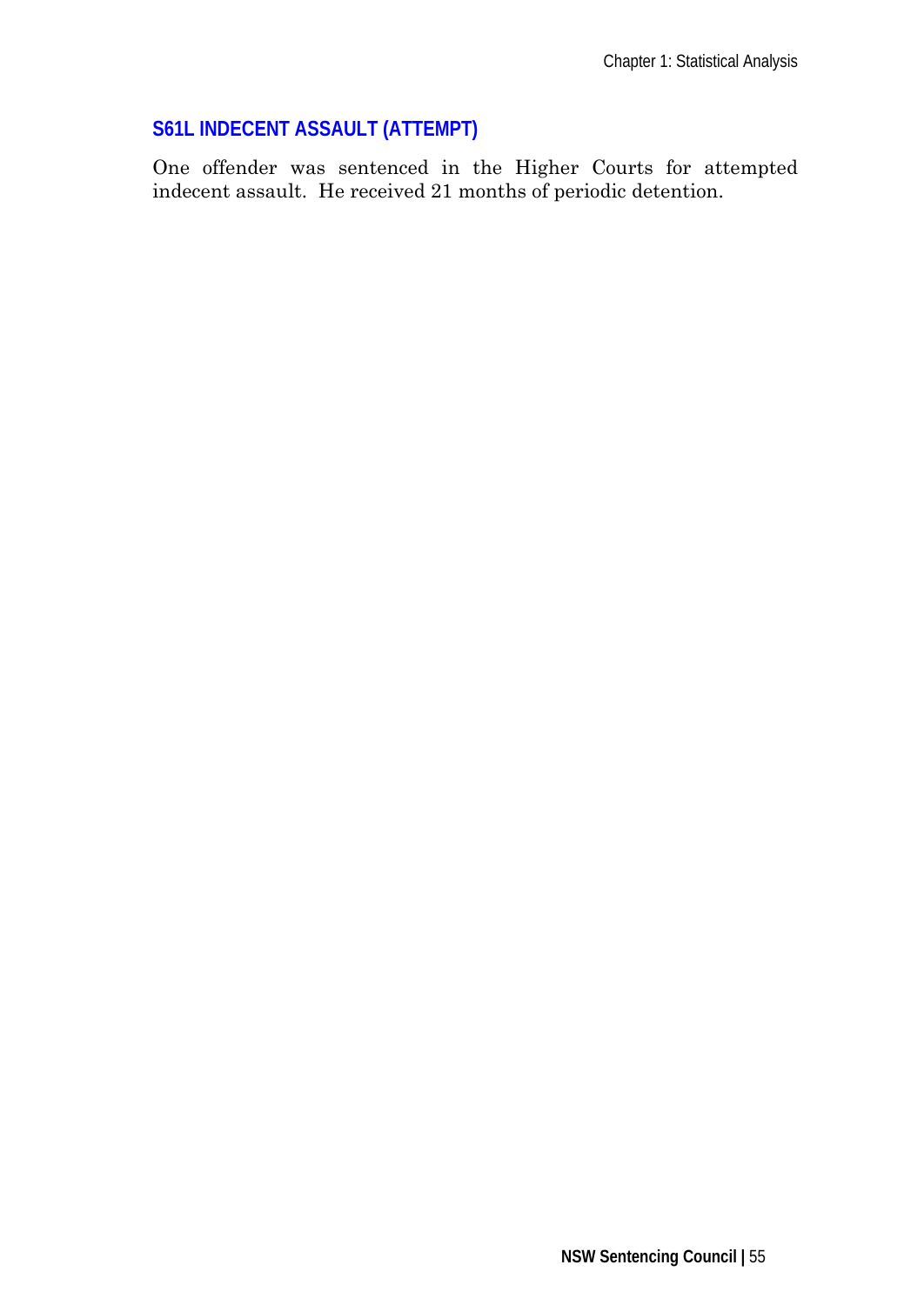## **S61M(1) AGGRAVATED INDECENT ASSAULT**

Any person who assaults another person in circumstances of aggravation, and at the time of, or immediately before or after, the assault, commits an act of indecency on or in the presence of the other person, commits an offence under this section.

Circumstances of aggravation include:

- $\blacksquare$  Offender in company; or  $\blacksquare$
- victim under  $16$ ; or  $\cdot$
- Victim under authority of offender; or
- Victim has serious physical disability; or
- Victim has serious intellectual disability

The statutory maximum penalty for an offence under this section is imprisonment for 7 years. The SNPP for this offence is imprisonment for 5 years.

An offence under the section is a Table 1 offence under the *Criminal Procedure Act* 1986 and is to be dealt with in the Local Court unless an election is made for trial by indictment. If no such election is made, the maximum sentence which can be imposed is imprisonment for 2 years.

## **Higher Courts**

Between February 2003 and September 2007, 52 people were sentenced in the higher courts for offences against this section.

Twenty-nine offenders (56%) were sentenced to a term of imprisonment.

Of the remaining offenders:

- 15 received suspended sentences (14 of those with supervision);
- 1 was sentenced to 400 hours of community service;
- 5 received s 9 bonds, 3 of those with supervision; and
- 2 received s 10 bonds.

### Terms of Imprisonment

 For the 29 offenders who received custodial sentences, the average sentence duration was  $2y$  11 $\frac{1}{2}$  m, and the median term was 3 years.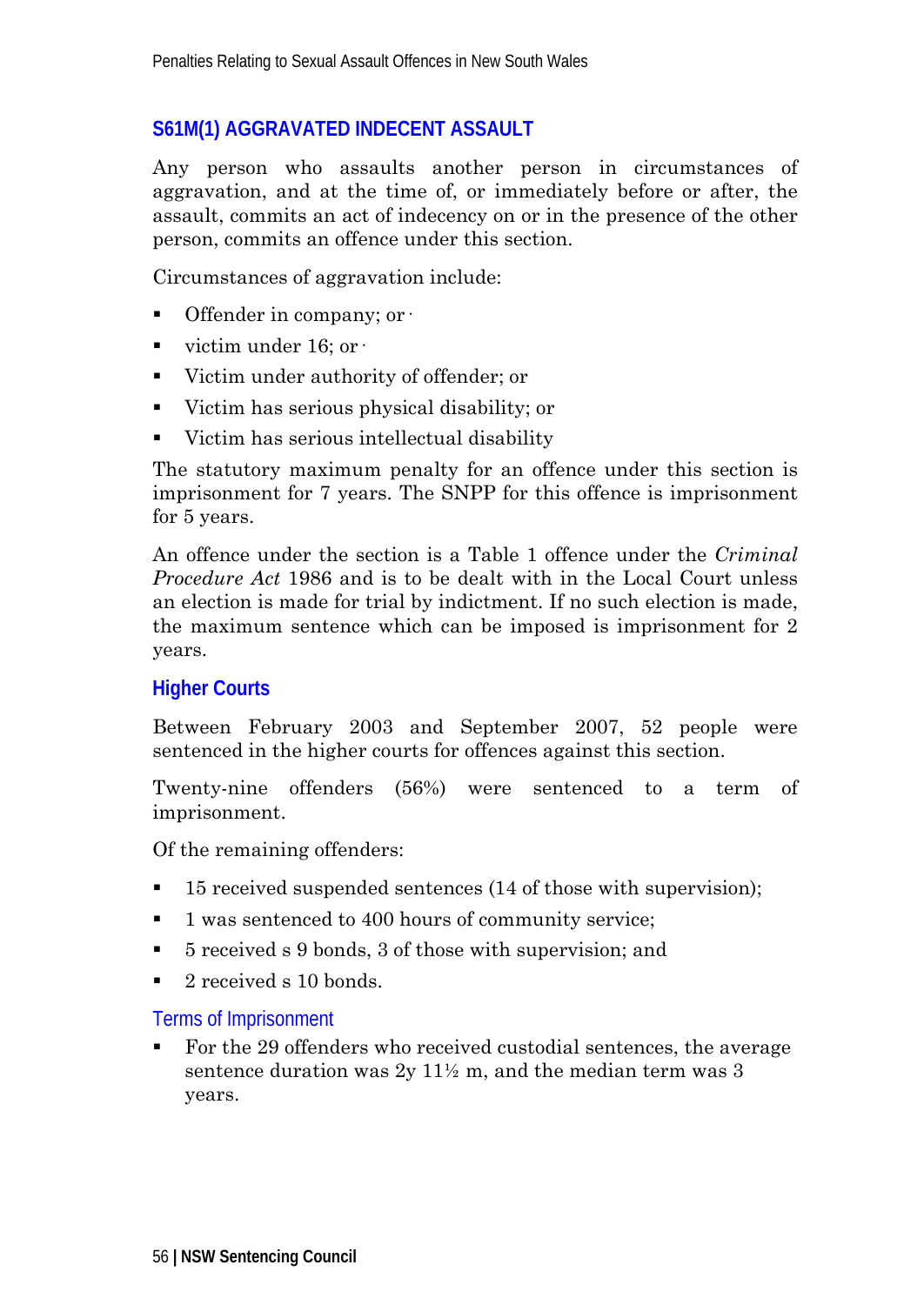



#### *Distribution*

The shortest sentence imposed was 12 months (two offenders) and the longest was 6 years (two offenders). Sixty-six percent of prisoners were sentenced to between 2 and 3½ years imprisonment. The middle 80% range lay between 1½ years and 4½ years. Two offenders received more than 4½ years (6 years each).

### *Plea*

Of the 29 offenders who received custodial sentences, 24 pleaded guilty to the offence. The average sentence length for these offenders was 3y 1½m, and the median was 3 year. For the five offenders who pleaded not guilty, the average sentence duration was 2y 2½m and the median was 2 years.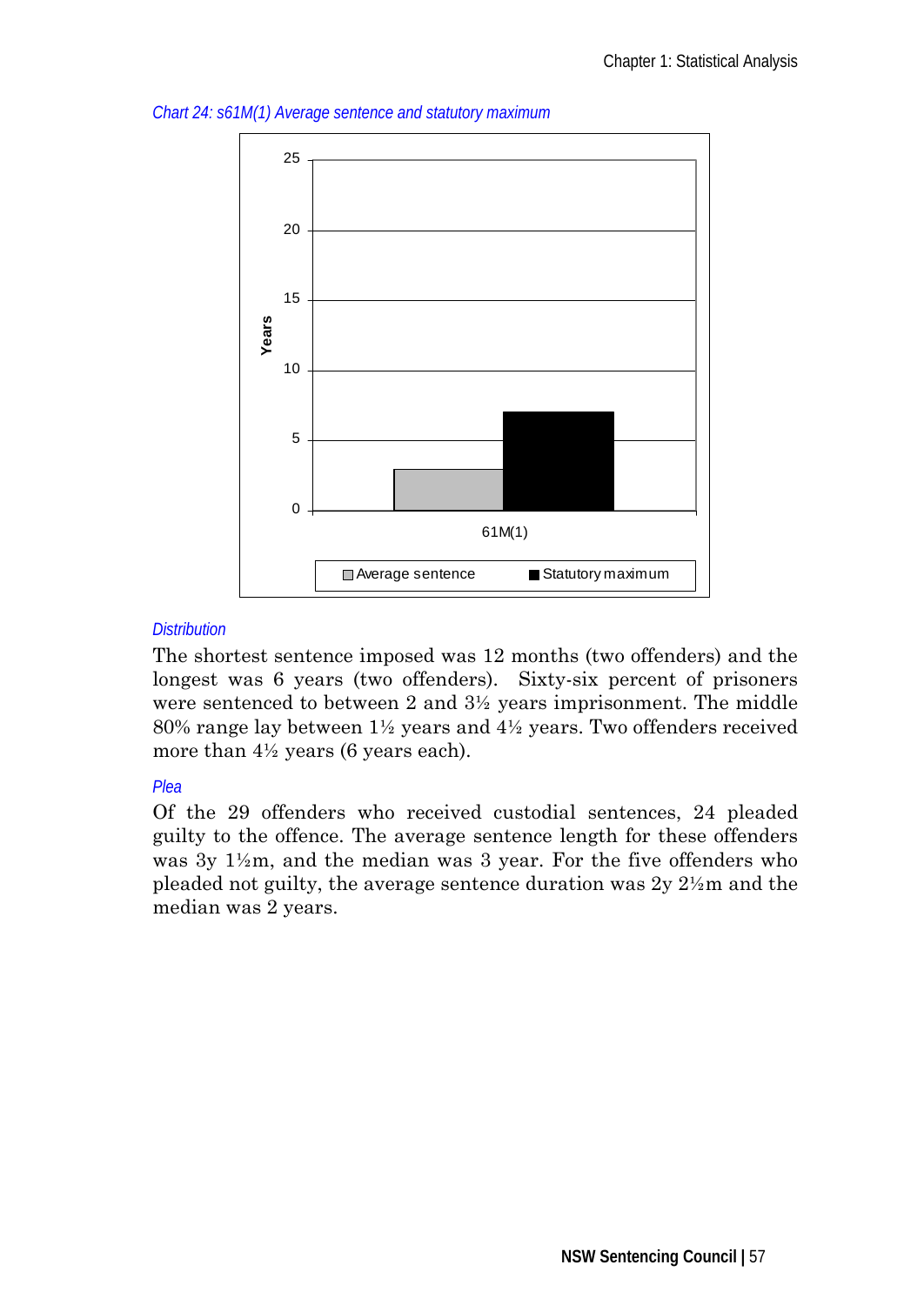



#### *Age*

No offenders were under the age of 18.

#### Non-parole periods

Nineteen of the 29 sentences recorded by JIRS were non-consecutive sentences, for which non-parole periods were recorded. The average sentence imposed was 2y 10m, and the median was 2½ years.

#### *Distribution*

The shortest non-parole period was 6 months, and the longest was 3 years (2 offenders). The average and median non-parole periods were ly  $6\frac{1}{2}$  m and  $1\frac{1}{2}$  years.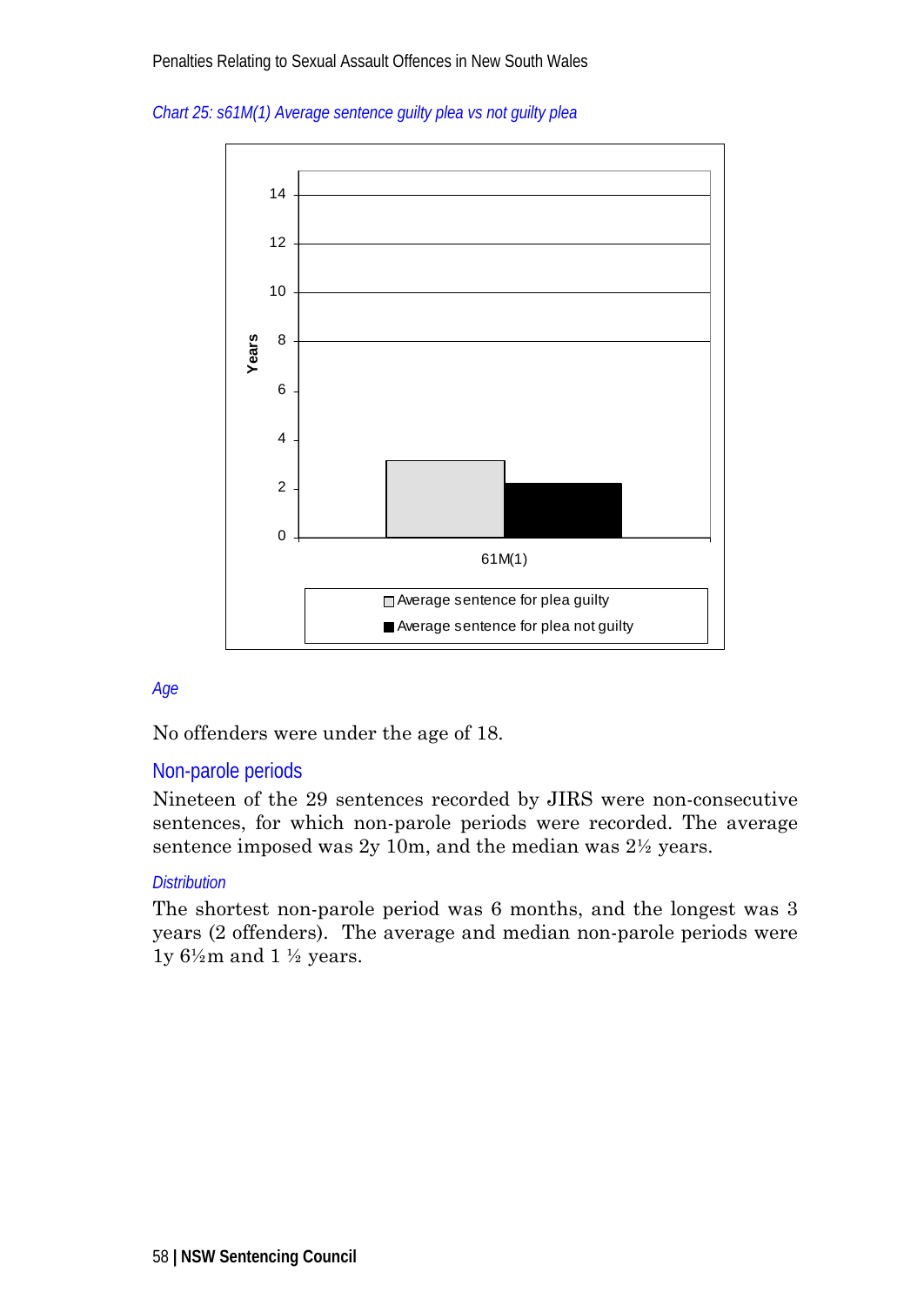*Chart 26: s61M(1) Average NPP and SNPP* 



*Plea* 

Of the 19 offenders, 15 pleaded guilty to the offence. The non-parole period for these offenders was 1y 8m and the median was 1½ years. For the four offenders who pleaded not guilty, the average and the median non-parole period was 1 year.



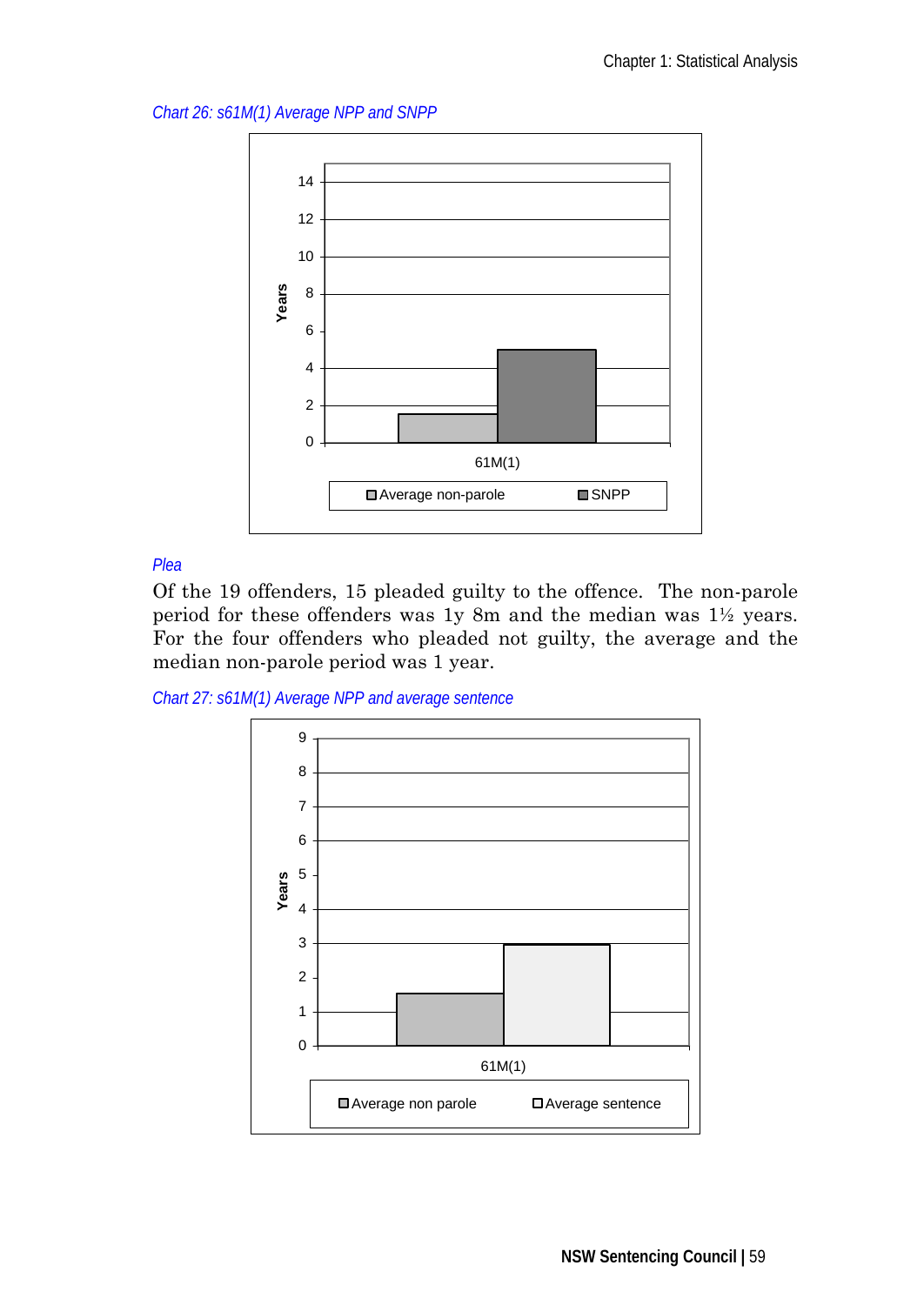# **Local Court**

Between January 2003 and September 2007, 256 offenders were sentenced in the Local Court for an offence against this section.

One hundred and three offenders (40.2%) received sentences of imprisonment.

Other sentences imposed were:

- **•** periodic detention orders  $-7$ ;
- suspended sentences  $-84(50 \text{ with supervision})$ .
- community service orders  $-9$ ;
- $\approx$  s9 bonds 49 (25 with supervision):
- fines only  $-3$  (one fine of \$750 and two fines of \$2000); and
- $\bullet$  s10 bond 1

## Terms of Imprisonment

The lowest term of imprisonment imposed was three months (six offenders) and the highest was 24 months (seven offenders). The average sentence was 12 m 3w, and the median sentence was 12months.

A sentence of 12months was by far the most common, with almost 37% of offenders being sentenced to this period of imprisonment.

*Chart 28: s61M(1) Average sentence and jurisdictional maximum* 

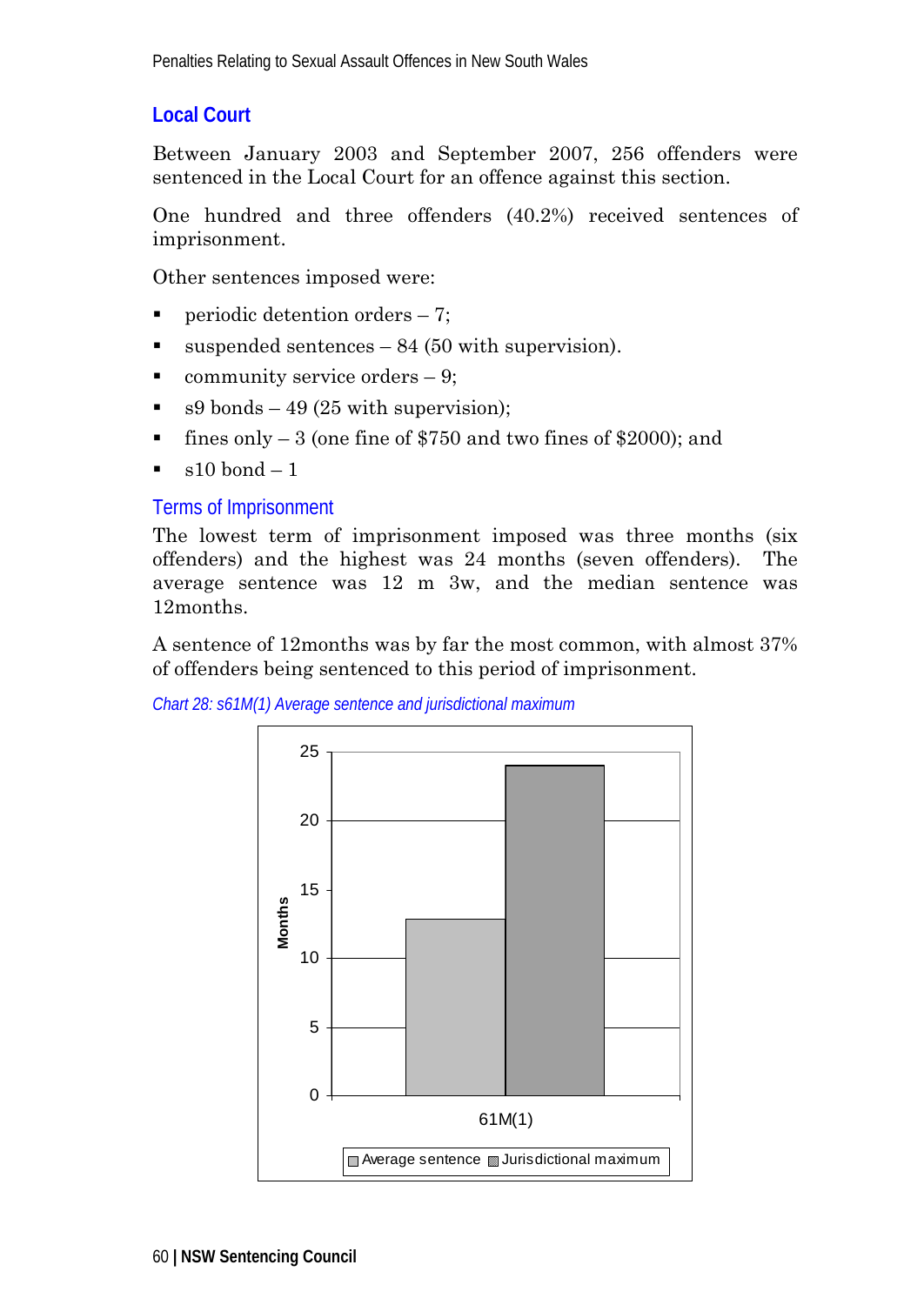## Non parole period

The average non-parole period imposed was 8 months, and the median was 7 months.



*Chart 29: s61M(1) Average sentence and average non-parole* 

### *Plea*

Of the 103 offenders, 61 pleaded guilty to their offence. The average sentence and non-parole period for these offenders were 12m 1w and 7m 2w, respectively.

For the remaining 42 who pleaded not guilty or entered no plea, the average sentence and non-parole period were 13m 2w and 8m 3w, respectively.

## Periodic detention orders

The terms of periodic detention imposed ranged from 6 months (two offenders) to 24 months (one offender). The average term was 11 months 2 weeks.

Of the seven offenders who were sentenced to a term of periodic detention, five pleaded guilty to their offence. The average term for these offenders was 11 months 3 weeks. For the remaining two offenders who pleaded not guilty or entered no plea, the average term was 11 months.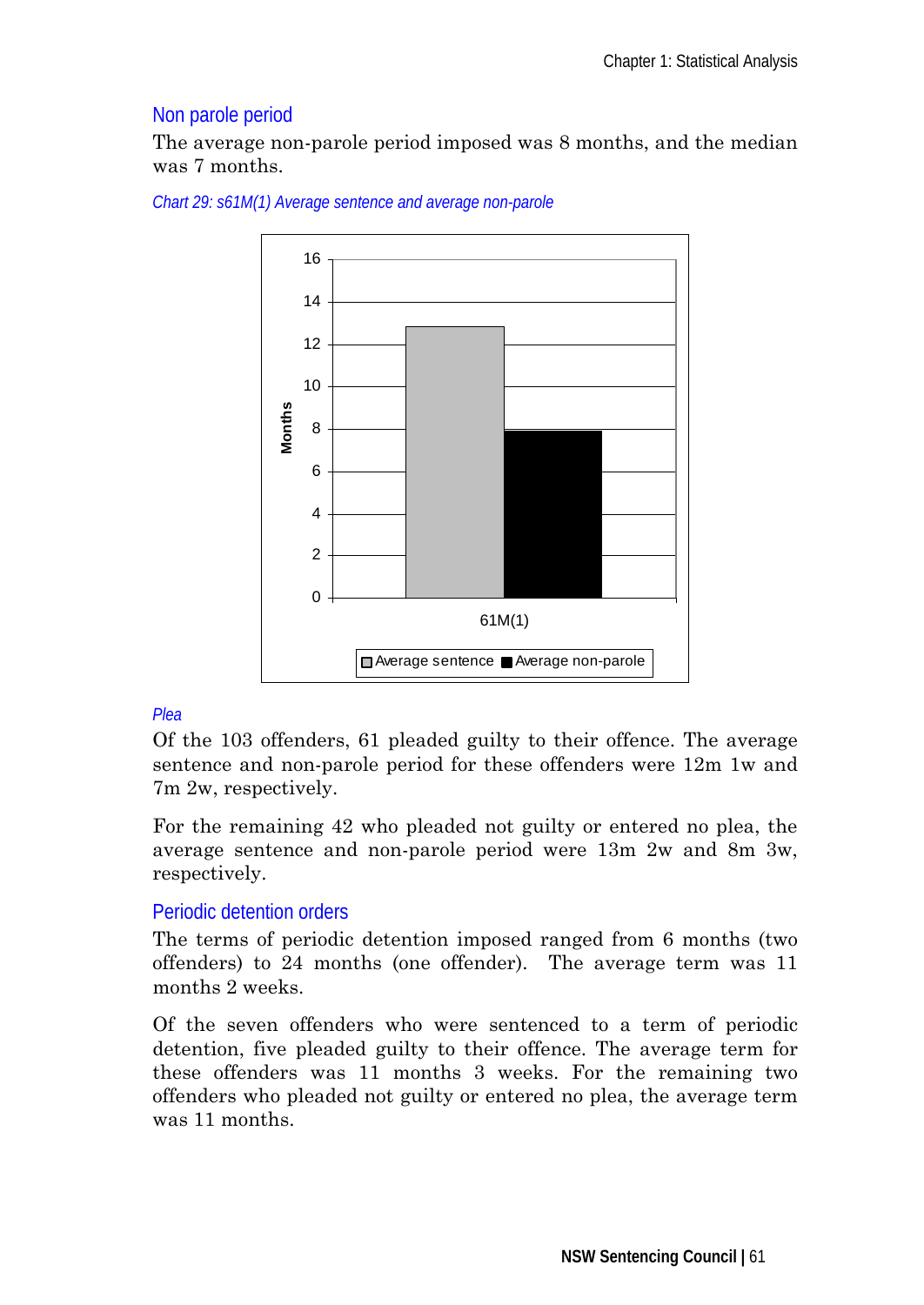## Community service orders

The CSOs ranged from a minimum of 50 hours (one offender) to a maximum of 400 hours (one offender). The average duration of a CSO for this offence was 205.6 hours.

Of the nine offenders who were sentenced to community service, six pleaded guilty to their offence. The average number of hours for these offenders was 158 hours. For the remaining three who pleaded not guilty or did not enter a plea, the average CSO imposed was 300 hours.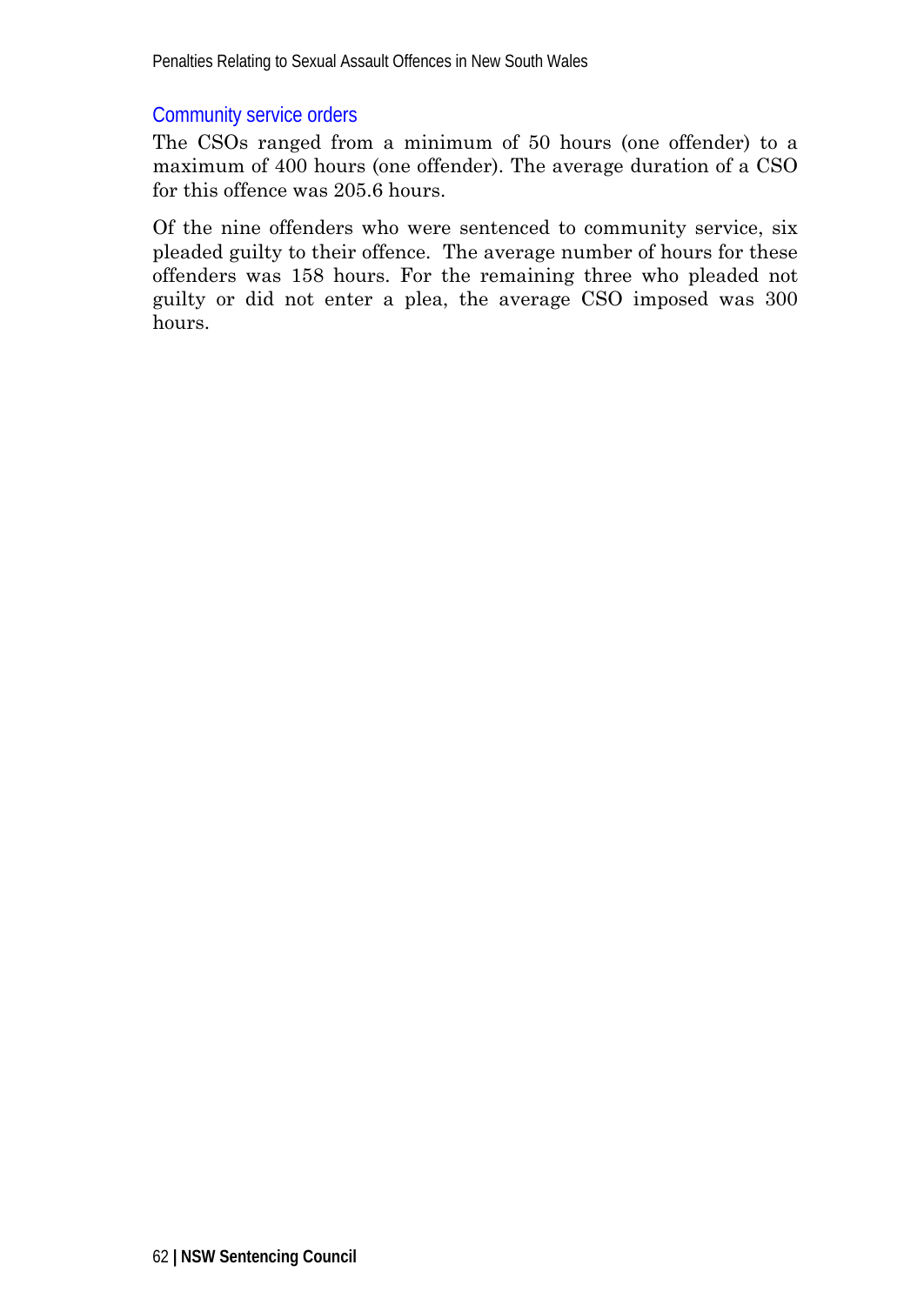## **S61M(1) AGGRAVATED INDECENT ASSAULT (ATTEMPT)**

## **Higher Courts**

One person was sentenced for attempted indecent assault between October 2000 and September 2007. He received 3 years imprisonment, with 18 months non-parole.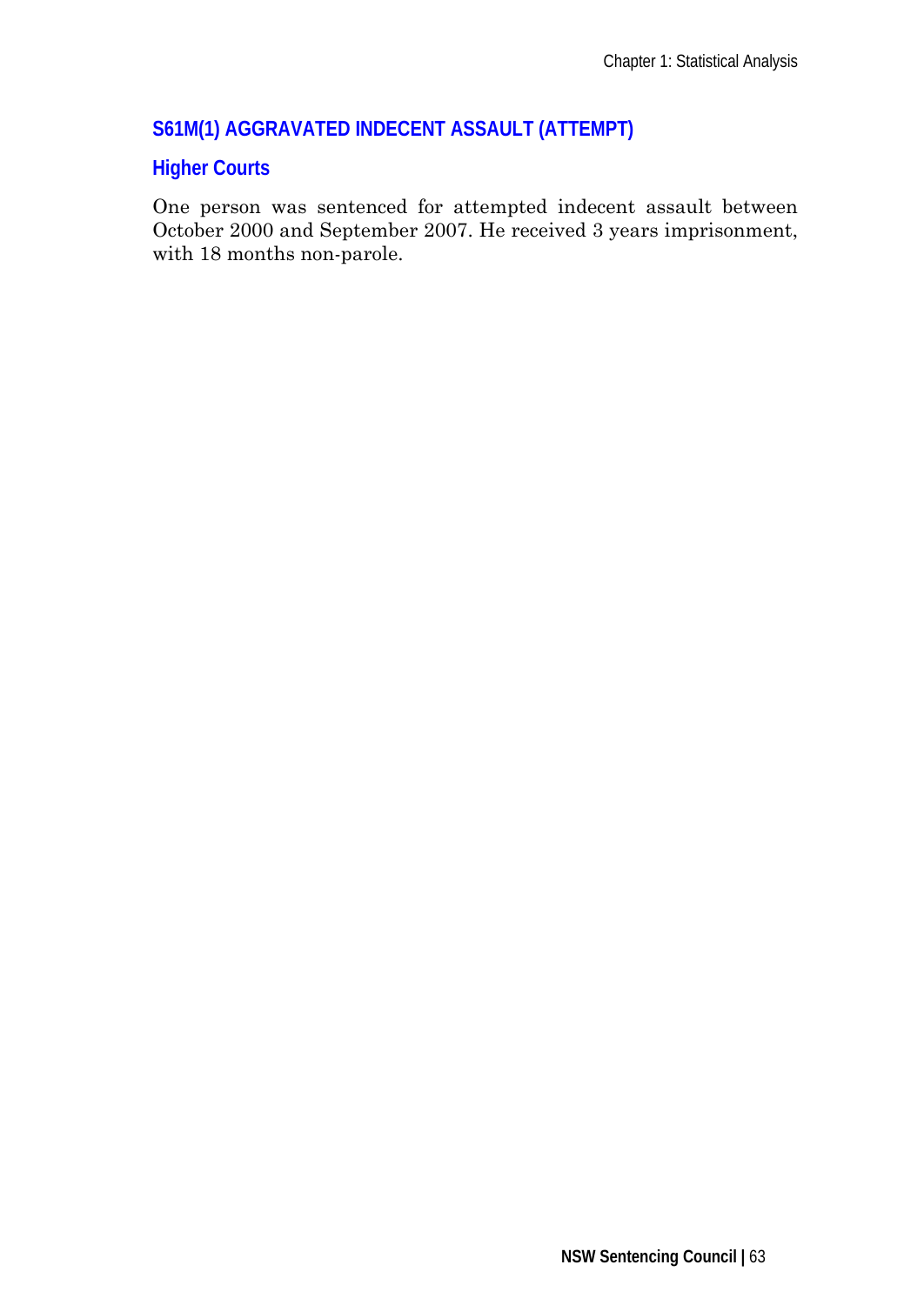# **S61M(2) AGGRAVATED INDECENT ASSAULT, VICTIM UNDER 10 YEARS OF AGE**

Any person who assaults another person and at the time of, or immediately before or after, the assault, commits an act of indecency on or in the presence of the other person...if the other person is under the age of 10 years, commits an offence under this section.

The statutory maximum penalty for an offence under this section is imprisonment for 10 years. The applicable SNPP is imprisonment for  $5$  years.<sup>73</sup>

An offence under the section is a Table 1 offence under the *Criminal Procedure Act* 1986 and is to be dealt with in the Local Court unless an election is made for trial by indictment. If no such is made, the maximum sentence which can be imposed is imprisonment for 2 years.

## **Higher Courts**

Between February 2003 and September 2007, 34 people were sentenced in the higher courts for an offence under this section.

Twenty-eight offenders (82.35%) were sentenced to a term of imprisonment.

Of the remainder, four received suspended sentences with supervision and two offenders were dealt with under s9 (with supervision).

## Terms of imprisonment

### *Distribution*

-

The shortest sentence of imprisonment was 1 year and the longest was 6 years imprisonment. The average sentence was 3y 3m and the median sentence was 3 years.

The most common sentence was 3 years, with over 35% (ten offenders) sentenced to this term of imprisonment. The middle 80% range was between 18 months and 5 years.

<sup>73.</sup> The SNPP was increased to 8 years, effective 01/01/08, however these statistics reflect the data from the previous legislative period.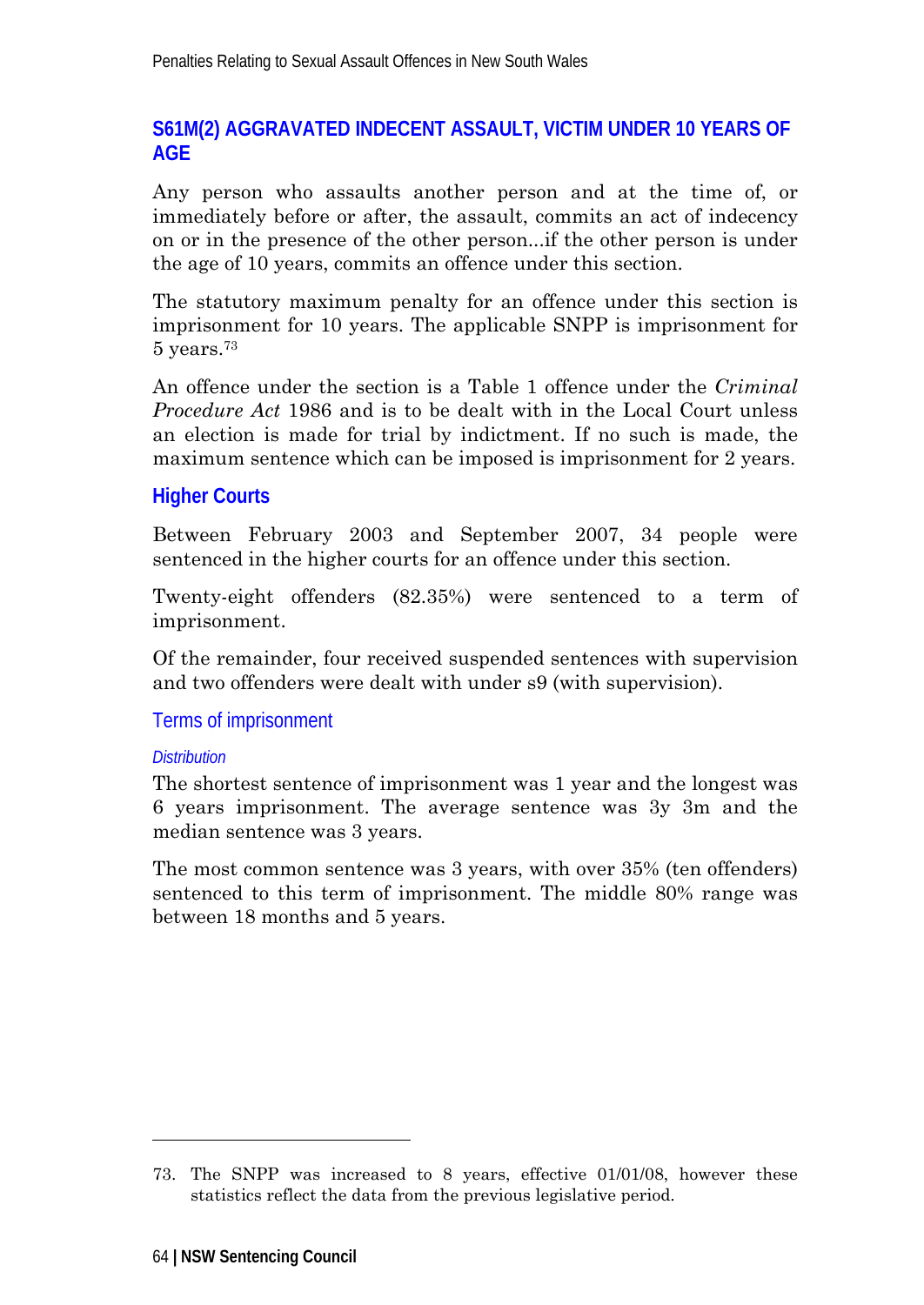



#### *Plea*

Of the 28 offenders sentenced to imprisonment, 25 pleaded guilty. The average term imposed on these offenders was 3y 4m, the median was 3 years. For the three offenders that pleaded not guilty, the average sentence was 2y 4m and the median was 2years 6months.

*Chart 31: s61M(2) Average sentence guilty plea vs not guilty plea* 

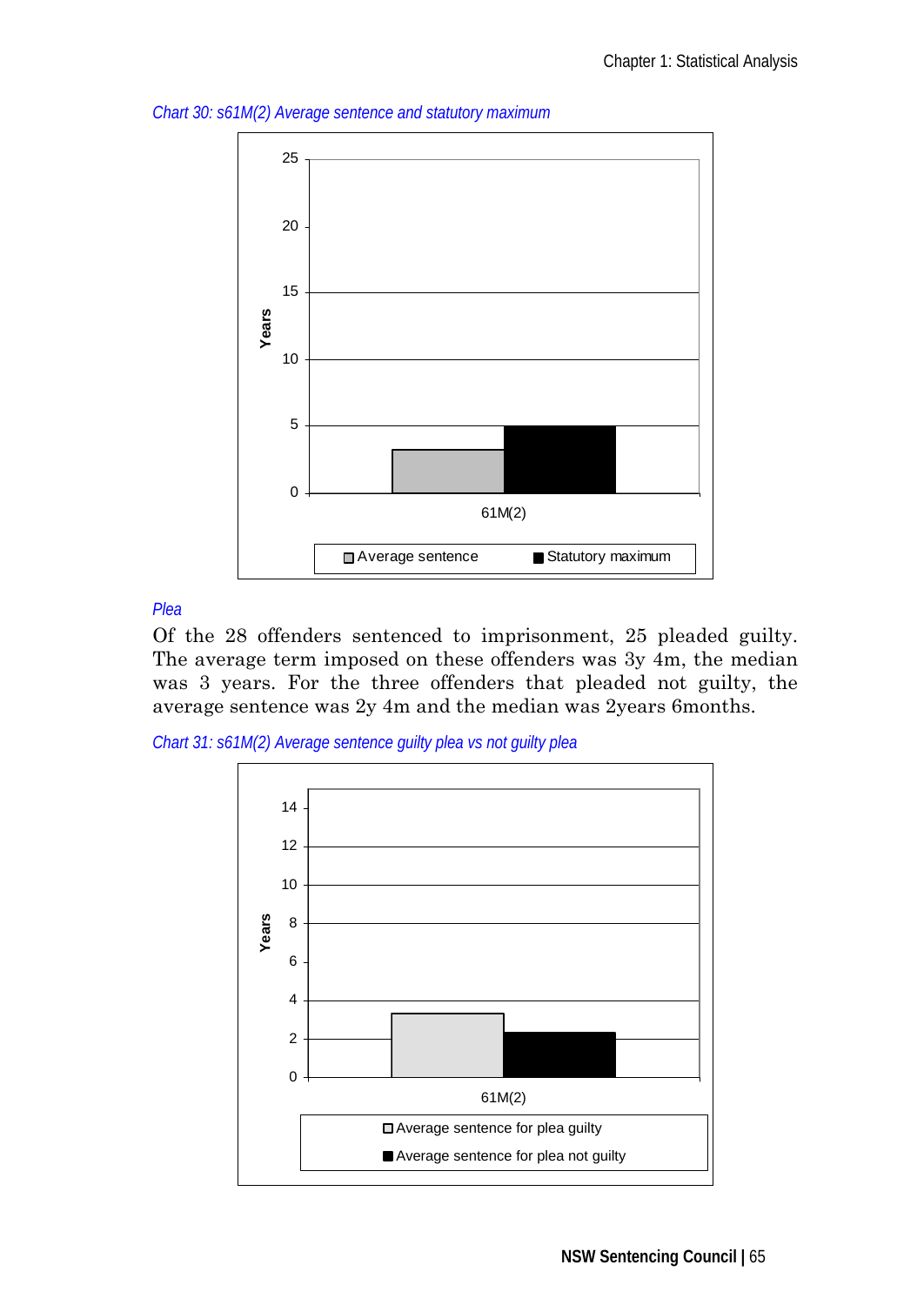## Non-parole periods

Twenty-two of the 28 sentences recorded by JIRS were nonconsecutive sentences, for which non-parole periods were recorded.

#### *Distribution*

The longest non-parole period was 4½ years (one offender), the shortest was 6 months (one offender). The average and median nonparole periods were 1y 7  $\frac{1}{2}$  m and 1  $\frac{1}{2}$  years respectively. These are significantly less than the applicable SNPP for the offence, of five years.

More than 90% of offenders received non-parole periods that were 50% or less than the SNPP.



#### *Chart 32: s61M(2) Average NPP and SNPP*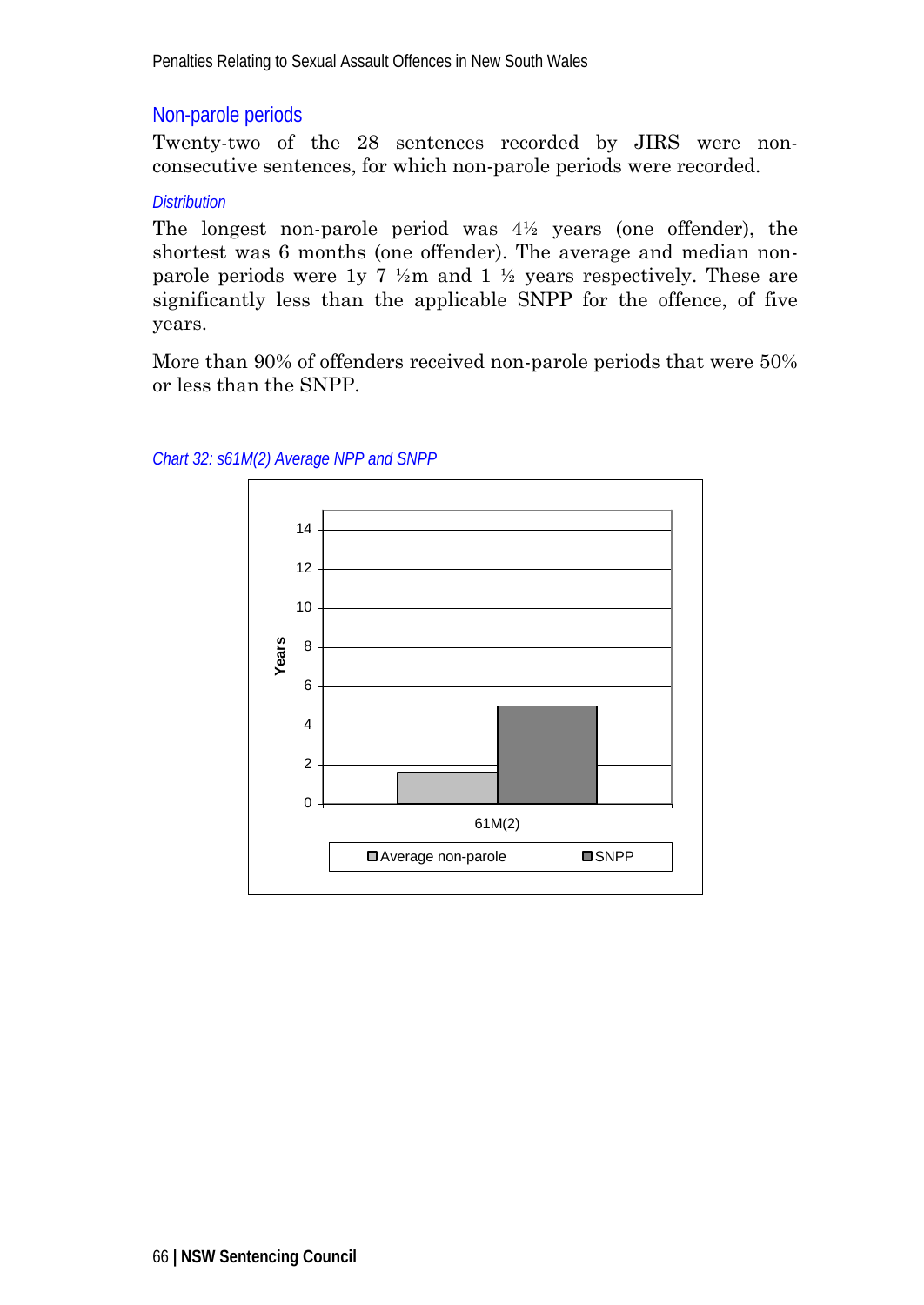*Chart 33: s61M(2) Average NPP and Average sentence* 



### *Plea*

Of the 22 offenders, 20 pleaded guilty. The average non-parole period for these offenders was 1y 7m and the median was 1year 3months. For the other two offenders, the average non-parole period was 1year 9months.

### *Age*

There were two offenders under the age of 18; they received 3 and 4 years imprisonment with a non-parole period of 1 and 2 years respectively. Both pleaded guilty.

## **Local Court**

Between January 2003 and September 2007, 65 people were sentenced in the Local Court for an offence under this section.

Thirty-one offenders (47.69%) received sentences of full-time imprisonment.

Other sentences imposed were:

- periodic detention orders  $-2$  (of 8 months and 12 months);
- suspended sentences 21 (17 with supervision);
- $\bullet$  s9 bonds 10 (four with supervision); and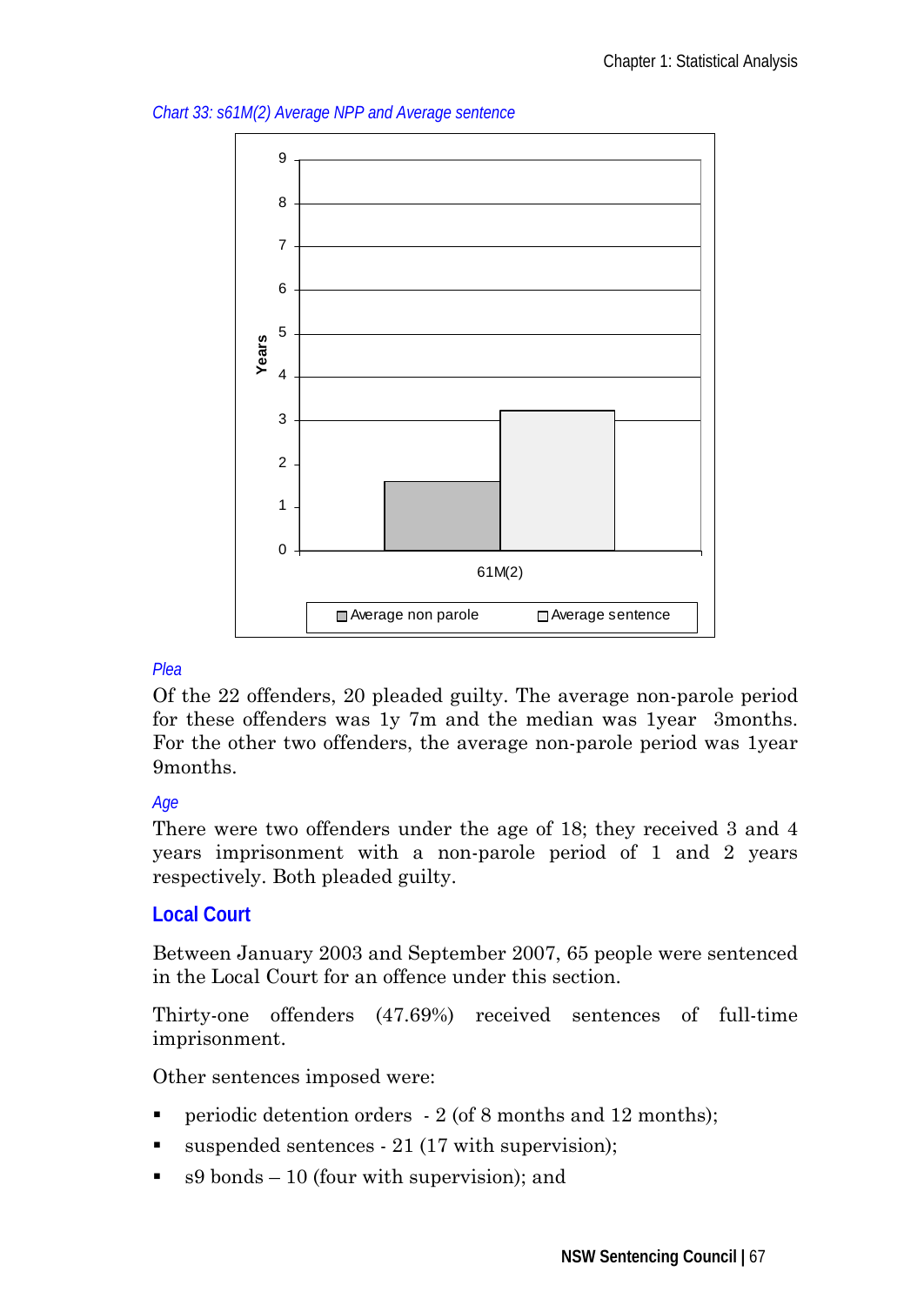Penalties Relating to Sexual Assault Offences in New South Wales

 $\approx$  s10 dismissal – 1

### Terms of imprisonment

The term of imprisonment imposed ranged from 6 months (one offender) to 24 months (six offenders). The average term of imprisonment was 15 months, and the median was 12 months.

Eighty-four percent of offenders received prison sentences of 1 year or more. Twelve months was the most common term of imprisonment, with almost 39% of offenders who received a prison term receiving this sentence.





#### *Plea*

Twenty of the 31 offenders pleaded guilty. The average sentence and non-parole period for these offenders were 15m 3w and 9m 1w, respectively. For the remaining 11 offenders who pleaded not guilty or entered no plea, the average sentence and non-parole period were 13m 3w and 8m 1w, respectively.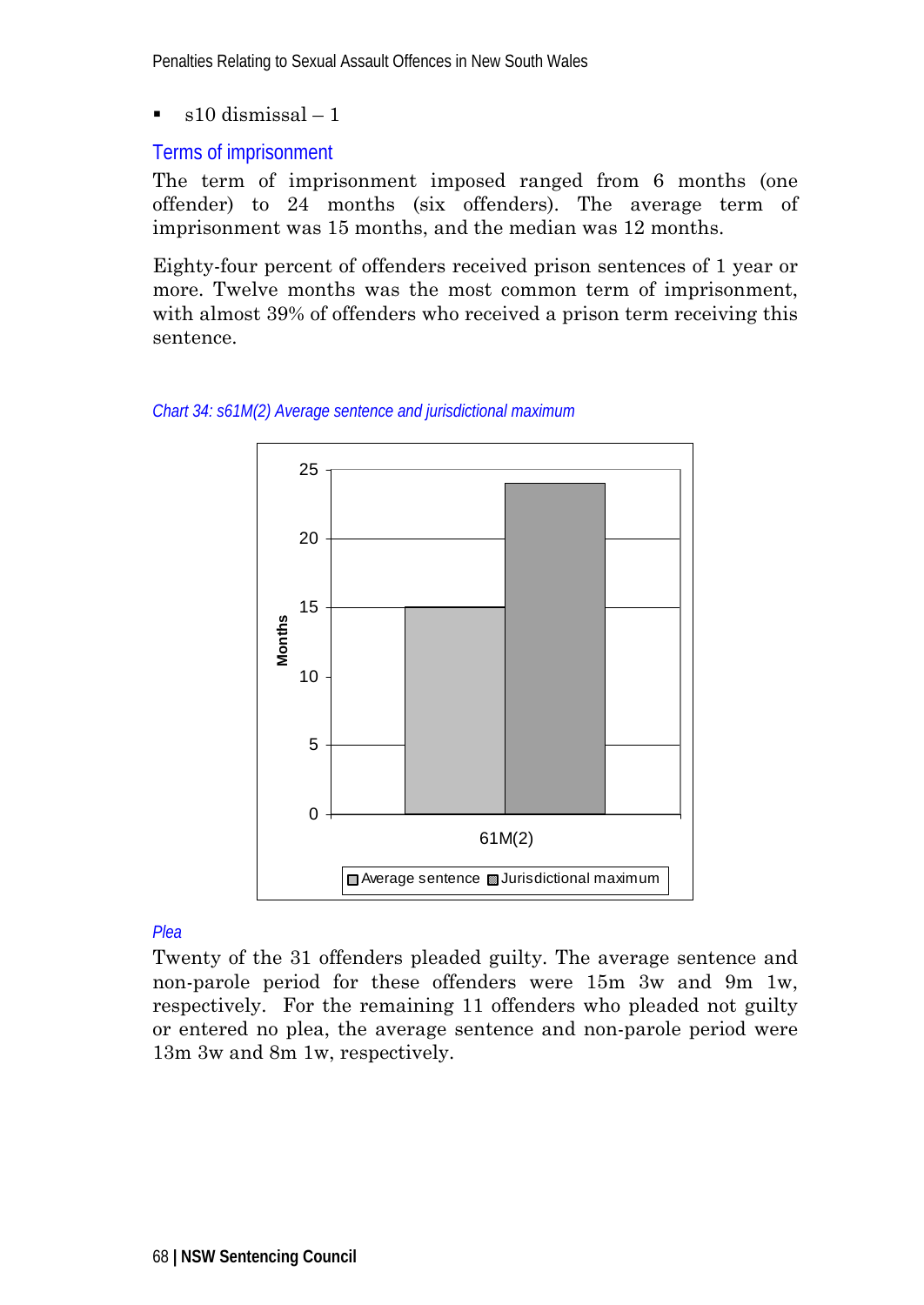# Non-parole period

The average non-parole period was 9 months and the median was 9 months.



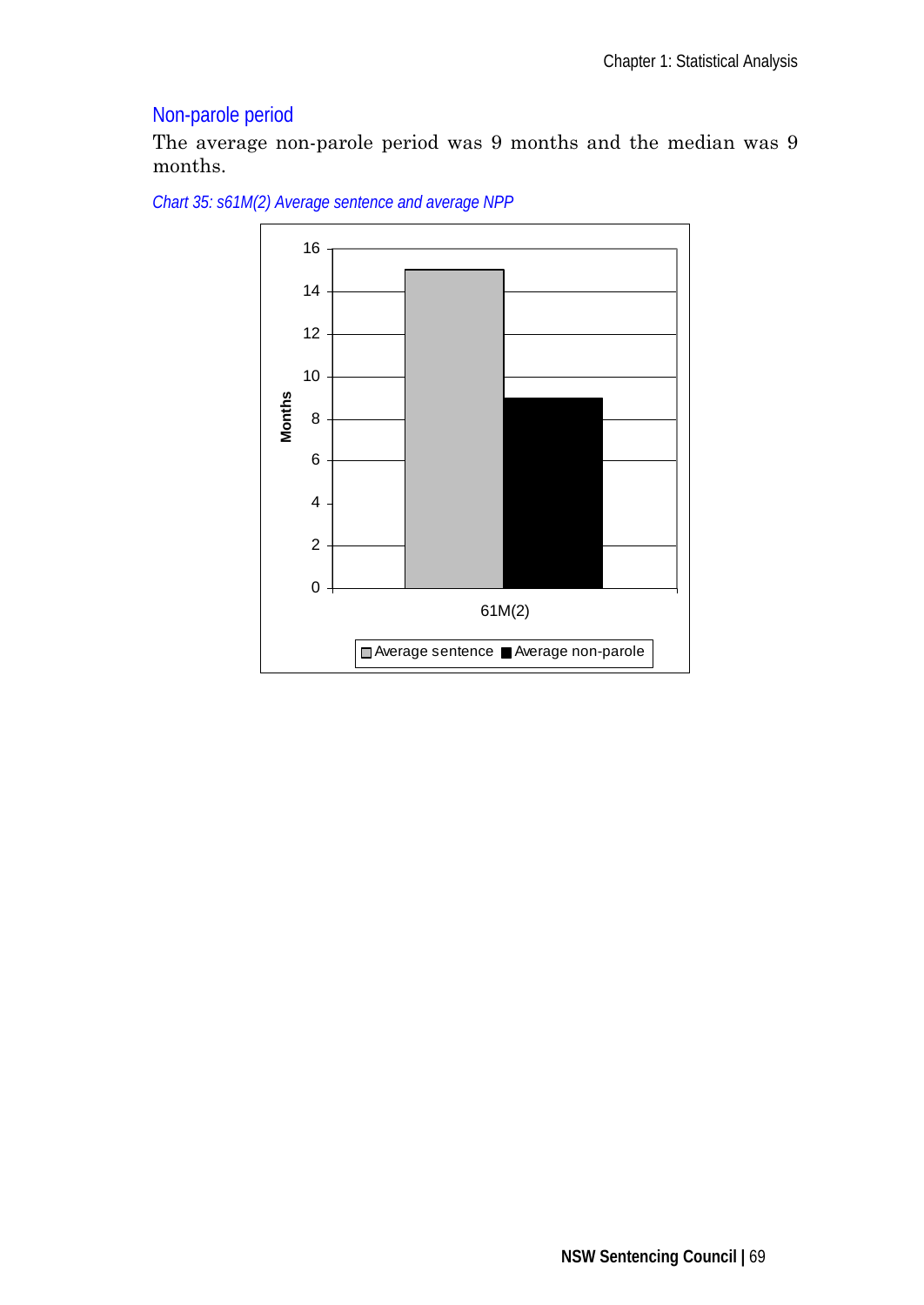### **S61N(1) ACT OF INDECENCY - PERSON < 16**

A person who commits an act of indecency with or towards a person under the age of 16 years, or incites a person under that age to an act of indecency with or towards that or another person, commits an offence under this section.

The statutory maximum for an offence under this section is imprisonment for 2 years. There is no applicable SNPP for this offence.

An offence under the section is a Table 2 offence under the *Criminal Procedure Act* 1986 and is to be dealt with in the Local Court unless an election is made for trial on indictment by the prosecutor. If no such election is made, the maximum penalty which can be imposed is imprisonment for 12 months or a fine of 20 penalty units, or both.

### **Higher Courts**

Between October 2000 and September 2007, seven people were sentenced for offences under this section.

One offender (14.2%) received a sentence of imprisonment, in this case of 18 months.

Of the remainder, one offender was sentenced to periodic detention for a period of 18 months, and five offenders received s9 bonds with supervision.

### **Local Court**

Between January 2003 and September 2007, 60 people were sentenced in the Local Court for an offence against this section.

Fourteen offenders (23.33%) received sentences of imprisonment.

The other sentences imposed were:

- $\blacksquare$  suspended sentences 17 (16 with supervision);
- community service orders  $-2$  (150 hours and 200 hours);
- $\bullet$  s9 bonds  $\cdot$  25 (17 with supervision);
- fine only  $-1$  (\$1000); and
- $\approx$  s10 bond  $-1$ .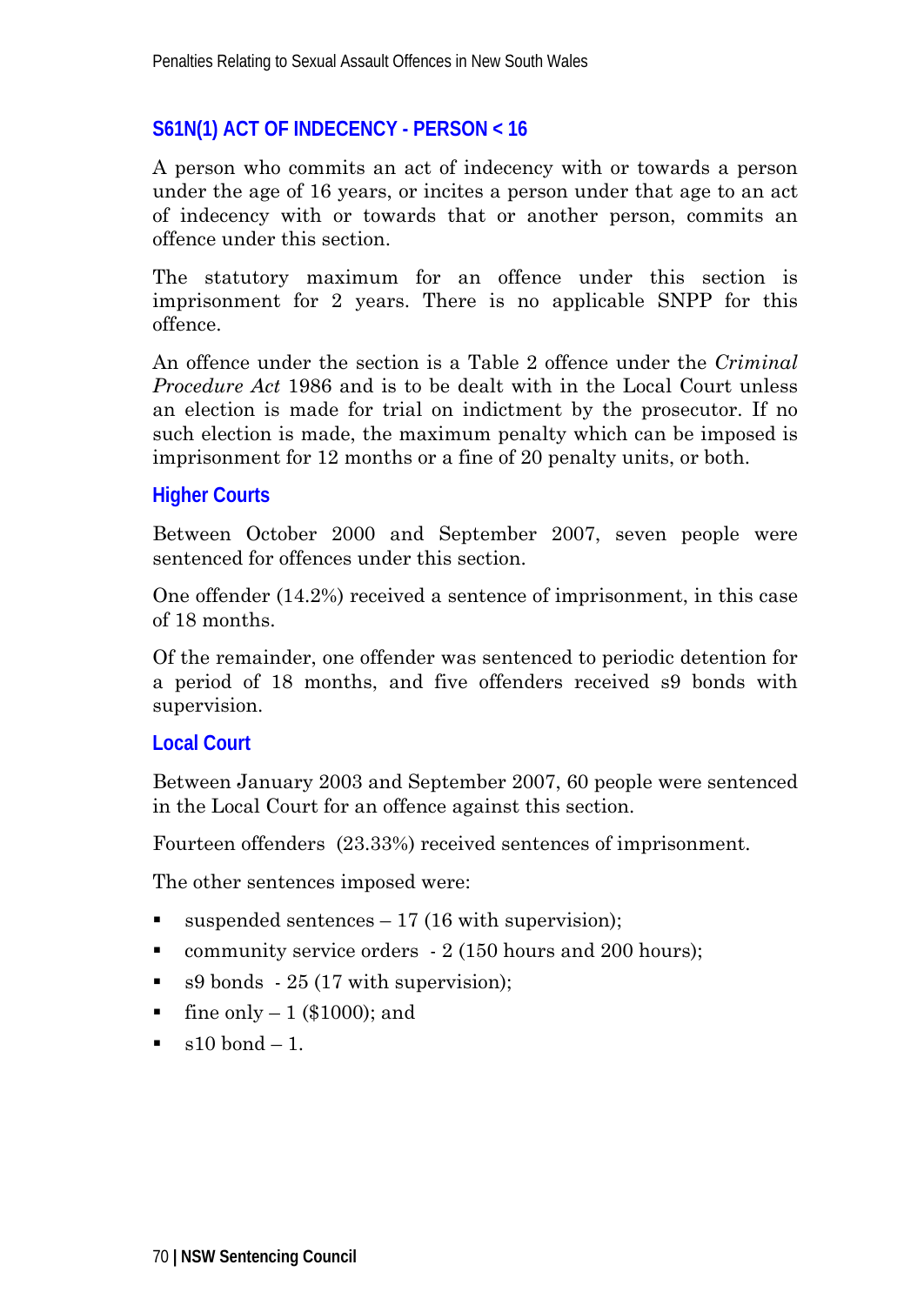## Terms of imprisonment74

The term of imprisonment imposed ranged from three months (one offender) to 20 months (one offender). The average sentence was 11m 2w imprisonment, and the median was 12 months.

The middle 80% range was between four months and 18 months imprisonment.

## Non parole period

The average non-parole period imposed was 7months 3weeks, and the median was 7 months 2 weeks.

### Plea

-

Of the 14 offenders, 12 pleaded guilty to an offence under this section.

The average sentence and non-parole period for these offenders were 12m 1w and 8 months respectively. For the remaining two offenders, the average sentence and non-parole period were 7 months and 6 months, respectively.

<sup>74.</sup> The data includes five matters where the term of sentence imposed exceeded the legislative maximum of 12 months applicable for a Table 2 offence. For example, there was sentence of 20 months, 3 of 18 months imprisonment and 1 of 15 months imprisonment. The Sentencing Council has requested further information from the Judicial Commission regarding this apparent discrepancy. Possible explanations could arise from JIRS data not being corrected for appeals / corrections arising from the Local Court; or data entry errors.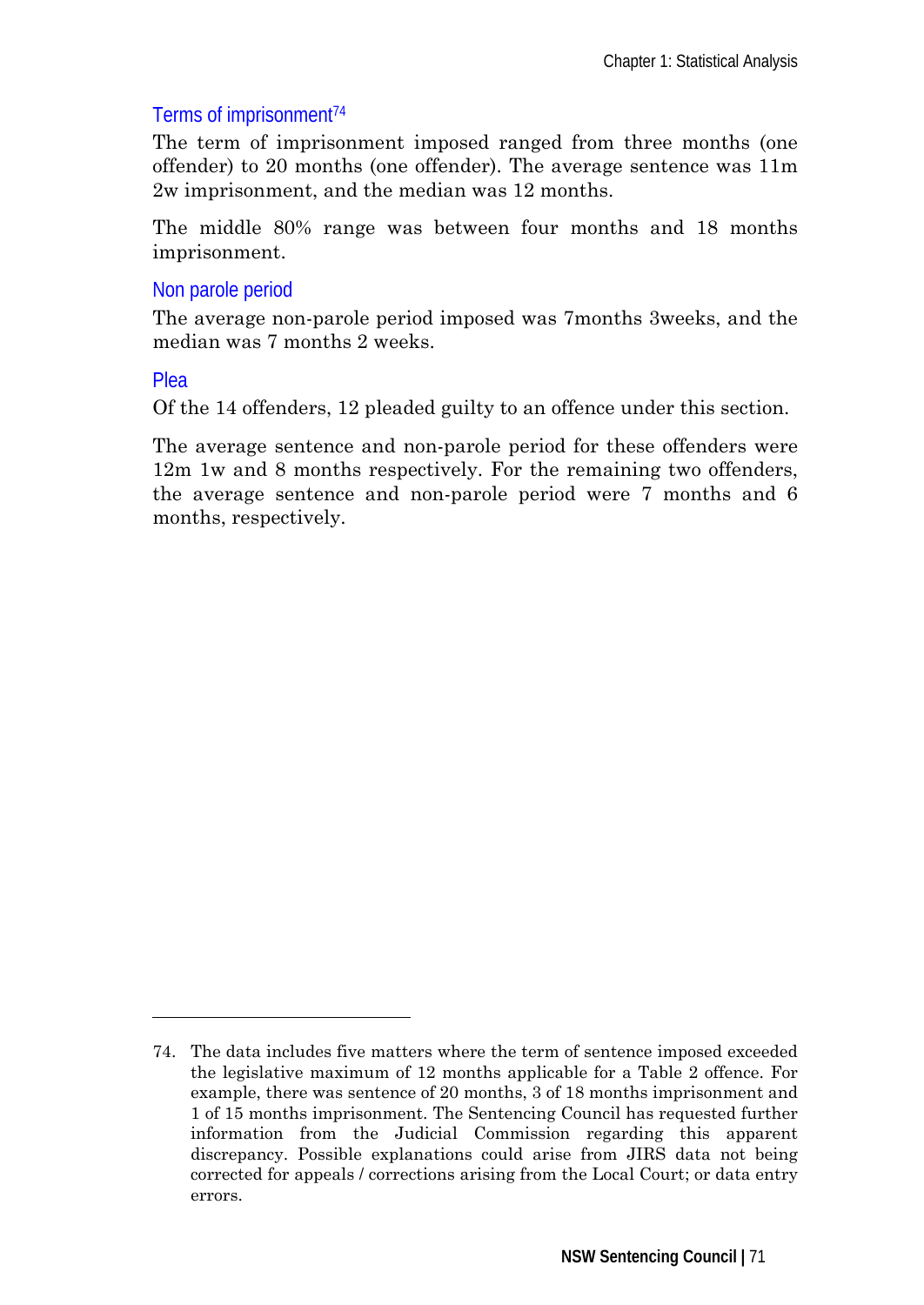



*Chart 37: s61N(1) Average sentence and average NPP* 

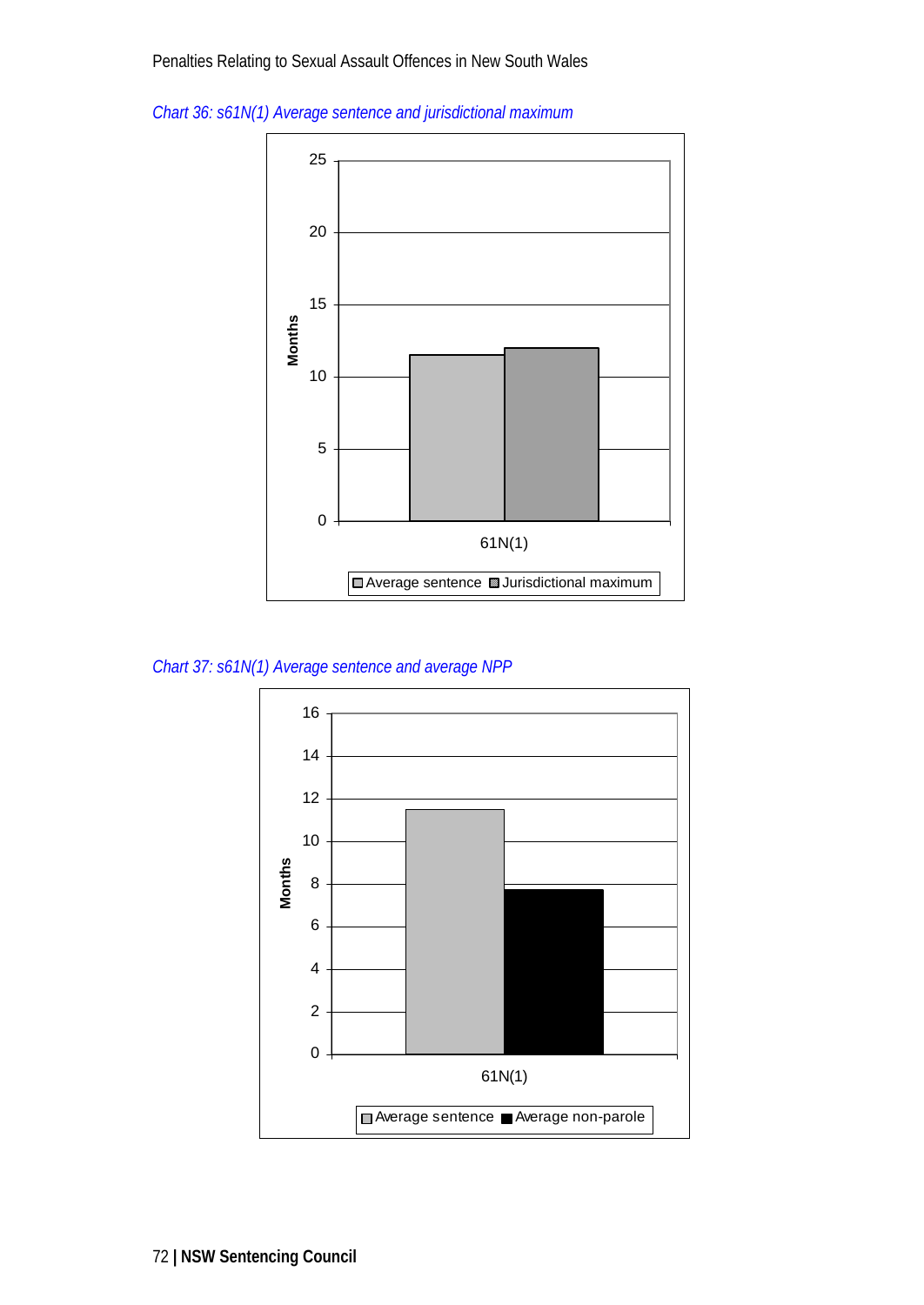# **S61N(1) ACT OF INDECENCY - PERSON < 16 (INCITE)**

# **Higher Courts**

Three people were sentenced for inciting a person under the age of 16 to commit an act of indecency.

One offender (33%) received a sentence of imprisonment, in this case an 18 month term.

The two remaining offenders received a suspended sentence with supervision and a s10 bond, respectively.

# **Local Court**

Eleven offenders were sentenced for inciting a person under the age of 16 to commit an act of indecency.

Three offenders (27.27%) received sentences of imprisonment. The remaining offenders received:

- $\blacksquare$  suspended sentence  $\lightharpoonup$  1 (with supervision);
- community service orders  $-2$ ; and
- $\bullet$  s9 bonds  $\cdot$  5 (2 with supervision)

## Terms of imprisonment

The terms of the prison sentences were 4 months, 16 months, and 18 months, respectively.

Non-parole periods of 4 months, 10 months, and 14 months were imposed.

# **S61N(2) ACT OF INDECENCY - PERSON >= 16**

A person who commits an act of indecency with or towards a person of the age of 16 years or above, or incites a person under that age to an act of indecency with or towards that or another person, commits an offence under this section.

The statutory maximum for an offence under this section is imprisonment for 18 months. There is no applicable SNPP for this offence.

An offence under the section is a Table 2 offence under the *Criminal Procedure Act* 1986 and is to be dealt with in the Local Court unless an election is made for trial on indictment by the prosecutor. If no such election is made, the maximum penalty which can be then imposed is imprisonment for 2 years.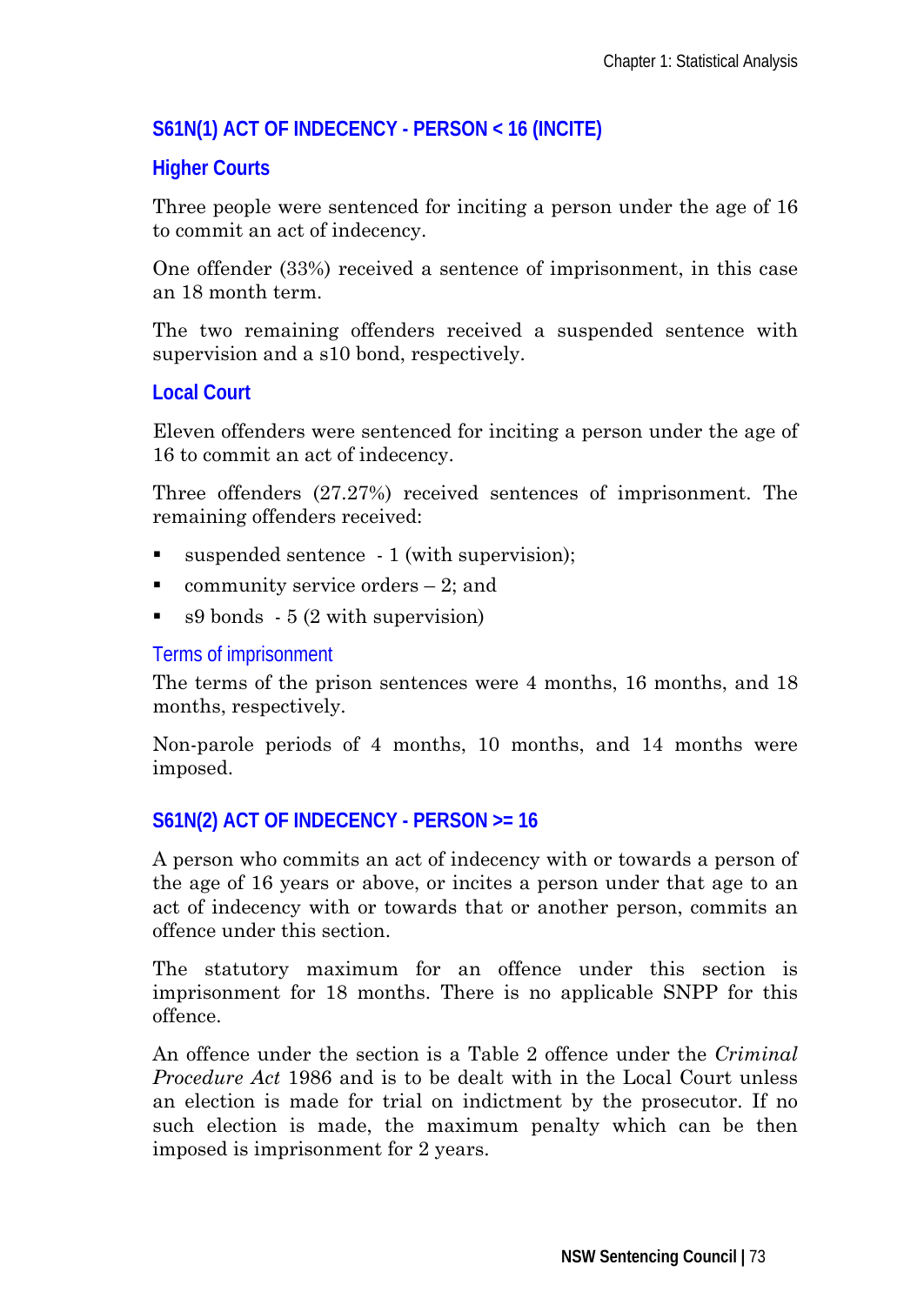No matters were dealt with the higher courts in the period under examination.

# **Local Court**

Between January 2003 and September 2007, 112 people were sentenced for an offence under this section.

Twenty-two (19.64%) offenders received sentences of imprisonment.

Other sentences imposed were:

- periodic detention orders  $-2$  (3 months and 4 months);
- suspended sentences 11 (6 with supervision);
- community service order 1 (100 hours);
- s9 bonds 62 (28 with supervision);
- ine only  $-7$ ; and
- $\sim$  s10 bonds 7

### Terms of imprisonment

The term of imprisonment imposed ranged from one month (one offender) to 24 months (one offender). The average sentence was 7m 2w, and the median was 6 months.

Over 95% of offenders received sentences representing 50% or less of the Local Court's jurisdictional maximum of 2 years.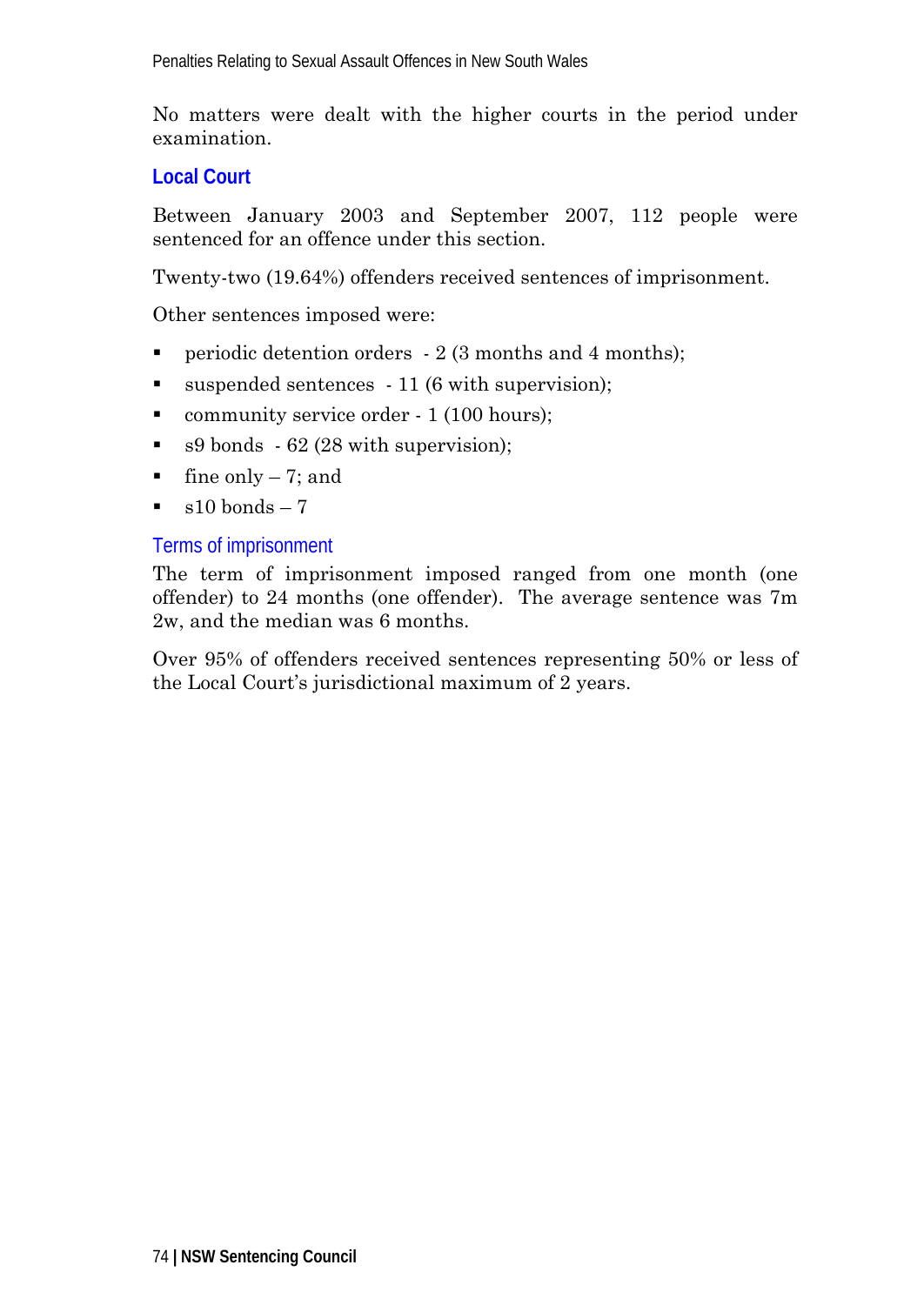

*Chart 38: s61N(2) Average sentence and jurisdictional maximum* 

# Non-parole period

The average and median non-parole periods were 5m 1w and 5 months, respectively.

*Chart 39: s61N(2) Average sentence and average NPP* 

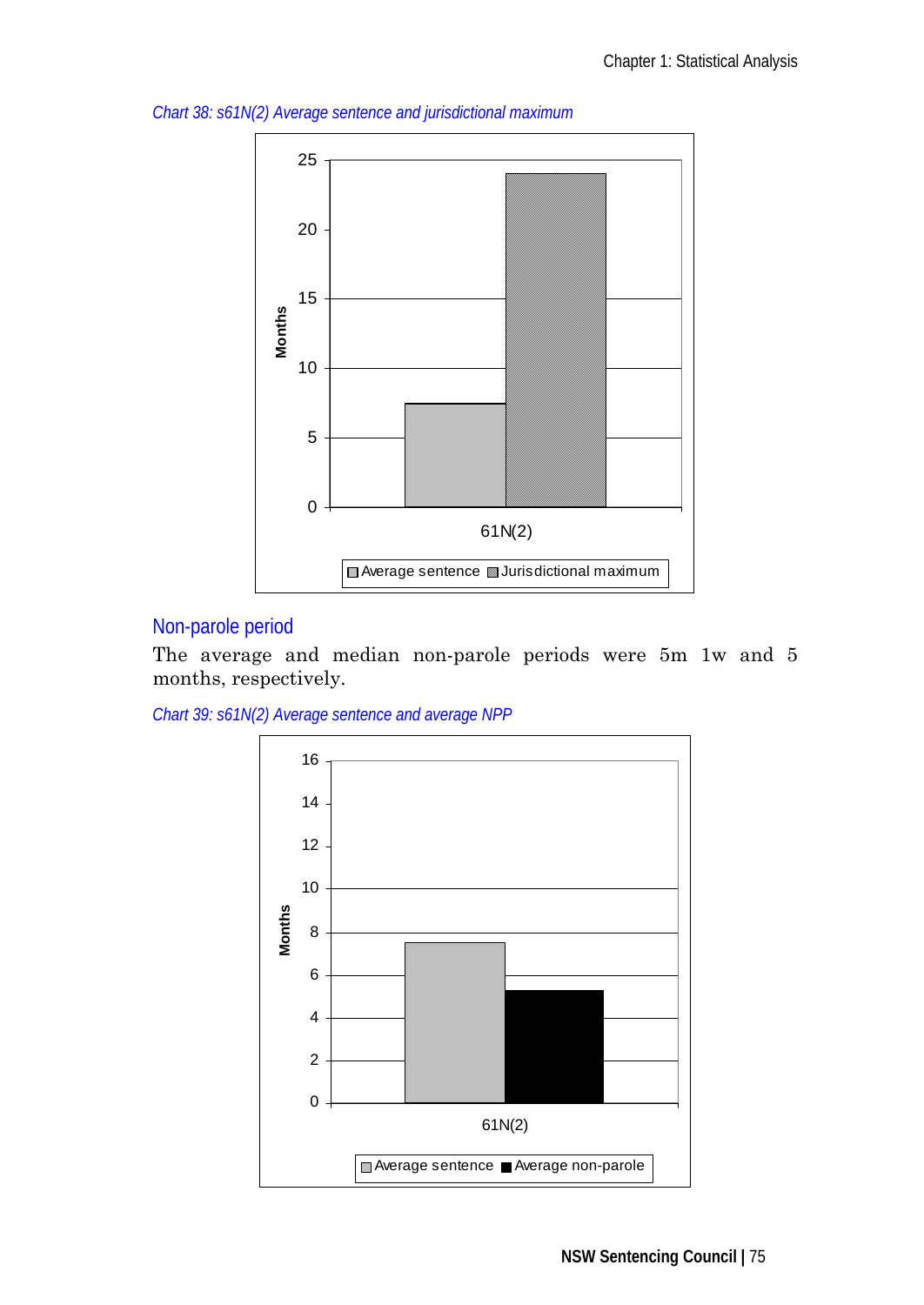# Plea

Of the 22 offenders, 16 pleaded guilty.

The average sentence and non-parole period for these offenders were 7m 3w and 5months 2weeks, respectively. For the remaining six offenders who pleaded not guilty or entered no plea, the average sentence and non-parole periods were 6m 3w and 4months 3weeks, respectively.

# Fines

The average fine was \$842.86. Of the seven offenders, three entered a plea of guilty. The average fine for these offenders was \$516.67. For the remaining 4 offenders who pleaded not guilty or entered no plea, the average fine was \$1087.50.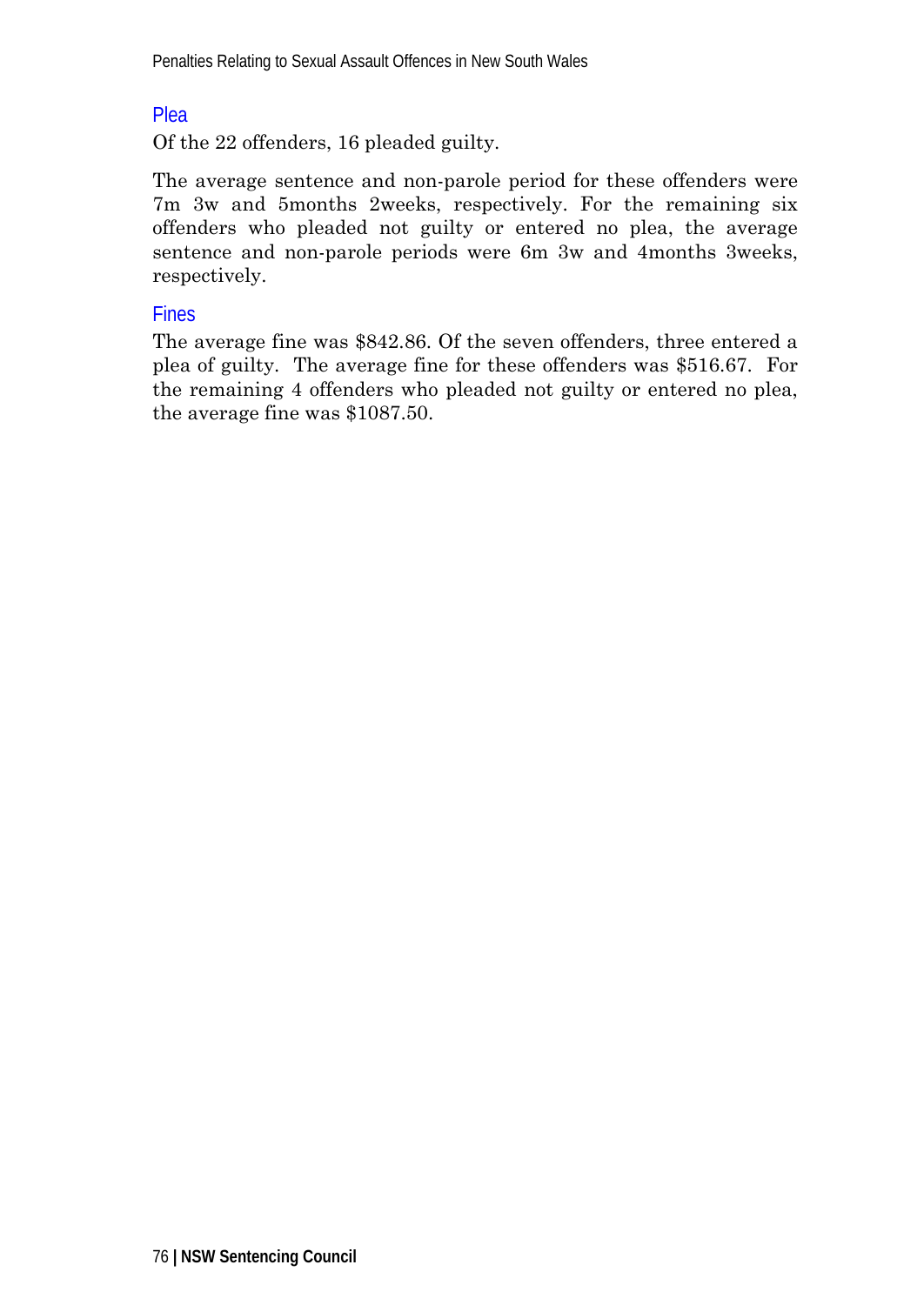# **S61N(2) ACT OF INDECENCY - PERSON >= 16 (INCITE)**

# **Higher Courts**

One person was sentenced in the higher courts between October 2000 and September 2007 for an offence under this section. The offender received a prison sentence of 6 months.

## **Local Court**

One person was sentenced for inciting a person over the age of 16 to commit an act of indecency. The offender was fined \$1000.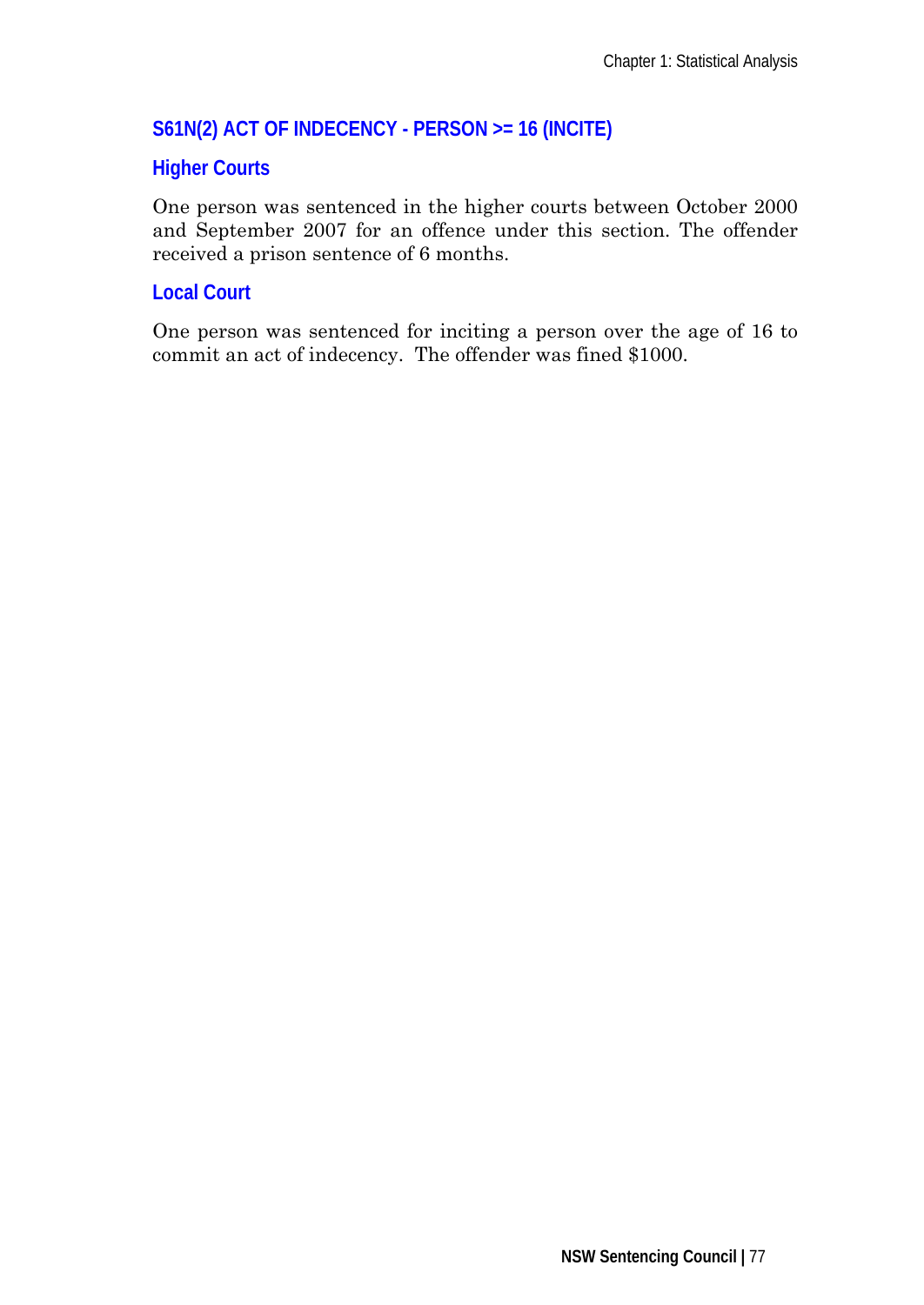# **S61O(1) AGGRAVATED ACT OF INDECENCY - PERSON < 16**

A person who commits an act of indecency with or towards a person under the age of 16 years, or incites a person under that age to an act of indecency with or towards that or another person, in either case in circumstances of aggravation, commits an offence under this section.

Circumstances of aggravation include:

- Offender in company; or
- Victim under authority of offender; or
- Victim has serious physical disability; or
- Victim has serious intellectual disability

The statutory maximum for this offence is imprisonment for 5 years. There is no applicable SNPP for this offence.

An offence under the section is a Table 2 offence under the *Criminal Procedure Act* 1986 and is to be dealt with in the Local Court unless an election is made for trial on indictment by the prosecutor. If no such election is made, the maximum penalty which can be imposed is imprisonment for 2 years or 50 penalty units or both.

### **Higher Courts**

Between October 2000 and September 2007 four people were sentenced for an offence under this section.

One offender, (25%) who was under the age of 18, received a sentence of imprisonment for 24 months, with a non-parole period of 6 months.

Three people received suspended sentences with supervision.

### **Local Court**

Between January 2003 and September 2007, three people were sentenced in the Local Court.

One offender (33%) received 12 months imprisonment, with a nonparole period of 9 months. Two offenders received suspended sentences.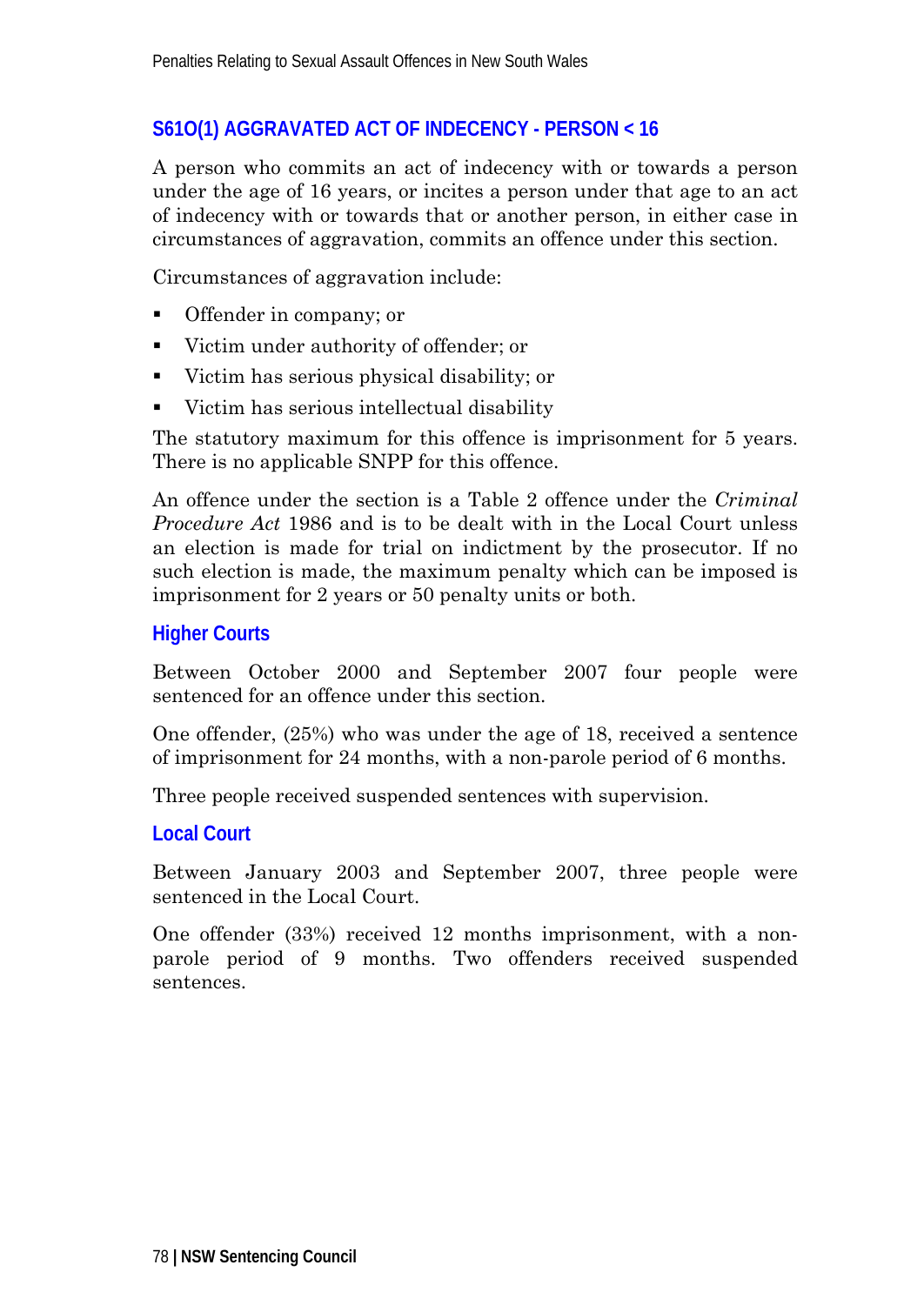# **S61O(1) AGGRAVATED ACT OF INDECENCY - PERSON < 16 (INCITE)**

### **Higher Courts**

One person was sentenced for inciting a person under the age of 16 to commit an act of indecency. The offender received 2½ years imprisonment with a non-parole period of 1½ years.

## **Local Court**

One person was sentenced for inciting an aggravated act of indecency, receiving a fine of \$50.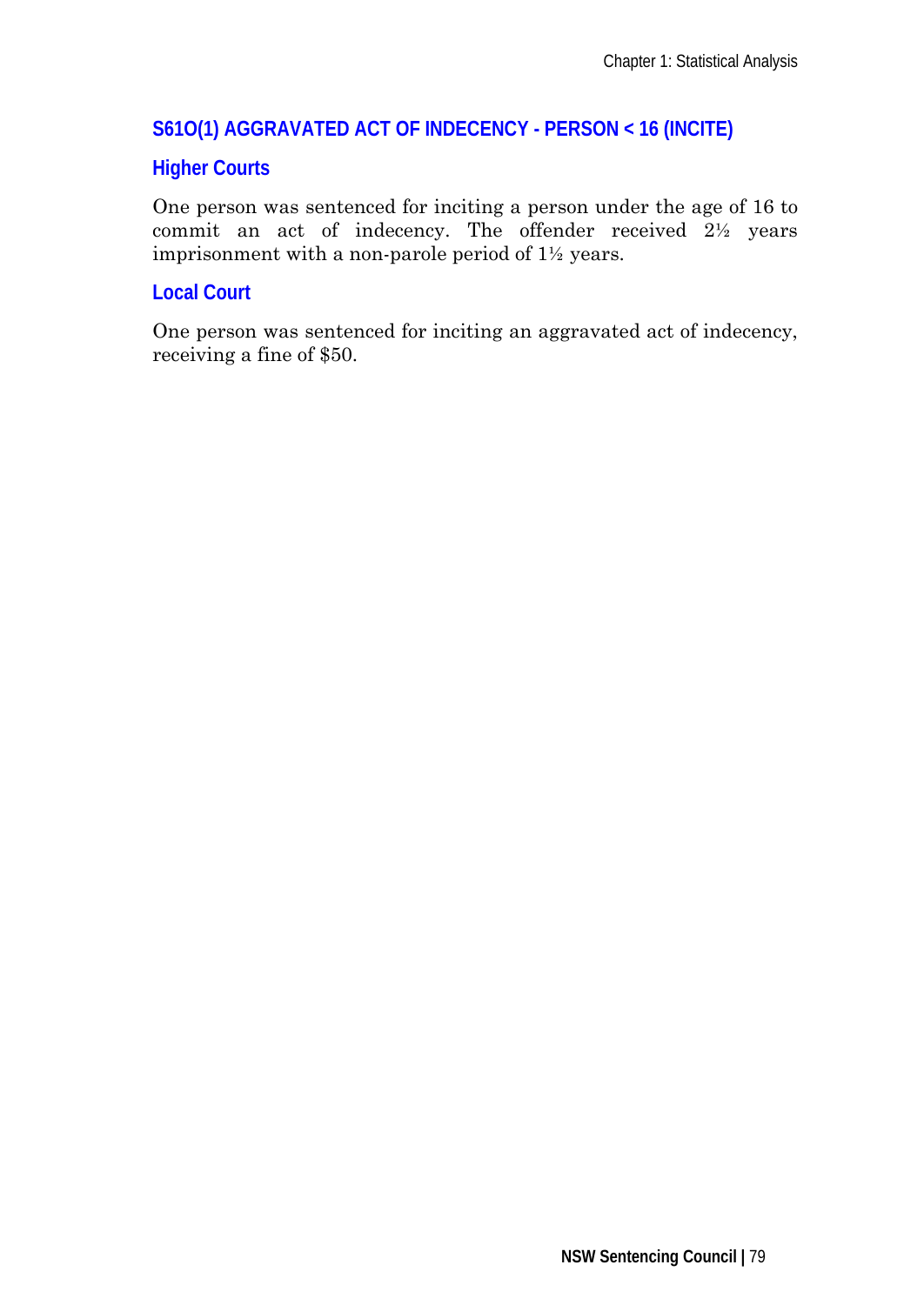# **S61O (1A) AGGRAVATED ACT OF INDECENCY - PERSON >= 16**

A person who commits an act of indecency with or towards a person of the age of 16 years or above, or incites a person of the age of 16 years or above to an act of indecency with or towards that or another person, in either case in circumstances of aggravation, commits an offence under this section.

Circumstances of aggravation include:

- **•** Offender in company; or
- Victim under authority of offender; or
- Victim has serious physical disability; or
- Victim has serious intellectual disability

The statutory maximum for an offence against this section is imprisonment for 3 years. There is no applicable SNPP for this offence.

An offence under the section is a Table 2 offence under the *Criminal Procedure Act* 1986 and is to be dealt with in the Local Court unless an election is made for trial on indictment by the prosecutor. If no such election is made, the maximum penalty which can be imposed is imprisonment for 2 years or a fine of 50 penalty units, or both.

### **Higher Courts**

Between October 2000 and September 2007, two people were sentenced in the higher courts for offences against this section.

One person (50%) received a sentence of imprisonment for 3 years, with a non-parole period of 12 months. The other offender received a s9 bond.

### **Local Court**

Between January 2003 and September 2007, one person was sentenced in the Local Court for an offence under this section, receiving a fine of \$500.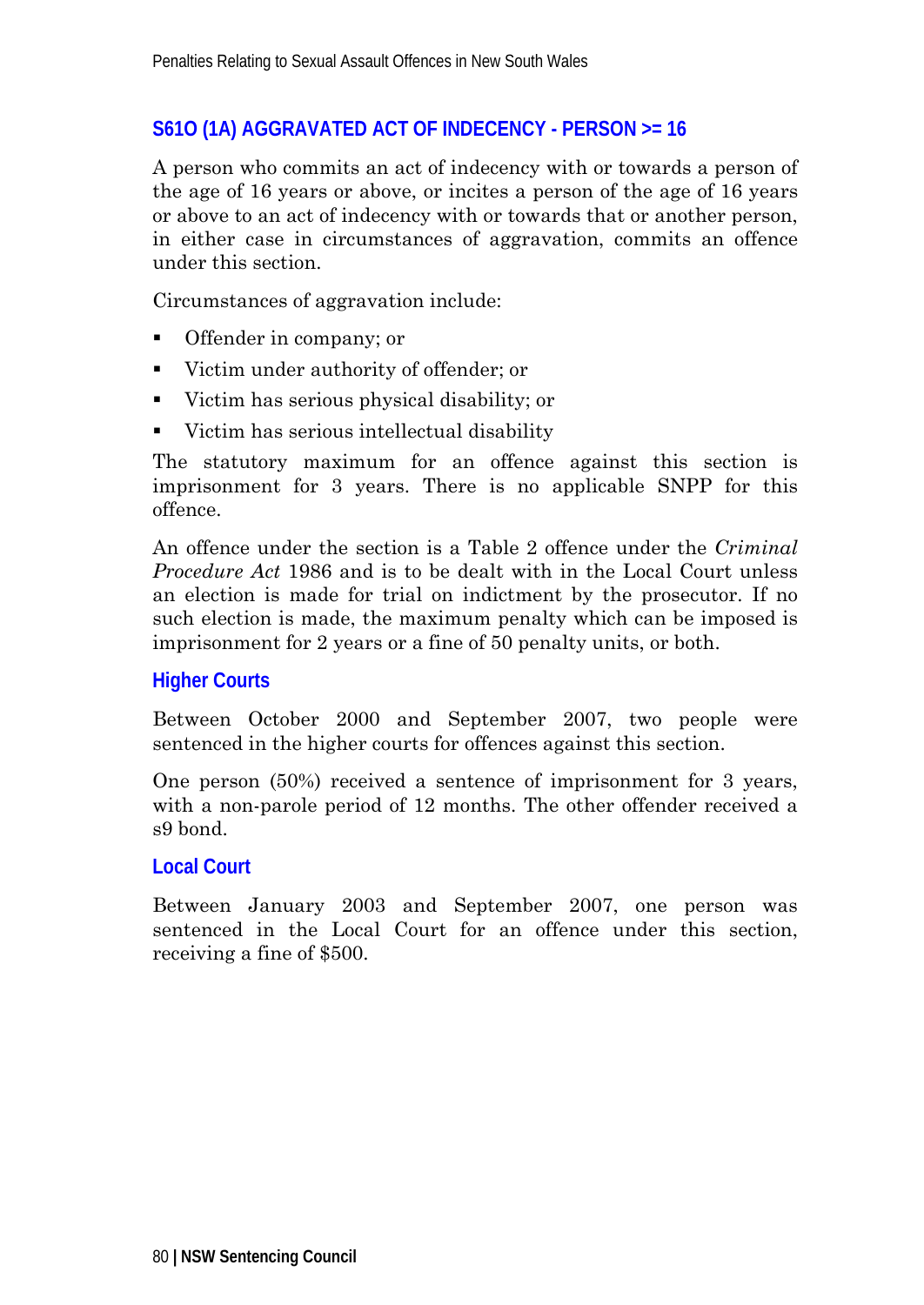# **S61O (1A) AGGRAVATED ACT OF INDECENCY - PERSON >= 16 (INCITE)**

# **Higher Courts**

Between October 2000 and September 2007, one person was sentenced in the higher courts to 12 months periodic detention for this offence.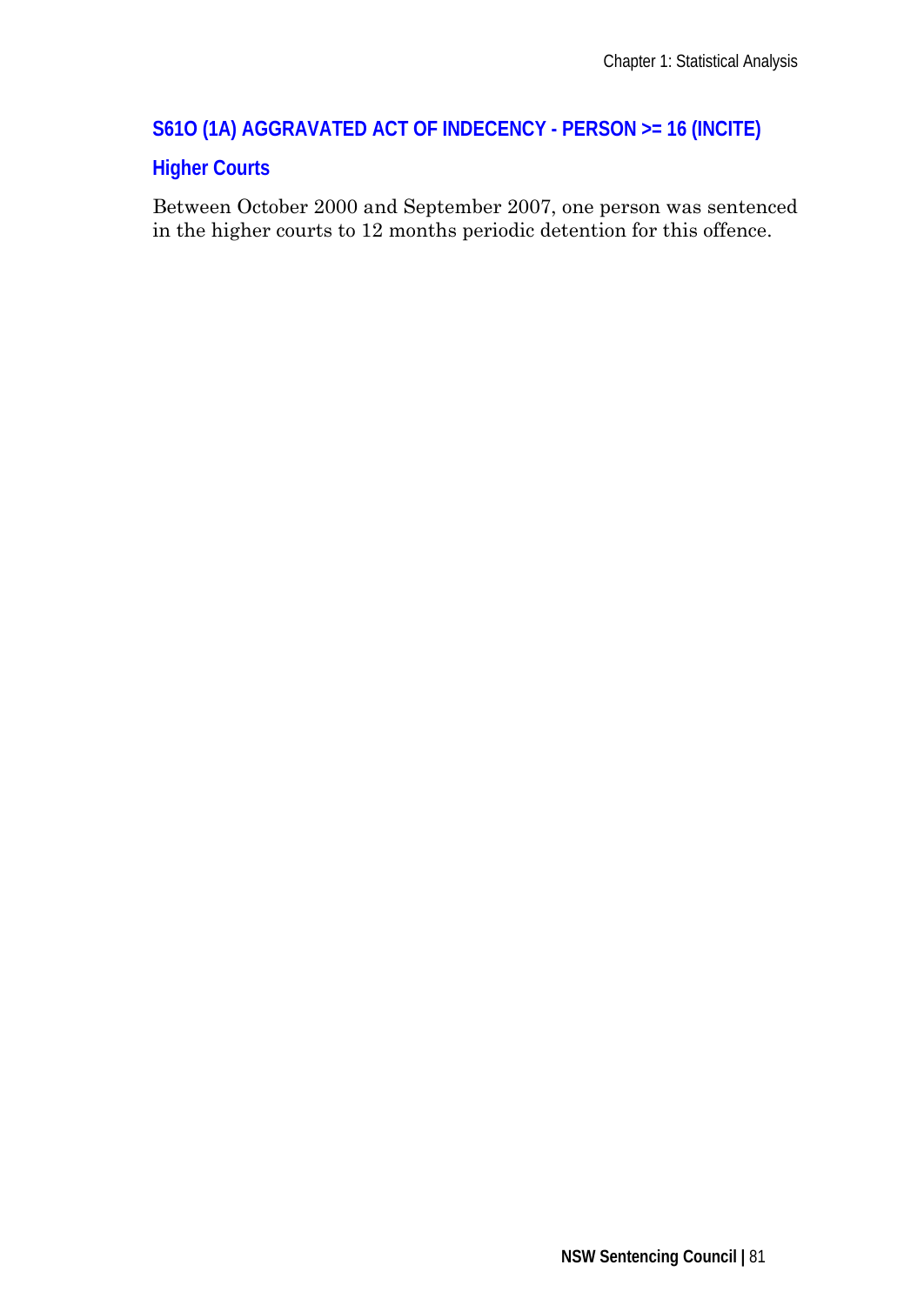# **S61O(2) AGGRAVATED ACT OF INDECENCY - CHILD < 10**

A person who commits an act of indecency with or towards a person under the age of 10 years, or incites a person to an act of indecency with or towards that or another person, commits an offence under this section.

The statutory maximum for an offence under this section is imprisonment for 7 years. There is no applicable SNPP for this offence.

An offence under the section is a Table 1 offence under the *Criminal Procedure Act* 1986 and is to be dealt with in the Local Court unless an election is made for trial on indictment. If no such election is made, maximum penalty which can be imposed is imprisonment for 2 years or a fine of 50 penalty units, or both.

### **Higher Courts**

Between October 2000 and September 2007, five people were sentenced in the higher courts for offences against this section.

Two offenders (40%) received sentences of imprisonment.

One offender received a suspended sentence, and two offenders received s9 bonds (one with supervision).

# Terms of imprisonment

Two offenders received prison sentences of 2 years and 3½ years respectively. A non-parole period of 18 months was imposed on both offenders.

# **Local Court**

Between January 2003 and September 2007, 13 people were sentenced for offences under this section. Four people (30.76%) received sentences of imprisonment.

The remaining sentences imposed were:

- suspended sentences 6 (5 with supervision):
- **•** community service order 1 (200 hours); and
- $\bullet$  s9 bonds with supervision  $-2$

# Terms of imprisonment

The four offenders sentenced to imprisonment received terms of: 9 months, 16 months, and 18 months (2 offenders).

Non-parole periods imposed ranged from 6 months (one offender) to 12 months (three offenders).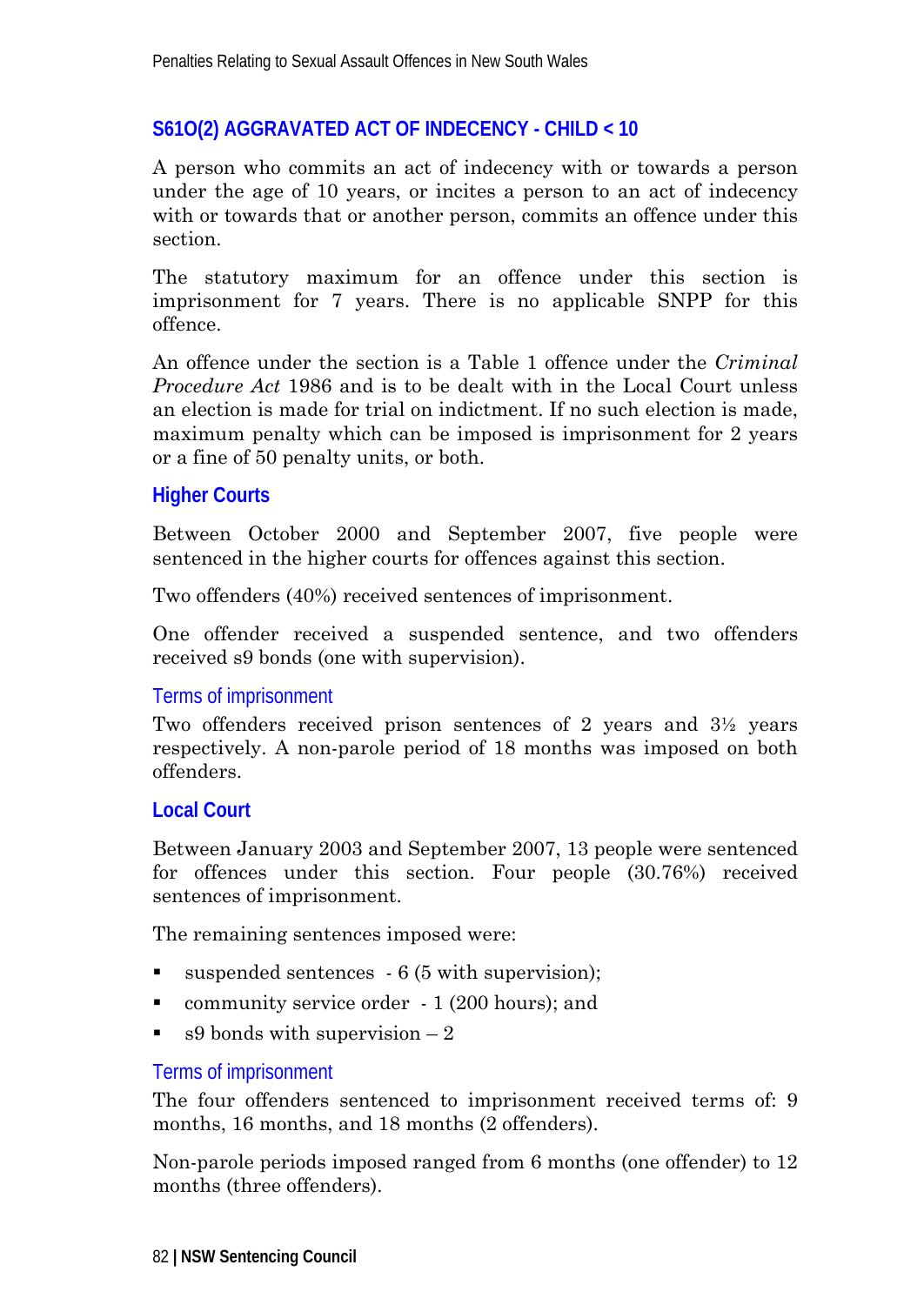# **S61O(2) AGGRAVATED ACT OF INDECENCY - CHILD < 10 (INCITE)**

### **Higher Courts**

Between October 2000 and September 2007, one offender was sentenced for inciting a child under 10 to commit an act of indecency.

The offender was sentenced to imprisonment for 2 years, with a nonparole period of 12 months.

# **Local Court**

Between January 2003 and September 2007, four people were sentenced for inciting a person under the age of 10 to commit an act of indecency.

One offender (25%) received a sentence of full-time imprisonment, comprising 16 months with 6 months non-parole.

One offender received a suspended sentence and two were placed on s9 bonds with supervision.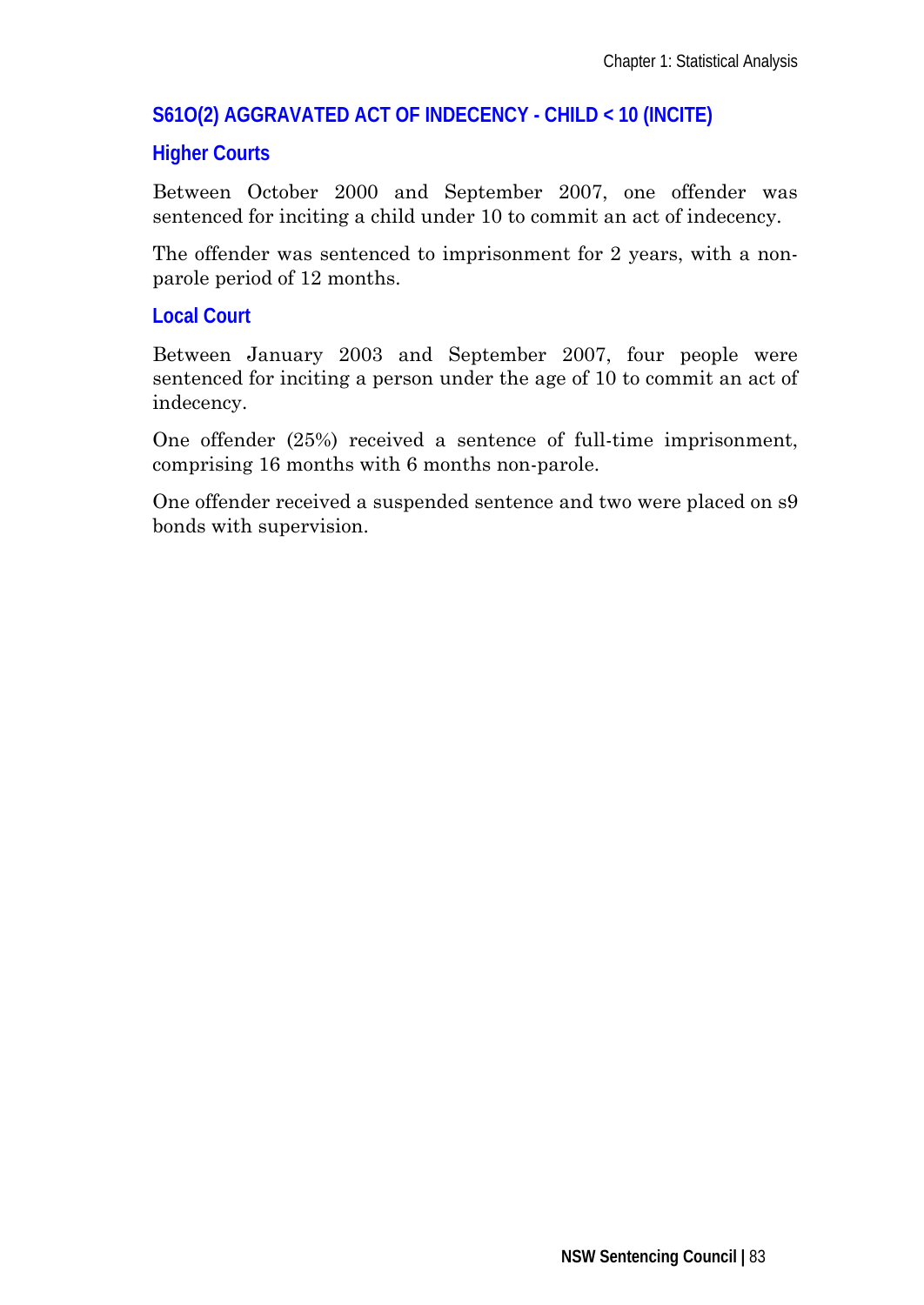# **S65A(2) SEXUAL INTERCOURSE PROCURED BY NON-VIOLENT THREAT75**

Any person who has sexual intercourse with another person shall, if the other person submits to the sexual intercourse as a result of a nonviolent threat and could not in the circumstances be reasonably expected to resist the threat, commit and offence under this section.

The statutory maximum for this offence is imprisonment for 6 years. There is no applicable SNPP for this offence.

# **Higher Courts**

Between October 2000 and September 2007 four people were sentenced for an offence under this section.

Two offenders (50%) received prison terms of 2½ years and 3 years respectively. A non-parole period of 18 months was recorded for both offenders.

The remaining two offenders received suspended sentences.

-

<sup>75.</sup> This offence was repealed as of 1 January 2008.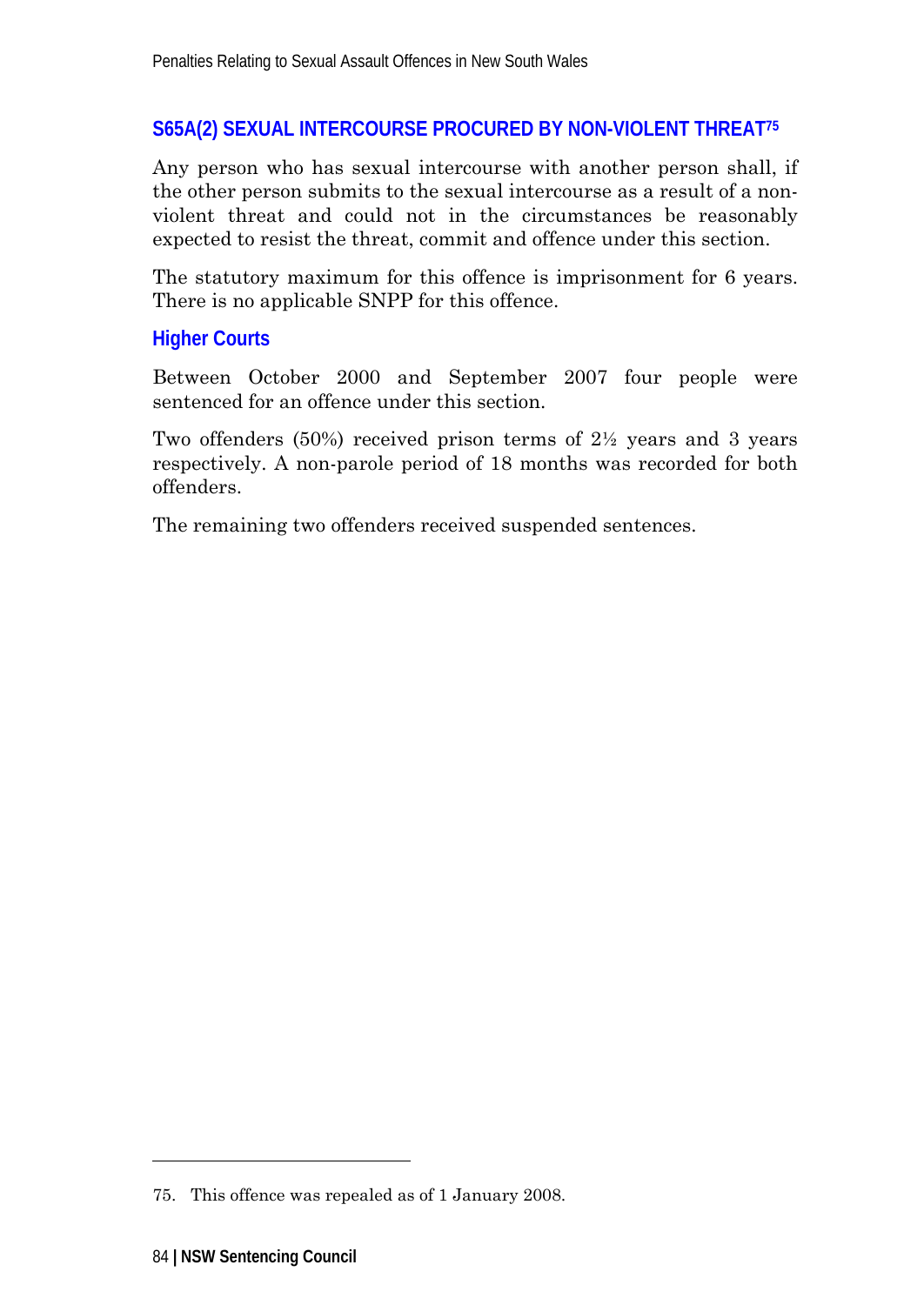# **S66A SEXUAL INTERCOURSE - CHILD < 10**

Any person who has sexual intercourse with another person who is under the age of 10 years, commits an offence under this section.

The statutory maximum for an offence under this section is imprisonment for 25 years. The SNPP is imprisonment for 15 years.

# **Higher Courts**

Between February 2003 and September 2007, 40 people were sentenced for an offence under this section in the higher courts.

Thirty-two offenders (80%) were sentenced to a term of imprisonment. Four received suspended sentences with supervision, and four received s9 bonds with supervision.

# Terms of Imprisonment

The average sentence duration was  $8\frac{1}{2}$  years, and the median was 6 years.

### *Distribution*

The sentences were distributed fairly evenly between the shortest sentence of  $2 \frac{1}{2}$  years (one offender), and the longest of 18 years (four offenders). The middle 80% range fell between 3 years and 18 years. Three-quarters of offenders received 48% or less of the statutory maximum.

### *Age*

There were 11 offenders under the age of 18. Four received s9 bonds with supervision, and three received suspended sentences with supervision. This indicates that only one offender over the age of 18 received a sentence other than imprisonment.

The other four offenders under the age of 18 received prison terms of 2½, 3, 3½, and 4 years respectively. In three of the cases a non-parole period of 12 months was recorded, in the other, 24 months. All four of these juvenile offenders pleaded guilty.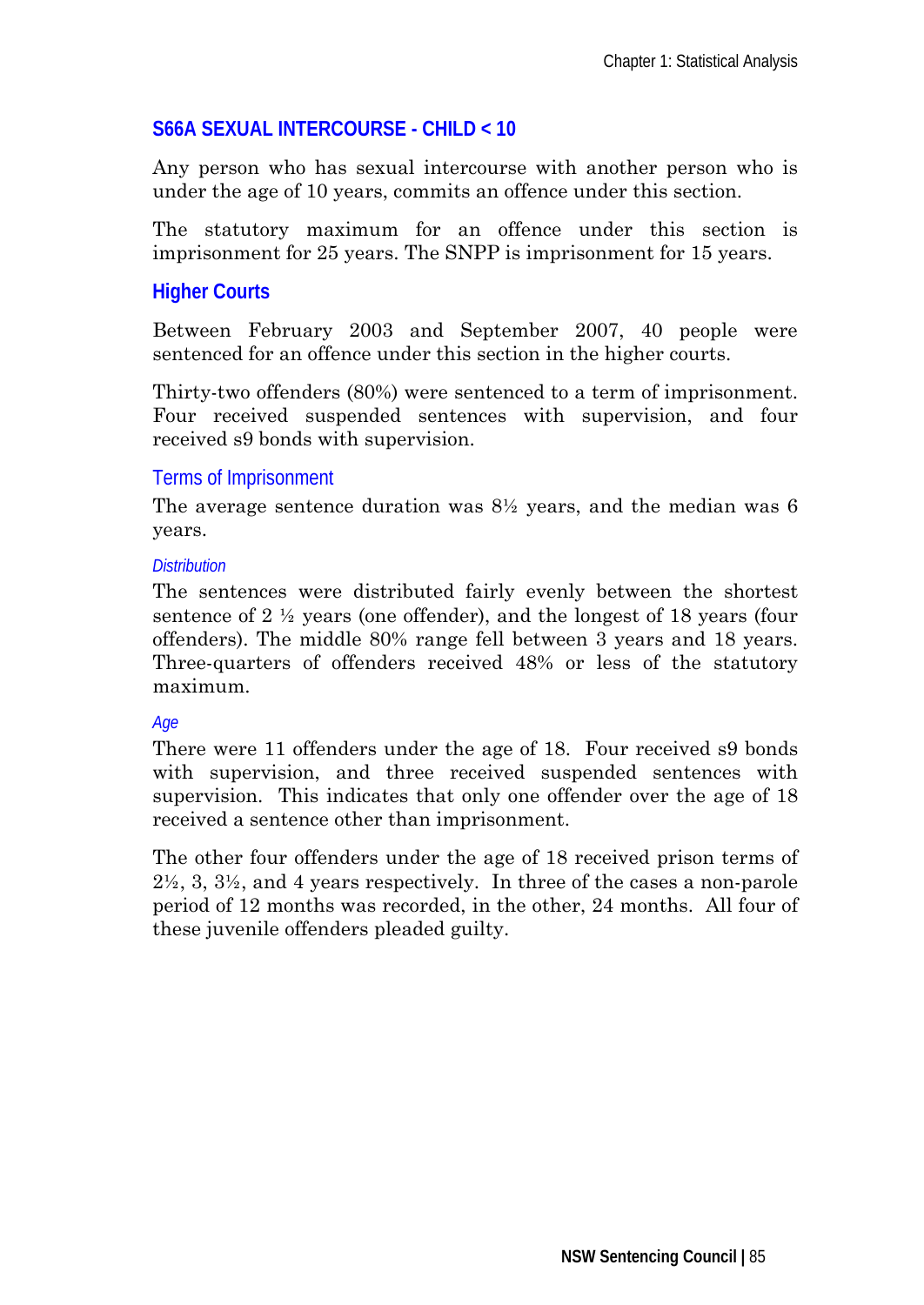*Chart 40: s66A Average sentence and statutory maximum* 



#### *Plea*

Of the 32 offenders, 25 pleaded guilty to their offence. The average prison sentence for these offenders was 7y 11½m, and the median sentence was 5 years. For the seven offenders who pleaded not guilty, the average sentence was  $10y\ 4\frac{1}{2}m$ , and the median was 10 years.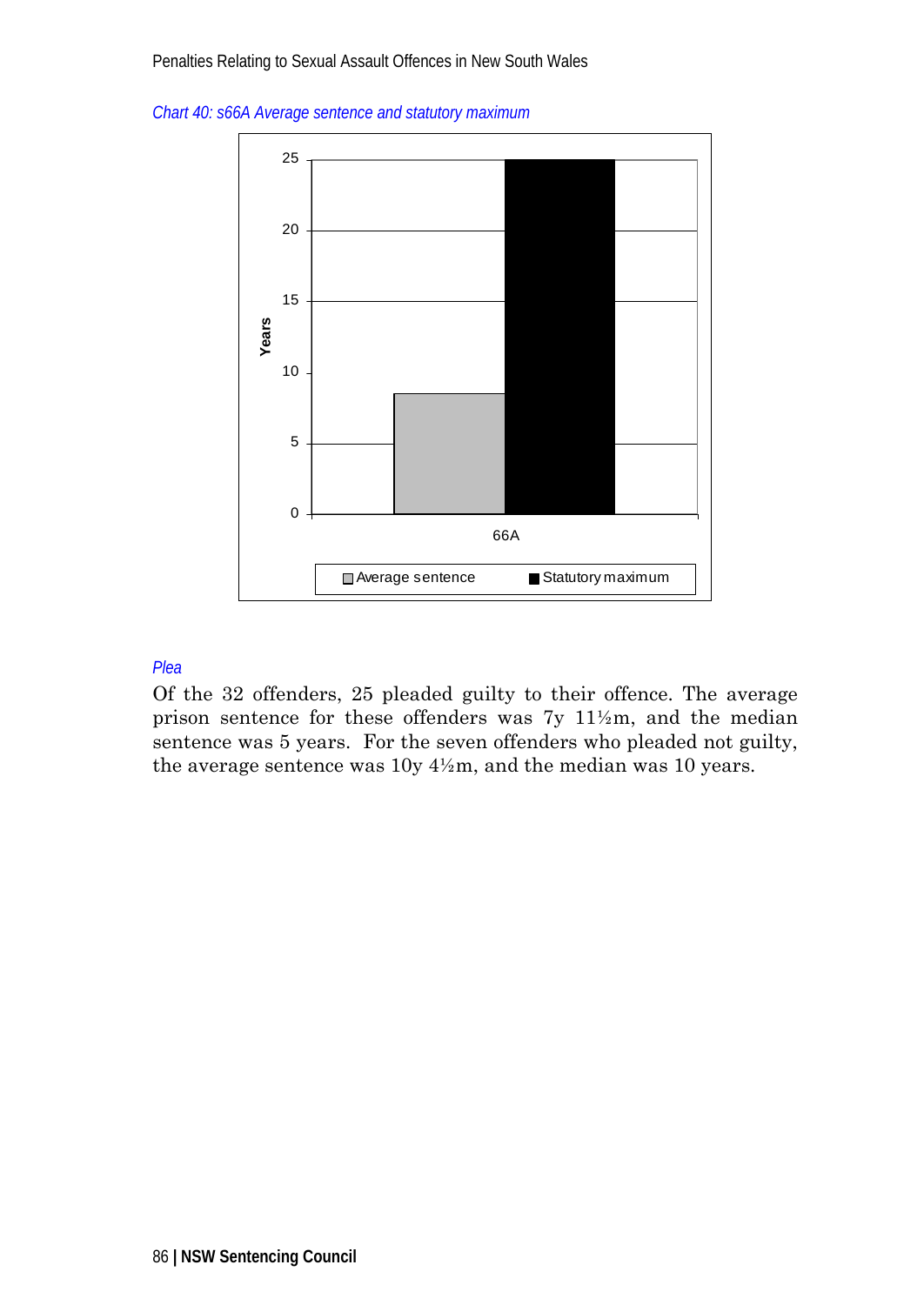

*Chart 41: s66A Average sentence guilty plea vs not guilty plea* 

### Non-parole periods

Twenty-one of the 32 sentences recorded by JIRS were nonconsecutive sentences, for which non-parole periods were recorded.

#### *Distribution*

The shortest non-parole period imposed was 1 year (five offenders) and the longest was 14 years (one offender). The average non-parole period was  $4y 9\frac{1}{2}m$ , and the median was  $2\frac{1}{2}$  years.

Eighty-five percent of offenders received non-parole periods representing 50% or less of the SNPP of 15 years. All offenders received non-parole periods less than 15 years.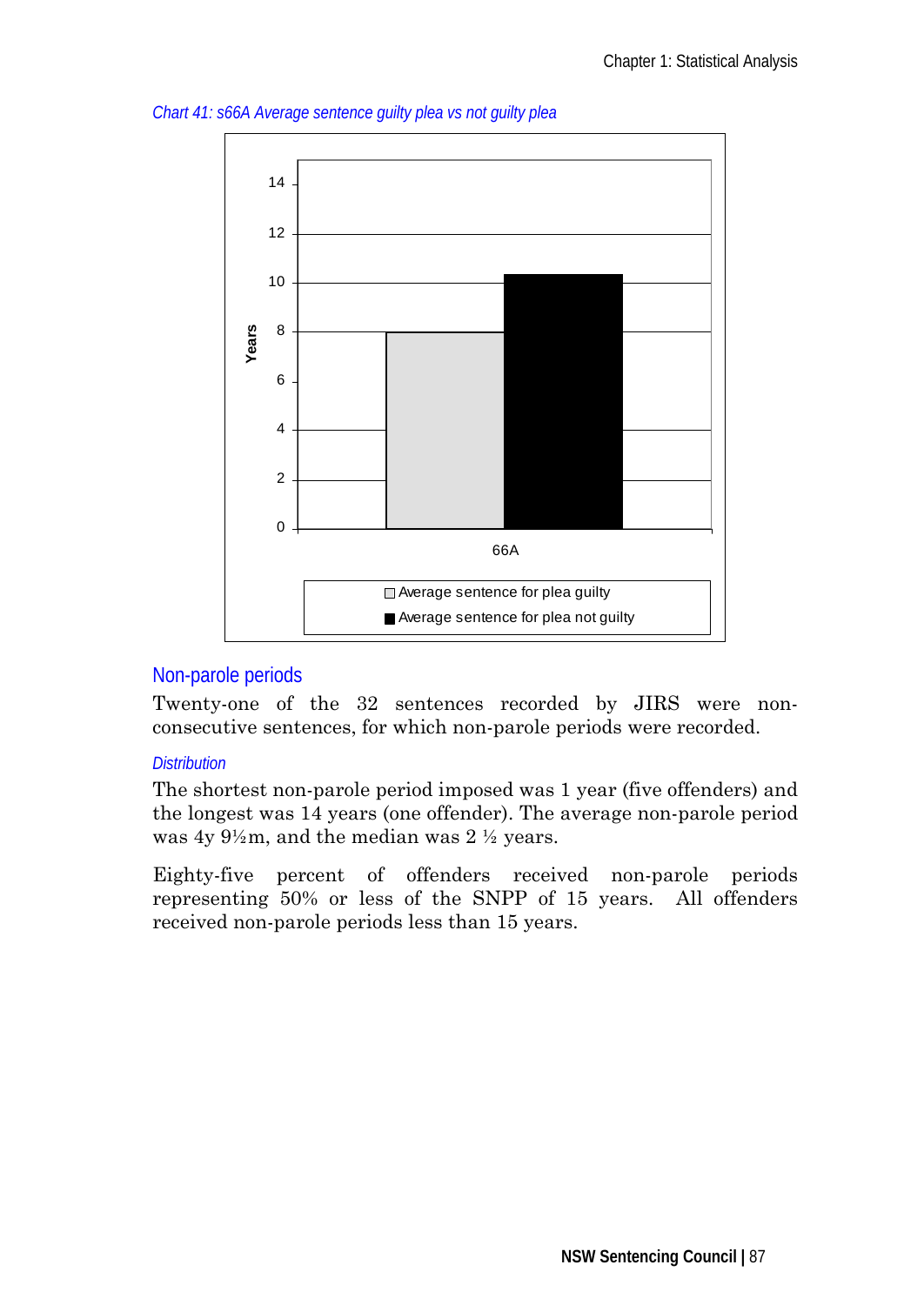*Chart 42: s66A Average NPP and SNPP* 



*Chart 43: s66A Average NPP and average sentence* 



#### *Plea*

Of these 21 offenders, 16 pleaded guilty to the offence. The average non-parole period imposed was 4y 5½m and the median was 2y 3m. For the remaining 5 offenders who pleaded not guilty, the average non-parole period was 6 years, and the median was 4 years.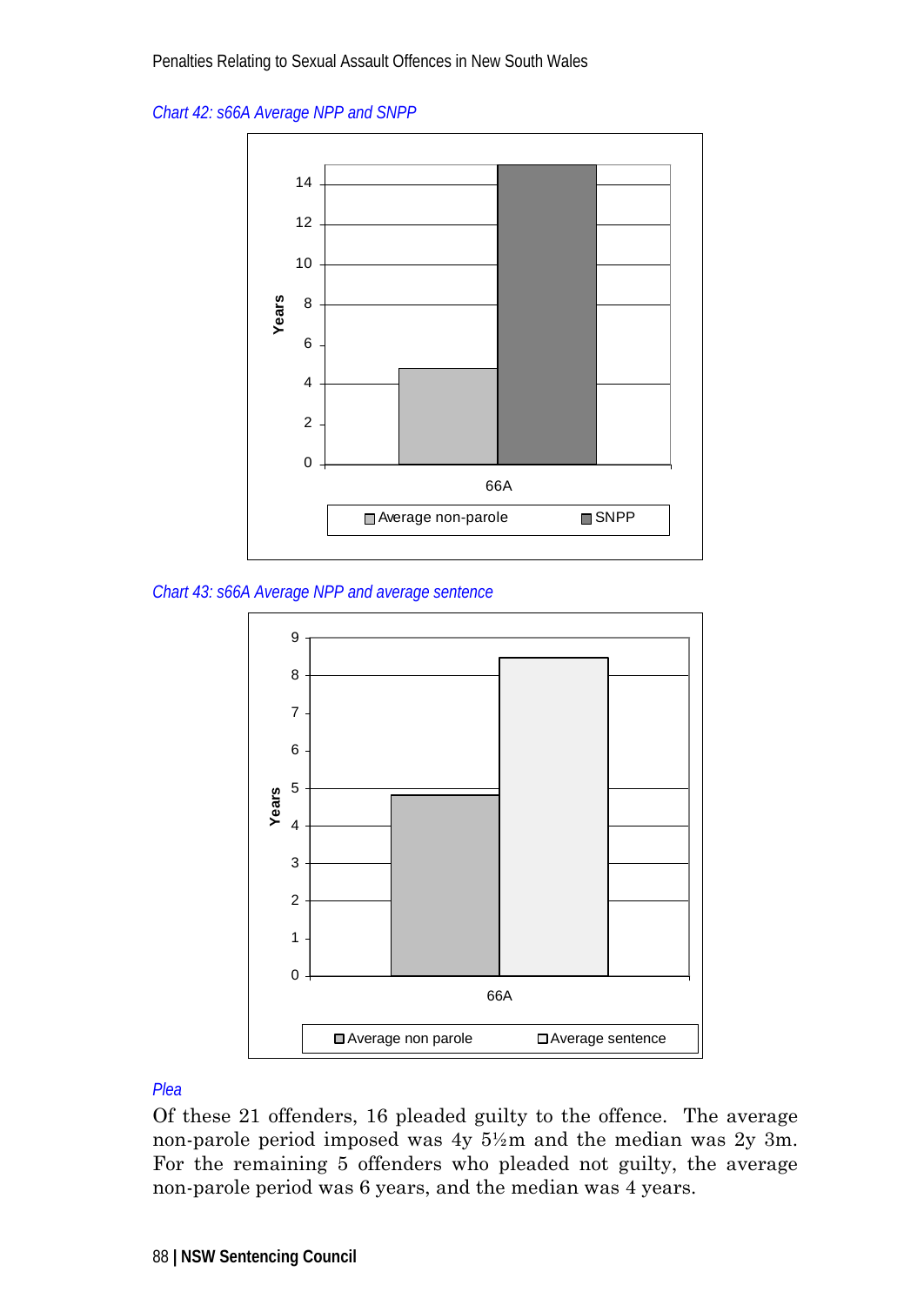# **S66B ATTEMPT SEXUAL INTERCOURSE WITH CHILD < 10**

Any person who has sexual intercourse with another person who is under the age of 10 years, or assaults any such person with intent to have sexual intercourse, commits an offence under this section.

The statutory maximum for an offence against this section is imprisonment for 20 years.76 There is no applicable SNPP for this offence.

# **Higher Courts**

Between October 2000 and September 2007, seven people were sentenced for offences under this section, three of whom were under the age of 18.

Four offenders (57.14%) received sentences of imprisonment for 2,  $3\frac{1}{2}$ , 10 and 12 years respectively. The shortest term of imprisonment (2 years) was imposed upon an offender under the age of 18.

Two offenders received suspended sentences (one with supervision, imposed upon an offender under the age of 18). One (juvenile) offender received a s9 bond (with supervision).

### Non-parole periods

-

Two of the four prison sentences recorded by JIRS (the sentences of 2 and 3½ years) were non-consecutive sentences, for which non-parole periods of 6 months and 2 years respectively were also recorded.

<sup>76.</sup> The statutory maximum was increased to 25 years for offences committed after 01/02/08.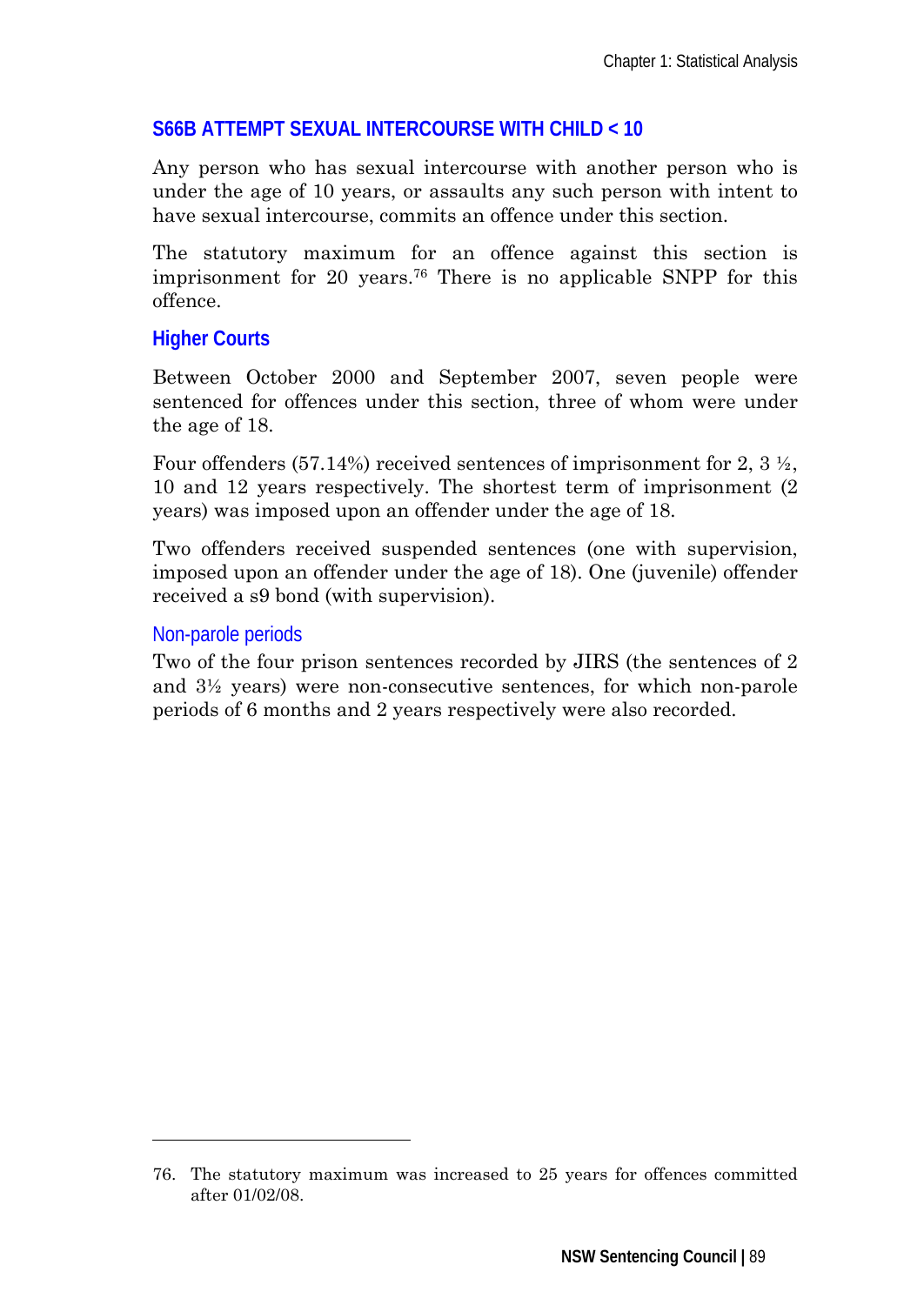# **S66C(1) SEXUAL INTERCOURSE WITH CHILD BETWEEN 10 AND 14**

Any person who has sexual intercourse with another person who is of or above the age of 10 years and under the age of 14 years, commits an offence under this section.

The statutory maximum sentence for an offence against this section is imprisonment for 16 years. There is no applicable SNPP for this offence.

Between June 2003 and September 2007, 17 people were sentenced for an offence under this section.

Ten offenders (58.82%) received sentences of imprisonment.

Six offenders received suspended sentences with supervision, and one (juvenile) offender received a s9 bond.

#### Terms of Imprisonment

#### *Distribution*

The shortest sentence was 1 year (one offender) and the longest was 6 years (one offender). The average sentence was 2y 9m and the median sentence was 2½ years.

Ninety percent of offenders received sentences representing 22% or less of the statutory maximum of 16 years. The longest sentence of 6 years represents 37.5% of the statutory maximum.

#### *Plea*

All ten of the offenders sentenced to terms of imprisonment pleaded guilty to the offence.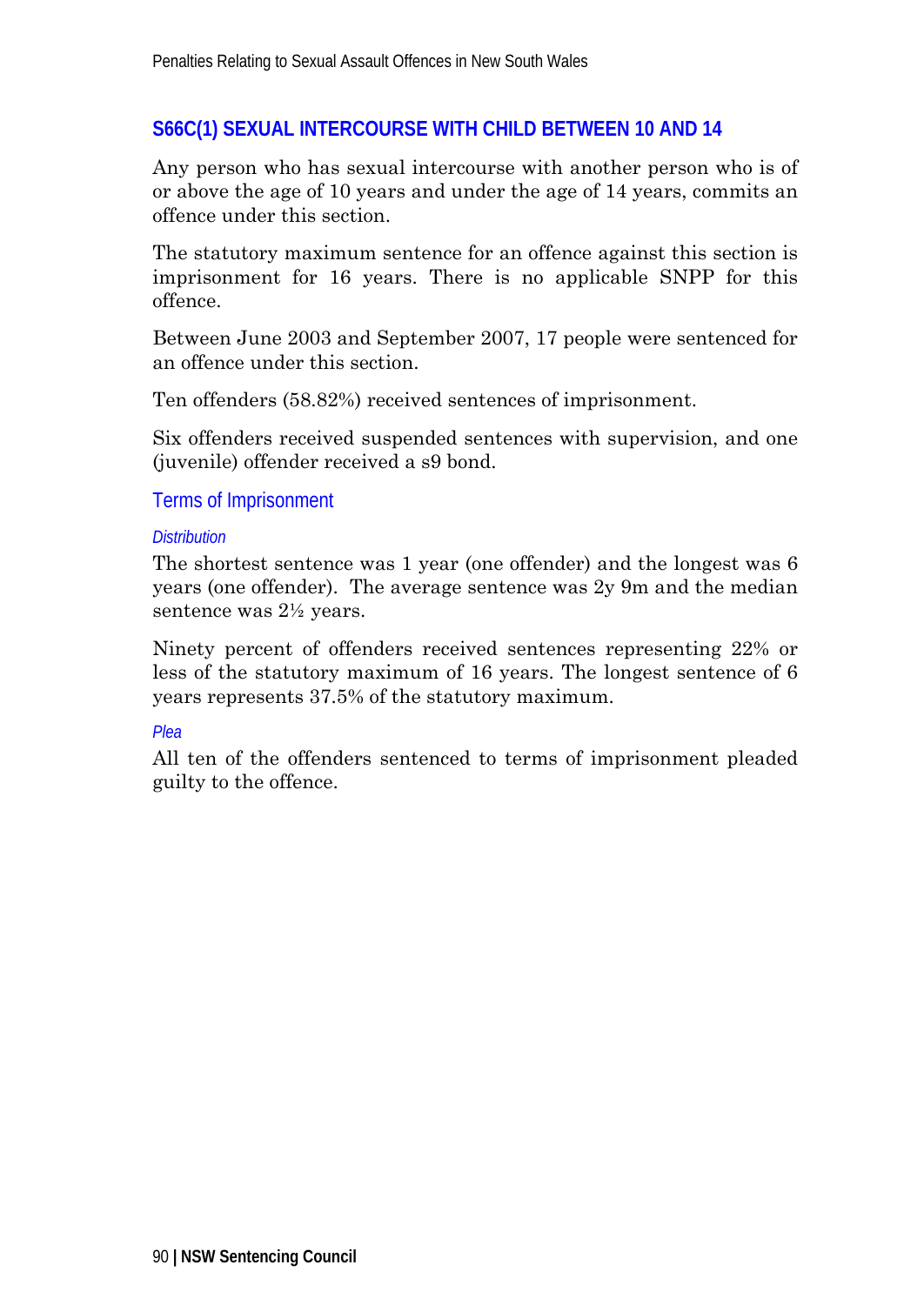

*Chart 44: s66C(1) Average sentence and statutory maximum* 

# Non-parole periods

Five of the ten sentences recorded by JIRS were non-consecutive sentences, for which non-parole periods were recorded. As mentioned above, all offenders receiving prison sentences pleaded guilty. The average non-parole period imposed was 1y 2½m and the median was 1 year.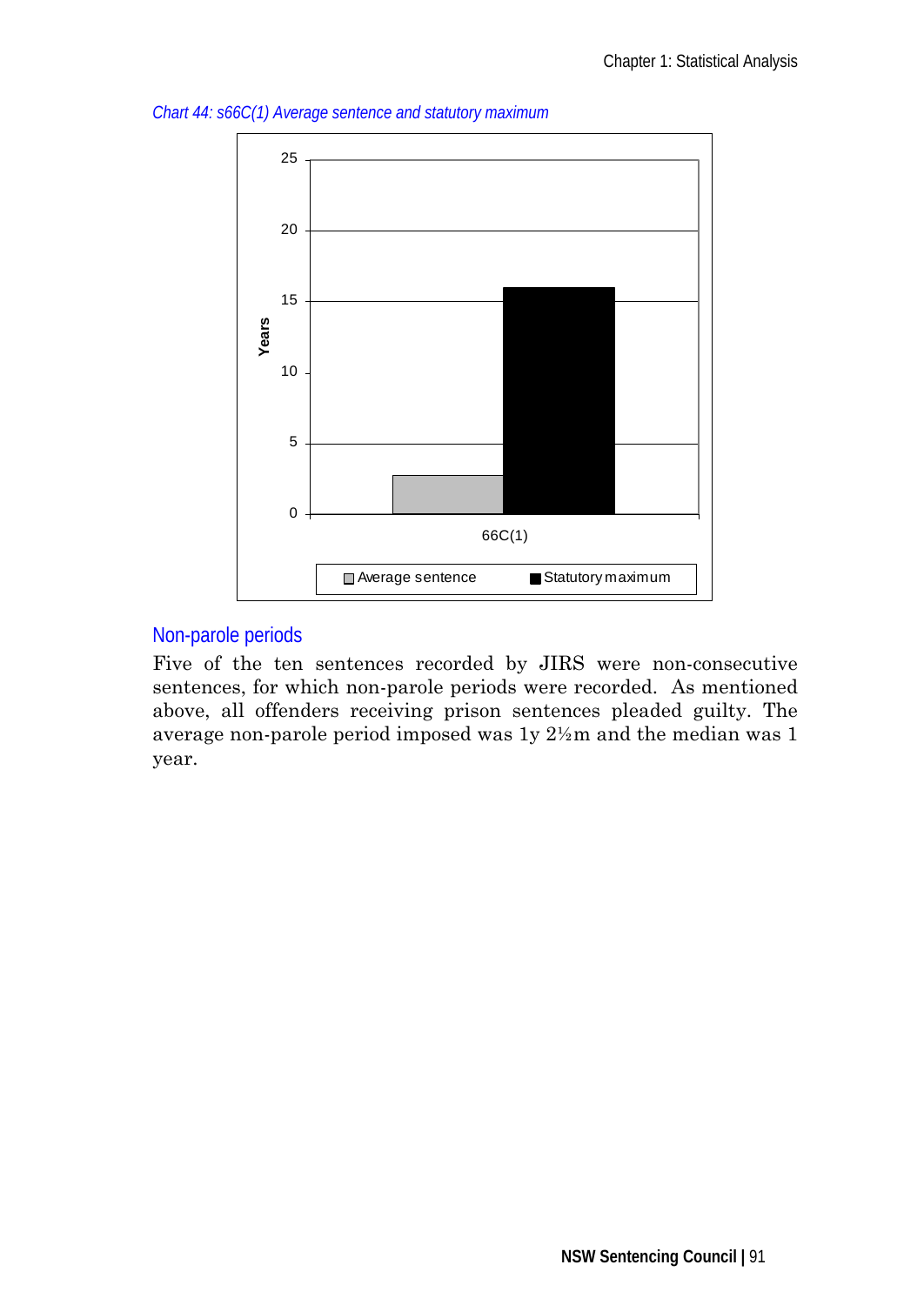# **S66C(2) AGGRAVATED SEXUAL INTERCOURSE WITH CHILD BETWEEN 10 AND 14**

Any person who has sexual intercourse with another person who is of or above the age of 10 years and under the age of 14 years, in circumstances of aggravation, commits an offence under this section.

Circumstances of aggravation include:

- Intentionally or recklessly inflict actual bodily harm on victim or other person present/nearby; or
- Threaten to inflict actual bodily harm on victim or other person present/nearby with offensive weapon or instrument; or·
- $\blacksquare$  Offender in company; or  $\cdot$
- Victim under authority; or  $\cdot$
- Victim has serious physical disability; or
- Victim has serious intellectual disability; or
- Offender took advantage of victim being under the influence of alcohol or a drug in order to commit the offence.

The statutory maximum for an offence under this section is imprisonment for 20 years. There is no applicable SNPP for this offence.

# **Higher Courts**

Between June 2003 and September 2007, ten offenders were sentenced for an offence under this section.

Nine offenders (90%) were sentenced to a term of imprisonment. One offender received a s9 bond with supervision.

### Terms of Imprisonment

#### *Distribution*

The shortest sentence imposed was 4 years (one offender) and the longest sentence imposed was 12 years, representing 60% of the statutory maximum. The average sentence was 6y 8m and the median sentence was 6 years.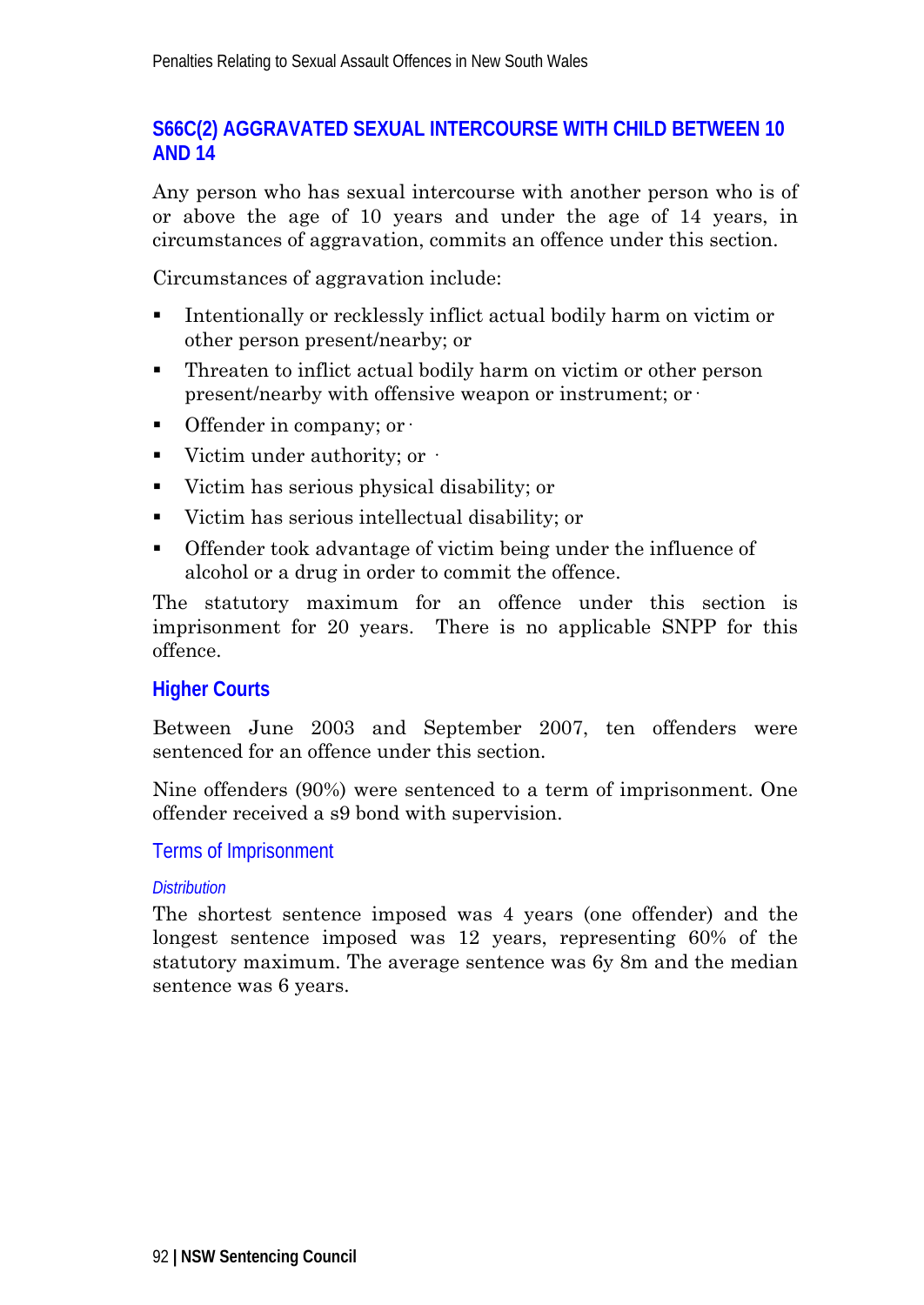

# **Chart 45: s66C(2) Average sentence and statutory maximum**

#### *Plea*

As all but one offender pleaded guilty, there is no value in comparing sentences for guilty and not guilty pleas.

# Non-parole periods

Four of the nine sentences recorded by JIRS were non-consecutive sentences, for which non-parole periods were recorded.

The average non-parole period was 3y 3m and the median was 3½ years.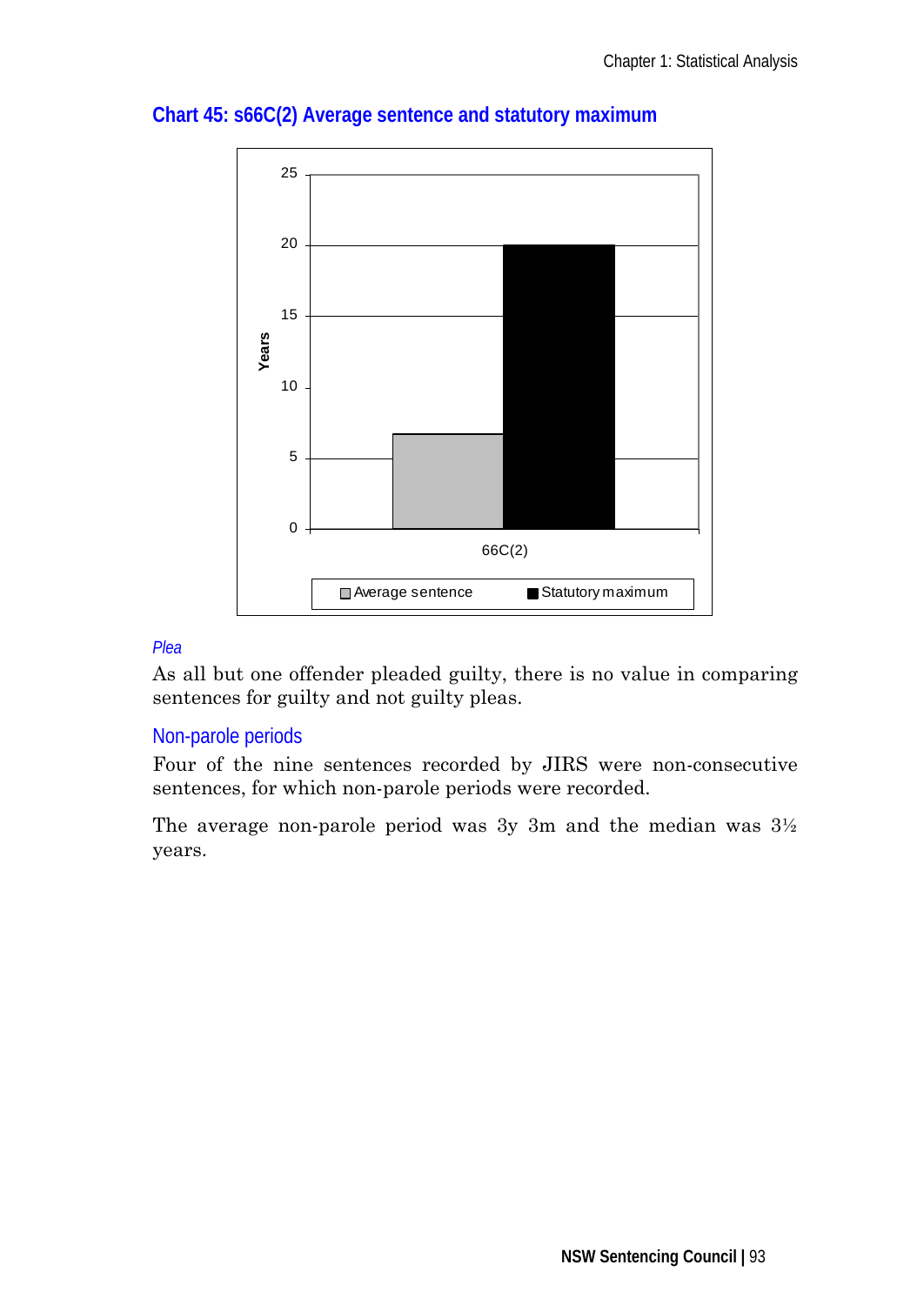## **S66C(3) SEXUAL INTERCOURSE WITH CHILD BETWEEN 14 AND 16**

Any person who has sexual intercourse with another person who is of or above the age of 14 years and under the age of 16 years, commits an offence under this section.

The statutory maximum sentence for an offence under this section is imprisonment for 10 years. There is no applicable SNPP for this offence.

An offence under the section is a Table 1 offence under the *Criminal Procedure Act* 1986 and is to be dealt with in the Local Court unless an election is made for a trial on indictment by the prosecutor. If such an election is not made, the maximum penalty which can be imposed is 2 years imprisonment or a fine of 50 penalty units or both.

### **Higher Courts**

Between June 2003 and September 2007, 3377 people were sentenced for offences under this section.

Twenty offenders (60.6%) received a sentence of imprisonment. Of the remainder:

- 9 received a suspended sentence, 6 with supervision
- 2 received s 9 bonds, 1 with supervision; and
- 2 received s 10 bonds (one of the two was the only offender under the age of 18).

Terms of Imprisonment

#### *Distribution*

-

The shortest prison sentence was 6 months (one offender) and the longest was 4½ years (one offender). The average sentence was 2y 3m, and the median sentence was 2y 3months.

Fifty percent of offenders received sentences representing 20% or less of the statutory maximum. All offenders received sentences representing 45% or less of the statutory maximum.

<sup>77.</sup> The apparent discrepancy in the JIRS figures is due to the fact that the offender pleaded not guilty to a more serious charge on the indictment (s61J(1) but after trial was found guilty of the lesser charge (which was not part of the indictment and no plea was entered.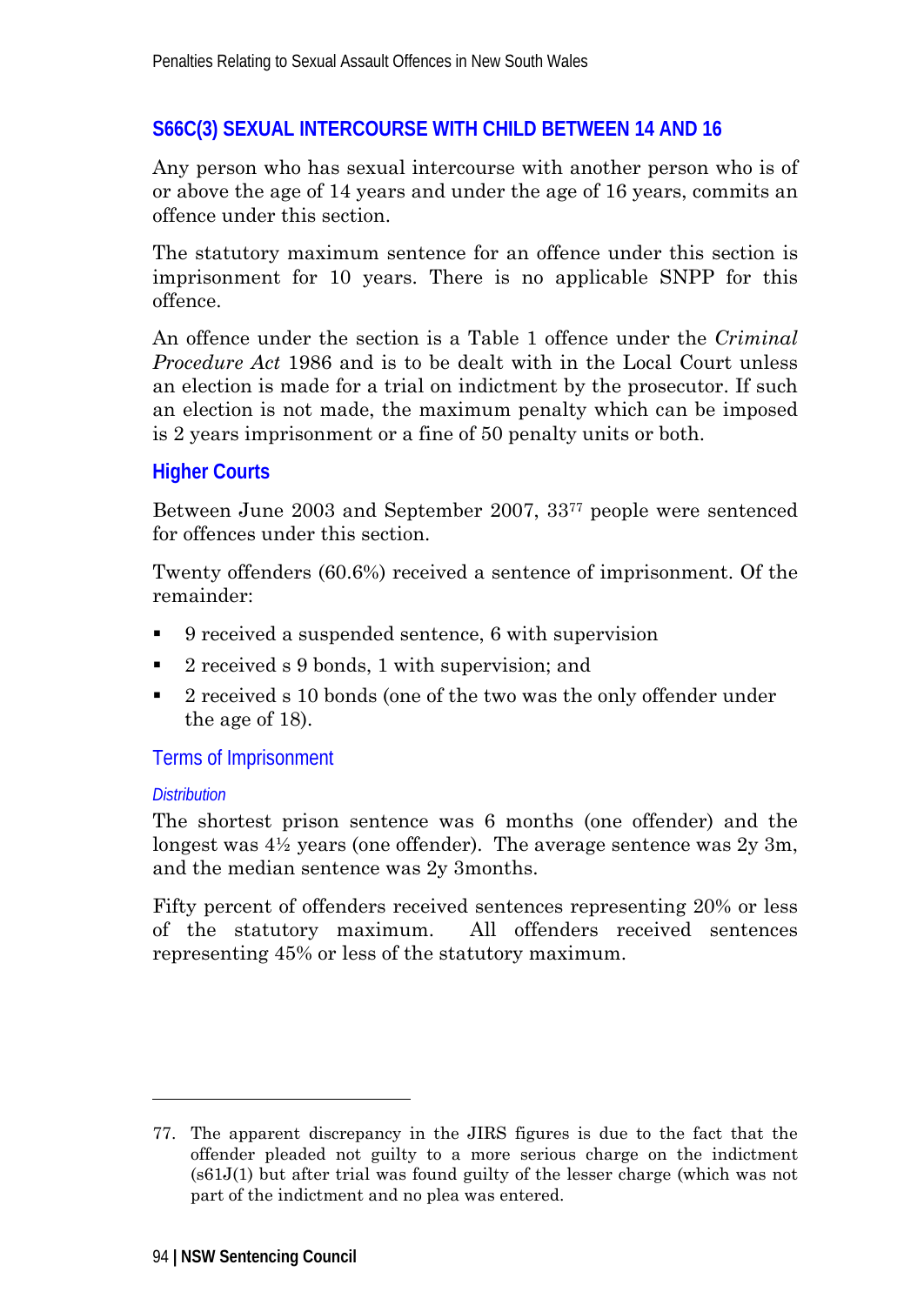

*Chart 46: s66C(3) Average sentence and statutory maximum* 

#### *Plea*

-

Of the 20 offenders, 16 entered a plea of guilty. The average and median sentences imposed on these offenders were 1y 11½m and 1y 9 months, respectively. For the three remaining offenders who pleaded not guilty, the average and median sentences were 3½ years and 4 years respectively.78

<sup>78.</sup> The JIRS statistics on pleas do not add up to 20 offenders, but to 19, despite recording an overall number of imprisoned offenders of 20.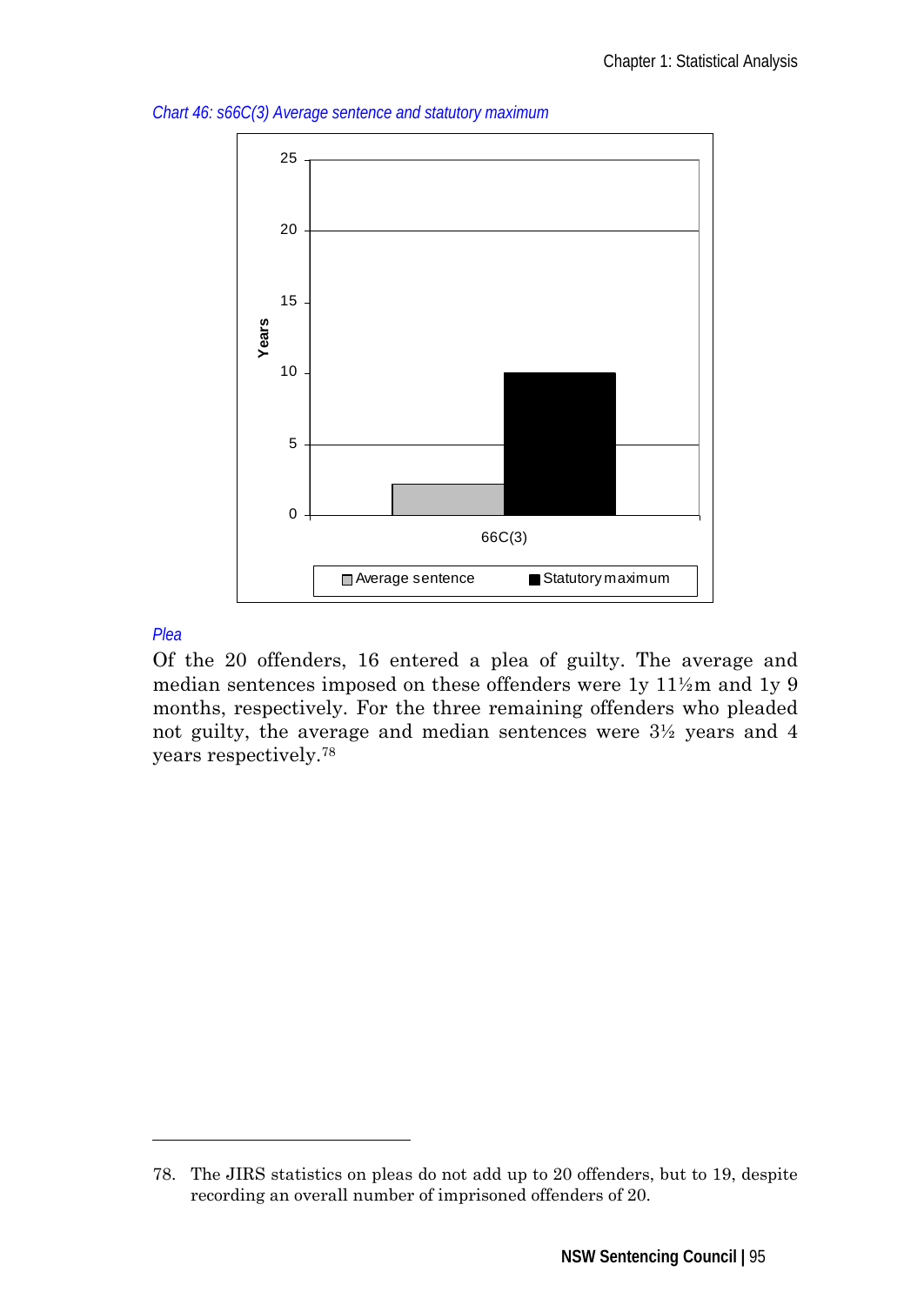



### Non-parole periods

Sixteen of the 20 sentences recorded by JIRS were non-consecutive sentences, for which non-parole periods were recorded.

#### *Distribution*

The shortest non-parole period was 6 months (five offenders) and the longest was 3 years (one offender). The average and median nonparole periods were 1y 2m and 1 year, respectively.

### *Plea*

-

Of the 16 offenders for whom non-parole periods were recorded, 13 pleaded guilty. The average and median non-parole period for these offenders was 1 year. For the two remaining offenders,79 the average non-parole period was 2 years.

<sup>79.</sup> Note once again that the JIRS statistics do not add up correctly for this section.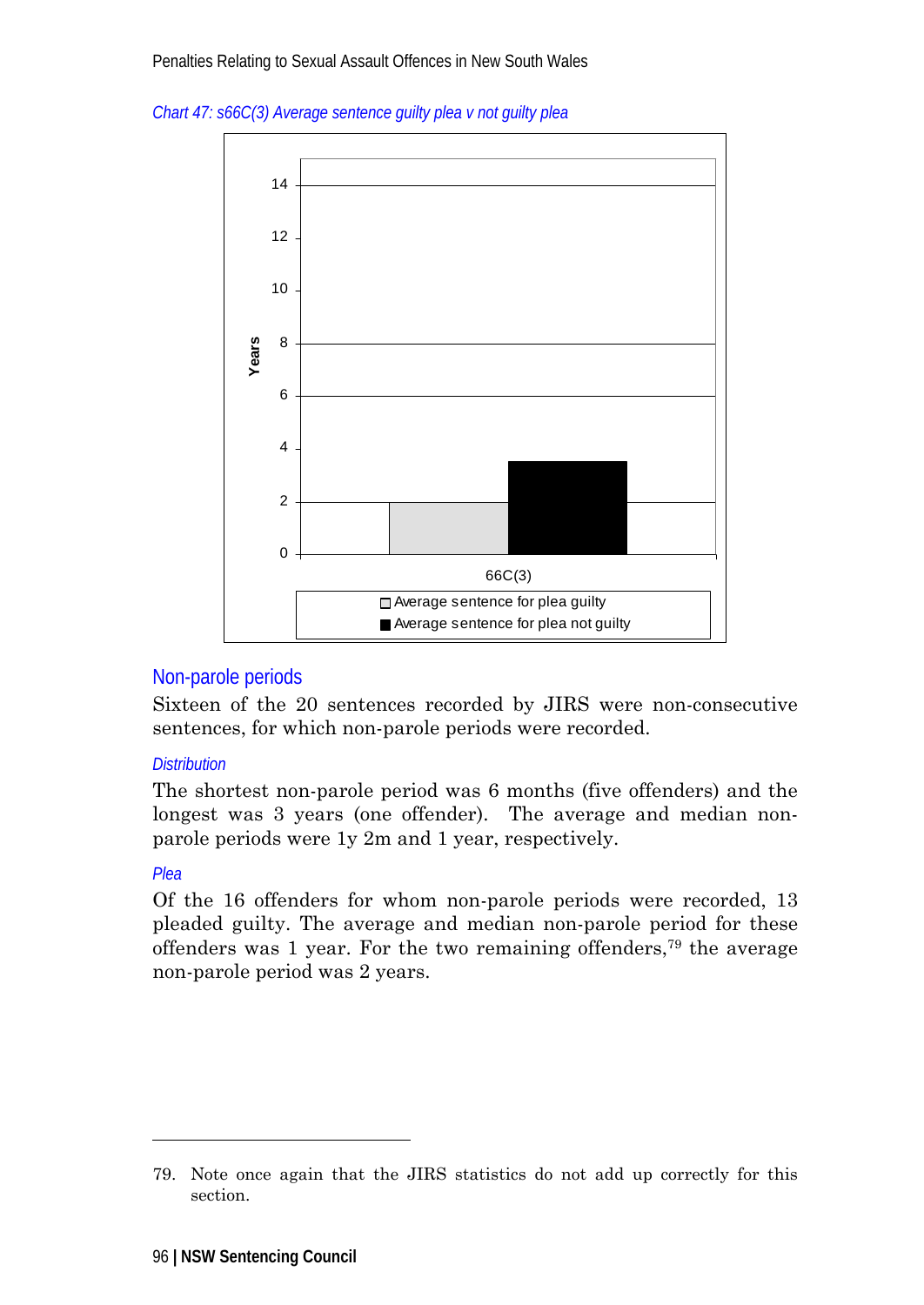*Chart 48: s66C(3) Average NPP and average sentence* 



# **LOCAL COURTS**

Between January 2003 and September 2007, twenty-five people were sentenced for an offence under this section.

Five offenders (20%) received sentences of imprisonment.

The remainder received:

- $\blacksquare$  suspended sentences 7 (3 with supervision);
- community service order 1 (for 50 hours);
- s9 bonds 9 (4 with supervision); and
- $\approx$  s10 bonds 3

### Terms of imprisonment

The five offenders sentenced to imprisonment received terms of 5 months, 9 months, 12 months, 15 months and 16 months respectively.

### Non-parole periods

Non-parole periods recorded in the matters ranged from 3 months to 8 months.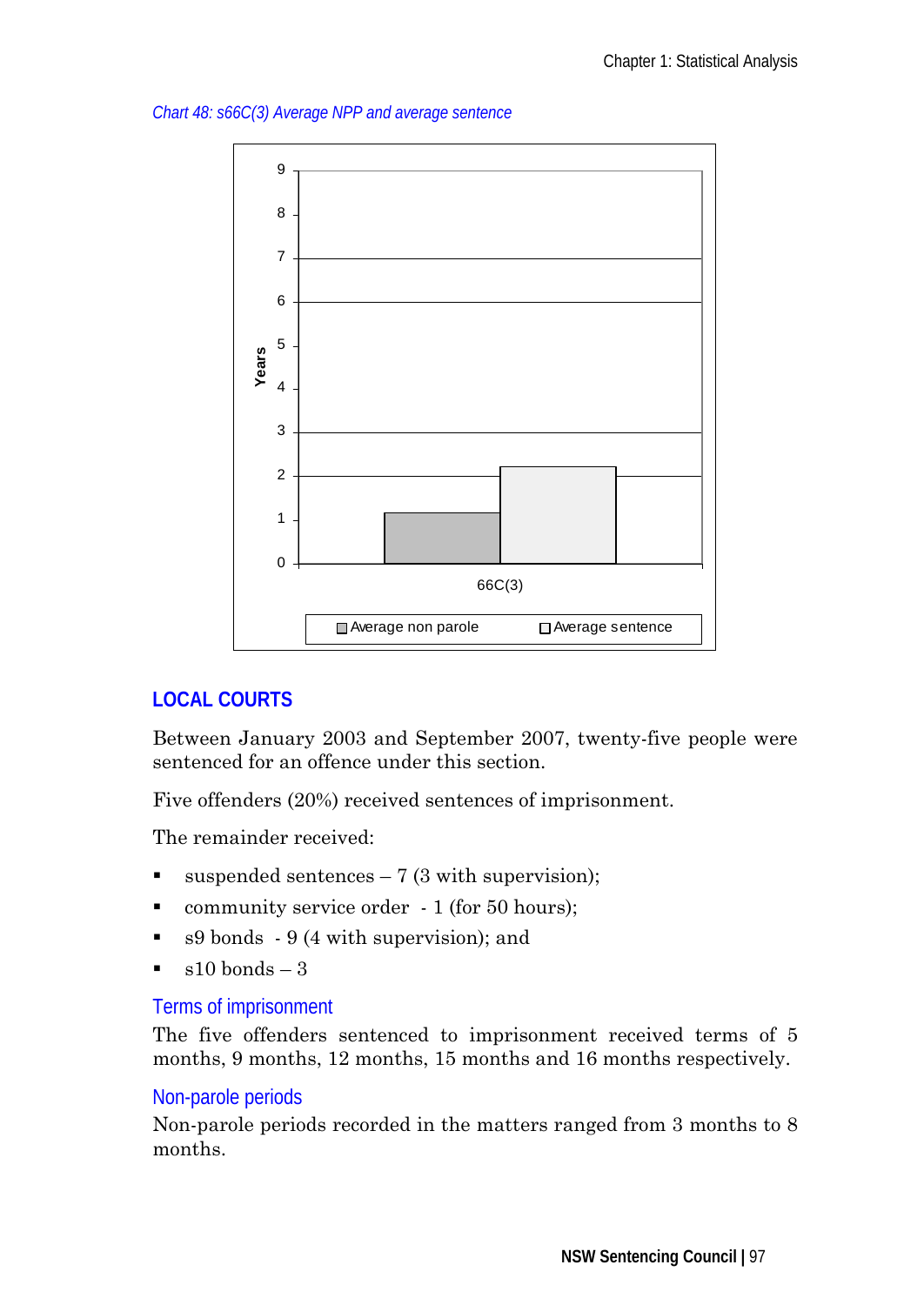# **S66C(4) AGGRAVATED SEXUAL INTERCOURSE WITH CHILD BETWEEN 14 AND 16**

Any person who has sexual intercourse with another person who is of or above the age of 14 years and under the age of 16 years, in circumstances of aggravation, commits an offence under this section.

Circumstances of aggravation include:

- Intentionally or recklessly inflict actual bodily harm on victim or other person present/nearby; or·
- Threaten to inflict actual bodily harm on victim or other person present/nearby with offensive weapon or instrument; or
- $\blacksquare$  Offender in company; or  $\cdot$
- Victim under authority of offender; or ·
- Victim has serious physical disability; or
- Victim has serious intellectual disability; or
- Offender took advantage of the victim being under the influence of alcohol or a drug in order to commit the offence.

The statutory maximum for a sentence against this section is imprisonment for 12 years. There is no applicable SNPP for this offence.

Between June 2003 and September 2007, eight people were sentenced for offences under this section.

Six offenders (75%) were sentenced to a term of imprisonment.

Two people received suspended sentences with supervision.

### Terms of Imprisonment

Of the six offenders sentenced to a term of imprisonment, three received a sentence of 3 years (one of whom was under the age of 18); two received a sentence of 4 years, and one offender received a sentence of 8 years imprisonment.

#### *Plea*

Four of the six offenders pleaded guilty, and while the sample size is far to small to make any meaningful comparison, the average sentence for those that pleaded guilty was 3½ years. For the two offenders who pleaded not guilty, the average sentence was 5 ½ years.

### Non-parole period

Four of the eight sentences recorded by JIRS were non-consecutive sentences, for which non-parole periods were also recorded. Non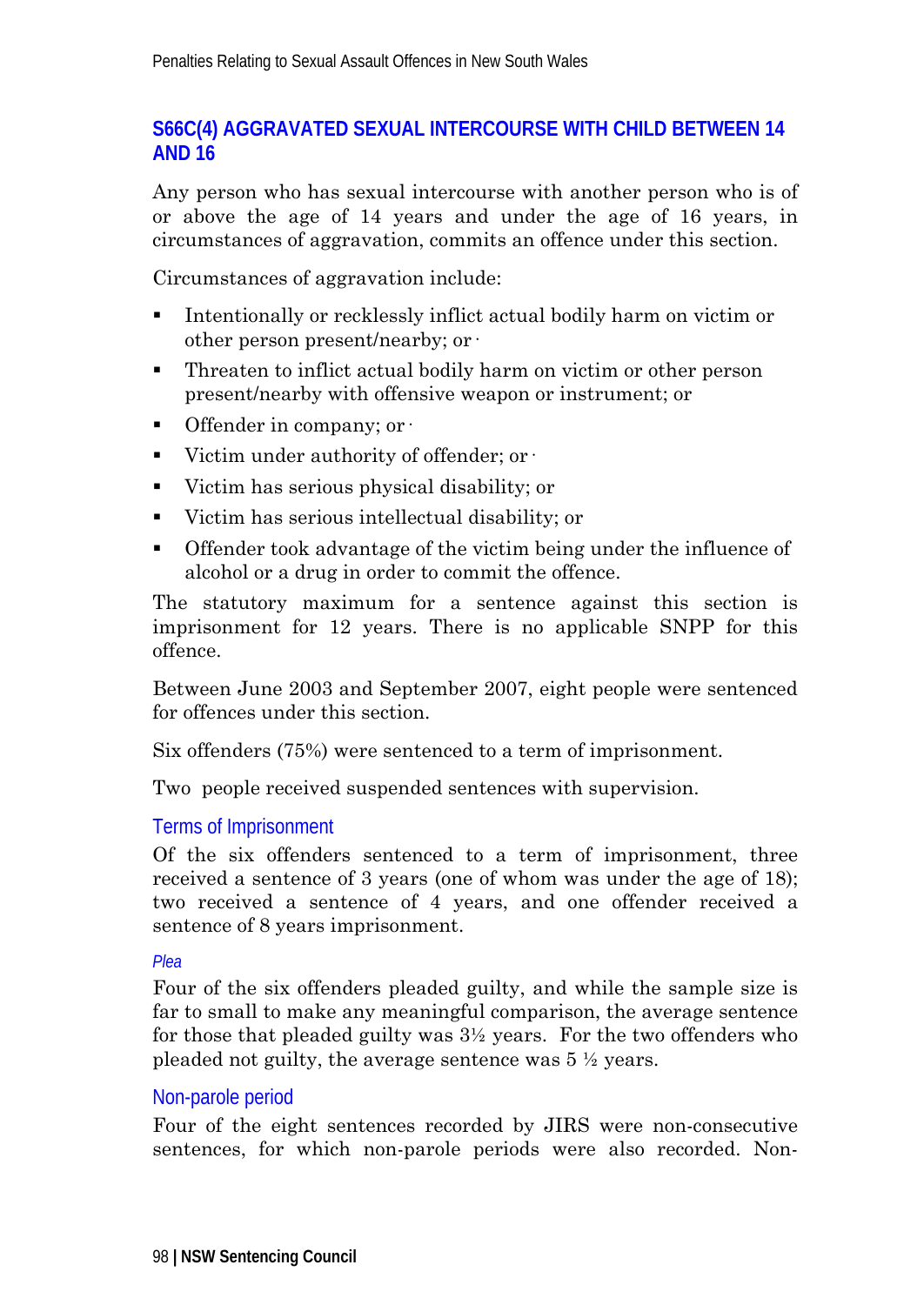parole periods of 1 year, 2 years (2 offenders) and 5 years were recorded.

*Plea* 

The average non-parole period for those that pleaded guilty was 2 years, for those that pleaded not guilty the average was 3 years.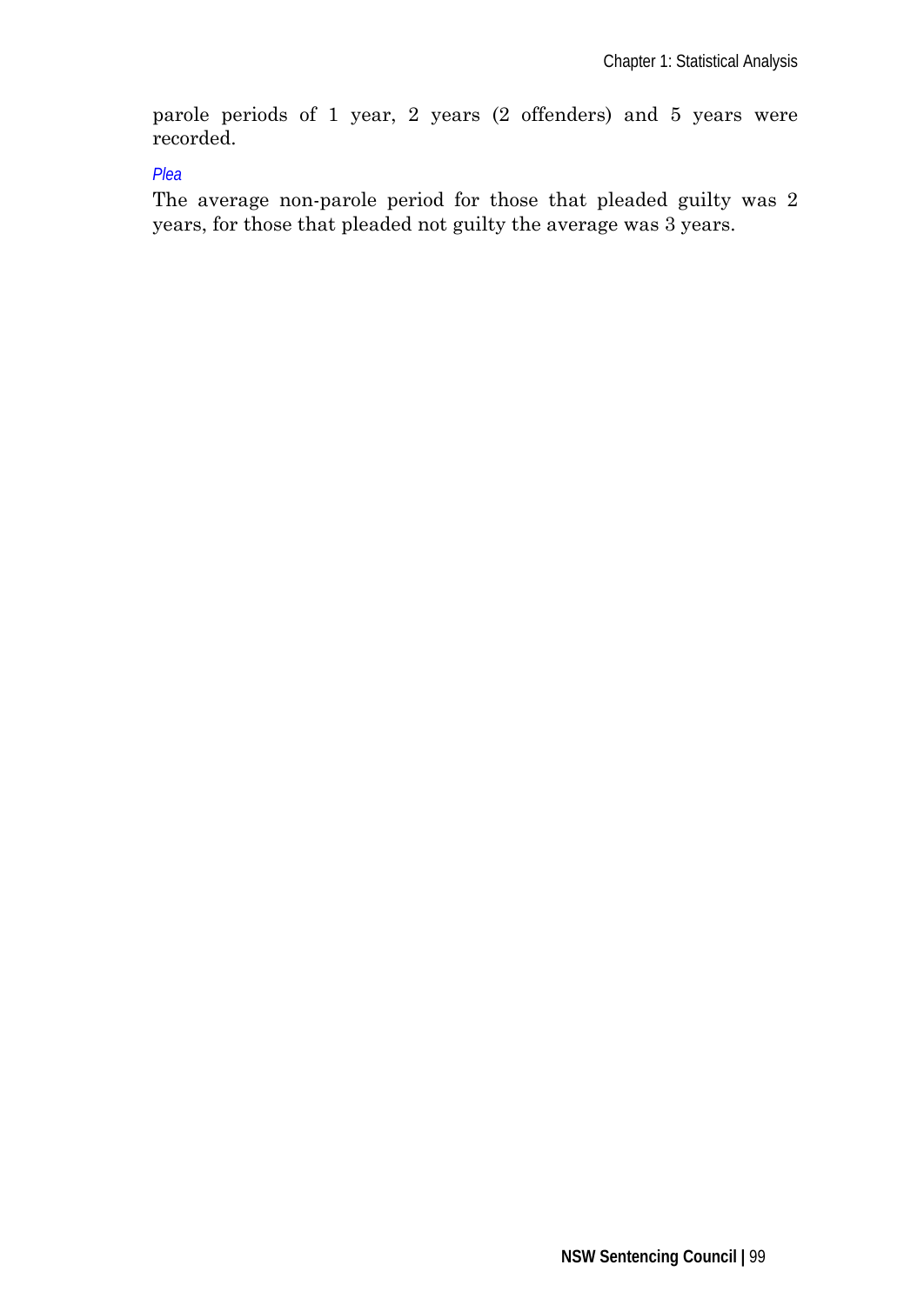# **S66D SEXUAL INTERCOURSE WITH CHILD BETWEEN 10 AND 16 (ATTEMPT)**

# **Higher Courts**

Between June 2003 and September 2007, one person was sentenced in the higher courts for attempt sexual intercourse with a child aged between 14 and 16 years.<sup>80</sup>

The offender received a sentence of imprisonment for 2 years, with a non-parole period of 12 months.

-

<sup>80.</sup> An offence against s66C, this offence carries a statutory maximum of 10 years.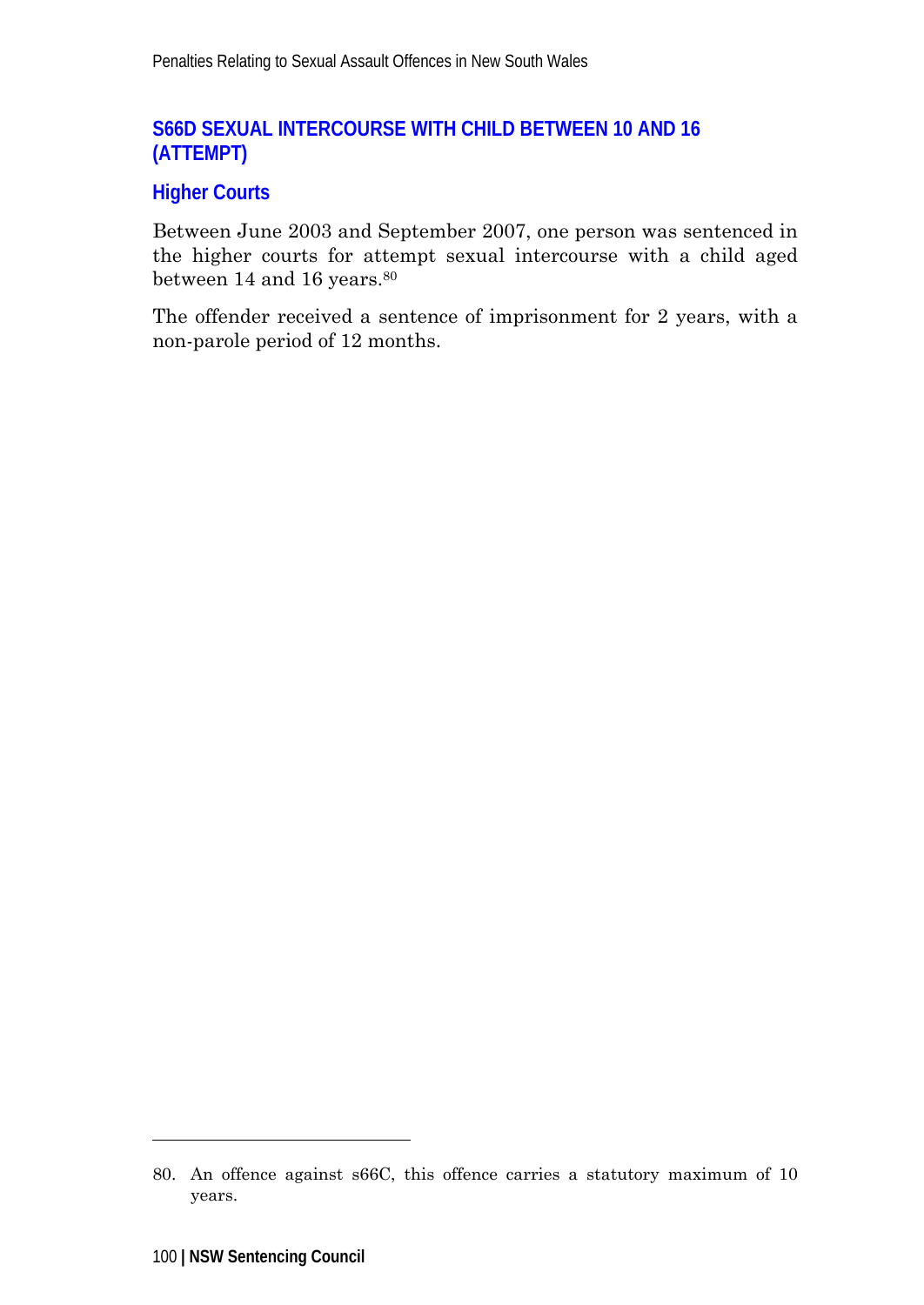# **S66EA(1) PERSISTENT SEXUAL ABUSE OF A CHILD**

Any person who, on 3 or more separate occasions occurring on separate days during any period, engages in conduct in relation to a particular child that constitutes a sexual offence commits an offence under this section.

The statutory maximum penalty for an offence under this section is imprisonment for 25 years. There is no applicable SNPP for this offence.

# **Higher Courts**

### Terms of Imprisonment

Between October 2000 and September 2007, ten people were sentenced for an offence under this section.

All (100%) received terms of imprisonment.

#### *Distribution*

All received sentences less than 50% of the statutory maximum. The shortest sentence was 4 years (one offender) and the longest was 12 years (one offender). The average sentence was 7y 3m and the median was 7 years. The average sentence imposed represents 29% of the statutory maximum.



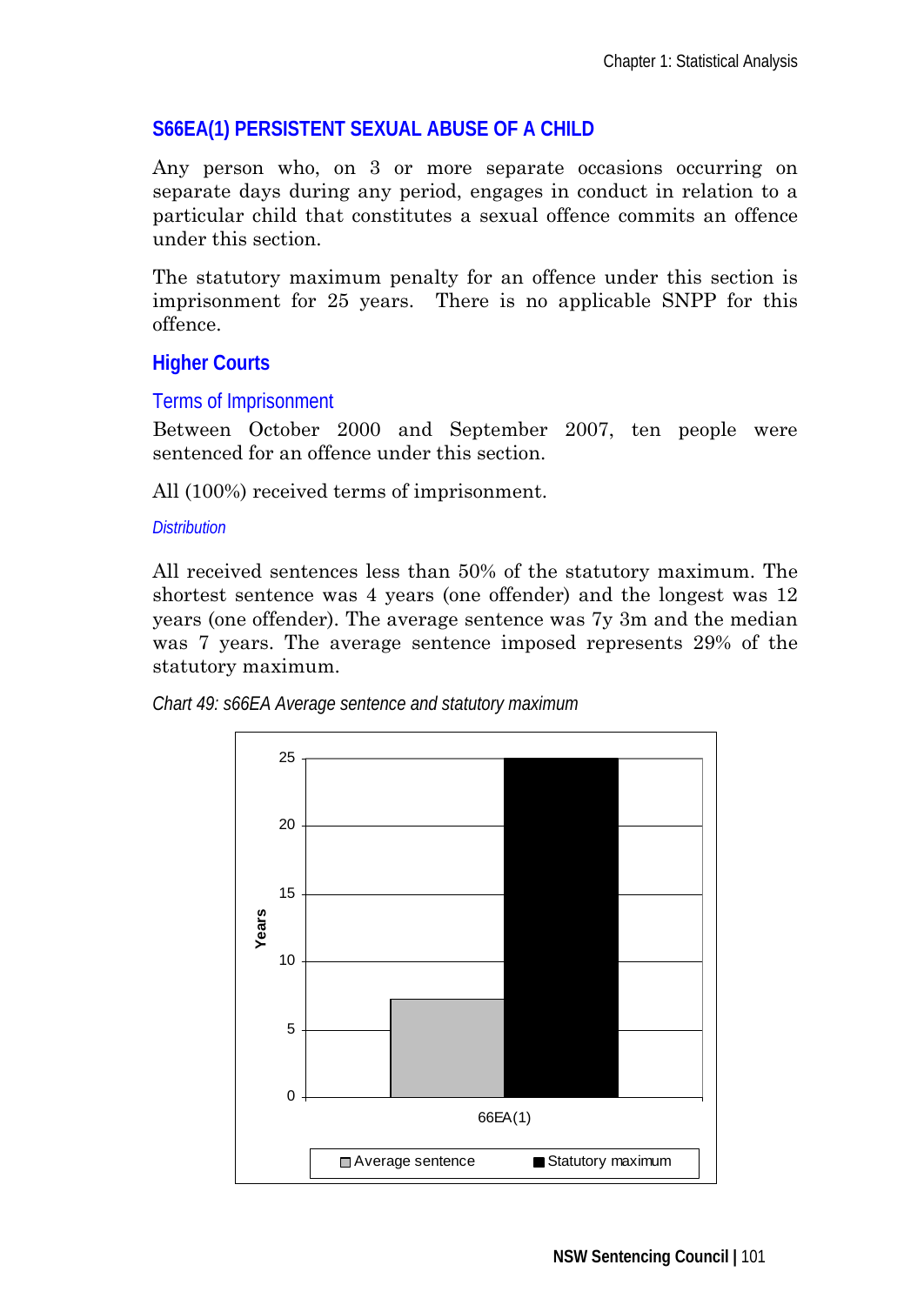### Non-parole periods

Four of the ten sentences recorded by JIRS were non-consecutive sentences, for which non-parole periods were recorded. The longest non-parole period was 8 years, and the shortest was 2 years. The average non-parole period was 4½ years and the median was 4 years.

### Plea

Of the ten offenders, eight pleaded guilty. The average sentence for these offenders was 6y  $3\frac{1}{2}$ m. For the other two offenders, the average sentence was 11 years.



*Chart 50: s66EA Average sentence for guilty plea vs not guilty plea*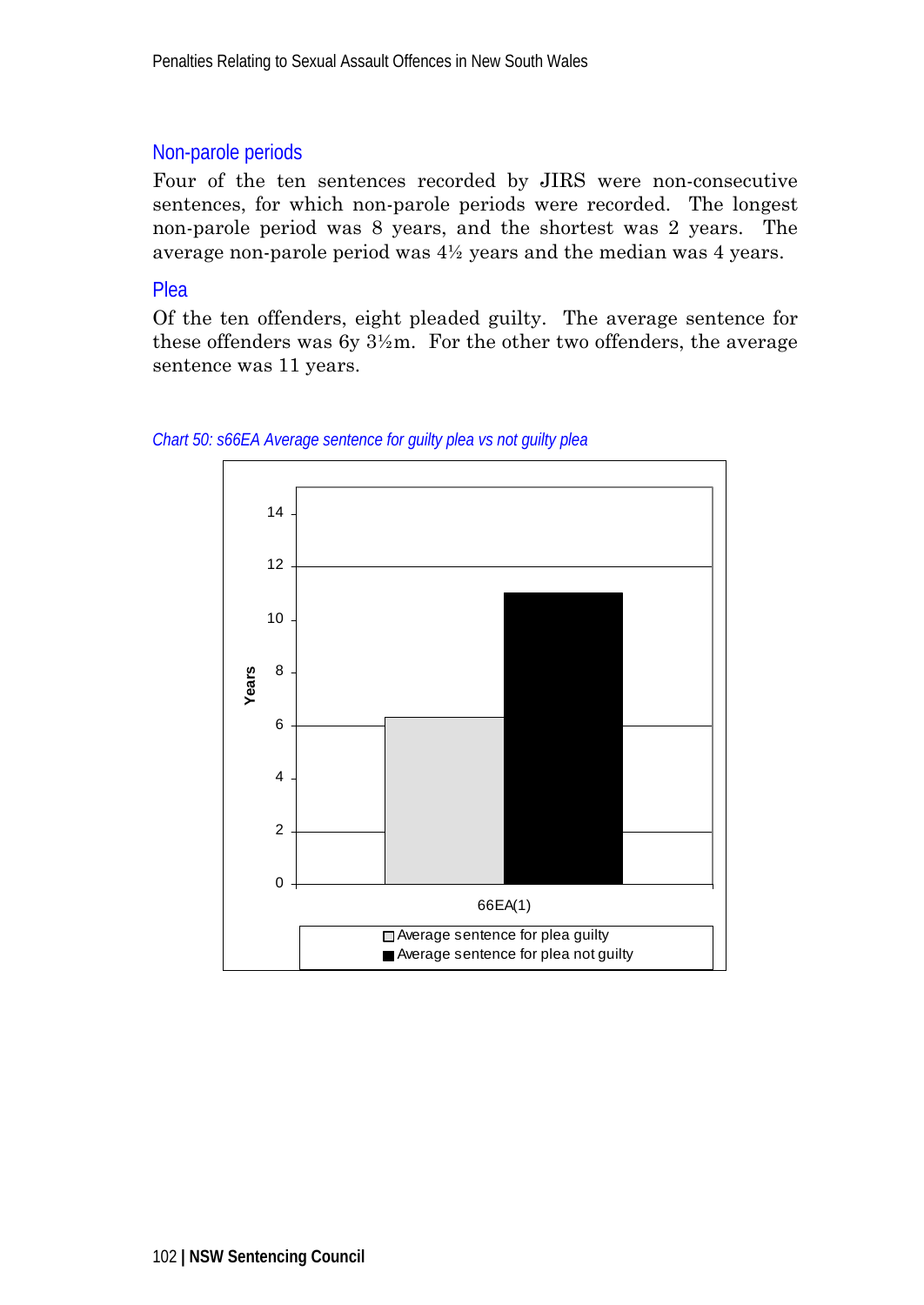# **S66F(2) SEXUAL INTERCOURSE WITH INTELLECTUALLY DISABLED PERSON BY PERSON IN AUTHORITY.**

Any person who has sexual intercourse with another person who:

- (a) has an intellectual disability, and
- (b) is (whether generally or at the time of the sexual intercourse only) under the authority of the person in connection with any facility or programme providing services to persons who have intellectual disabilities,

commits an offence under this section.

The statutory maximum for this offence is imprisonment for 10 years. There is no applicable SNPP for this offence.

### **Higher Courts**

Between October 2000 and September 2007, one person was sentenced for an offence under this section.

That offender received a sentence of imprisonment for 4 years with a non-parole period of 2½ years.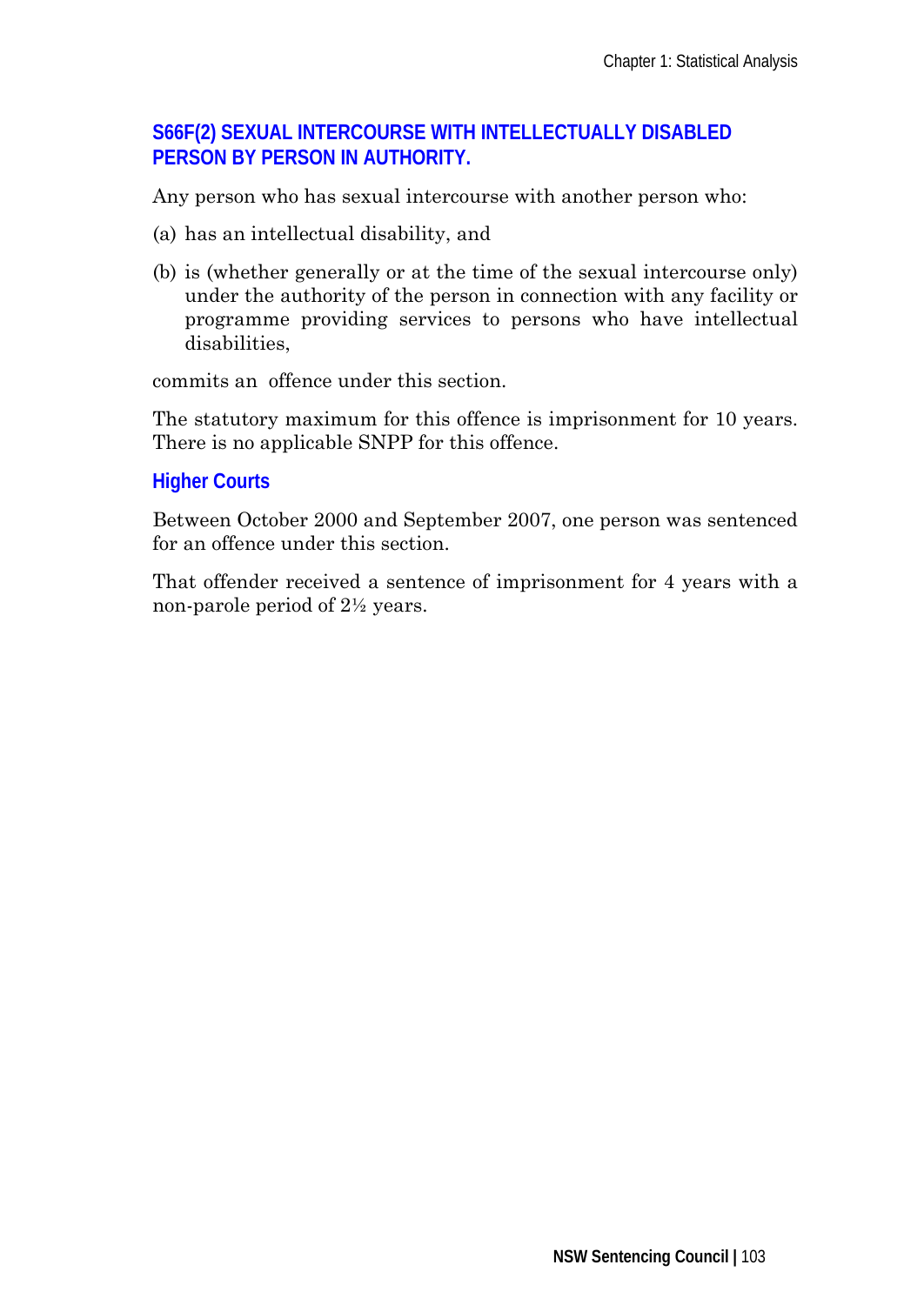# **S66F(3) SEXUAL INTERCOURSE WITH INTELLECTUALLY DISABLED PERSON WITH INTENT TO TAKE ADVANTAGE OF VULNERABILITY.**

Any person who has sexual intercourse with another person who has an intellectual disability, with the intention of taking advantage of the other person's vulnerability to sexual exploitation, commits an offence under this section.

The statutory maximum for an offence under this section is imprisonment for 8 years. There is no applicable SNPP.

# **Higher Courts**

Between October 2000 and September 2007, thirteen people<sup>81</sup> were sentenced for an offence under this section.

Seven people (53.84%) were sentenced to a period of imprisonment.

Of the remainder:

- 2 received periodic detention (for 2 ½ years and 3 years, respectively);
- One received a suspended sentence with supervision
- One was sentenced to 400 hours of community service; and
- One received a s 9 bond with supervision

# Terms of Imprisonment

The shortest sentence imposed was  $1\frac{1}{2}$  years (one offender) and the longest was 4½ years (one offender). The average sentence was 3y 1m, and the median sentence was 3years. The middle 80% range received a sentence representing 50% or less of the statutory maximum.

-

<sup>81.</sup> There were no offenders under the age of 18.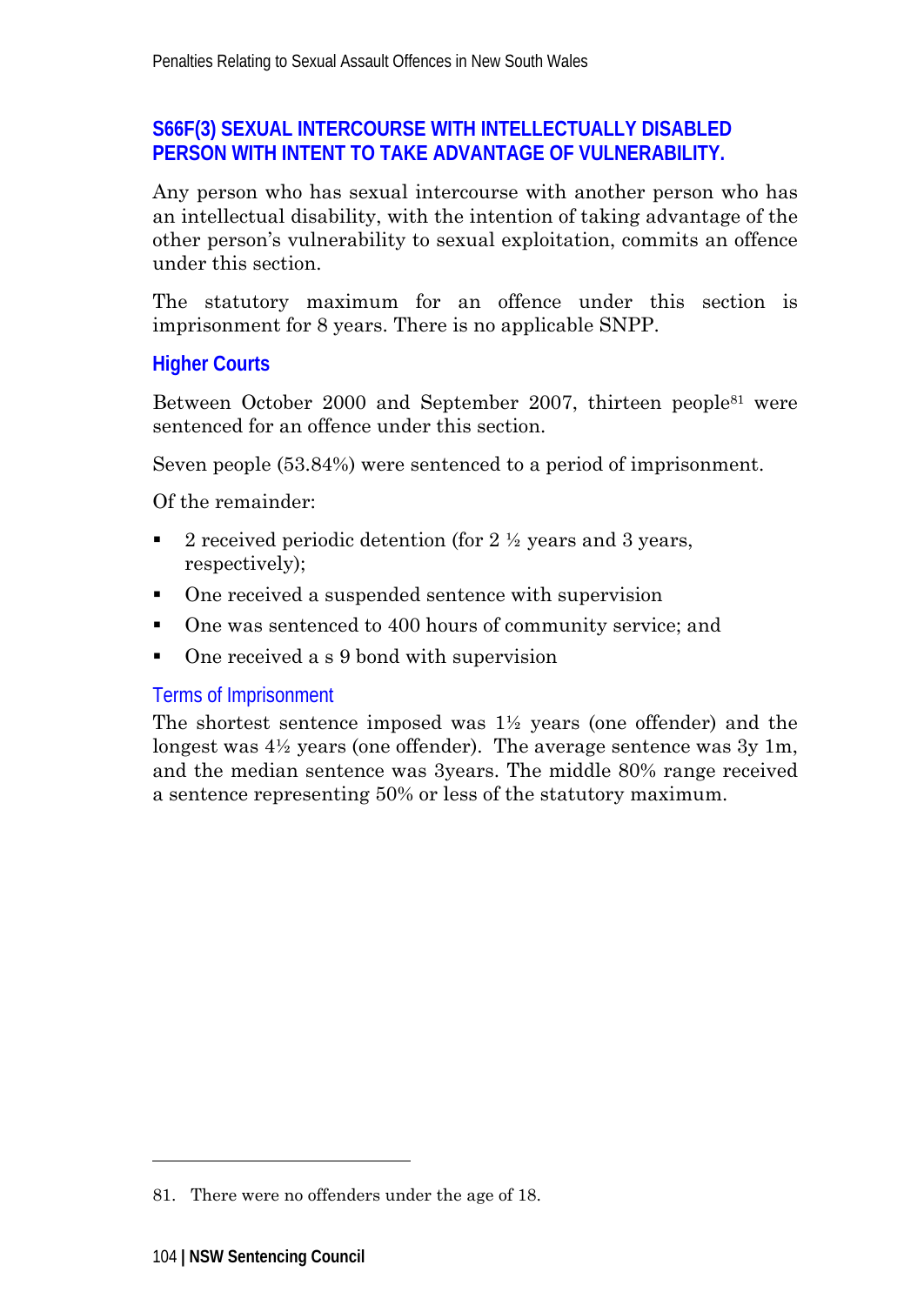*Chart 51: s66F Average sentence and statutory maximum* 



### *Plea*

-

Of the seven offenders, five pleaded guilty and two pleaded not guilty. The average and median sentences for those pleading guilty were 2y 11m and 2½ years, respectively. For those that pleaded not guilty, the average sentence was 3½ years and the median was 3years.

### Non-parole periods<sup>82</sup>

Six of the seven sentences recorded by JIRS were non-consecutive sentences, for which non-parole periods were recorded. The shortest non-parole period was 6months and the longest was 3 years. The average non-parole period was 1y 8m and the median was 1y 3½ months.

<sup>82.</sup> As only one of the six offenders pleaded not guilty, there was no value in comparing non-parole periods based on plea.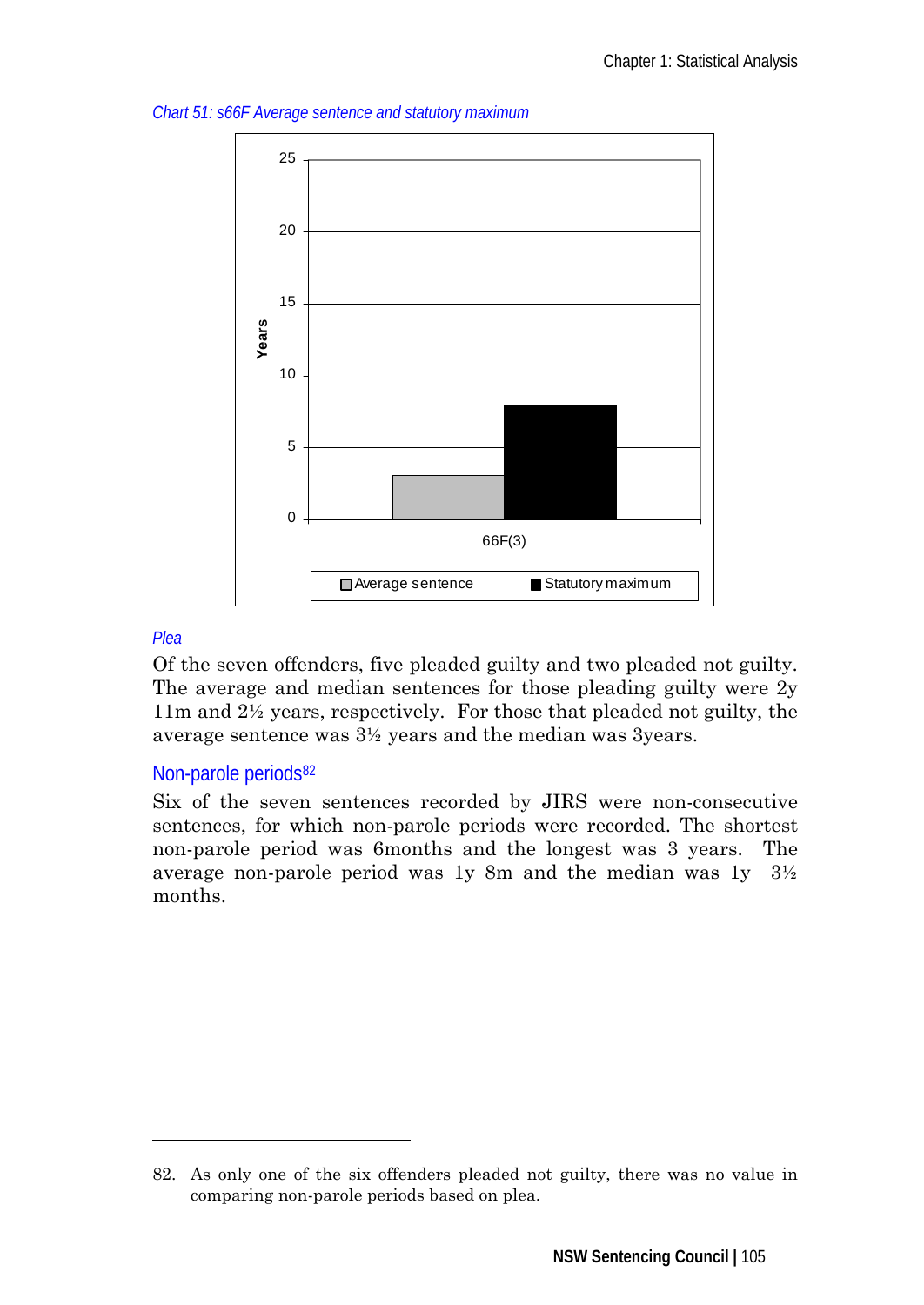# **S73(1) SEXUAL INTERCOURSE WITH CHILD BETWEEN 16 AND 18 UNDER SPECIAL CARE**

Any person who has sexual intercourse with another person who:

- a) is under his or her special care, and
- b) is of or above the age of 16 years and under the age of 17 years,

commits an offence under this section. In these circumstances, 'special care' includes an offender who:

- is a step-parent, guardian or foster parent of the victim;
- is a school teacher and victim is a pupil of the offender;
- has established a personal relationship with the victim in connection with the provision of religious, sporting, musical or other instruction to the victim;
- is a custodial officer of an institution of which the victim is an inmate; or
- is a health professional and the victim is a patient of the health professional.

The statutory maximum for an offence under this section is imprisonment for 8 years. There is no applicable SNPP for this offence.

One83 person was sentenced for an offence under this section in the higher courts, receiving a suspended sentence with supervision.

 $\overline{a}$ 

<sup>83.</sup> The Judicial Commission has advised that there is a missing measuring period, from June 2003 to September 2007, may have resulted in an understating of the actual number of offences under this section.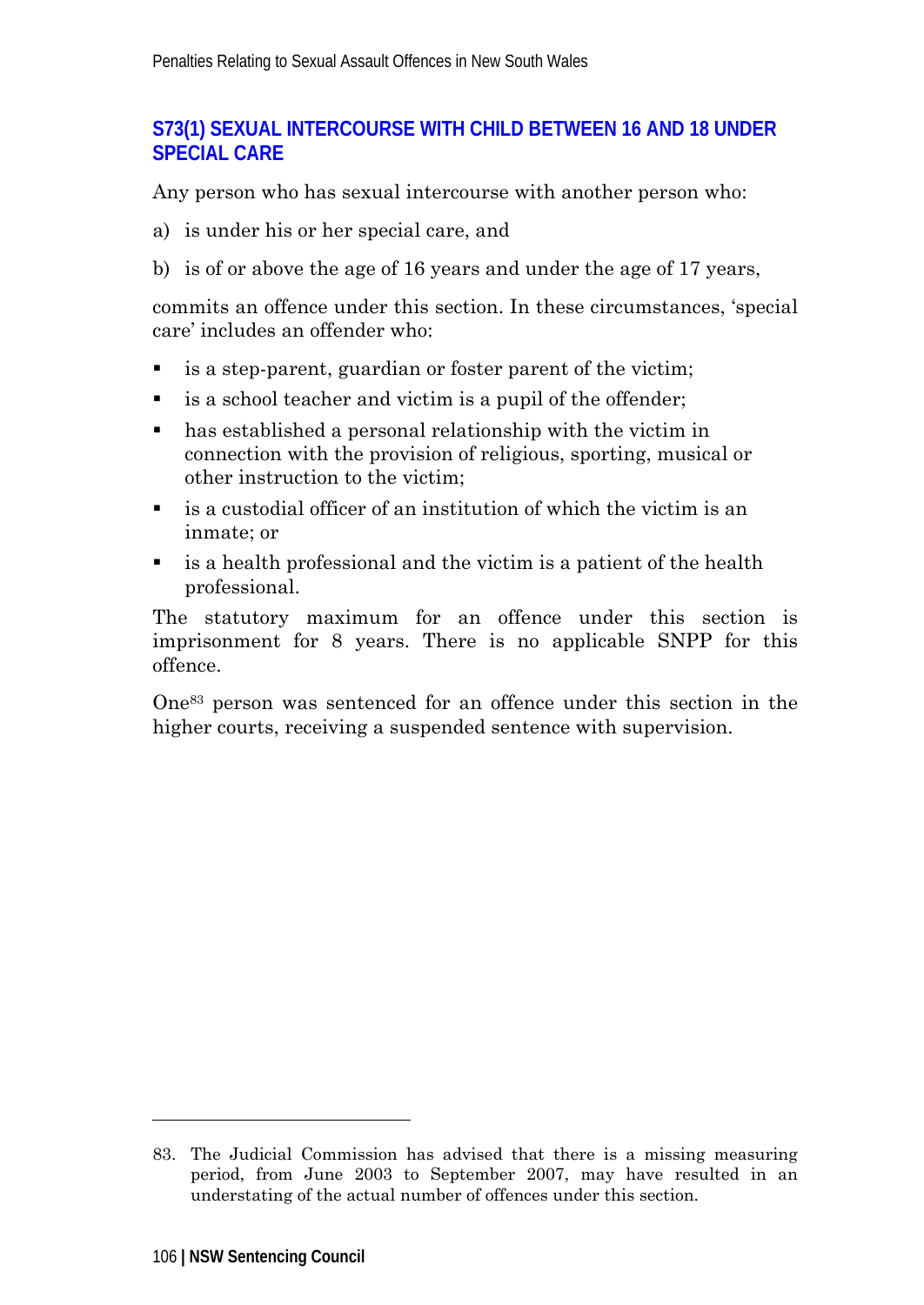### **S78A INCEST**

Any person who has sexual intercourse with a close family member who is of or above the age of 16 years commits an offence under this section.

The statutory maximum for an offence under this section is imprisonment for 8 years. There is no applicable SNPP for this offence.

# **Higher Courts**

Three people were sentenced for an offence under this section between June 2003 and September 2007.

All (100%) were sentenced to a period of imprisonment for 2, 3 and 4 years respectively.

Non-parole periods were recorded in two of the matters, of 1 year and  $2\frac{1}{2}$  years.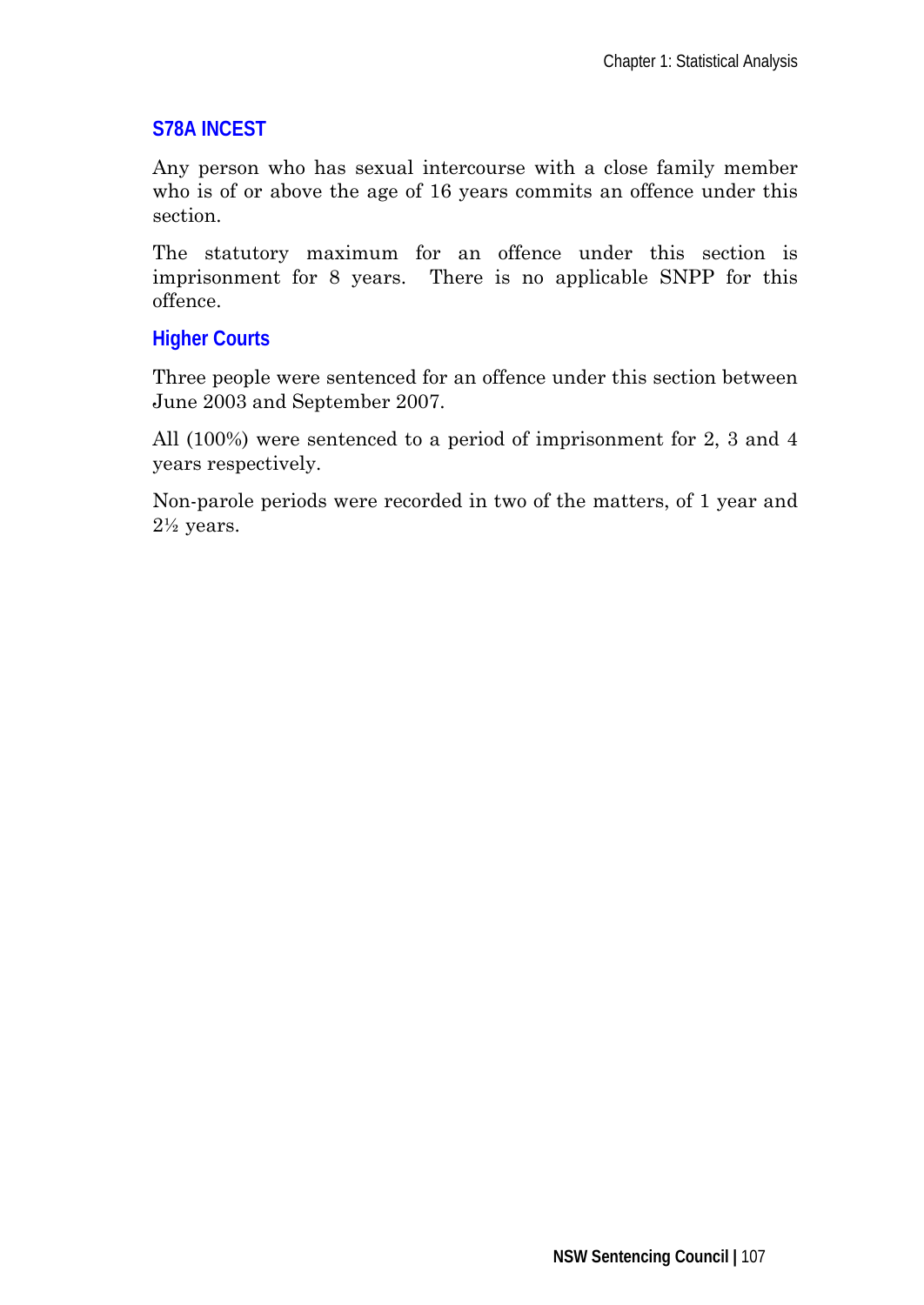## **S80A(2) SEXUAL ASSAULT BY FORCED SELF-MANIPULATION**

Any person who compels another person to engage in selfmanipulation, by means of a threat that the other person could not reasonably be expected to resist, commits an offence under this section.

The statutory maximum for an offence under this section is imprisonment for 14 years. There is no applicable SNPP for this offence.

#### **Higher Courts**

Between October 2000 and September 2007 one person was sentenced for an offence under this section, receiving eight years imprisonment with a non-parole period of five years.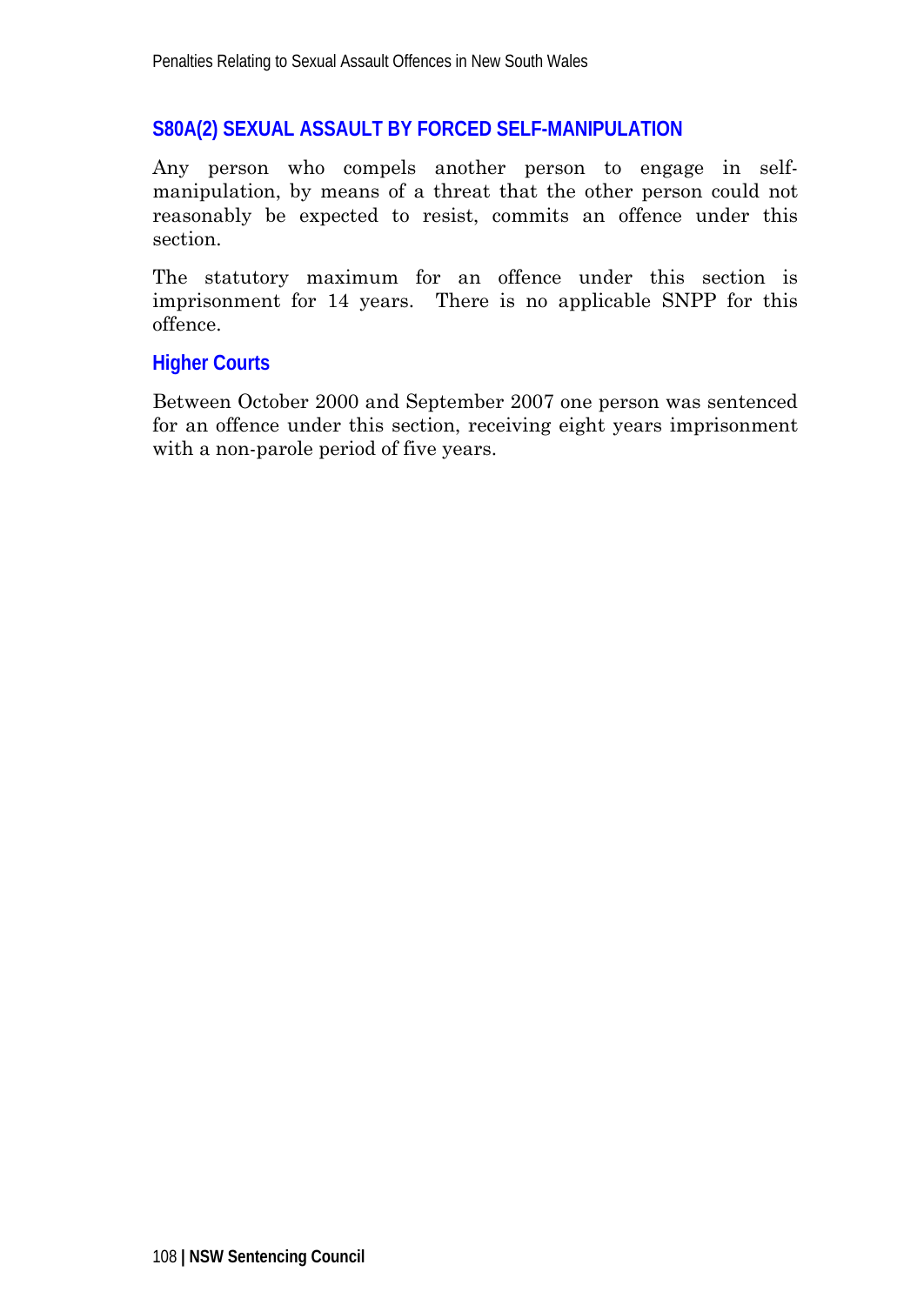## **S91D(1)(A) PROMOTE OR ENGAGE IN ACTS OF CHILD PROSTITUTION**

Any person who:

- a) by any means, causes or induces a child to participate in an act of child prostitution , or
- b) participates as a client with a child in an act of child prostitution,

commits an offence under this section.

The statutory maximum for an offence under this section is imprisonment for 10 years, or, if the child is under the age of 14 years, imprisonment for 14 years. There is no applicable SNPP for this offence.

#### **Higher Courts**

Between October 2000 and September 2007, four people were sentenced for an offence under this section.

All (100%) offenders received sentences of imprisonment, for  $2 \frac{1}{2}$ , 3, 3  $\frac{1}{2}$ , and 9 years, respectively.

The non-parole periods for the two non-consecutive sentences recorded on JIRS were 1 and 1½ years.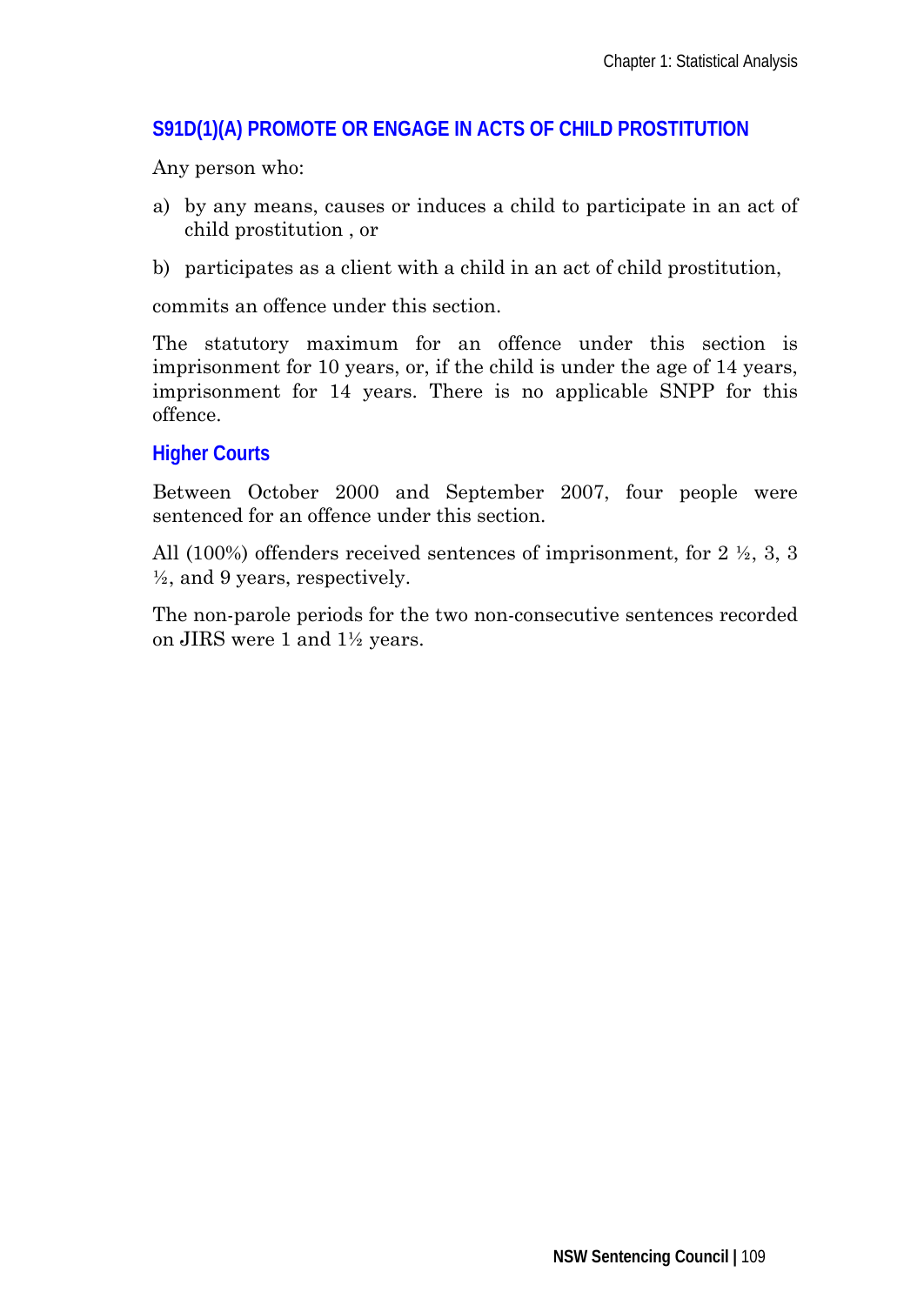## **S91D(1)(A) INDUCE CHILD TO PARTICIPATE IN PROSTITUTION (ATTEMPT)**

#### **Higher Courts**

Between October 2000 and September 2007, three people were sentenced in the higher courts for attempting to induce a child to participate in prostitution.

Two offenders (60%) received sentences of imprisonment, for 1 year and 4 years respectively. Non-parole periods of 6 months and 24 months were recorded.

One offender received periodic detention for a period of 24 months.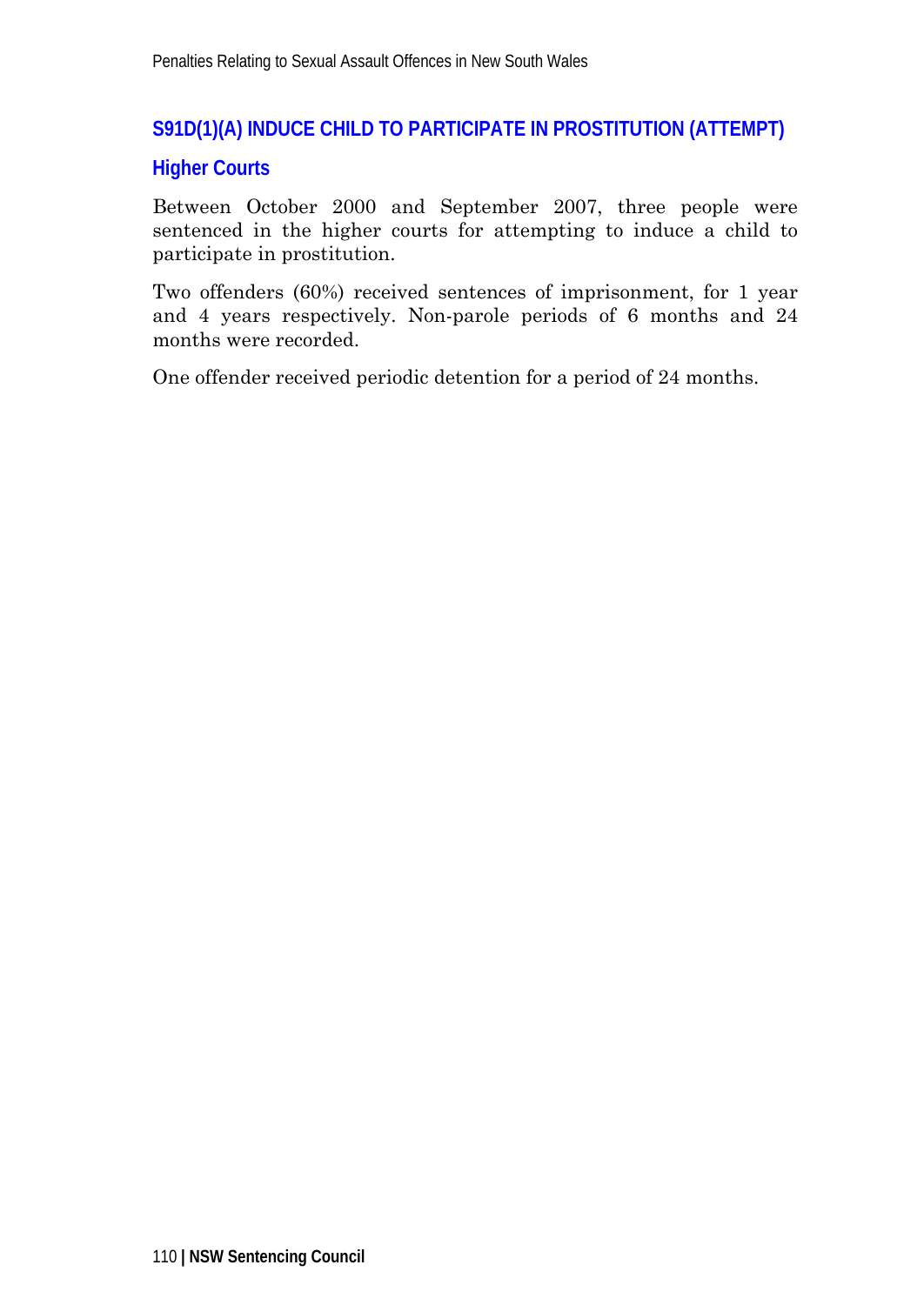## **S91E OBTAIN BENEFIT FROM CHILD PROSTITUTION**

Any person who receives money or any other material benefit knowing that it is derived directly or indirectly from an act of child prostitution, commits an offence under this section.

The statutory maximum penalty for an offence under this section is imprisonment for 10 years. There is no applicable SNPP for this offence.

## **Higher Courts**

Between October 2000 and September 2007 two people were sentenced for this offence.

One offender (50%) received a sentence of imprisonment for three years with an 18 month non-parole period.

One offender received a suspended sentence.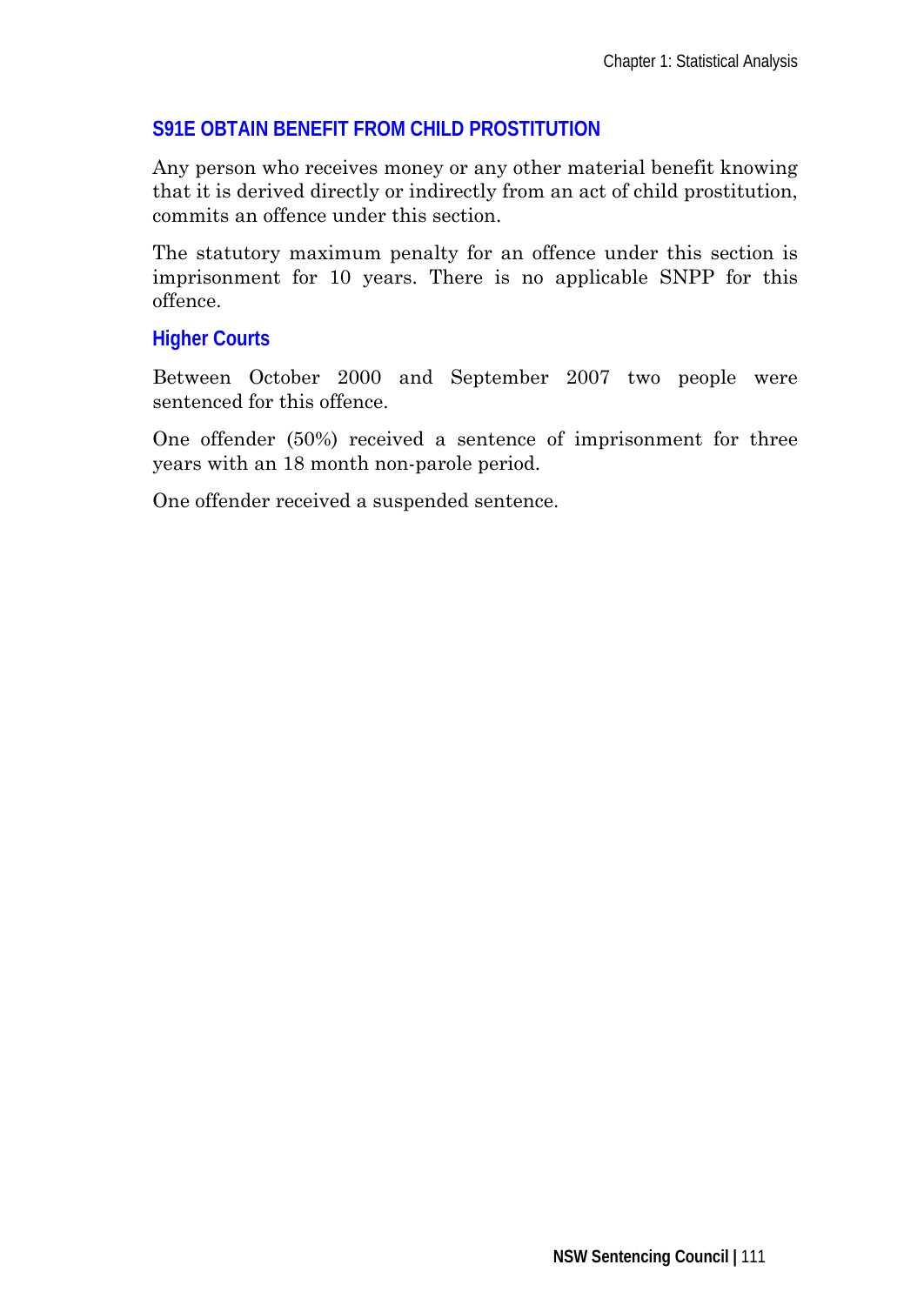#### **S91F PREMISES NOT TO BE USED FOR CHILD PROSTITUTION**

Any person who is capable of exercising lawful control over premised in which a child participates in an act of child prostitution commits an offence under this section.

The statutory maximum for an offence under this section is imprisonment for 7 years. There is no applicable SNPP for this offence.

#### **Higher Courts**

Between October 2000 and September 2007 two people were sentenced for an offence under this section.

One offender (50%) received a sentence of imprisonment of 2 years. As the sentence was a consecutive sentence, no non-parole period was recorded by JIRS.

One offender received a suspended sentence.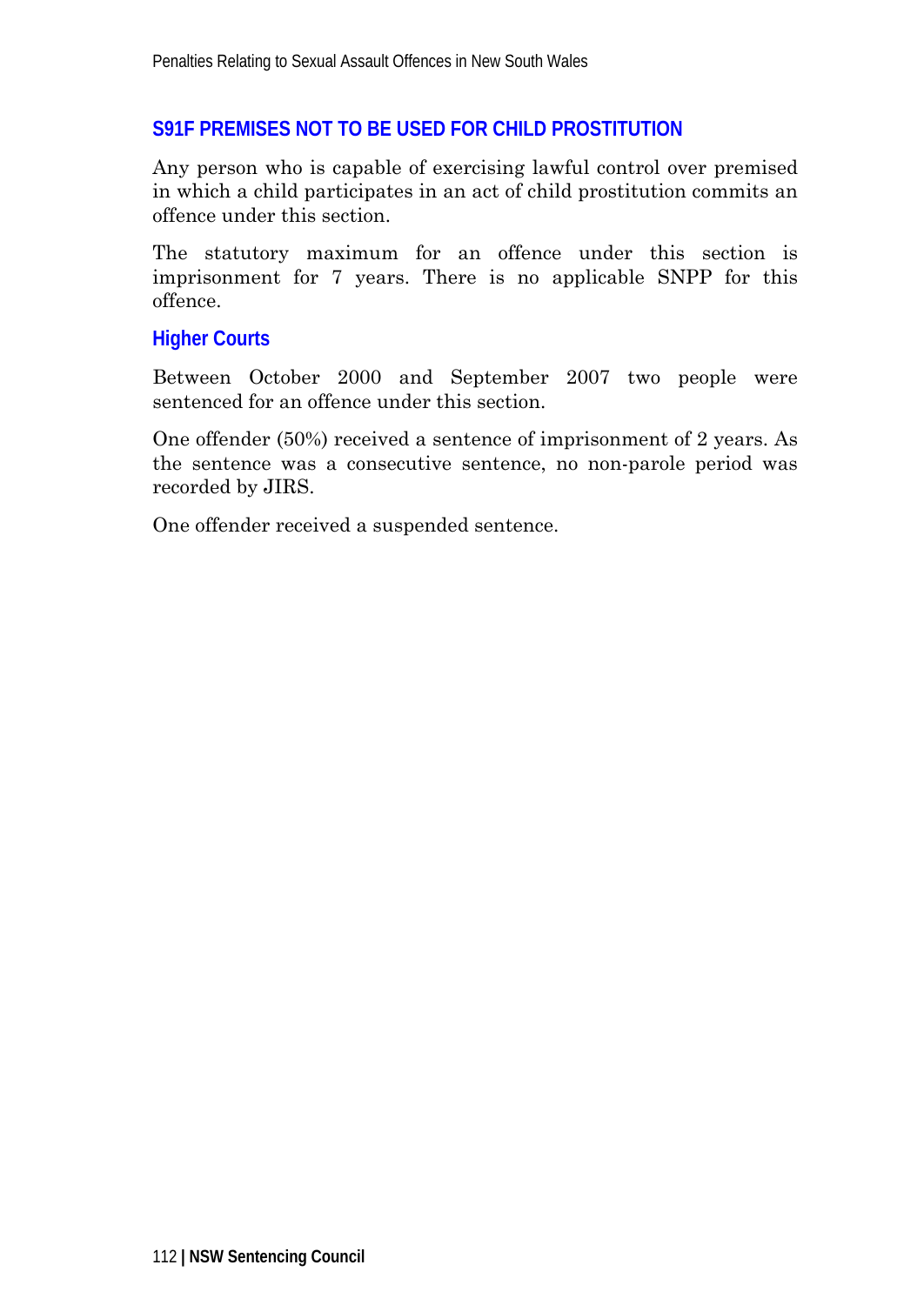## **S91G CHILDREN NOT TO BE USED FOR PORNOGRAPHIC PURPOSES**

Any person who, for pornographic purposes, uses, causes or procures a child or, having the care of a child, consents to the child being so used or allows the child to be so used, commits an offence under this section.

The statutory maximum for an offence under this section is imprisonment for 14 years if the child is under the age of 14 years; or imprisonment for 10 years if the child is of or above the age of 14 years. There is no applicable SNPP for this offence.

#### **Higher Courts**

Between October 2000 and September 2007 three people were sentenced for an offence under this section.

All (100%) received a period of imprisonment, for 2, 2½ and 3 years respectively.

All three sentences were non-consecutive sentences, for which nonparole periods were recorded of 1 year and 1½ years (two offenders).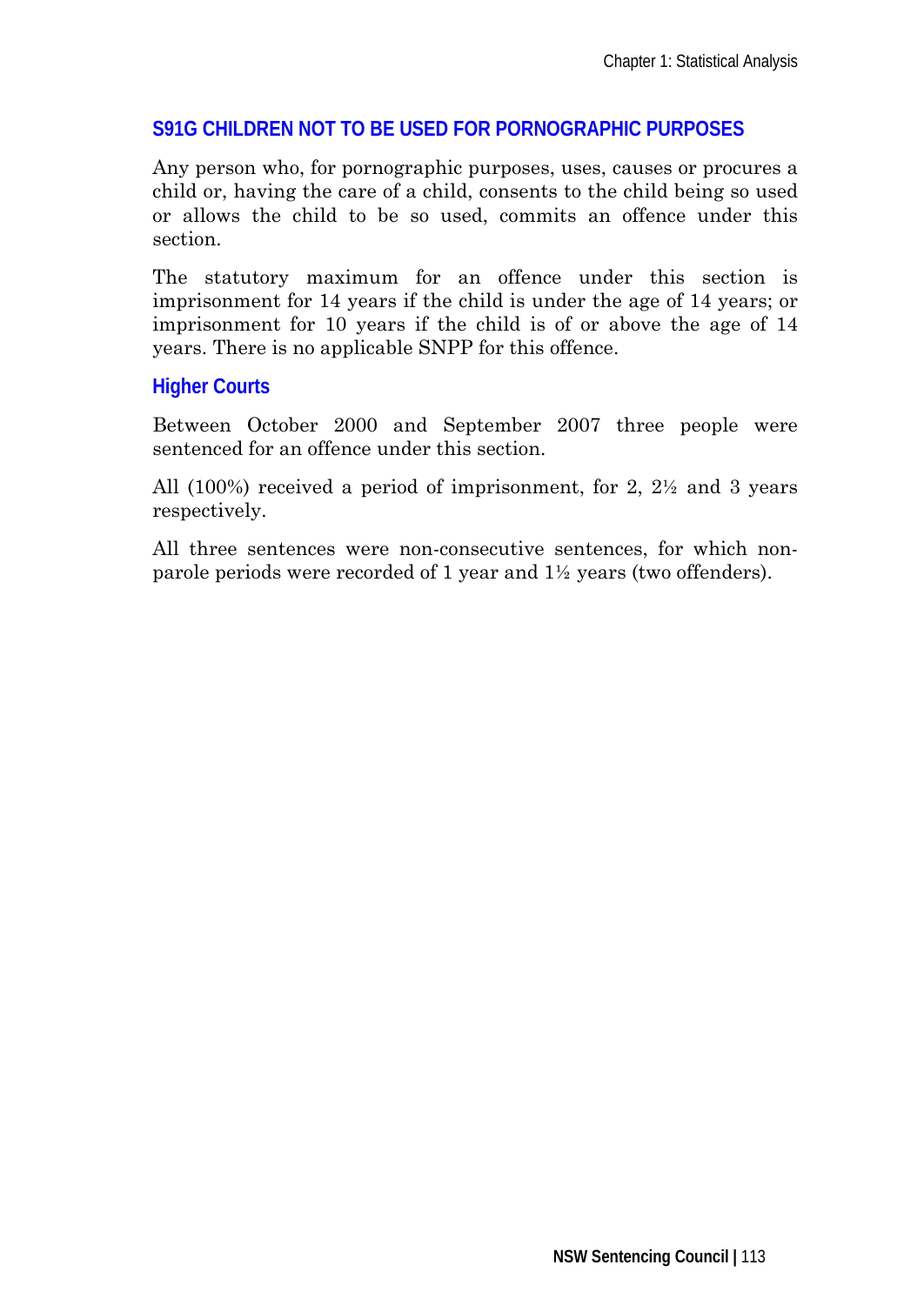## **S91G CHILDREN NOT TO BE USED FOR PORNOGRAPHIC PURPOSES (ATTEMPT)**

## **Higher Courts**

One person was sentenced for attempting to commit an offence under this section.

The offender received 4 years imprisonment, with a non-parole period of 2 years.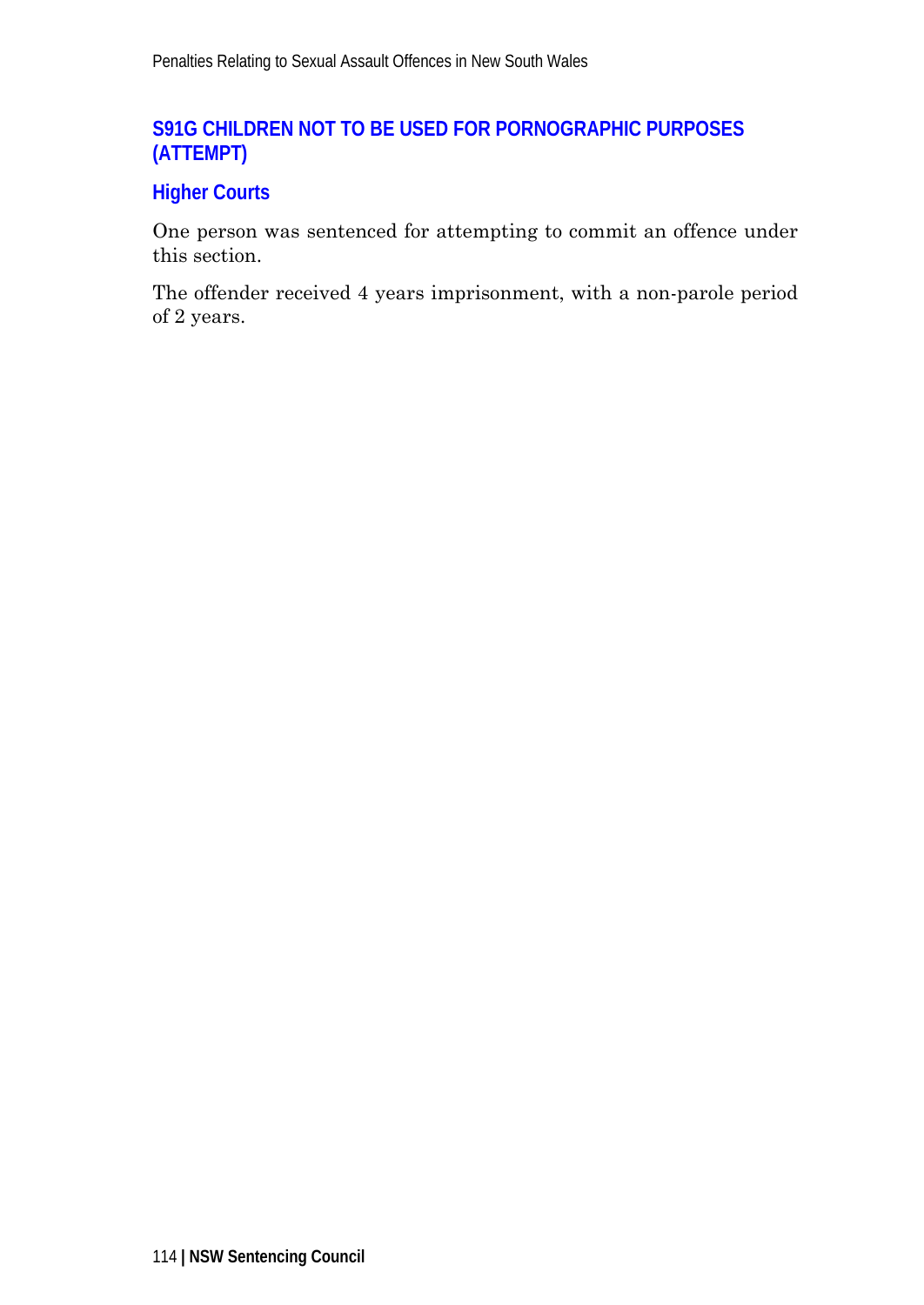## **S91H(2) PRODUCE / DISSEMINATE CHILD PORNOGRAPHY**

A person who produces or disseminates child pornography commits an offence under this section.

The statutory maximum for an offence under this section is imprisonment for 10 years. There is no applicable SNPP for this offence.

## **Higher Courts**

Between January 2005 and September 2007, one person was sentenced for an offence under this section, receiving a s 9 bond with supervision.

#### **Local Court**

Between January 2005 and September 2007, eight people were sentenced in the Local Court for offences under this section.

Two people (25%) received sentences of imprisonment (of 18 months and 24 months, with non-parole periods of 9 months and 18 months respectively).

Five offenders received a suspended sentence (4 with supervision) and one offender received a s9 bond.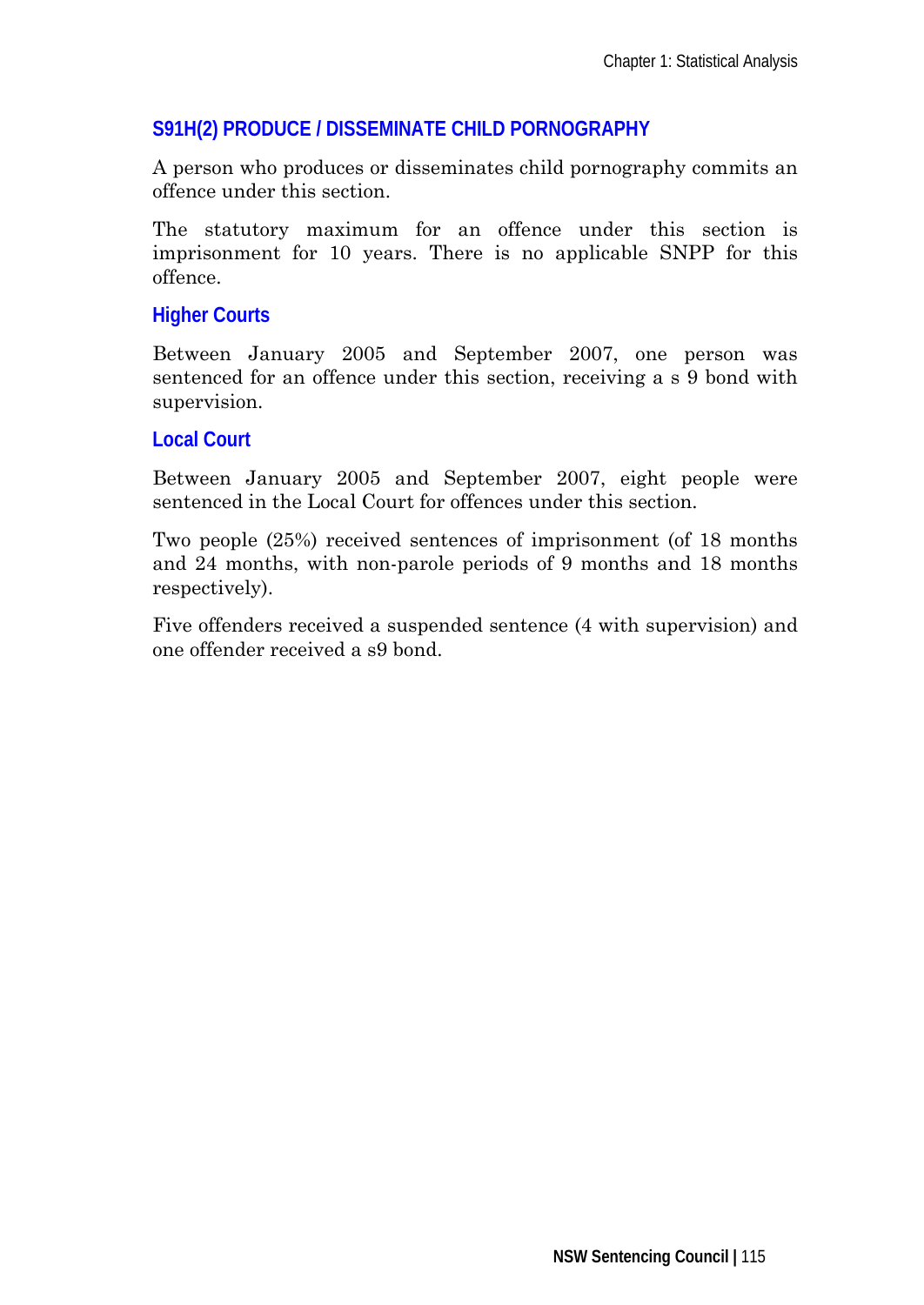## **S91H(3) POSSESS CHILD PORNOGRAPHY**

A person who has child pornography in his or her possession commits an offence under this section.

The statutory maximum for an offence under this section is imprisonment for 5 years. There is no applicable SNPP for this offence.

## **Higher Courts**

Between January 2005 and September 2007,<sup>84</sup> one person was sentenced for an offence under this section. The offender received a s9 bond with supervision.

#### **Local Court**

Between January 2005 and September 2007, 74 people were sentenced in the Local Court for an offence against this section.

Thirty one people (41.89%) received sentences of imprisonment.

Other sentences imposed were:

- periodic detention orders  $-3$  (of 6, 12 and 16 months);
- $\blacksquare$  suspended sentences 15 (12 with supervision);
- community service orders  $-8$ ;
- s9 bonds 14 (8 with supervision); and
- fine  $-3$ (\$2000 in each case).

## Term of imprisonment

The term of imprisonment imposed ranged from 7 months (one offender) to 24 months (five offenders). The average sentence was 14m 2w, and the median sentence was 12 months.

Twelve months was the most common prison sentence for this offence, with almost 26% of offenders who were sentenced to prison receiving this term.

-

<sup>84.</sup> When the offence was introduced in this form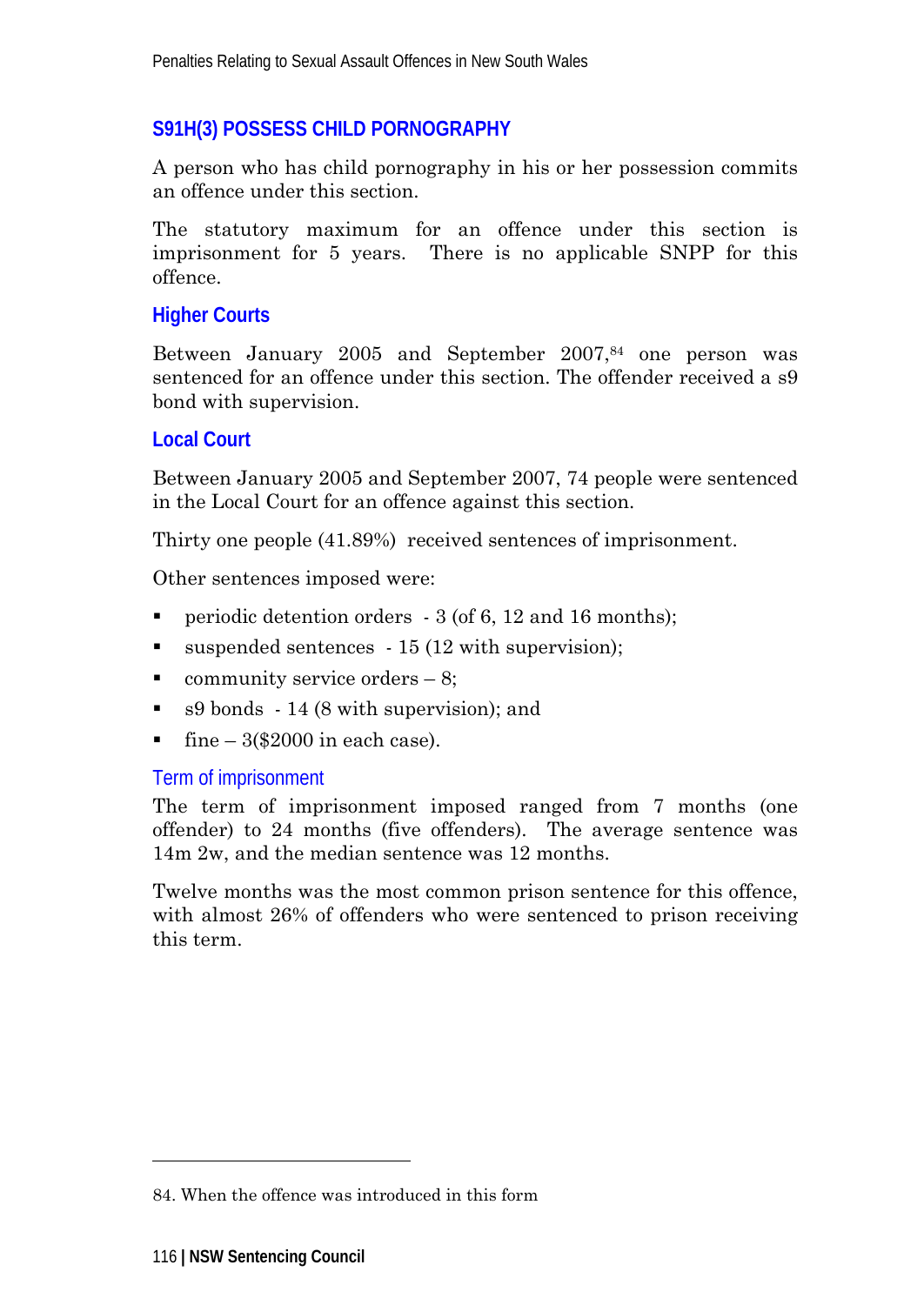

*Chart 52: s91H(3) Average sentence and jurisdictional maximum* 

## Non-parole period

The average non-parole period was 9m 3w and the median non-parole period was nine months.

*Chart 53: s91H(3) Average sentence and average NPP* 

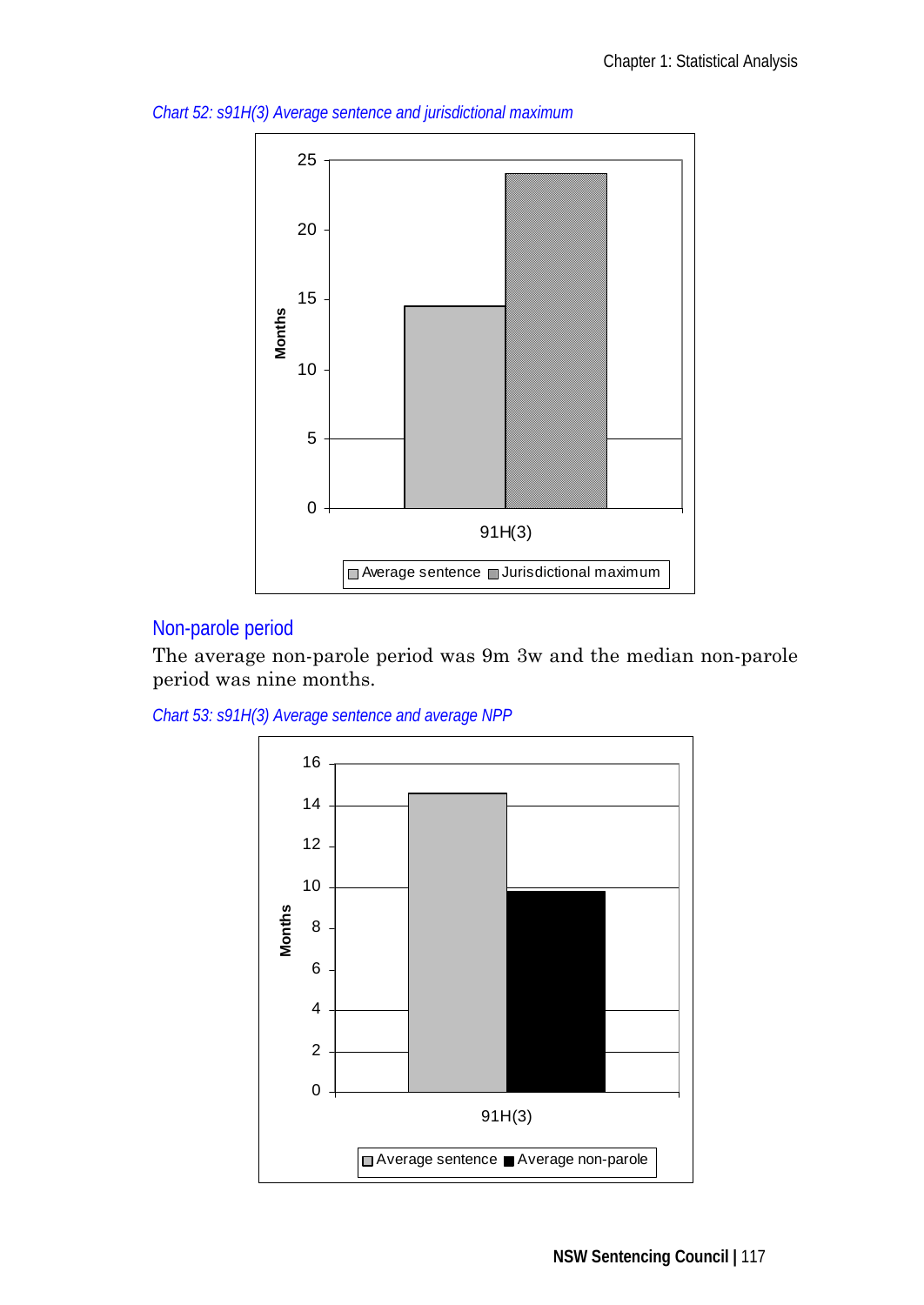*Plea* 

Of the 31 offenders, 27 pleaded guilty.

The average sentence and non-parole period for these offenders were 14m 1w and 9m 2w, respectively.

For the remaining four offenders who pleaded not guilty or entered no plea, the average sentence was 16 months and the non-parole period was 12 months.

Community service orders

The duration of CSOs imposed ranged from 100 hours (one offender) to 300 hours (one offender). The average sentence was 193.75 hours.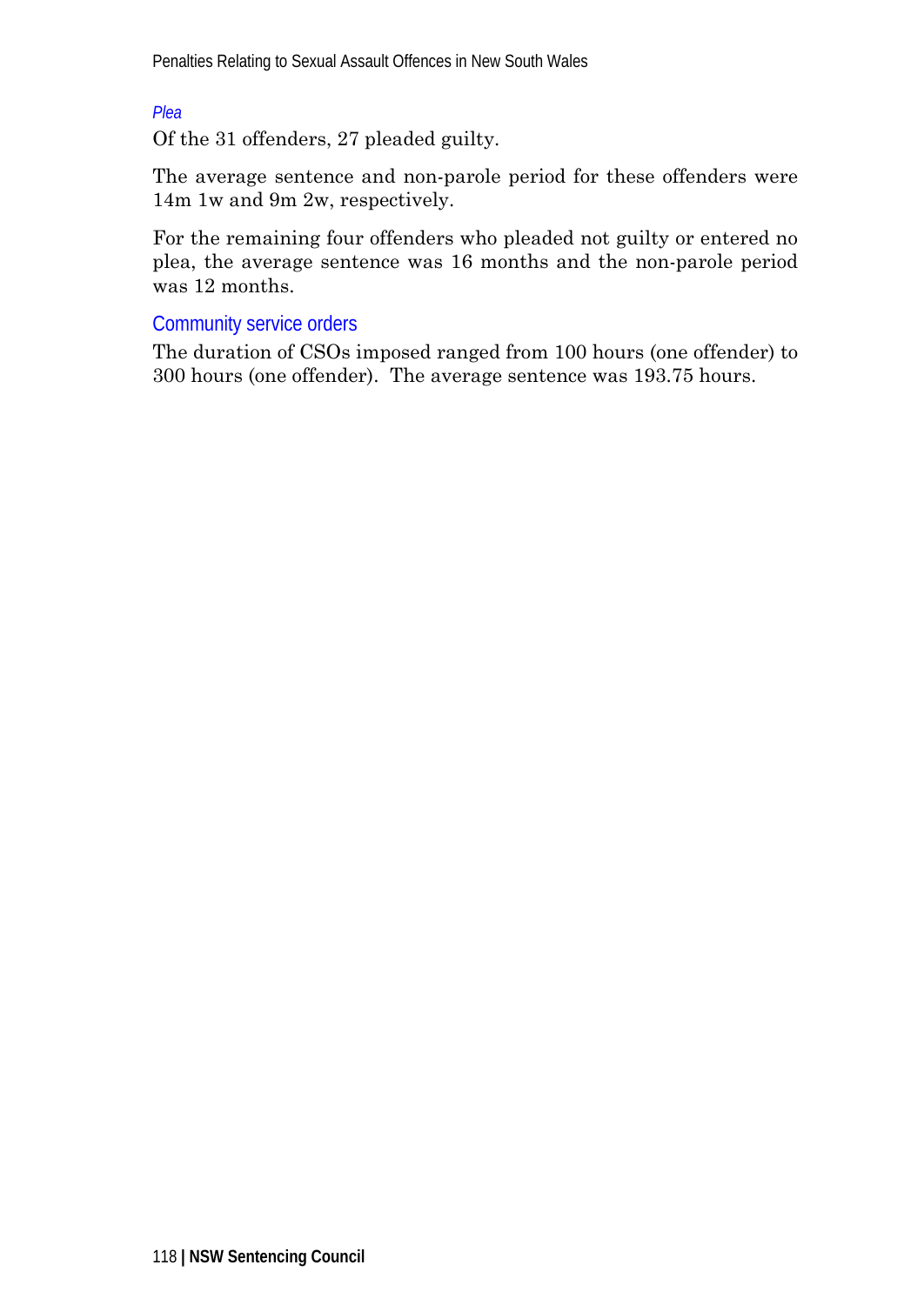# Chapter 2 **Case Summaries**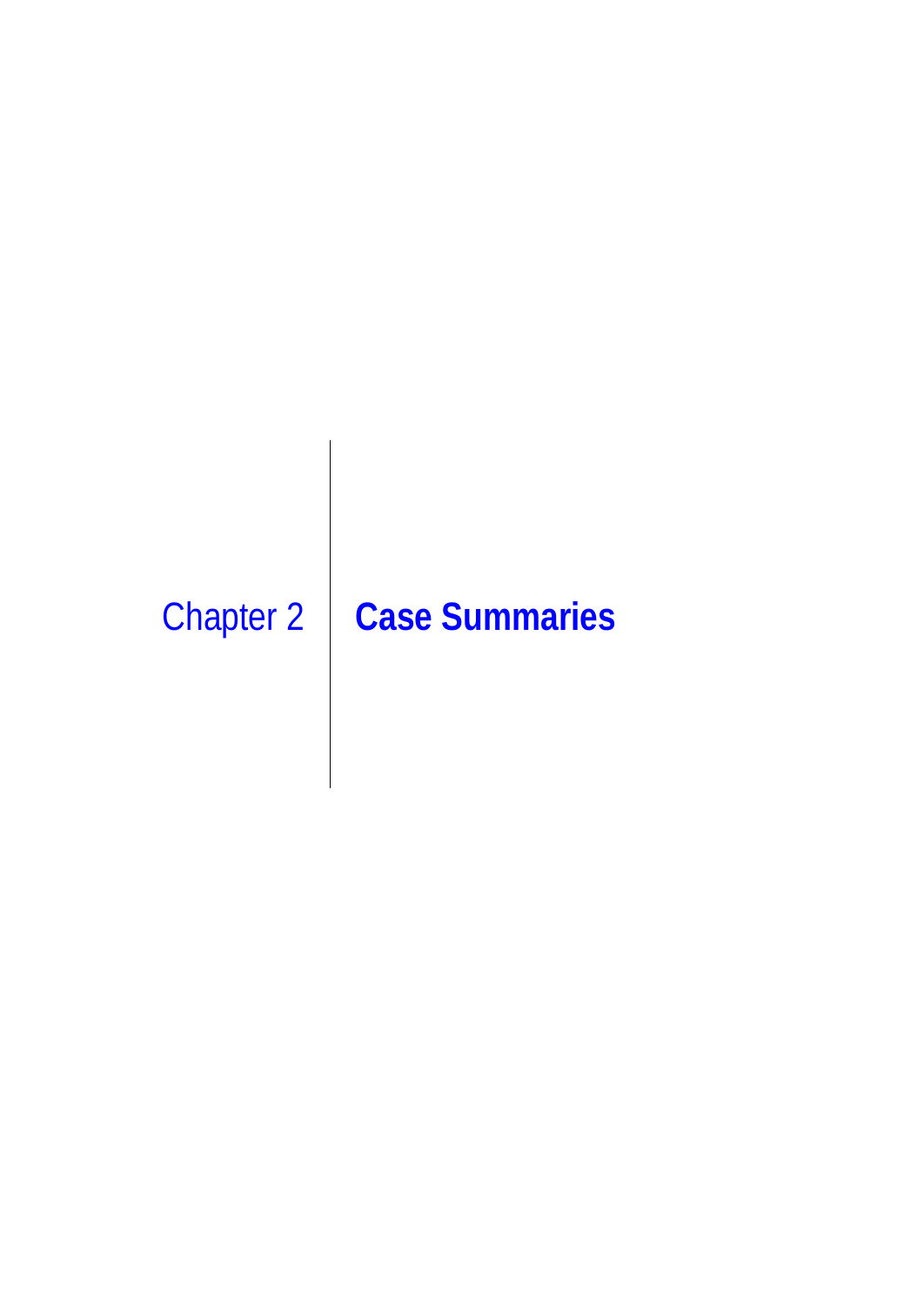## **STANDARD NON PAROLE PERIOD SCHEME SEXUAL OFFENCES85**

## **ITEM 7 - S 61I CRIMES ACT**

#### **Sexual assault - SNPP 7 years**

#### *LM v R* **[2006] NSWCCA 322**

Rothman J, with whom Tobias and Howie JJ agreed, dismissing the appeal – 10 October 2006.

Sentence appeal. Pleas of guilty to three counts of sexual intercourse without consent: s 61I *Crimes Act*.

#### **Orders**

Appeal dismissed.

#### **Sentence**

Imprisonment, non-parole period 3 years, balance of term 2 years on each count to be served concurrently in a juvenile detention centre.

#### **Held**

-

The trial judge was entitled to exercise his discretion to treat the applicant as a child under the *Children (Criminal Proceedings) Act*  1987. In considering whether to treat the applicant as a child under the *Children (Criminal Proceedings) Act 1987* or in accordance with the law the sentencing judge's discretion did not miscarry. at [14]

"His Honour did not take into account any irrelevant matter, he took into account all relevant matters, there was no error of law or principle, nor is the exercise of discretion manifestly wrong." at [14]

The sentencing judge's exercise of his discretion pursuant to s18 of the *Children (Criminal Proceedings) Act 1987* demonstrated that His Honour carefully considered the applicant's youth and the need to determine whether he should be treated as a child or an adult.

The sentence imposed was within the sentencing range available. It ensured "the applicant will complete his sentence in a juvenile facility," undergo counselling whilst in detention and continue counselling thereafter. at [19]. It was not necessary for the NSWCCA to find that it would have imposed the same sentence. It was sufficient for the court to find that the sentencing judge's discretion did not miscarry.

<sup>85.</sup> The following cases have been extracted from the *Sentencing Trends and Practices 2006-2007* and the *Report on Sentencing Trends and Practices 2005-2006* reports, and have been reviewed by the Research Unit of the Office of the Director of Public Prosecutions.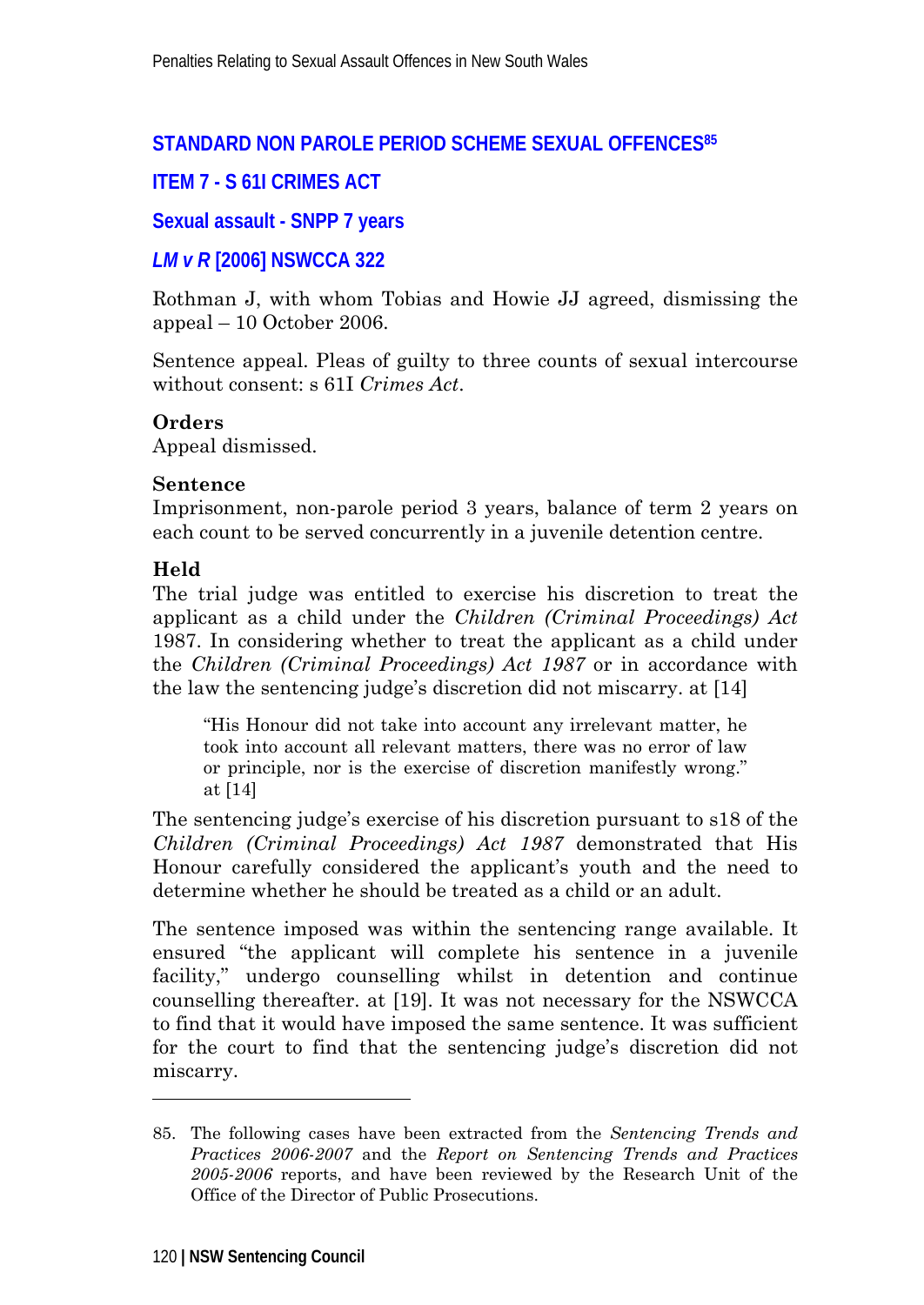# *Dean v R* **[2006] NSWCCA 341**

Tobias JA with whom Grove and Bell JJ agreed, allowing the appeal – 26 October 2006

Conviction and sentence appeal. Conviction following trial of one count of sexual intercourse without consent: s 61I *Crimes Act*.

## **Orders**

Appeal allowed. Applicant re-sentenced.

#### **Sentence**

Imprisonment non-parole period 7 years, balance of term 3 years

#### **New sentence**

Imprisonment non-parole period 7 years, balance of term 2 years 4 months

## **Held**

The sentencing judge's reference to the applicant's plea of not guilty as an aggravating factor did not cause the sentence discretion to miscarry. Although His Honour's comments conflict with the holding in *Siganto v The Queen* (1998) 194 CLR 656, the error was irrelevant. The standard non-parole period was imposed and it was accepted that the offence lay in the mid-range of objective seriousness. at [54] – [56]

Consideration of the applicant's plea of not guilty as an aggravating factor would have become relevant had His Honour used it to find that the offence lay beyond the mid-range of objective seriousness, and on that basis, provided a justification for a longer than standard nonparole period. at  $[54] - [55]$ 

To impose a non-parole period less than the standard non-parole period applicable to the offence, it is necessary for a sentencing judge to find one or more mitigating factors set out in s 21A(3) of the *Crimes (Sentencing Procedure) Act* or some other objective or subjective factor relevant to the seriousness of the offence pursuant to *R v Way* (2004) 60 NSWLR 168. at [66]

There were no special circumstances justifying the setting of a balance of term which exceeded the statutory ratio. at [71]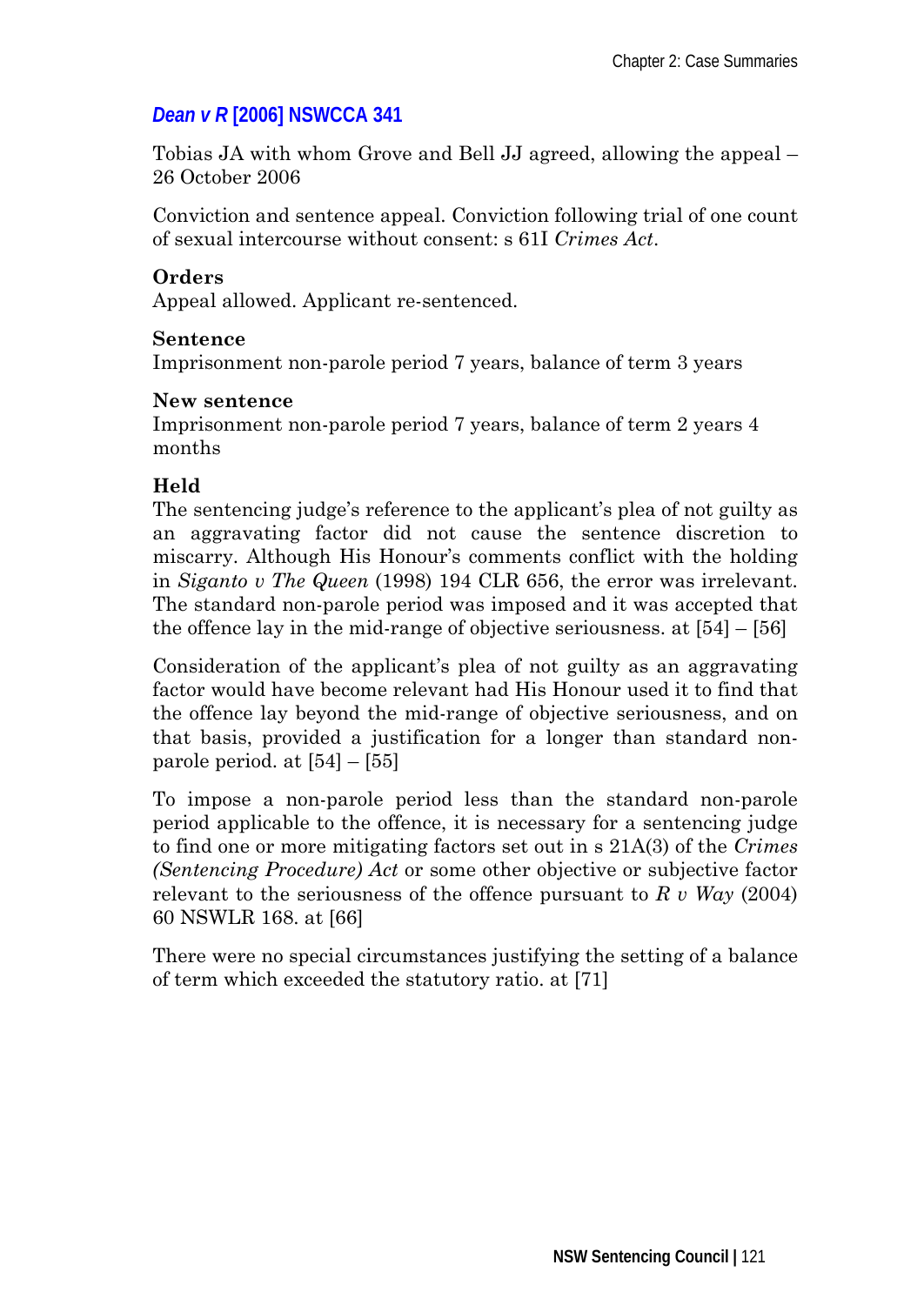## *Gallant v R* **[2006] NSWCCA 339**

Howie J with whom McClellan CJ at CL and Adams J agreed, dismissing the appeal – 26 October 2006

Conviction and sentence appeal. Conviction following trial of two counts of sexual assault: s 61I *Crimes Act*.

#### **Orders**

Appeal dismissed

#### **Sentence**

Imprisonment non-parole period 3 years 9 months, balance of term 1 year 3 months on each count. Sentences to be served concurrently.

## **Held**

Defence counsel's failure to submit the full array of witness testimonials as to the appellant's good character, or to call witnesses to give evidence on this matter, did not cause the sentence proceedings to miscarry. Defence counsel could not be criticised for "not overegging the pudding". at [62]

The sentence proceedings did not miscarry on account of defence counsel's failure to refer to special circumstances as a basis for adjusting the statutory ratio between the non-parole period and the parole period. There was very little on which to base a submission, and those factors that could be put forth had already been adumbrated. at [67]

The judge's remarks on sentence were brief and did not adequately deal with the issue of the standard non-parole period. Notably, the remarks did not set out an assessment of the objective seriousness of the offence. at [69]

The sentencing judge erred by reducing the standard non-parole period by almost half on the apparent basis of the applicant's subjective circumstances. The resultant sentence was unduly lenient. at [71]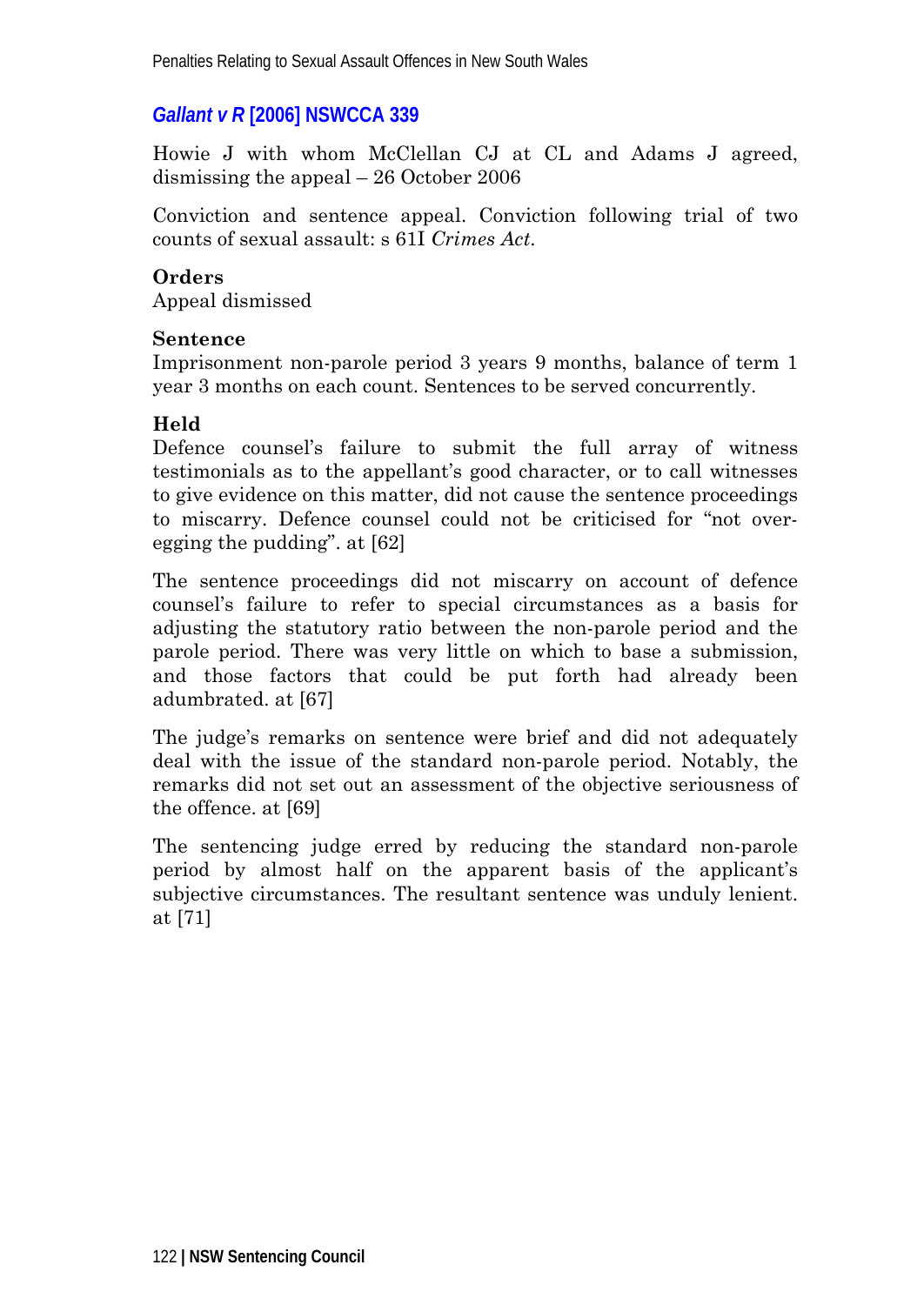# *R v JRB* **[2006] NSWCCA 371**

James J with whom Hidden and Hislop JJ agreed, allowing the appeal – 29 November 2006

Crown appeal. Conviction following trial of one count of sexual intercourse without consent: s 61I *Crimes Act*.

## **Orders**

Appeal allowed. Respondent re-sentenced.

## **Sentence**

Imprisonment non-parole period 3 months, balance of term 2 years 9 months

## **New Sentence**

Imprisonment non-parole period 1 year 3 months, balance of term 1 year 9 months

## **Held**

The sentencing judge did not err by failing to have regard to the maximum sentence applicable to s 61I Crimes Act offences or the standard non-parole period for that offence. at [32]

There was no error in the sentencing judge's consideration of his own experience of the care received by diabetic prisoners in gaol. His Honour had put his intention to consider this on notice, and had used his experience in the area as a basis for finding that there was a risk of the respondent's health being endangered if imprisoned. at  $[40]$  – [45]

Whilst, pursuant to s 44(2) of the *Crimes (Sentencing Procedure) Act,* the sentencing judge was entitled to find special circumstances and set a proportionally less than usual non-parole period, the period of three months which was set was manifestly inadequate in light of the offence; sexual intercourse without consent. at [47] This inadequacy was so despite His Honour's findings regarding the threat a term of imprisonment could pose to the respondent's health. at [48]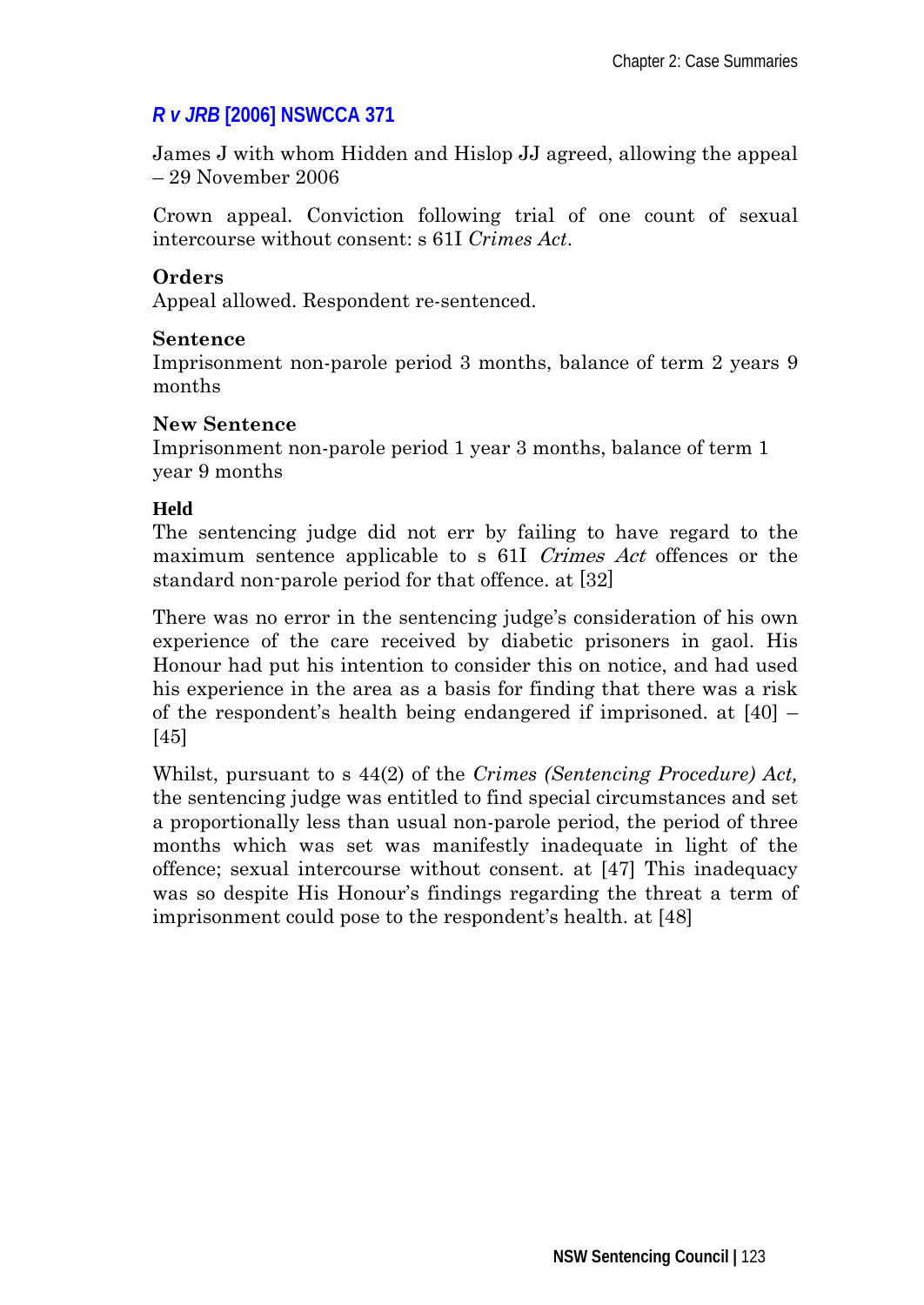# *R v Smith* **[2006] NSWCCA 353**

Bell J with whom Hidden and Johnson JJ agreed, allowing the appeal – 10 November 2006

Crown appeal. Plea of guilty to one count of aggravated indecent assault upon a person under 10 years (count 1): s 61M(2) *Crimes Act;*  three counts of aggravated sexual intercourse without consent with a child under 16 years (counts 2, 3 and 4): s 61J *Crimes Act;* one count of aggravated indecent assault, victim under  $16$  (count 5); s  $61M(1)$ *Crimes Act*; and one count of sexual intercourse without consent (count 6): s 61I *Crimes Act*. A form 1 was attached to count 2. This contained one charge of aggravated indecent assault; s 61M(1) *Crimes Act;* one charge of act of indecency: s 61N(2) *Crimes Act*; and one charge of indecent assault: s 61L *Crimes Act*.

## **Orders**

Appeal allowed. Respondent re-sentenced.

#### **Sentence**

Count 1, fixed term 18 months, concurrent with count 2

Count 2, Imprisonment non-parole period 3 years 3 months, balance of term 2 years 9 months

*Count 3, fixed term 2 years 9 months, concurrent on count 2* 

*Count 4, fixed term 2 years 9 months, concurrent on count 2* 

*Count 5, fixed term 18 months, concurrent on count 2* 

*Count 6, fixed term 2 years concurrent on count 2* 

*Total, Imprisonment non-parole period 3 years 3 months, balance of term 2 years 9 months* 

## **New Sentence**

Count 1, Confirmed

Count 2, Confirmed, but made partially consecutive on count 6

Count 3, Confirmed, but made partially consecutive on count 2

Count 4, Confirmed, but made partially consecutive on count 3

Count 5, Confirmed, but made partially consecutive with count 4

Count 6, Imprisonment non-parole period 3 years, balance of term 2 years partially consecutive on count 2

Total, Imprisonment, non-parole period 5 years, balance of term 2 years 9 months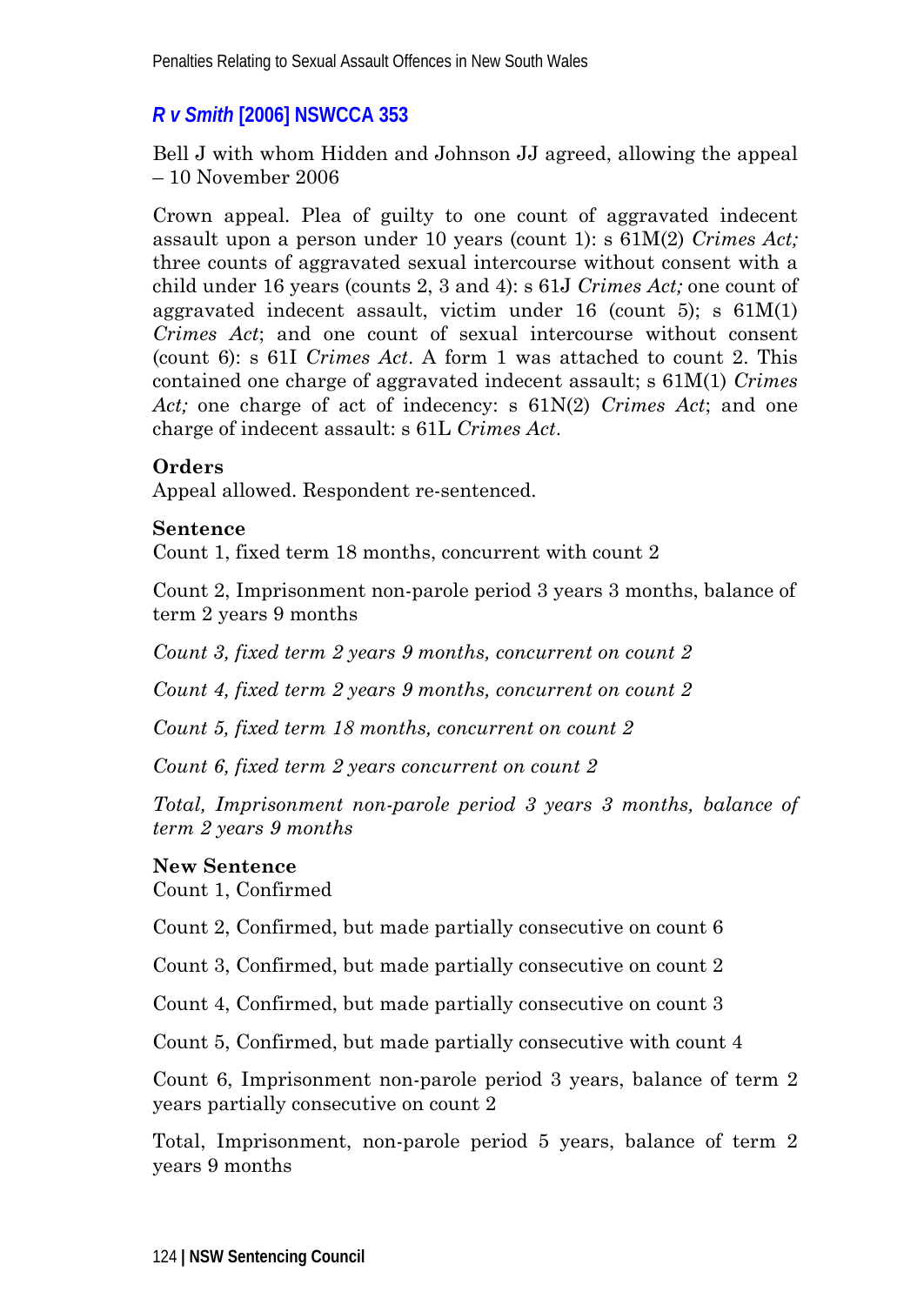## **Held**

The sentencing judge erred in finding that the sentences should be served concurrently. The offences were each discrete incidents and the principle of totality did not require this. at [23] – [24]

Section 45(1) of the *Crimes (Sentencing Procedure) Act* does not authorise a sentencing judge to decline to set a non-parole period for an offence which is subject to a standard non-parole period. at [27]

The overall sentence did not reflect the criminality of the six offences and was manifestly inadequate. at [24]. Whilst the respondent's subjective case was favourable, he was not entitled to a degree of mitigation that might be afforded to an offender for whom the offence was an isolated incident. at [27]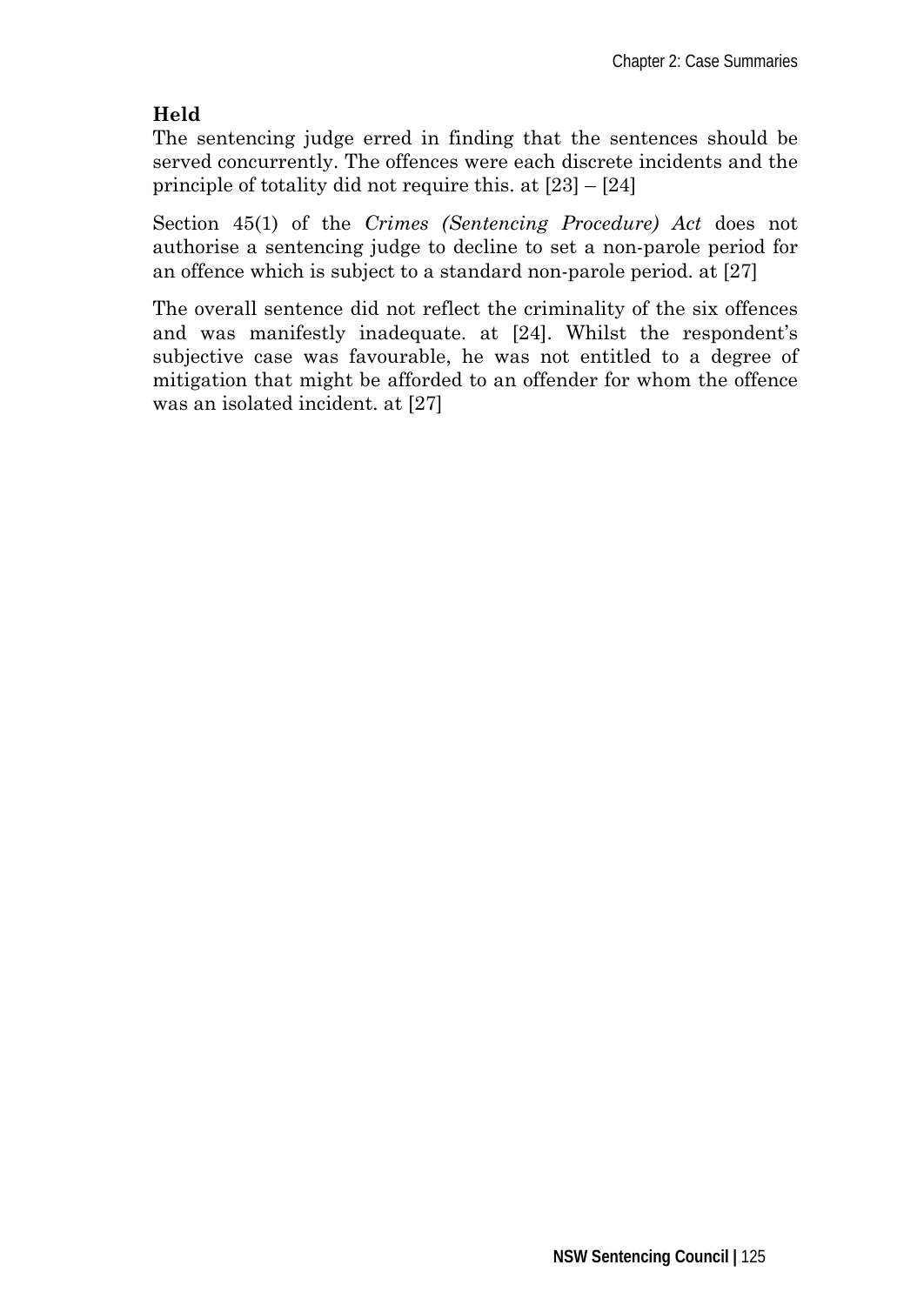## *R v Perrin* **[2006] NSWCCA 64 – 15 March 2006**

Judgment of: McClellan CJ at CL; Rothman J; Smart AJ

Conviction after trial or guilty plea: Guilty plea.

- Decision: Appeal upheld. Sentence reduced to a non-parole period of 2 years with a balance of term of 2 years (from a nonparole period of 4 years with a balance of term of 2 years).
- Held: The sentencing judge erred by elevating the criminality of the offender by sentencing on the basis of material not in evidence against that offender (contents of three records of interview). As the factual basis for sentencing was inaccurate "… the sentence imposed was manifestly excessive as to the full term and the non-parole period" (Smart AJ at [41]). Special circumstances existed, "… principally to ensure a longer period on parole so as to provide adequate supervision and assistance in the applicant's rehabilitation and re-integration back into the community." (Smart AJ at [24]).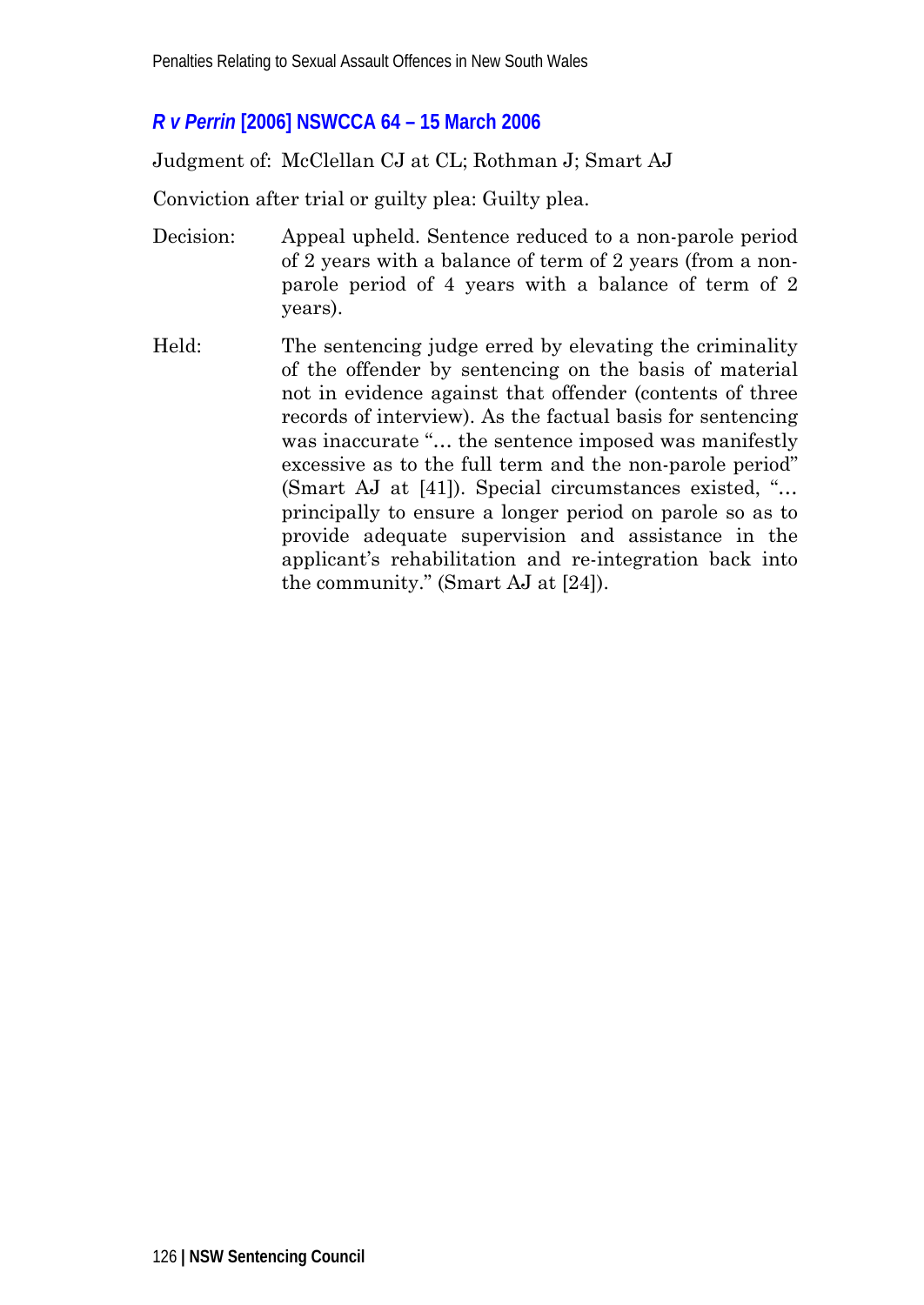## **ITEM 8 – S 61J CRIMES ACT**

## **Aggravated sexual assault - SNPP 10 years**

#### *R v BWS* **[2007] NSWCCA 59**

Sully J, with whom Bell and Hoeben JJ agreed, allowing the appeal – 9 March 2007.

Crown appeal. Convicted of two counts of aggravated sexual assault (under authority) (counts 1 and 2): s 61J(1) *Crimes Act*; and one count of assault occasioning actual bodily harm (count 3): s 59 *Crimes Act*.

#### **Orders**

Appeal allowed. Respondent re-sentenced.

#### **Sentence**

Count 1, Imprisonment non-parole period 6 years, balance of term 4 years

Count 2, Imprisonment non-parole period 6 years, balance of term 4 years, concurrent with count 1

Count 3, Imprisonment fixed term 4 months

Total Imprisonment non-parole period 6 years, balance of term 4 years

## New Sentence

Count 1, Imprisonment non-parole period 6 years 6 months, balance of term 3 years

Count 2, Imprisonment non-parole period 6 years 6 months, balance of term 3 years, partly consecutive on count 1

Count 3, Imprisonment 4 months fixed term

Total Imprisonment non-parole period 7 years 6 months, balance of term 3 years

## Held

The sentencing judge failed to give proper effect to the principle of totality as set out in Pearce v The Queen (1998) 194 CLR 610. Since the offences arose out of separate criminal enterprises on separate dates, wholly concurrent sentences were inappropriate, and did not reflect the overall criminality of the offences.

The sentencing judge also misapplied *R v Way* (2004) 60 NSWLR 168 in failing to balance the objective and subjective circumstances of the offence to make a determination as to its objective seriousness. Further, no reference was made to the reasons for departing from the standard non-parole period despite a finding that the offence was in the mid range of objective seriousness. A departure of 40 per cent from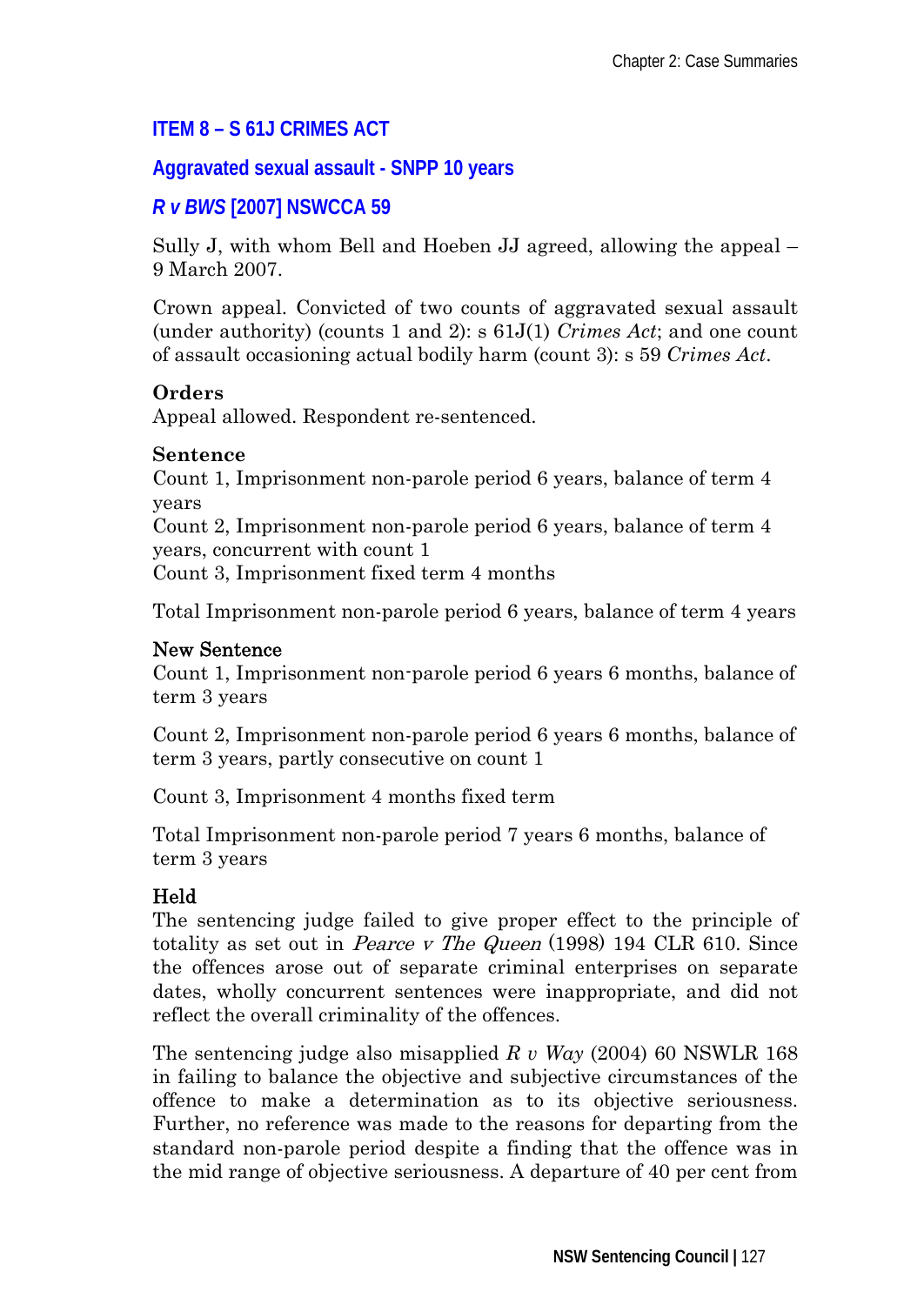the standard non-parole period for an offence in the mid range of objective seriousness is unreasonable.

## *Reaburn v R* **[2007] NSWCCA 60**

Hoeben J, with whom Sully and Bell JJ agreed, allowing the appeal – 16 March 2007.

*Note this matter also features an Item 7 under s 61I Crimes Act.* 

Sentence appeal. Plea of guilty to one count of aggravated sexual assault (threaten actual bodily harm with an offensive weapon, namely a knife) (count 1): s 61J(1) *Crimes Act*; and one count of sexual assault (count 2): s 61I *Crimes Act*. One count of assault occasioning actual bodily harm was taken into account of a Form 1.

## **Orders**

Leave to appeal granted. Applicant re-sentenced.

## **Sentence**

Count 1, Imprisonment non-parole period 9 years, balance of term 3 years (taking into account the Form 1)

Count 2, Imprisonment non-parole period 4 years 4 months, balance of term 3 years 8 months, partially cumulative on count 1

Total Imprisonment non-parole period 11 years, balance of term 3 years 8 months

## **New sentence**

Count 1, Imprisonment non-parole period 6 years 9 months, balance of term 2 years 3 months (taking into account the Form 1)

Count 2, Imprisonment non-parole period 4 years 4 months, balance of term 2 years 8 months, partially cumulative on count 1

Total Imprisonment non-parole period 7 years 6 months, balance of term 2 years 8 months

## **Held**

The sentencing judge erred by placing undue weight on the standard non-parole period, using it as the "starting point" rather than as a reference point, thereby misapplying *R v Way* (2004) 60 NSWLR 168. Additionally, the sentencing judge failed to apply the 25 per cent discount to the sentence for an early plea of guilty.

The sentencing judge also fell into error by failing to give proper consideration to the applicant's mental state, as a result of his sad and traumatic upbringing.

Further, His Honour misinterpreted the aggravating factor under s 21A(2)(n) of the *Crimes (Sentencing Procedure) Act 1999*, that "the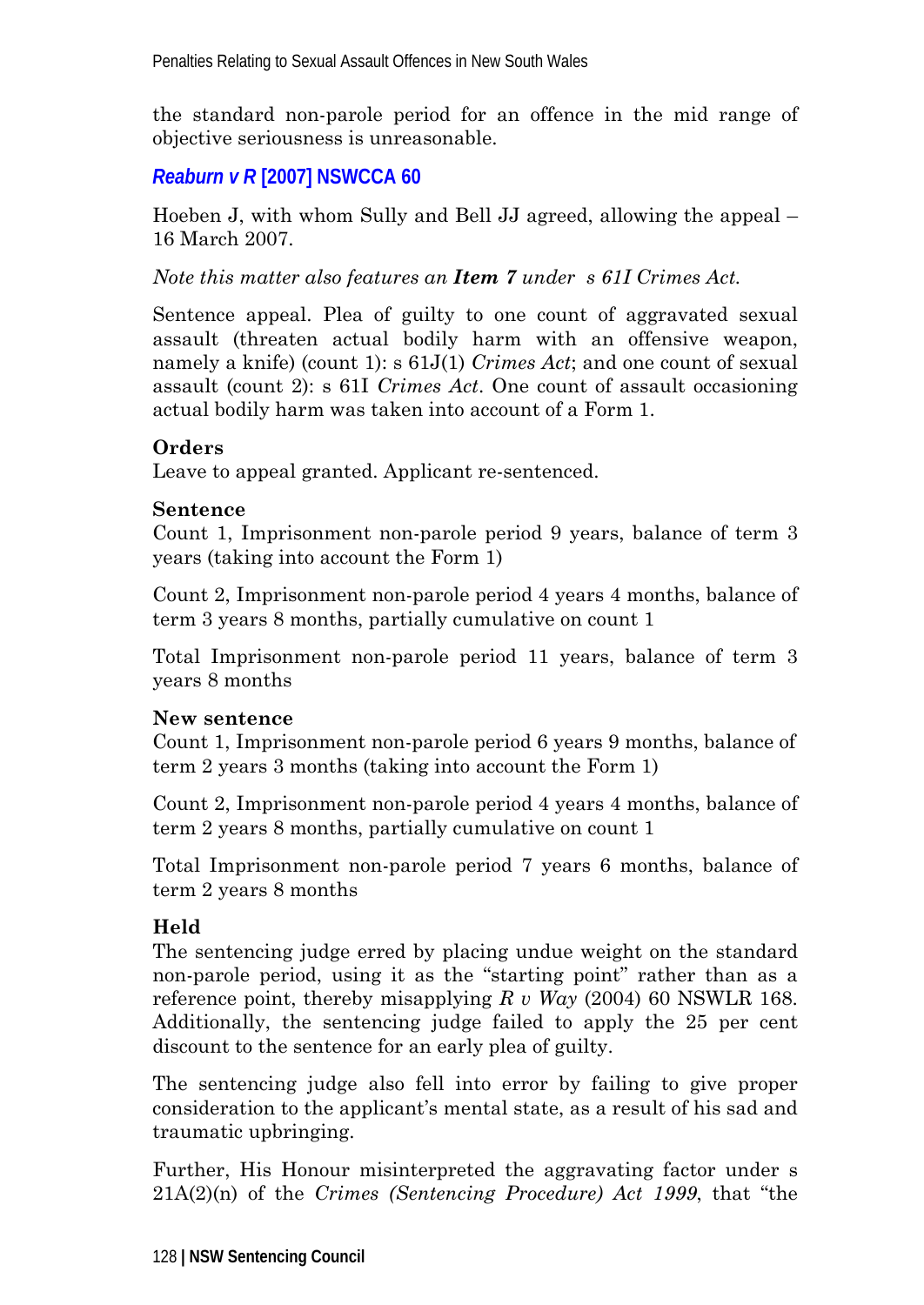offence was part of a planned or organised criminal activity". While some level of planning was involved, the court commented that the period in which the applicant formed the intention to commit the offences was "likely to have been relatively short". at [42]. Noting this, the court held that pursuant to *Fahs v R* [2007] NSWCCA 26 the low level of planning involved in the commission of the offences did not activate the s  $21A(2)(n)$  aggravating feature. at [44]

## *Musgrove v R* **[2007] NSWCCA 21**

Simpson J, with whom McClellan CJ at CL and Price J agreed, dismissing the appeal – 12 February 2007.

Sentence appeal. Plea of guilty to one count of aggravated sexual assault (threaten actual bodily harm with an offensive weapon, namely a knife): s 61J *Crimes Act*.

#### **Orders**

Leave to appeal granted. Appeal dismissed.

#### **Sentence**

Imprisonment non-parole period 8 years, balance of term 2 years 6 months

## **Held**

The sentencing judge was entitled to make a finding that no special circumstances existed to justify reducing the sentence. The determination of whether or not special circumstances exist is a discretionary finding of the sentencing judge and error will only be found where it can be shown that such a finding was not open. at [24]

Section 44(1) of the *Crimes (Sentencing Procedure) Act 1999* as it currently stands first requires the court to set the non-parole period and then to set the balance of term. This requirement however does not mean that the non-parole period must first be determined. at [44]. See *R v Moffitt* (1990) 20 NSWLR 114 at 122; *R v P* [2004] NSWCCA 218; and *R v Tobar* [2004] NSWCCA 391; 150 A Crim R 104.

Simpson J commented that –

"…To determine, initially, the non-parole period, before determining the total sentence, would, in my opinion, (where special circumstances are then found) be conducive to error of the kind exposed in *Huynh*. A finding of special circumstances, after the determination of the non-parole period, would provoke an extension, beyond proper limits, of the balance of term. Sentencing judges need to be wary of taking a course that might lead to that error. Yet, on too literal an application of the section, that kind of error is rendered likely…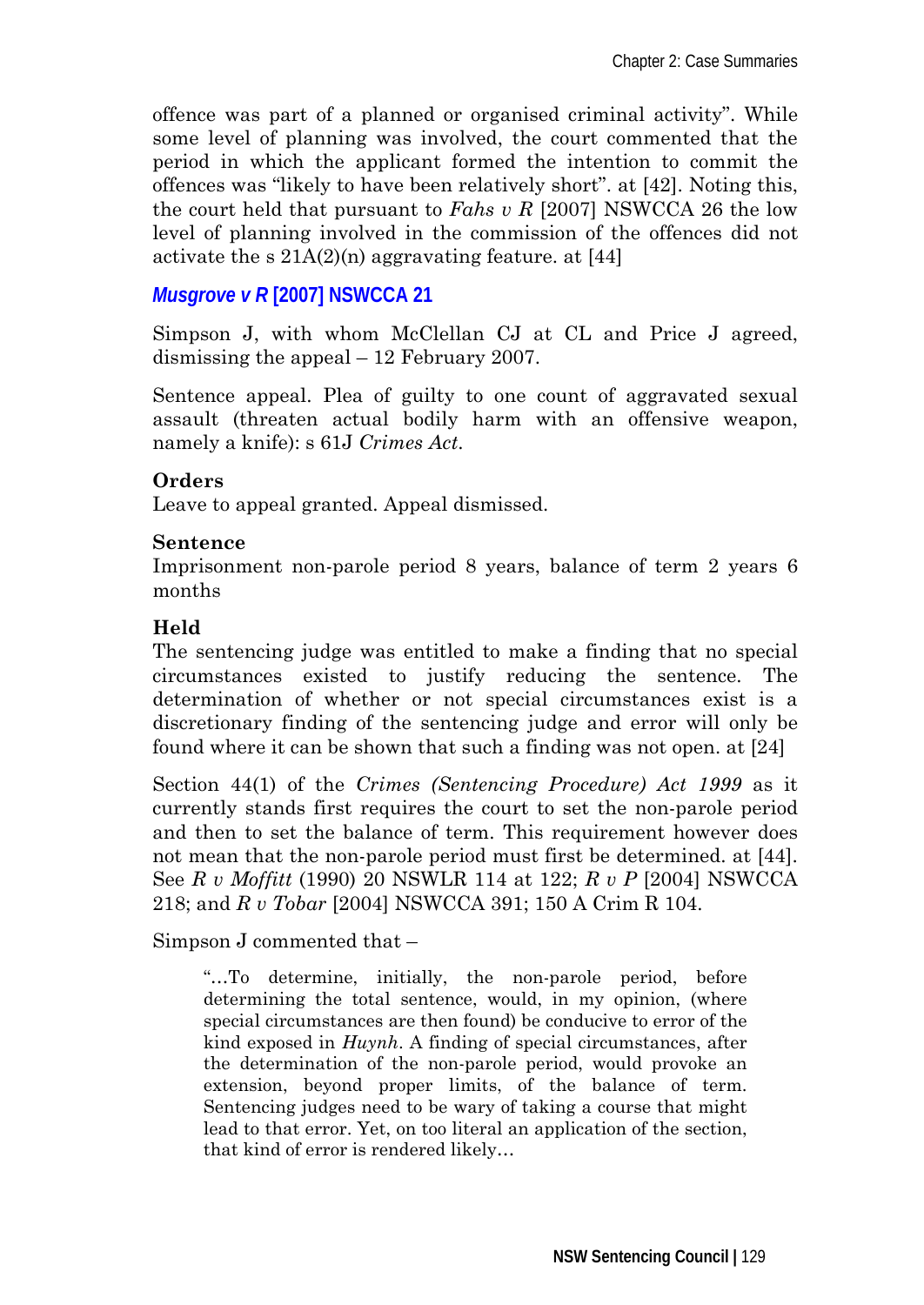The course of legislative amendment has, in my opinion, been apt to create confusion in the sentencing process." at [44] –[45]

Whilst a parole period must not exceed one-third of the non-parole period in the absence of special circumstances (s 44(2) of the *Crimes (Sentencing Procedure) Act 1999*), the converse is not true. That is, it is not an error for a parole period of less than one third of the nonparole period to be imposed. at [27]

## *NT v R* **[2007] NSWCCA 143**

Harrison J, with whom James and Rothman JJ agreed, dismissing the appeal  $-24$  May 2007.

*Note this matter also features an Item 9A s 61M(1) Crimes Act offence.* 

Sentence appeal. Pleas of guilty to five counts of aggravated indecent assault (child under the age of 16 years) (counts 1, 2, 3, 7 and 8): s 61M(1) of the *Crimes Act*; two counts of aggravated sexual assault (child under the age of 16 years) (counts 5 and 6): s 61J(1) *Crimes Act*; and one count of attempted aggravated sexual assault (child under the age of 16 years) (count 4): ss 61J(1)/61P *Crimes Act*.

## **Orders**

Leave to appeal granted. Appeal dismissed.

#### **Sentence**

Count 1, Imprisonment 12 months fixed term

Count 2, Imprisonment 9 months fixed term, partially cumulative on count 1 Count 3, Imprisonment 1 year 6 months fixed term, partly cumulative on count 2

Count 4, Imprisonment 3 years fixed term, concurrent with count 3

Count 5, Imprisonment 3 years fixed term, party cumulative on count 8

Count 6, Imprisonment non-parole period 2 years, balance of term 4 years, partly cumulative on count 5

Count 7, Imprisonment 9 months fixed term, concurrent with count 4

Count 8, Imprisonment 12 months fixed term, concurrent with count 7

Total Imprisonment non-parole period 5 years 9 months, balance of term 4 years

## **Held**

Despite the "exceptional features" of the case, the applicant failed to establish that there had been an error that warranted the court's intervention.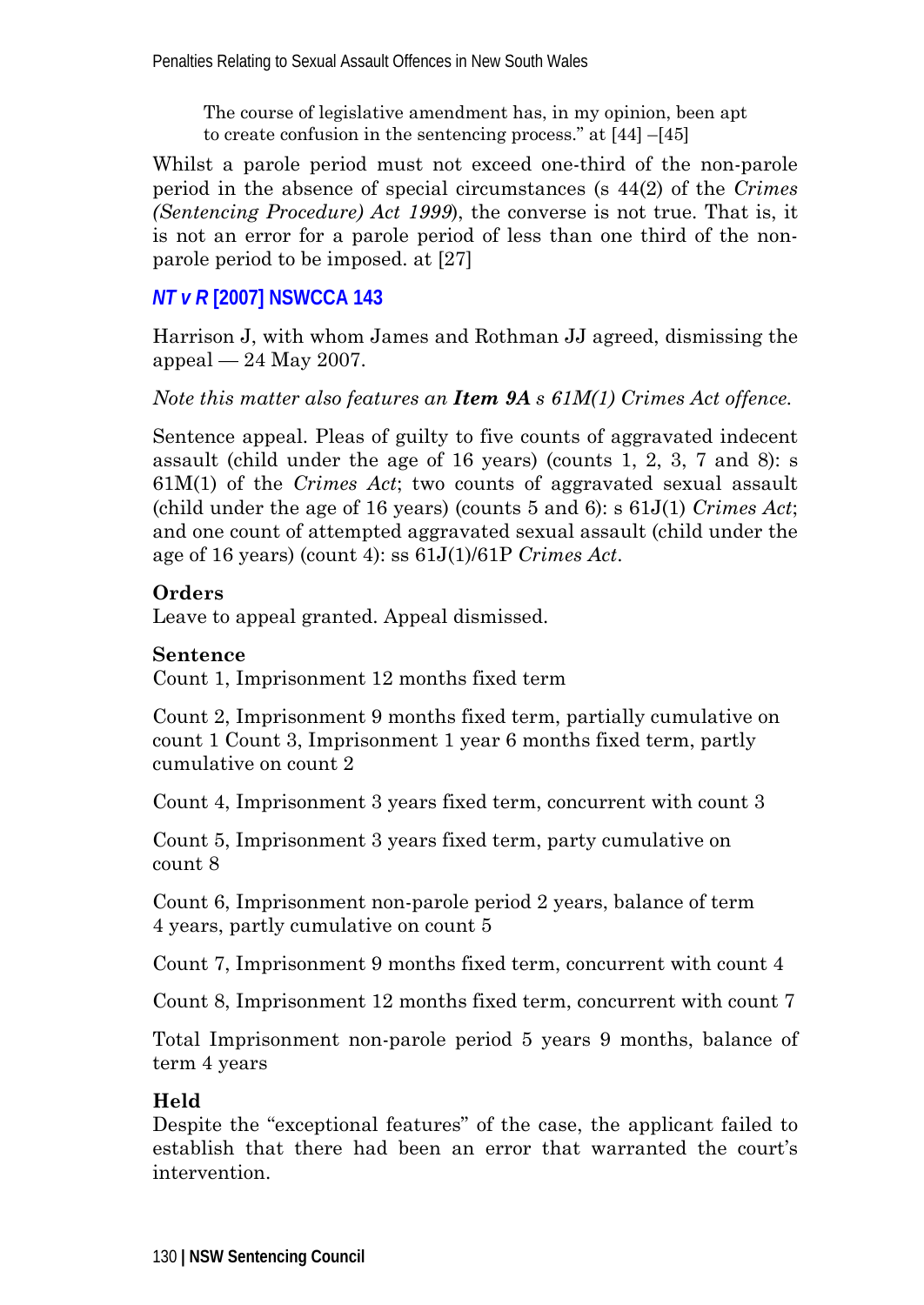The CCA referred to *R v Sangalang* [2005] NSWCCA 171 where it was held that offences committed before 1 February 2003 are of limited assistance in determining the appropriate sentence for an offence committed after the date. at [34]. Caution must also be exercised when comparing cases under the same offence, due to the different facts and circumstances of the case. at [30]

## **R v Oloitoa [2007] NSWCCA 177**

McClellan CJ at CL, with whom Hoeben and Hall JJ agreed, allowing the appeal  $-4$  April 2007.

Crown appeal. Plea of guilty to one count of aggravated entry with intent to commit serious indictable offence (count 1): s 111(2) *Crimes Act*; and one count of aggravated sexual assault without consent (threaten actual bodily harm with an offensive weapon, namely a knife) (count 2): s 61J(1) *Crimes Act*.

#### **Orders**

Appeal allowed. Respondent re-sentenced.

#### **Sentence**

Count 1, Imprisonment non-parole period 3 years, balance of term 3 years

Count 2, Imprisonment non-parole period 6 years, balance of term 6 years, partly consecutive on count 1

Total Imprisonment non-parole period 6 years 6 months, balance of term 6 years

#### **New sentence**

Count 1, Imprisonment non-parole period 3 years, balance of term 3 years

Count 2, Imprisonment non-parole period 8 years 9 months, balance of term 3 years 9 months, partly consecutive on count 1

Total Imprisonment non-parole period 9 years 9 months, balance of term 3 years 9 months

## **Held**

The CCA held that an act of fellatio may not necessarily fall below the middle of the range of offences under s 61J of the *Crimes Act*, and is to be determined based on the circumstances of the offence. at [41] – [43]

In the present case, the invasion of the victim's home, coupled with the use of arms, threats and the presence of young children justified a finding that the offence was above the middle of the range of objective seriousness.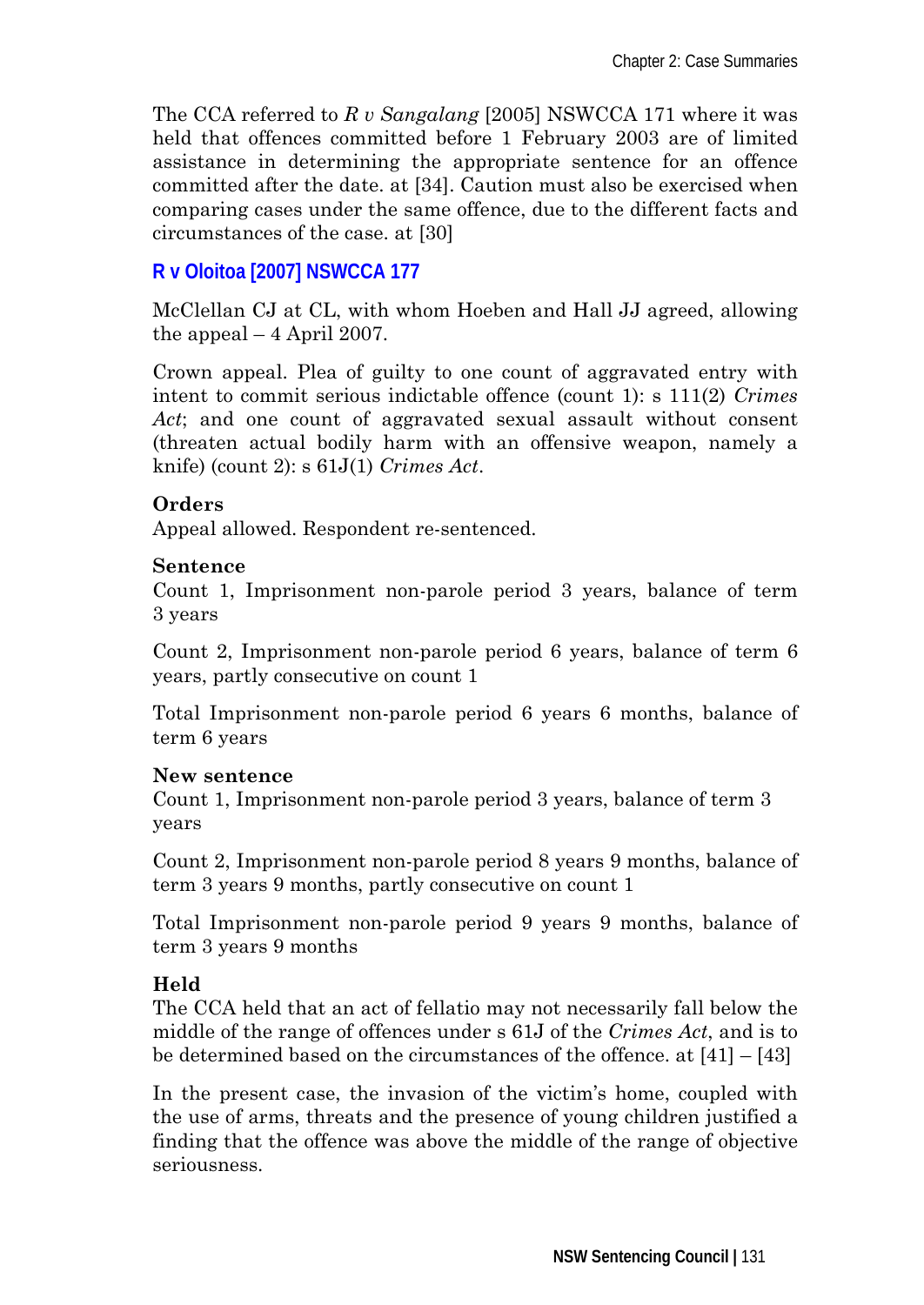The CCA also found that the degree of concurrency in the sentences for the two offences were unnecessarily lenient. Although the offences were part of a sequence of offending, they were separate offences requiring separate sentences.

The sentencing judge also failed to give reasons as required by s 54B(4) of the *Crimes (Sentencing Procedure) Act 1999* for departing from the standard non-parole period.

## *Nguyen v R* **[2007] NSWCCA 14**

Howie J, with whom Sully and Price JJ agreed, allowing the appeal - 7 February 2007.

Sentence appeal. The applicant was convicted of one count of aggravated sexual assault: s 61J(1) **Crimes Act**; and one count of armed robbery: s 97(1) **Crimes Act**.

#### **Orders**

Appeal allowed to correct a formal error.

#### **Sentence**

Imprisonment, non-parole period 6 years, balance of term 2 years each count to be served concurrently and to be wholly accumulated on the sentence imposed by Morgan DCJ.

Total Imprisonment 12 years, non-parole period 10 years

## **New Sentence**

Sentences imposed by Hughes DCJ quashed as they did not comply with s 44 *Crimes (Sentencing Procedure) Act 1999* as it stood when the offences occurred.

New sentence, Imprisonment 8 years, non-parole period 6 years on each count to be served concurrently.

## **Held**

There was a failure to consider the principle of totality in relation to accumulating the current sentences with a previous sentence. The sentencing judge should have taken into account the criminality involved in the offence that the applicant was sentenced for by Morgan DCJ and the fact that that offence was committed three weeks after the offences that Hughes DCJ was sentencing the applicant for. at [17]

The sentencing judge was obliged to consider that the accumulation of sentences constituted special circumstances. The judge should also have considered the overall non-parole period the applicant was to serve as a result of the accumulation of sentences and how that should affect a finding of special circumstances for the purposes of arriving at an appropriate parole period. at [17]. The parole period imposed was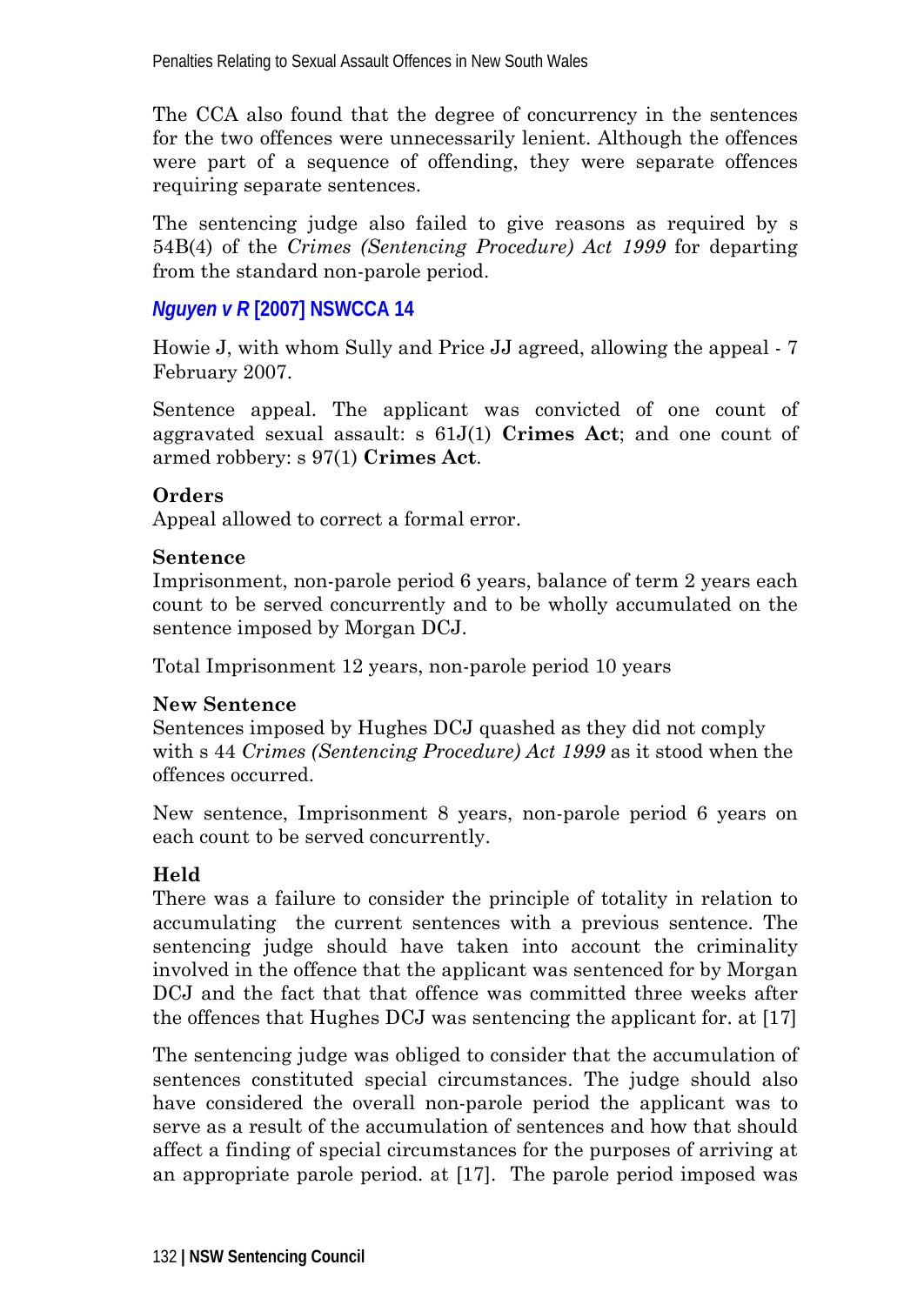out of proportion to the non-parole period, especially as the applicant was a young person with some issues that could be addressed by assistance on parole.

In addition to the grounds of the appeal, Howie J identified three significant errors in the exercise of the sentencing discretion which operated in favour of the applicant. at [9]. These errors were held to be: (a) the judge's assessment of the seriousness of the offence; (b) making the sentences for both offences totally concurrent; and (c) sentencing the applicant on the bases of having no prior offences and of being of good character.

The offences could not be described as being "at the lower mid range" of objective seriousness. at [10]. The armed robbery was aggravated by planning, being committed in company, being committed in the victim's home and by the way in which the victim was treated. at [10]. The sexual assault was aggravated by the threat to inflict actual bodily harm, its commission in the victim's home and the blindfolding and binding of the victim. at [10]

It was an error of principle to make both offences totally concurrent. This decision was based on both offences having been committed on the same day. at [11]. Howie J said that it was obvious from a number of recent matters before the court that the principles of totality are not sufficiently understood.

"...There is no rule that sentences for offences committed on the same day or in the same criminal enterprise should be served concurrently. The issue has been considered in a number of decisions of this Court that should make it plain that the question to be asked is whether the criminality of one offence can be encompassed in the criminality of the other offence: see generally *R v MMK* [2006] NSWCCA 272. The position was explained in *Cahyadi v R* [2007] NSWCCA 1...". at [12]

Howie J questioned why the applicant should receive the same sentence as he would have received had he left the premises after committing the robbery, and without committing the sexual assault. at [13]

The offender's good character before he committed the offences was irrelevant. In *R v MAK and MSK* [2006] NSWCCA 381 the court held that where, after the offences for which sentence was being passed, the offender had committed other serious offences of a similar nature, "... little or no significance could be given to the fact that the offender had no prior convictions as the time of the commission of the offences for which he was being sentenced". at [14]. In that matter the offender's absence of prior offences could not be considered to be a mitigating factor. at [14]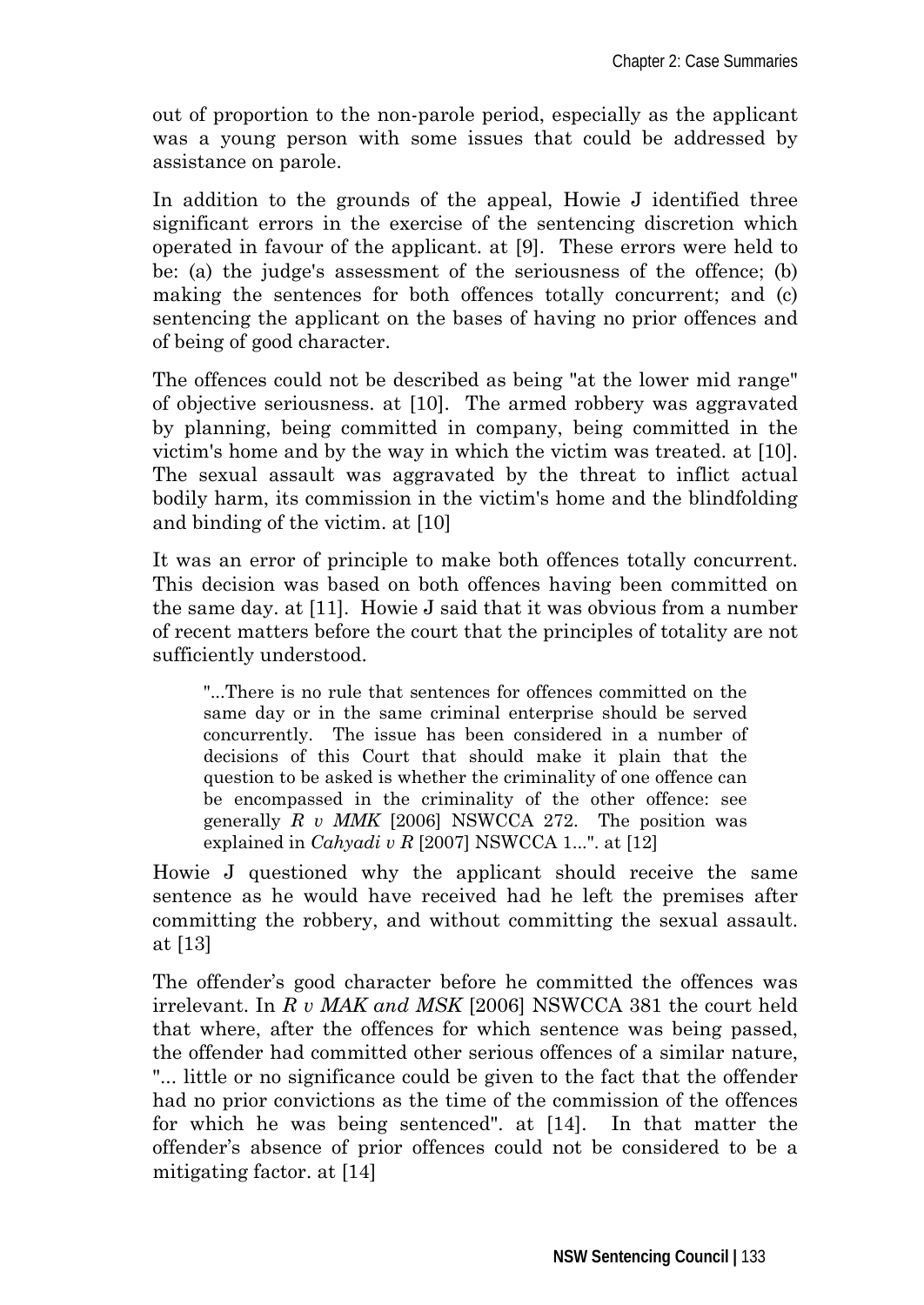Howie J observed that the applicant's commission of another serious home invasion three weeks after these offences meant that the offender's prior good character before committing the current offences was irrelevant. at [15]

A less severe sentence was not warranted. The sentencing discretion miscarried in a number of ways, but overall the errors operated significantly in favour of the applicant. A sentence of eight years with a non-parole period of six years was "probably inadequate". at [16]. This was notwithstanding the applicant's age and delay in the matter being dealt with. That delay caused no prejudice to the applicant. The applicant displayed no remorse and any steps made toward rehabilitation had to be viewed in the context of the applicant's refusal to accept responsibility for his offending. at [16]. There were no relevant mitigating personal circumstances to explain the offences, particularly the sexual assault. at [16]

## *Thorne v Regina* **[2007] NSWCCA 10**

Howie J, with whom Sully and Hall JJ agreed, dismissing the conviction appeal and allowing the sentence appeal – 7 February 2007

Conviction and sentence appeal. Conviction following trial of one count of aggravated sexual assault (maliciously inflict actual bodily harm) (count 1), s 61J *Crimes Act*; and two counts of sexual intercourse without consent (counts 2 and 3), s 61I *Crimes Act.* 

#### **Orders**

Conviction appeal dismissed. Sentence appeal allowed.

#### **Sentence**

Count 1, Imprisonment non-parole period 10 years, balance of term 3 years 4 months

Counts 2, 3, Imprisonment non-parole period 7 years, balance of term 2 years 4 months on each count, concurrent with count 1

Total, Imprisonment non-parole period 10 years, balance of term 3 years 4 months

## **Held**

The judge erred in treating the appellant's conviction for sexual assault over 14 years before the present matters as an aggravating factor under s 21A(2)(d) of the *Crimes (Sentencing Procedure) Act* 1999. The application of s  $21A(2)(d)$  is governed by common law principles confining it to situations where there is a demonstrative need for retribution, deterrence or protection of the community, none of which applied in this case: *R v Johnson* [2004] NSWCCA 76; *R v Wickham* [2004] NSWCCA 193.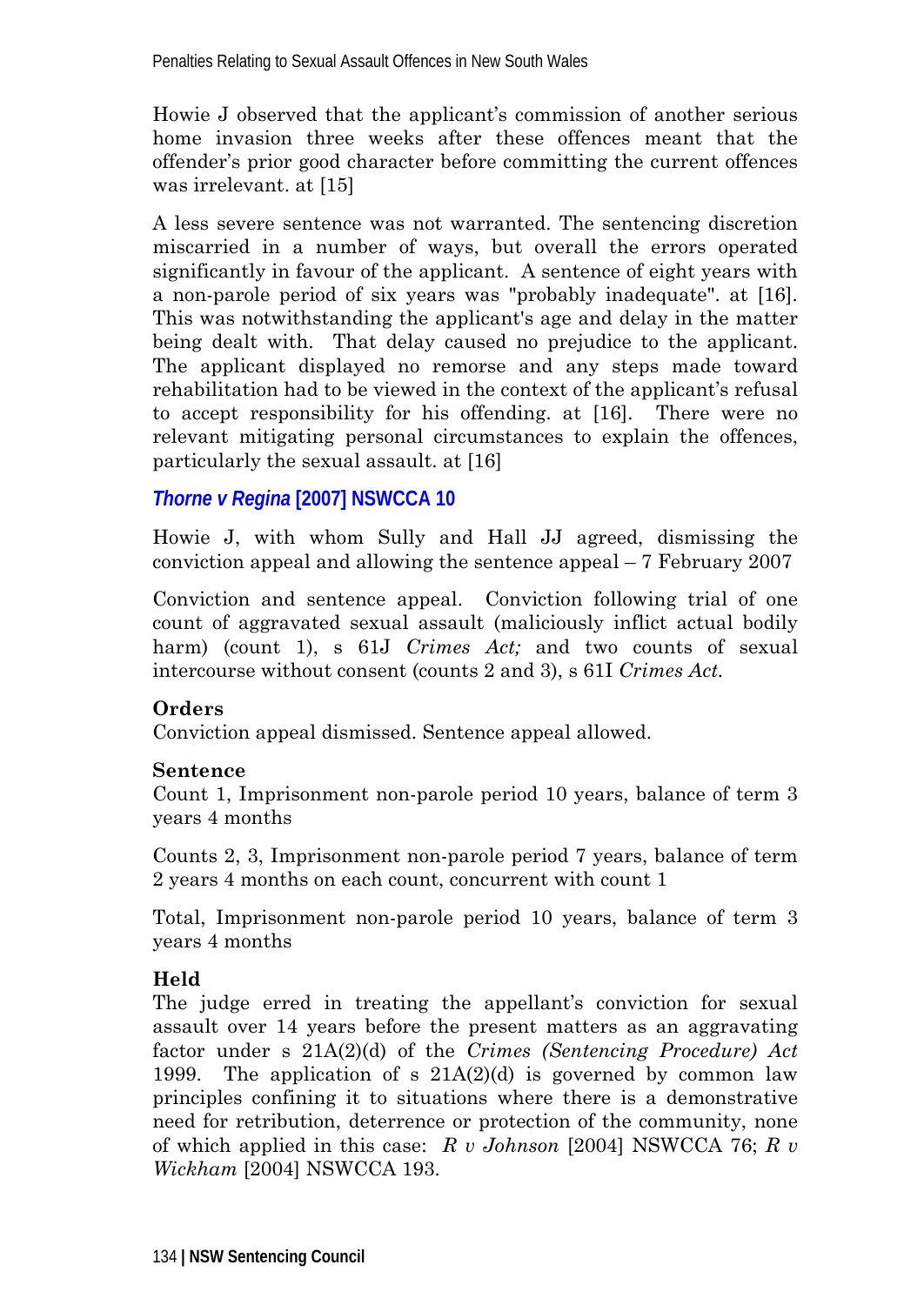The judge failed to consider the appellant's mental state at the time he committed the offences. While there was no psychiatric or psychological report before the sentencing judge, it was clear that as well as being intoxicated and in a state of despair the appellant had an abnormal state of mind. at [77]

The appellant's mental state was demonstrably a relevant factor in determining whether his offending fell within the mid-range of objective seriousness, yet the judge made no reference to it. at [78]. The sentencing discretion miscarried because of the judge's failure to take into account the relevant factor of the appellant's mental health. In re-sentencing it was appropriate to consider the psychological report tendered on appeal. at [79]

It could not be said that the offences were in the mid-range of objective seriousness. Count 1 "fell significantly below the mid-range of seriousness." The aggravating feature of inflicting actual bodily harm was not particularly serious. at [85]

Similarly, counts 2 and 3 fell short of mid-range objective seriousness. No consideration was given to what might constitute a mid-range offence under s 61I. This exercise is complicated by assessing the range of offending "without taking into account matters that would give rise to aggravating factors under the more serious offence under s 61J." at [86]

It was a misrepresentation to categorise the appellant's conduct as a breach of trust within s 21A (2)(l). The judge should have given less weight to the element of general deterrence. at [84], [87]

Imposing concurrent sentences inadequately addressed the criminality of the conduct. The sentence for count 1 did not reflect the total criminality of the conduct. The sentences should have been partially accumulated. There was an interval between the commission of count 1 and counts 2 and 3. at [89]

#### **New Sentence**

Count 1, Imprisonment non-parole period 6 years, balance of term 3 years 6 months

Counts 2 and 3, Imprisonment non-parole period 3 years 6 months, balance of term 3 years 6 months on each count partly consecutive on count 1

Total, Imprisonment non-parole period 7 years 6 months, balance of term 3 years 6 months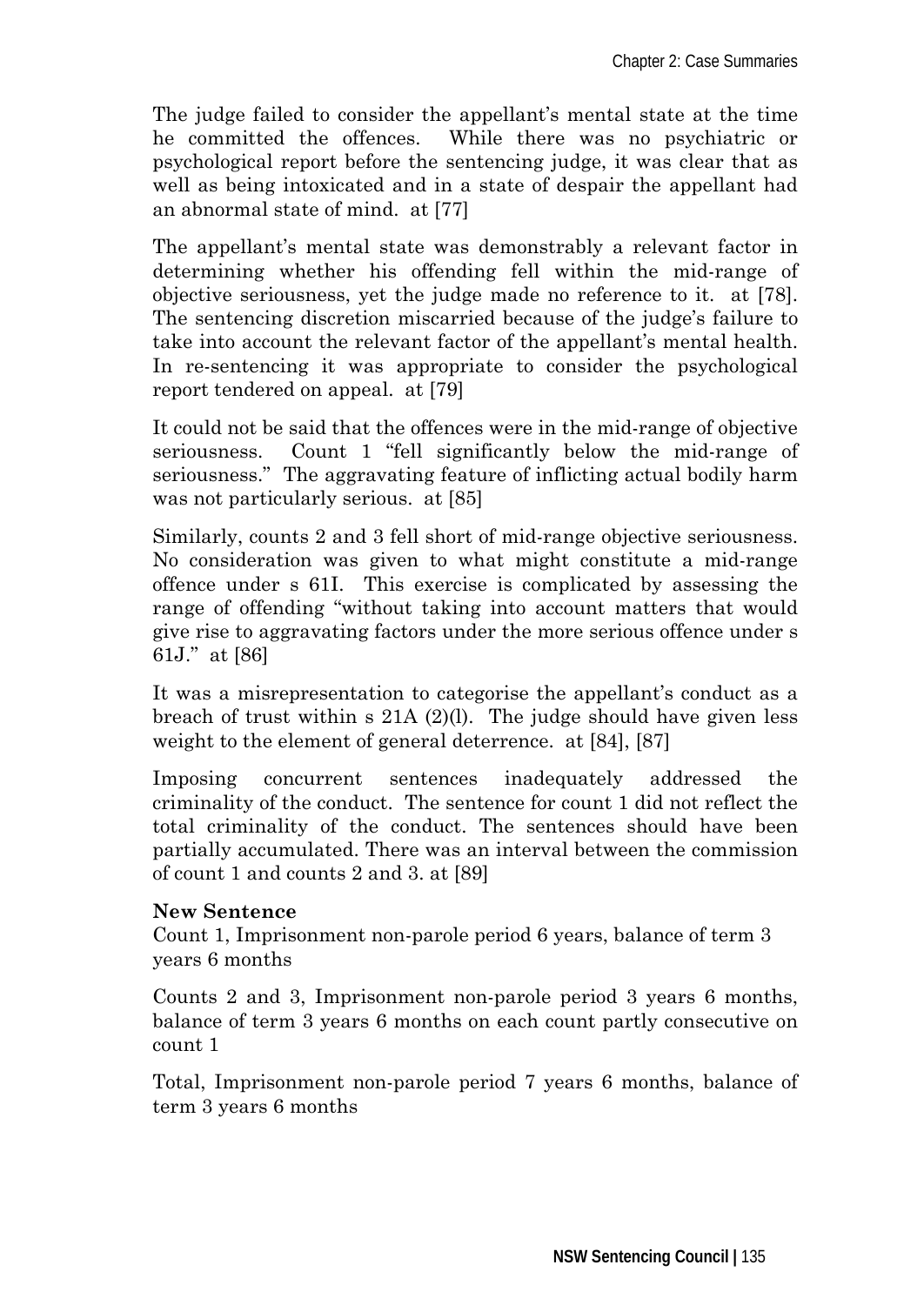## *R v Brooks* **[2006] NSWCCA 169 – 9 August 2006**

Conviction after trial or guilty plea: Guilty plea

Judgment of: Hulme J; Hidden J; Hall J

- Decision: Appeal against sentence allowed. Non-parole period of 13 years with balance of term 4 years reduced to non parole period of 10 years and 6 months with balance of term 3 years and 6 months.
- Held: Three counts of sexual assault on elderly woman. Sentencing judge erred by determining them as the worst category of offence for offences of that kind.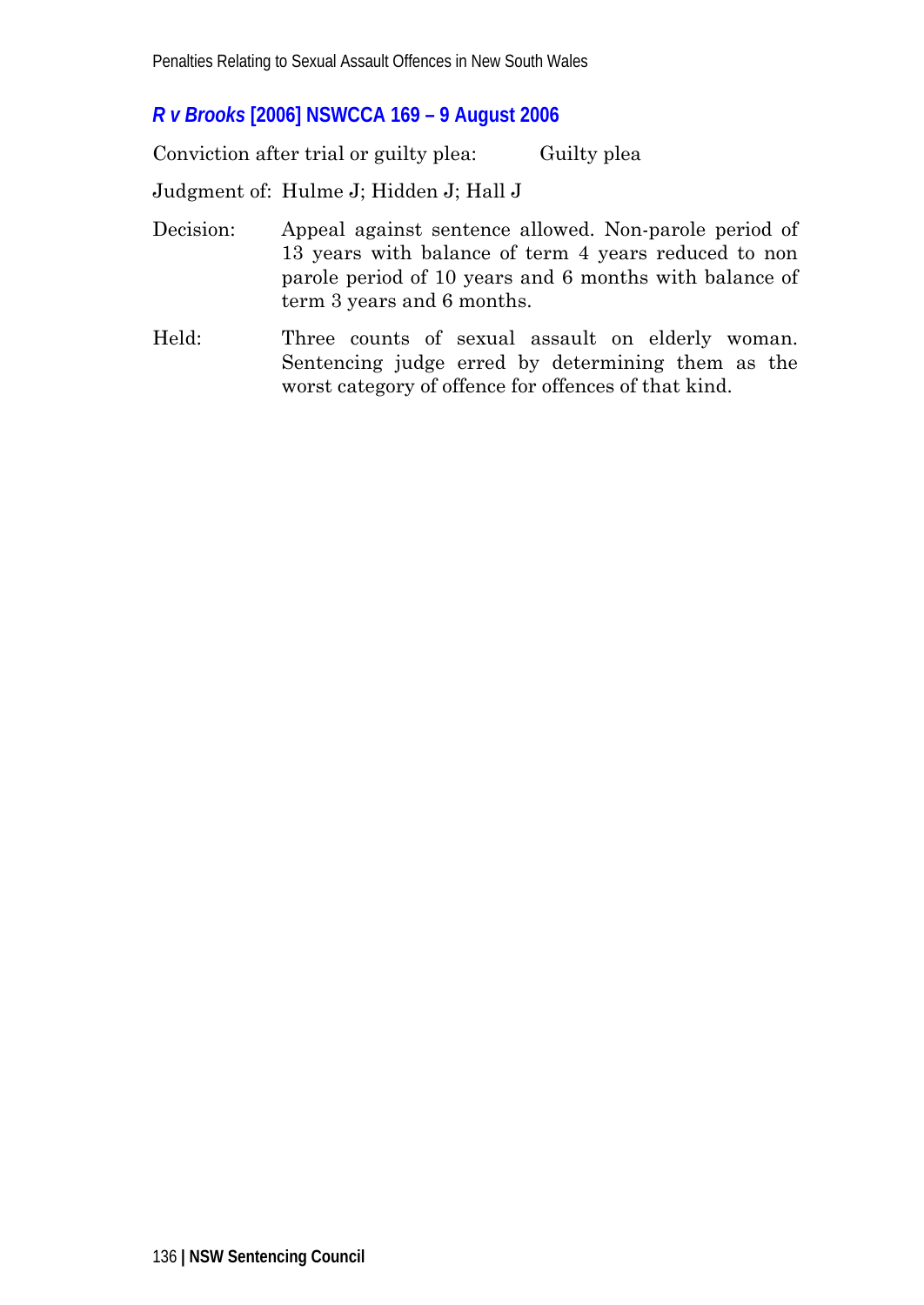## **ITEM 9: CRIMES ACT SEC 61JA**

Aggravated sexual assault in company - SNPP 15 years<sup>86</sup>

## *R v Stephen Aslett* **[2006] NSWCCA 48 - 24 March 2006**

Note that this matter also featured an Item 13 *Crimes Act* section 112(3) offence.

Conviction after trial or guilty plea: Guilty plea.

Judgment of: Spigelman CJ; Barr J; Howie J

- Decision: Appeal upheld. Sentence comprising a non-parole period of 13 years and a balance of term of 7 years imposed (reduced from a non-parole period of 17 years and a balance of term of 7 years).
- Held: The CCA determined that "[t]he reason for departing from the prima facie ratio of 3:1 between non-parole period and balance of term is to recognise the applicant's youth and to foster his prospects of rehabilitation …" (Barr J at [19]).

*R v Dudley Aslett* **[2006] NSWCCA 49 - 24 March 2006** 

Note that this matter also featured an Item 13 *Crimes Act* section 112(3) offence

Conviction after trial or guilty plea: Conviction after trial.

Judgment of: Spigelman CJ; Barr J; Howie J

 $\overline{a}$ 

Decision: Appeal against conviction dismissed. Appeal against sentence upheld.

> Sentence of imprisonment with a total non-parole period of 22  $\frac{1}{2}$  years imposed with a balance of term of 7  $\frac{1}{2}$ years (reduced from a total non-parole period of 30 years with a balance of term of 10 years).

Held: The sentencing judge was entitled to find that the offences under s 61JA Crimes Act were more serious than those in the mid range of objective seriousness and that a non-parole period exceeding the standard was

<sup>86</sup> Note: In the Sentencing Trends and Practices 2006-2007 Report cases falling under sec 61JA were included together with other aggravated sexual assault cases under sec 61J.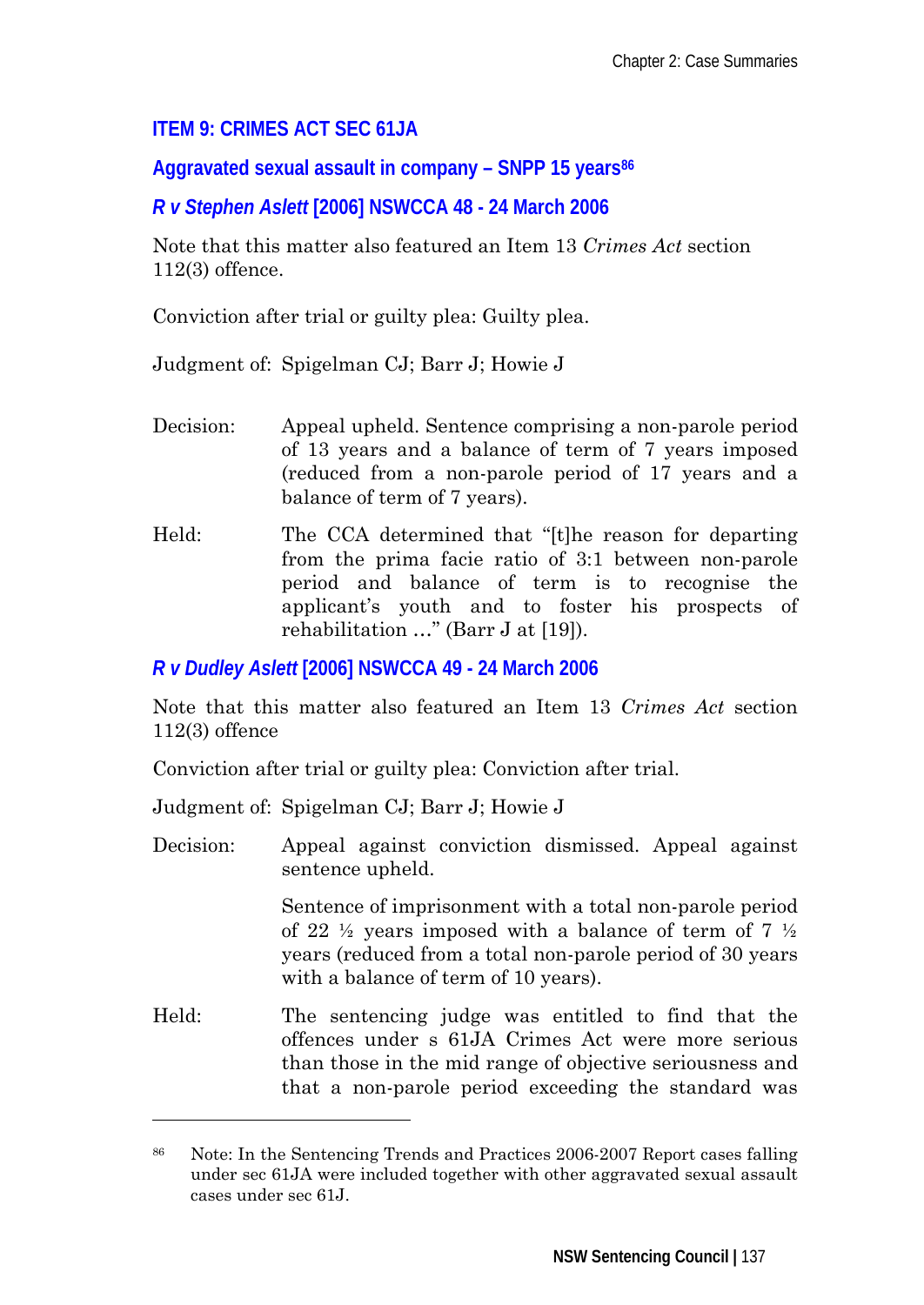justified. His Honour was also entitled to conclude the offence the subject of the first count merited a nonparole period exceeding the standard non-parole period.

The CCA departed from the standard non-parole period due to "… the seriousness, … of the appellant's criminality in the first and second counts and the need, in imposing sentence on counts 5, 6 and 7, to provide a proper opportunity for parole" (Barr J at [145]).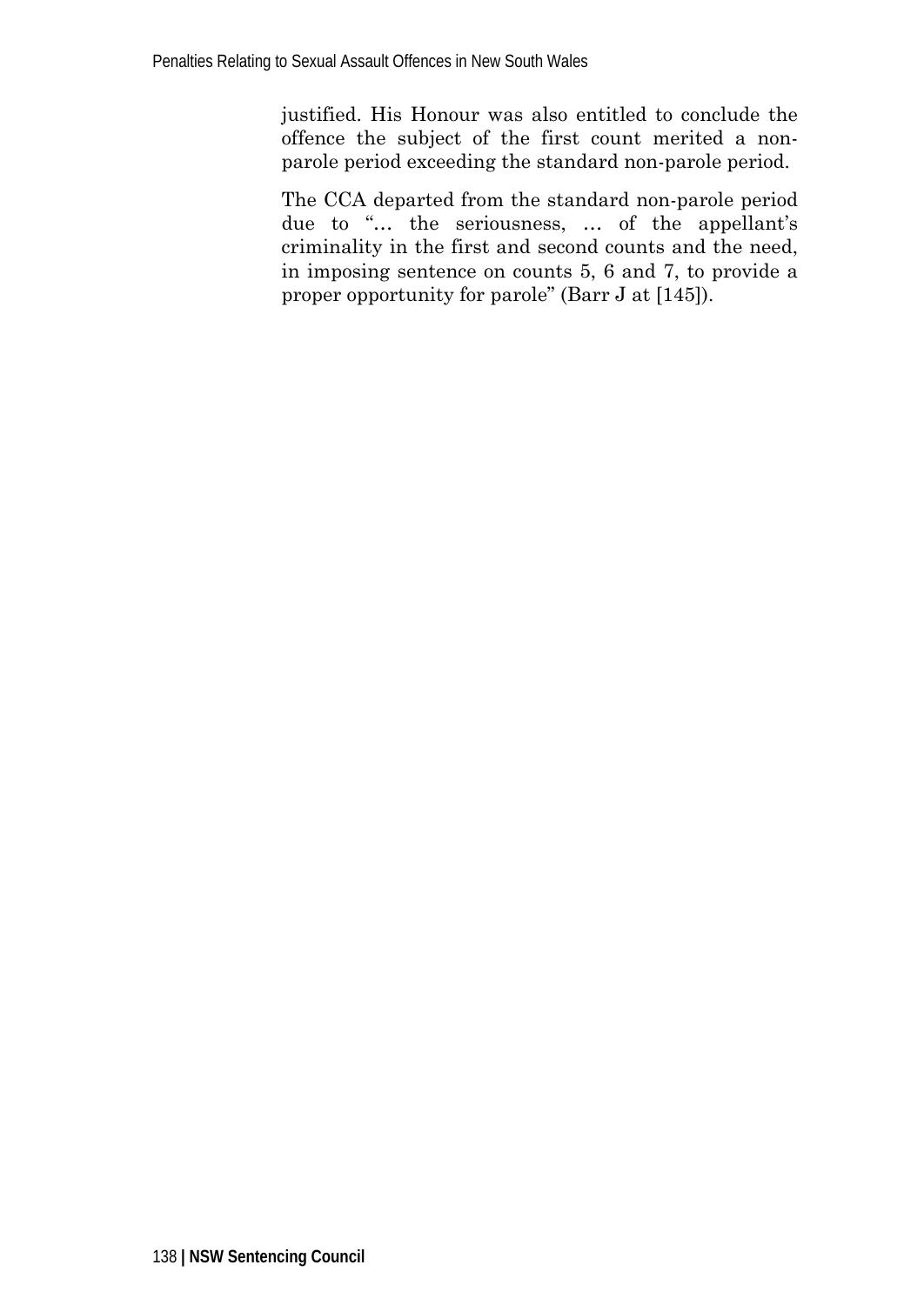## **ITEM 9A – S 61M(1) CRIMES ACT AGGRAVATED INDECENT ASSAULT – SNPP 5 YEARS**

## *AIS v Regina* **[2006] NSWCCA 355**

Hislop J, with whom Beazley JA and Sully J agreed, dismissing the appeal – 20 November 2006.

Sentence appeal. Plea of guilty to one count of aggravated indecent assault (child under 16 years), s 61M(1) *Crimes Act.* 

#### **Orders**

Appeal dismissed.

#### **Sentence**

Imprisonment non-parole period 9 months, balance of term 2 years, 2 weeks and 4 days

## **Held**

The sentencing judge did not err in determining that a custodial sentence was appropriate in this case. Her Honour was mindful that the appellant was aged 19 years at the time of the offence and this reduced an otherwise mid-range offence to one at the lower end of the mid-range of objective seriousness. at [12]

The submission that the judge considered herself bound to impose a prison sentence was without foundation. Her Honour said no more than that the absence of a prior criminal record and the fact that the offence occurred spontaneously were not sufficient reasons alone to prevent the imposition of a full time custodial sentence. In this case prior good character carried little weight and general deterrence needed to be emphasised. Her Honour did not advance a proposition that in all cases of sexual assault by adults on children a custodial sentence had to be imposed. at [13]-[16]

The sentence imposed was "at the upper and outer limit…" of the relevant range available to the sentencing judge, with a starting point of three years and six months discounted by 20 per cent for the guilty plea. at [26]. Her Honour's finding of special circumstances resulted in a non-parole period of nine months. There was no justification for adjusting this further. No error was established warranting a less severe sentence. at [27]-[29]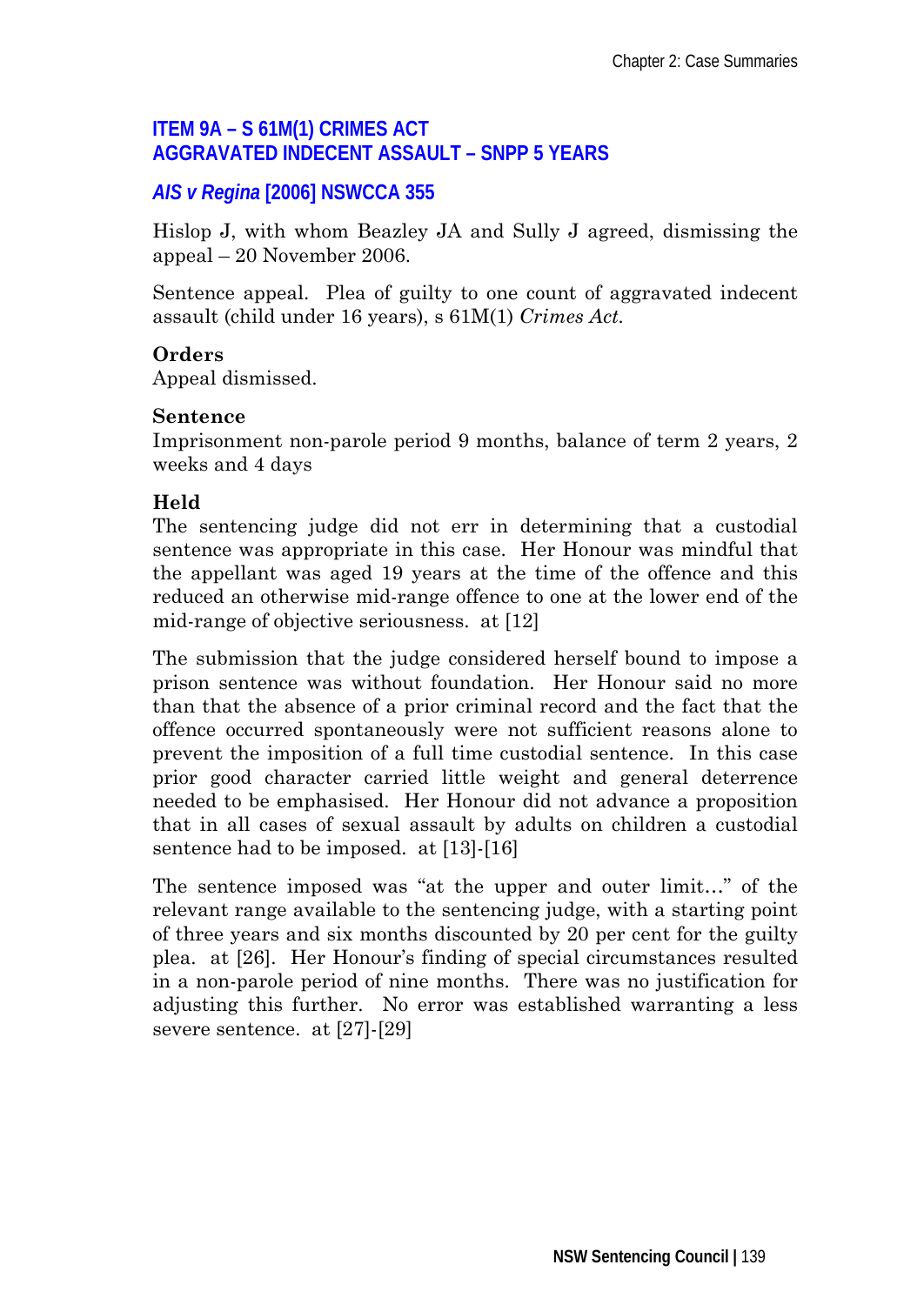# *GAT v R* **[2007] NSWCCA 208**

Adams J, with whom Howie and Price JJ agreed, allowing the appeal – 17 July 2007.

Sentence appeal. Pleas of guilty to one count of carnal knowledge of a girl between 10 and 16 years (count 1): s 71 *Crimes Act* (now repealed); one count of indecent assault of a child under 16 years (count 2): s 61E(1) *Crimes Act* (now repealed); one count of aggravated indecent assault (child under 16 years) (count 3): s 61M(1) *Crimes Act*; one count of aggravated act of indecency (under authority) (count 4): s 61O(1) *Crimes Act*; one count of aggravated sexual intercourse with a child between 14 and 16 years (under authority) (count 5):  $\frac{66C(4)}{2}$ *Crimes Act*; and one count of aggravated sexual intercourse with a child between 10 and 14 years (under authority) (count 6):  $\epsilon$  66C(2) *Crimes Act*.

## **Orders**

Leave to appeal granted. Applicant resentenced.

## **Sentence**

Count 1, Imprisonment non-parole period 4 years, balance of term 2 years

Count 2, Imprisonment 3 years fixed term, concurrent with count 1

Count 3, Imprisonment non-parole period 3 years, balance of term 2 years, partially cumulative on count 1

Count 4, Imprisonment 1 year 6 months fixed term, concurrent with count 3 Count 5, Imprisonment non-parole period 3 years, balance of term 1 year 6 months, partially cumulative on count 3

Count 6, Imprisonment non-parole period 4 years, balance of term 3 years 6 months, partially cumulative on count 5

Total Imprisonment non-parole period 9 years 6 months, balance of term 3 years 6 months

## **New sentence**

Count 1, Imprisonment non-parole period 4 years, balance of term 2 years

Count 2, Imprisonment 3 years fixed term, concurrent with count 1

Count 3, Imprisonment non-parole period 1 year 6 months, balance of term 1 year 1 month, concurrent with count 1

Count 4, Imprisonment 1 year fixed term, concurrent with count 1

Count 5, Imprisonment non-parole period 3 years, balance of term 1 year 6 months, partially cumulative on count 3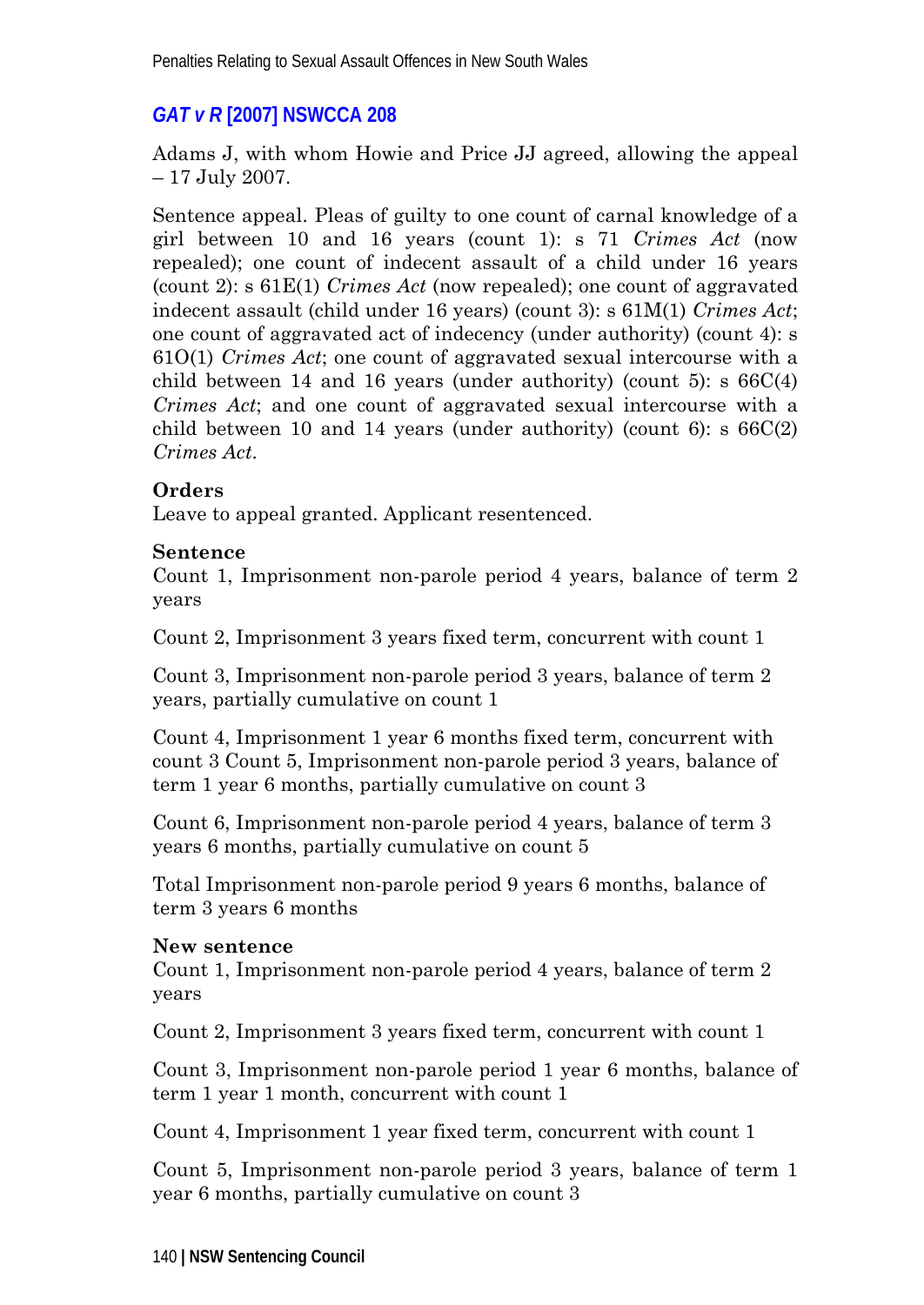Count 6, Imprisonment non-parole period 3 years, balance of term of 2 years, partially cumulative on count 5

Total Imprisonment non-parole period 7 years, balance of term 3 years 6 months

## **Held**

The sentencing judge erred in referring to the applicant as having "avoided the automatic application" of the standard non-parole period, contrary to the law in *R v Way* (2004) 60 NSWLR 168, on the basis of his plea of guilty. Adams J noted at [23] that –

"… it is especially important not to use the standard non-parole period as a starting point or as a fulcrum around which the various relevant features – objective and subjective – oscillate. Rather, all the objective and subjective features of the case must be brought together in a synthesis giving rise to the ultimate appropriate sentence. For the purpose of undertaking this exercise, the standard non-parole period is one of a number of matters to be considered, bearing in mind the ways in which the objective features of the case differ from an abstract case in the middle of the range."

Further error occurred in making a finding of special circumstances but failing to adjust the statutory ratio accordingly.

The sentencing judge also omitted to properly apply the principle of totality by considering the overall sentence. The sentence was found to be manifestly excessive, given the strong subjective circumstances of the offender.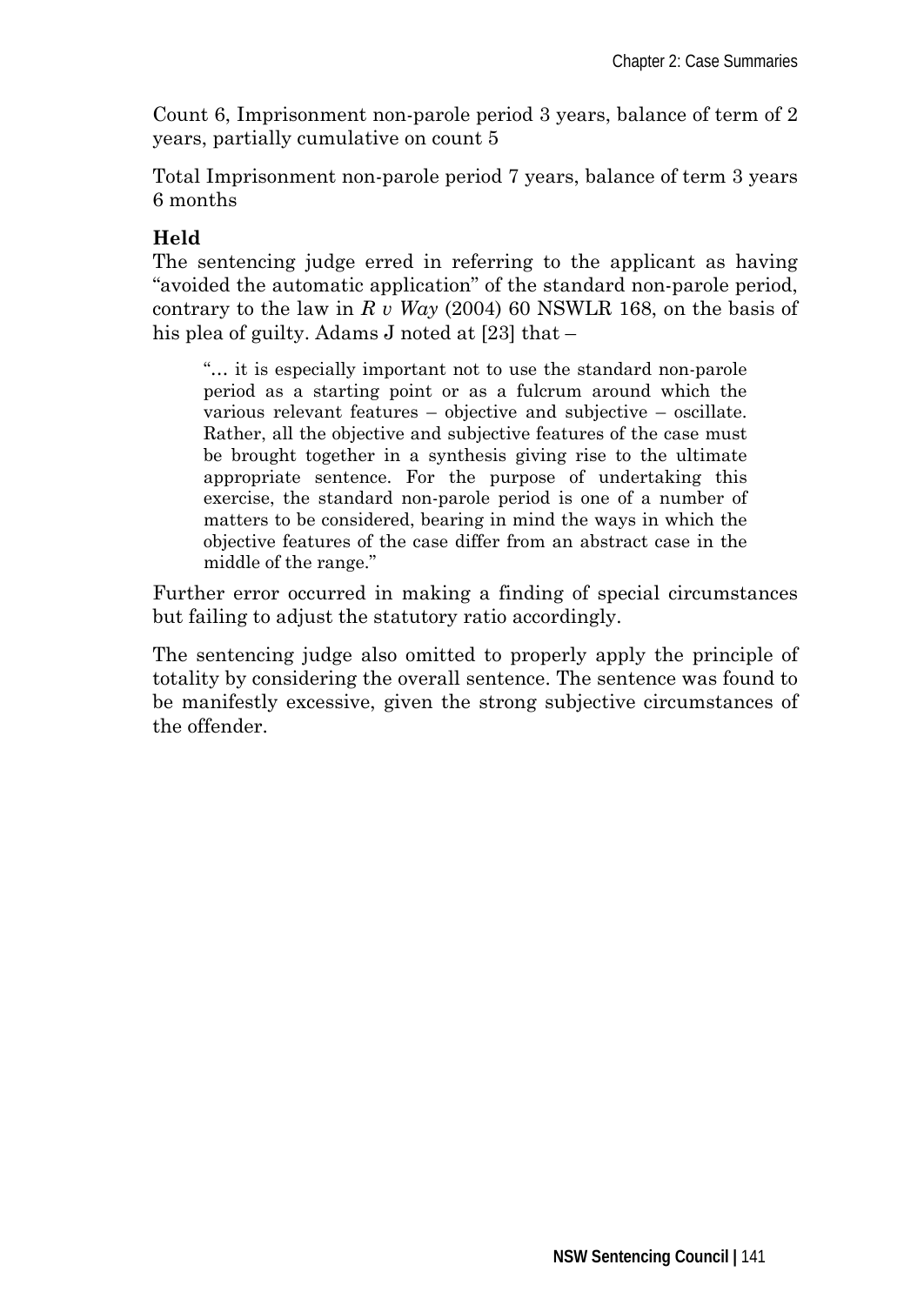## *R v Tidona* **[2005] NSWCCA 410** *-* **2 December 2005.**

Conviction after trial or guilty plea: Guilty plea.

Judgment of: Simpson J; Adams J; Hoeben J

- Decision: Appeal upheld applicant re-sentenced to a non-parole period of 3 years and a balance term of 2 years and 2 months (reduced from a non-parole period of 3 years and 11 months, and a balance of term of 1 year and 3 months).
- Held: The total sentence of 5 years and 2 months was not excessive, given the aggravating features identified by the sentencing judge, the objective seriousness of the offence and issues of general and specific deterrence.

However, by beginning with the standard non-parole period and then crafting the structure of the sentence around it, Her Honour failed to stand back and look at the appropriate balance between the term of sentence and non-parole period.

There were a number of factors which amounted to special circumstances and which required that the statutory ratio between the term of sentence and nonparole period be adjusted so as to increase the period of supervision on parole for the applicant. These matters included his age; poor state of mental and physical health, the fact that he had commenced his first period of imprisonment at an advanced age and the need for some psychiatric intervention.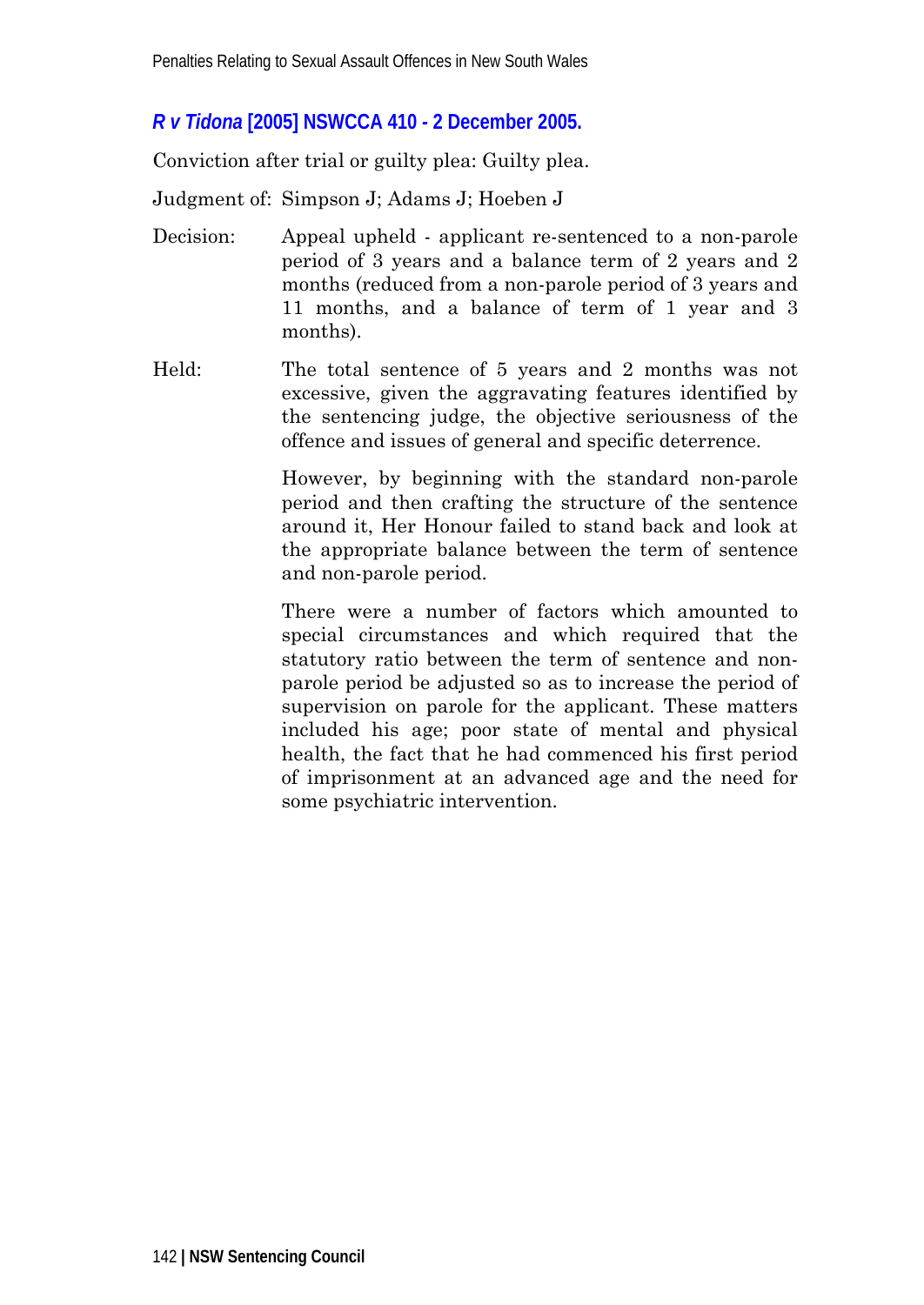## *R v Sharwood* **[2006] NSWCCA 157 - 24 May 2006**

Conviction after trial or guilty plea: Conviction after trial.

Judgment of: McClellan CJ at CL; Hoeben J; Johnson J

- Decision: Sentence appeal allowed. Applicant re-sentenced to a total non-parole period of 1 year and 3 weeks with a balance of term of 11 months and 1 week (reduced from a non-parole period of imprisonment of 5 years and 4 months, with a balance of sentence of 2 years and 2 months).
- Held: The 7 years 6 months imposed for count 5 exceeded the maximum penalty (which the sentencing judge incorrectly believed to be ten years). Errors were made in characterising the offences as being "in the middle of the range of objective seriousness" (at [64]); applying the principles of totality and proportionality; and the findings on accumulation.

 The five year standard non-parole period should serve as a reference point or guidepost "… however, the comparatively low level of objective criminality, together with the very significant subjective matters, should be given greater weight" (Hoeben J at [73]).

## *R v Dagwell* **[2006] NSWCCA 98 – 5 April 2006**

Conviction after trial or guilty plea: Guilty plea

Judgment of: Beazley JA; Adams J; Howie J

- Decision: Crown appeal allowed. Non-parole period of 9 months with balance of term 12 months increased to non-parole period of 2 yrs 11 months with balance of term 1 year and 5 months
- Held: The sentences were manifestly inadequate to a very significant degree. The sentences did not reflect the judge's findings that the offences were very serious. Given the considerable age gap between the victim and the defendant there was little mitigation in the victim having consented and encouraged the defendant.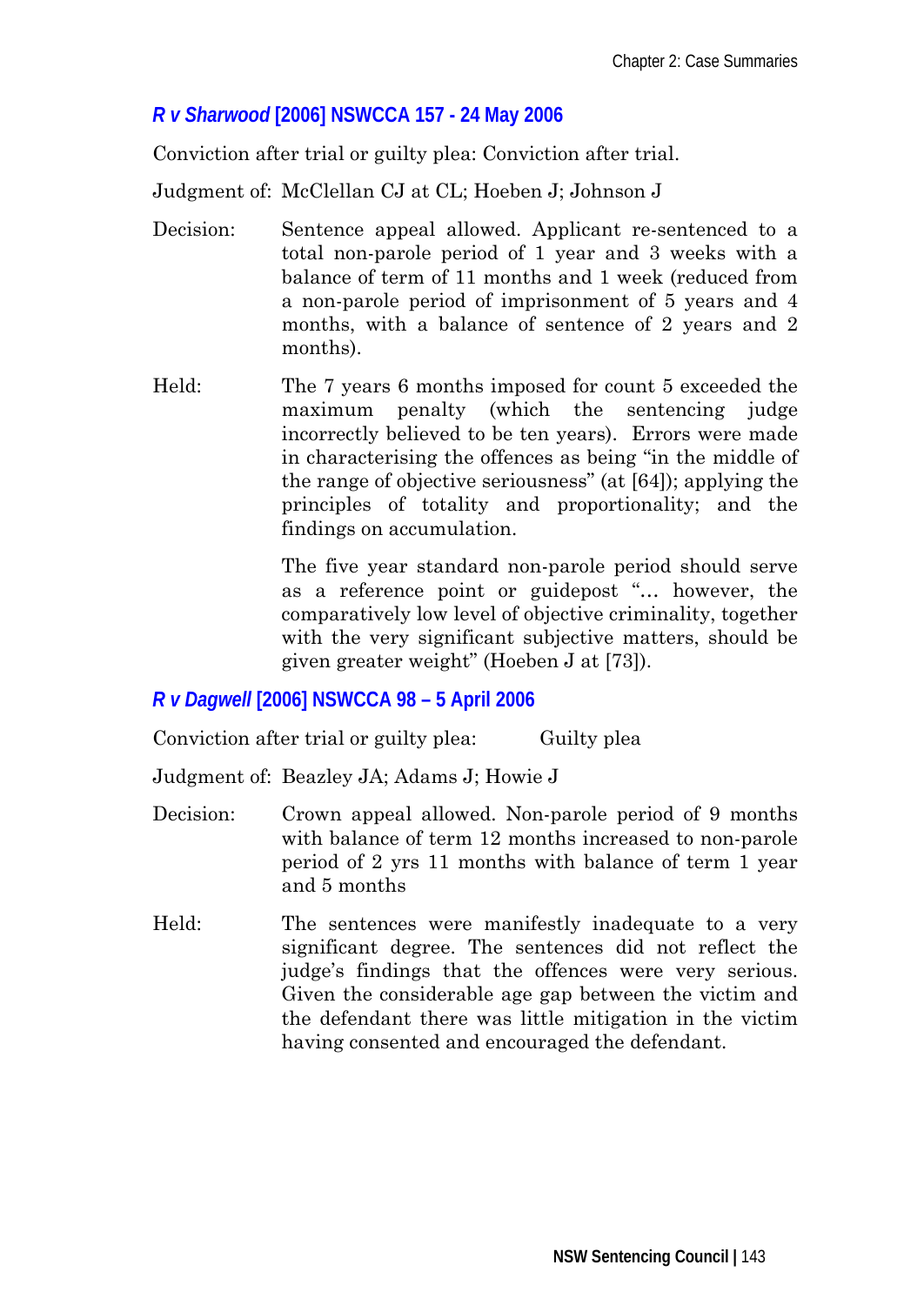## *R v LJG* **[2006] NSWCCA 216 – 20 July 2006**

Conviction after trial or guilty plea: Guilty plea

Judgment of: McClellan AJA; Hulme J; Hall J

Decision: Appeal against severity of sentence dismissed.

Held: The sentencing judge erred in respect of the application of the standard non-parole period in that his Honour commenced with the standard five-year non-parole period, then reduced it by 25% for the plea and then considered a further reduction for the subjective features. This approach was incorrect as expressed in *Way*. Despite error there was no lesser sentence warranted.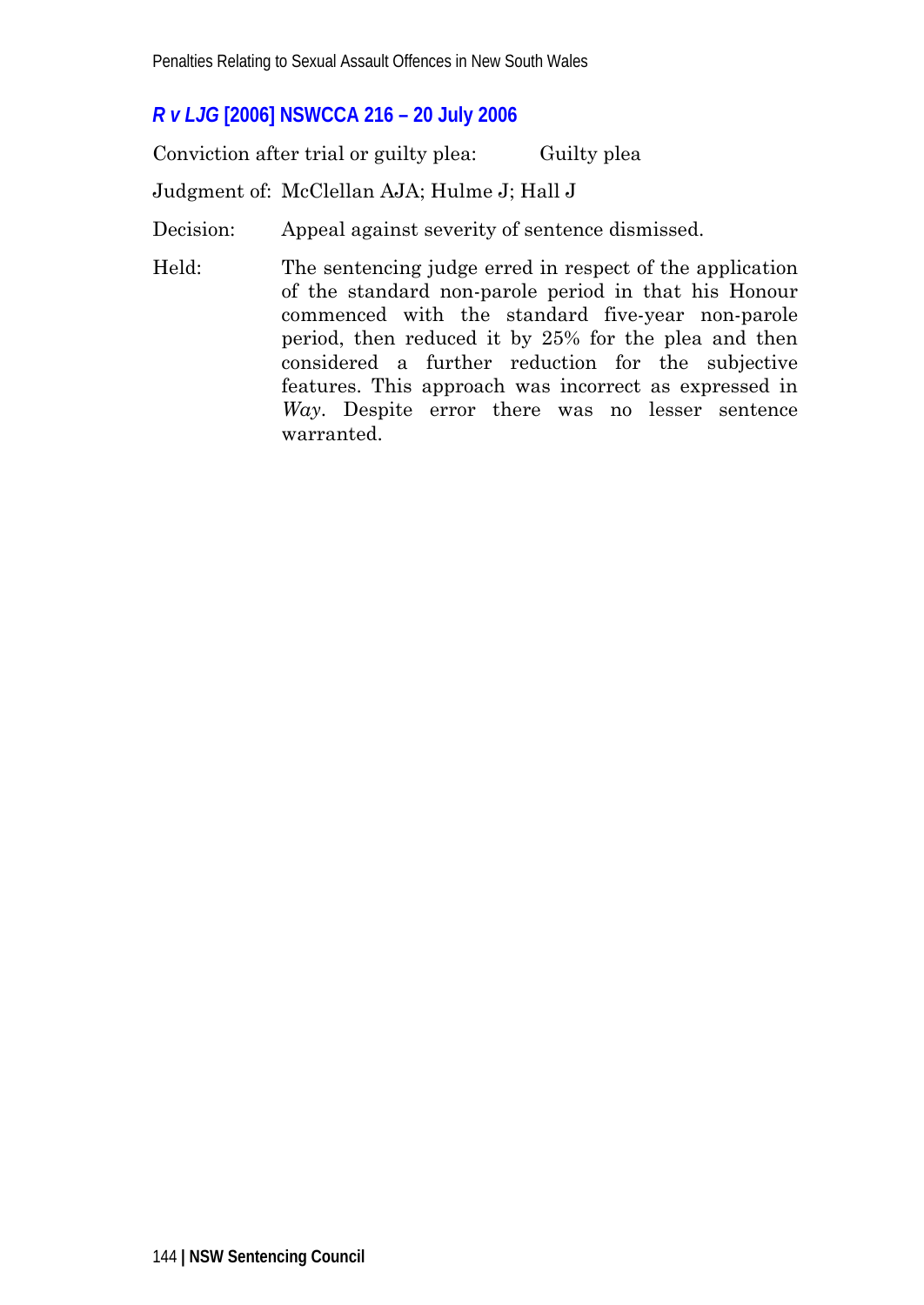# **ITEM 9B – S 61M(2) CRIMES ACT**

**Aggravated indecent assault – child under 10 years - SNPP 5 years** 

# *Darrigo v R* **[2007] NSWCCA 9**

Price J, with whom Hodgson JA and Howie J agreed, allowing the appeal – 5 February 2007.

Sentence appeal. Plea of guilty to one count of aggravated indecent assault (child under 10 years): s 61M(2) *Crimes Act*.

#### **Orders**

Leave to appeal granted. Appeal allowed.

#### **Sentence**

Imprisonment non-parole period 5 years, balance of term 2 years

#### **New sentence**

Imprisonment non-parole period 4 years 6 months, balance of term 1 year 6 months

### **Held**

The sentencing judge did not err in translating the applicant's prior criminal history into an aggravating factor. Criminal history is relevant insofar as it reflects the applicant's failure in respect of rehabilitation and treatment and the need to protect the community. at [33]. However, His Honour fell into error by suggesting that prior criminal convictions go to the objective seriousness of the offence. Further, the starting point of the sentence was excessive and the case was not one where the maximum penalty should be imposed.

The court characterised the offence as "beyond the mid-range of objective seriousness." at [57]. Despite the plea of guilty, the standard non-parole period was still to be used as a reference point: *R v AJP* (2004) 150 A Crim R 575; *MLP v R* [2006] NSWCCA 271. When imposing a custodial sentence for a standard non-parole period offence the principal issues to be addressed, as set by Kirby J in *MLP v R* [2006] NSWCCA 271, are –

"(i) What term of imprisonment is appropriate having regard to the offence and the circumstances of the offender?

(ii) Should the offence be characterised as being in the mid-range of objective seriousness?

(iii) Are there other reasons in the matters identified in s 21A (relating to the offender) for departing from the standard non-parole period?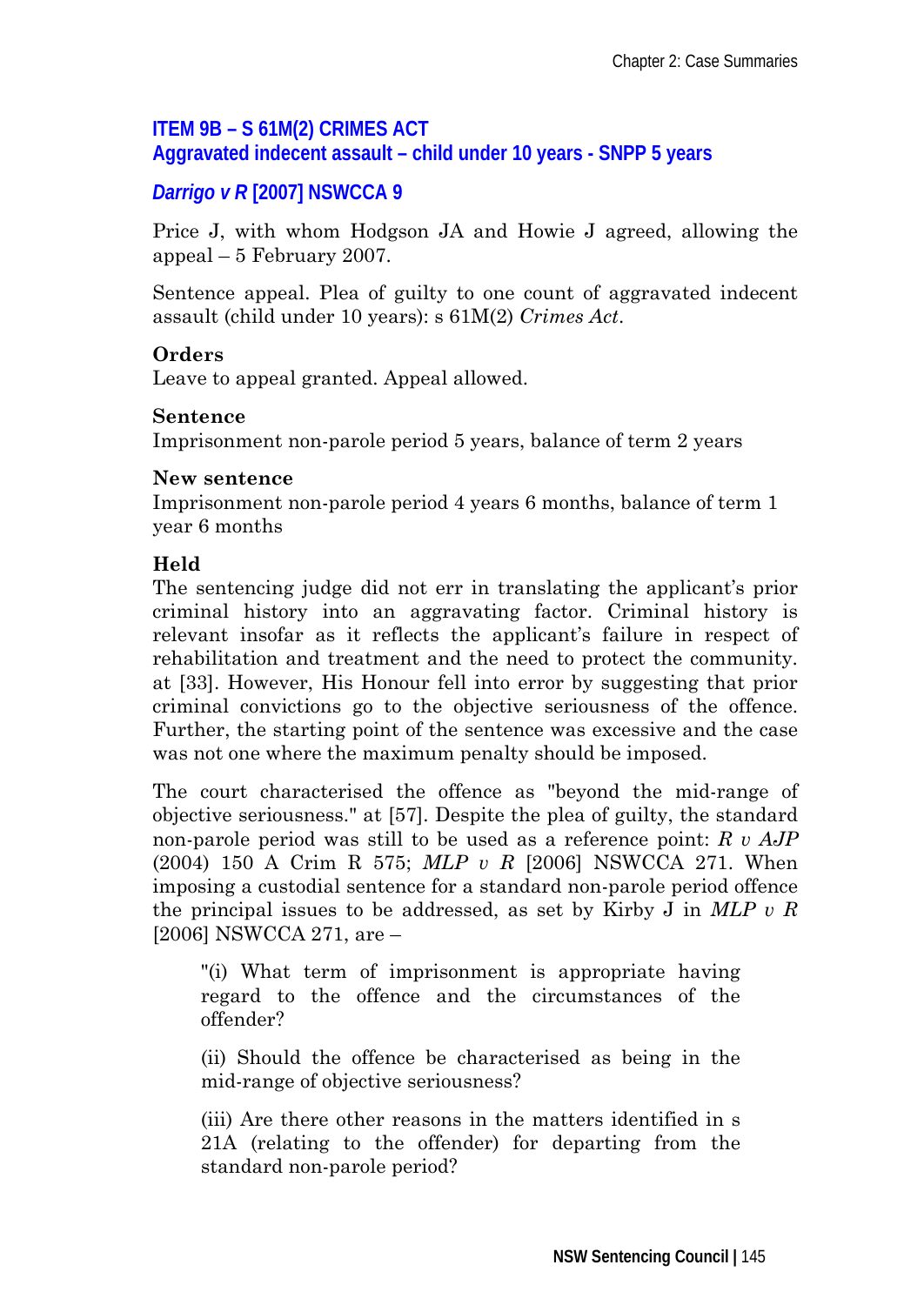Penalties Relating to Sexual Assault Offences in New South Wales

(iv) Are there special circumstances?" at [54]

The court noted that these issues do not need to be addressed in any particular order: *MLP* [at 34]; *R v Moffit* (1990) 20 NSWLR 114. at [55]

The sentencing judge also failed to comply with s 44(2) of the *Crimes (Sentencing Procedure) Act 1999* in fixing the balance of the term of sentence, as the balance of term exceeded one third of the non-parole period and His Honour had declined to find special circumstances.

# *R v Blinco* **[2006] NSWCCA 105 – 5 April 2006**

Conviction after trial or guilty plea: Guilty plea.

Judgment of: Grove J; Simpson J; Howie J

- Decision: Appeal upheld. Applicant re-sentenced to a non-parole period of 1 year 6 months with a balance of term of 1 year 6 months (reduced from a non-parole period of 2 years and 9 months with a balance of term of 2 years).
- Held: The offence carries a prescribed maximum penalty of ten years imprisonment; the standard non-parole period is five years. "Somewhat surprisingly, a consequence of this prescription is, if it is applicable, the total term for an offence in the middle of the range of objective seriousness (an expression in s 54A(2) of that Act) would necessarily be more than half the available maximum term." (Grove J at [5]).

Error occurred when the non-parole period was set independently of a consideration of the total sentence. The CCA accepted that the offence fell below the mid range of objective seriousness. However, the sentencing judge's finding was reached, at least in part, by impermissible reasoning – mainly, the emphasis placed on the applicant's plea of guilty. (Grove J at [13]).

Special circumstances (relating to the need for alcohol counselling and rehabilitation prospects) warranted a departure from the statutory ratio.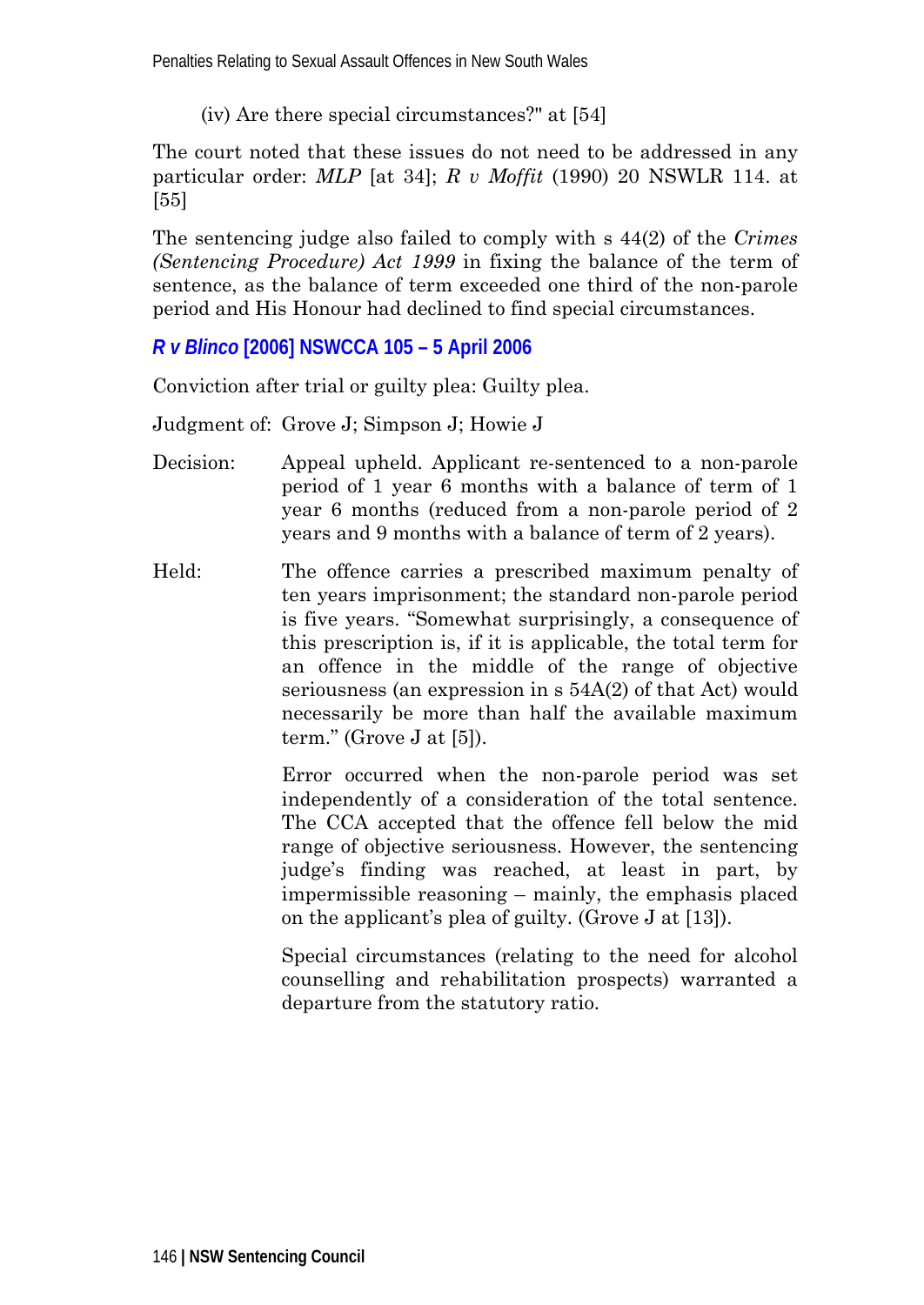# **ITEM 10 – S 66A CRIMES ACT Sexual intercourse – child under 10 - SNPP 15 years**

# *MLP v R* **[2006] NSWCCA 271**

Kirby J, with whom Grove and Hislop JJ agreed, allowing the appeal – 6 September 2007.

Sentence appeal. Convicted of one count of sexual intercourse with a child under ten years: s 66A *Crimes Act*.

#### **Orders**

Leave to appeal granted. Appeal allowed.

#### **Sentence**

Imprisonment non-parole period 12 years, balance of term 4 years

#### **New sentence**

Imprisonment non-parole period 11 years, balance of term 5 years

# **Held**

The sentencing judge misapplied *R v Way* (2004) 60 NSWLR 168 by treating the offender's subjective circumstances as indicia of the objective seriousness of the offence.

The sentencing judge also fell into error by placing the offence above the mid range of objective seriousness. Although it was found to be in the mid range, the CCA held that there were circumstances that warranted a departure from the standard non-parole period, namely the applicant's health problems and the need for the sentence to be served on protection. at [55]

With respect to age, Kirby J said at  $[22]$  –

"…it does not follow that, because age is relevant and because the section contemplates a range of ages, an offence against a child approaching the age of 10 cannot be regarded, or should not be regarded, as being within the mid range. The section is concerned with the protection of the vulnerable from sexual exploitation and violation. No doubt, as a generalisation, the younger the child the more defenceless and vulnerable. However, the entire class of children under the age of 10 years is vulnerable. …"

In relation to the fact that the offence was an isolated act, Kirby J said at  $[26]$  that  $-$ 

"… The fact that conduct is an isolated act does not determine, however, whether the offence is within the mid range. It may be in the mid range, even though an isolated act, depending upon the nature of the act."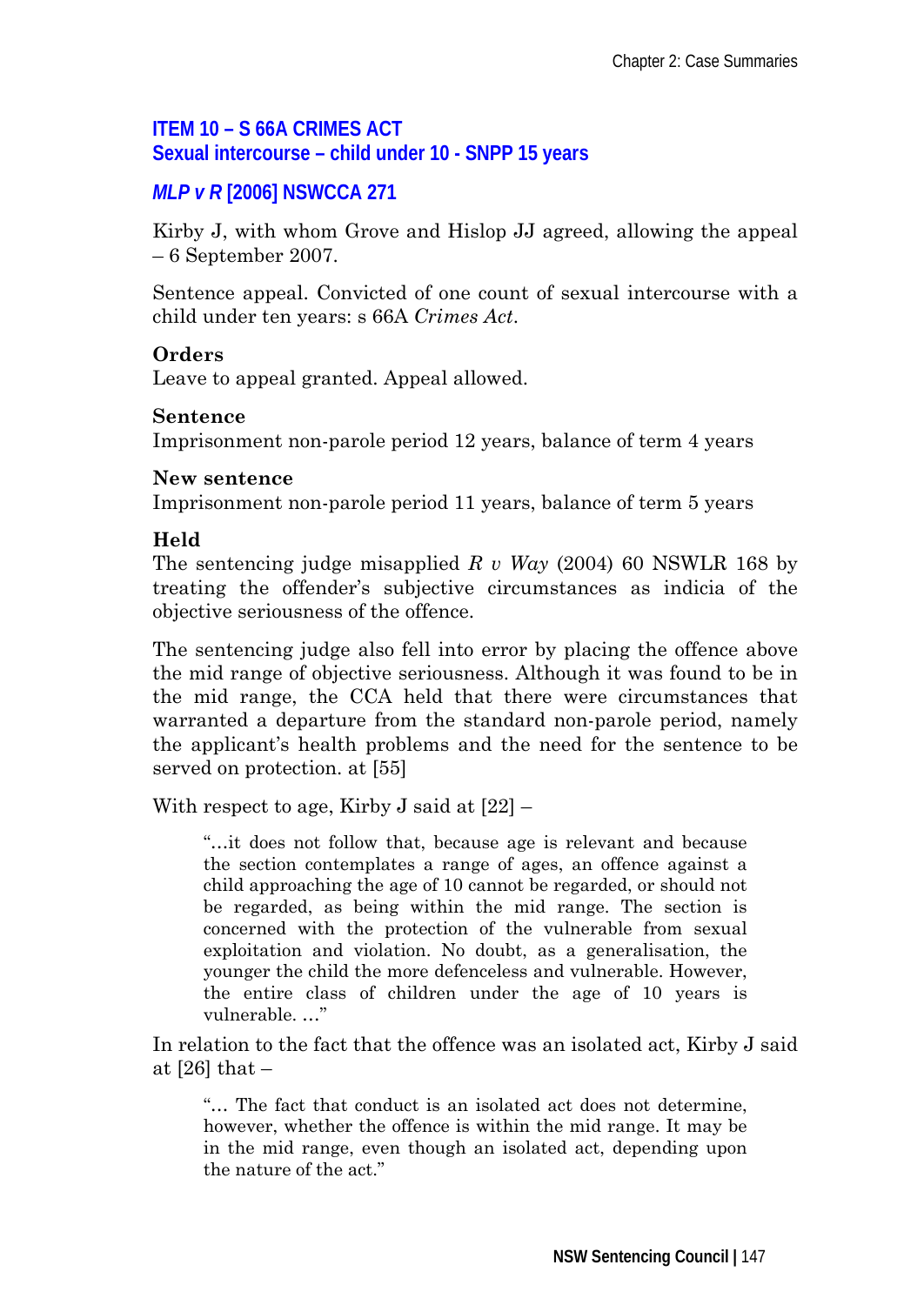# *DBW v R* **[2007] NSWCCA 236**

Spigelman CJ, with whom Simpson and Harrison JJ agreed, dismissing the appeal – 27 July 2007.

*Note: This matter also features an Item 9B s 61M(2) Crimes Act offence.*

Sentence appeal. Plea of guilty to two counts of aggravated act of indecency (counts 1 and 10): s 61O(2) *Crimes Act*; one count of aggravated indecent assault (count 4): s 61M(2) *Crimes Act*; and two counts of sexual intercourse with child under 10 years (counts 6 and 11): s 66A *Crimes Act.*

Two counts of aggravated act of indecency were taken into account on a Form 1 in relation to count 1: s 61O(2) *Crimes Act*; one count of aggravated indecent assault was taken into account in relation to count 4: s 61M(2) *Crimes Act*; three counts of sexual intercourse with a child under 10 years were taken into account in relation to count 6: s 66A *Crimes Act*; and three counts of sexual intercourse with child under 10 years were taken into account in relation to count 11: s 66A *Crimes Act.* 

### **Orders**

Leave to appeal granted. Appeal dismissed.

### **Sentence**

Count 1, Imprisonment non-parole period 2 years, balance of term 2 years, taking into account Form 1 (concurrent with counts 6 and 11)

Count 4, Imprisonment non-parole period 1 year 9 months, balance of term 1 year 9 months, taking into account Form 1 (concurrent with counts 6 and 11)

Count 6 and 11, Imprisonment non-parole period 3 years, balance of term 3 years, taking into account Form 1's (partially cumulative on count 10)

Count 10 Imprisonment non-parole period 1 year 6 months, balance of term 1 year 6 months

Total Imprisonment non-parole period 3 years 6 months, balance of term 3 years

### **Held**

The sentencing judge failed to identify which matters under s 21A of the *Crimes (Sentencing Procedure) Act 1999* were taken into account. Spigelman CJ found that it could not be inferred that the sentencing judge accepted the Crown submission that there was substantial emotional harm for the purposes of s 21A(2)(g) of the *Crimes*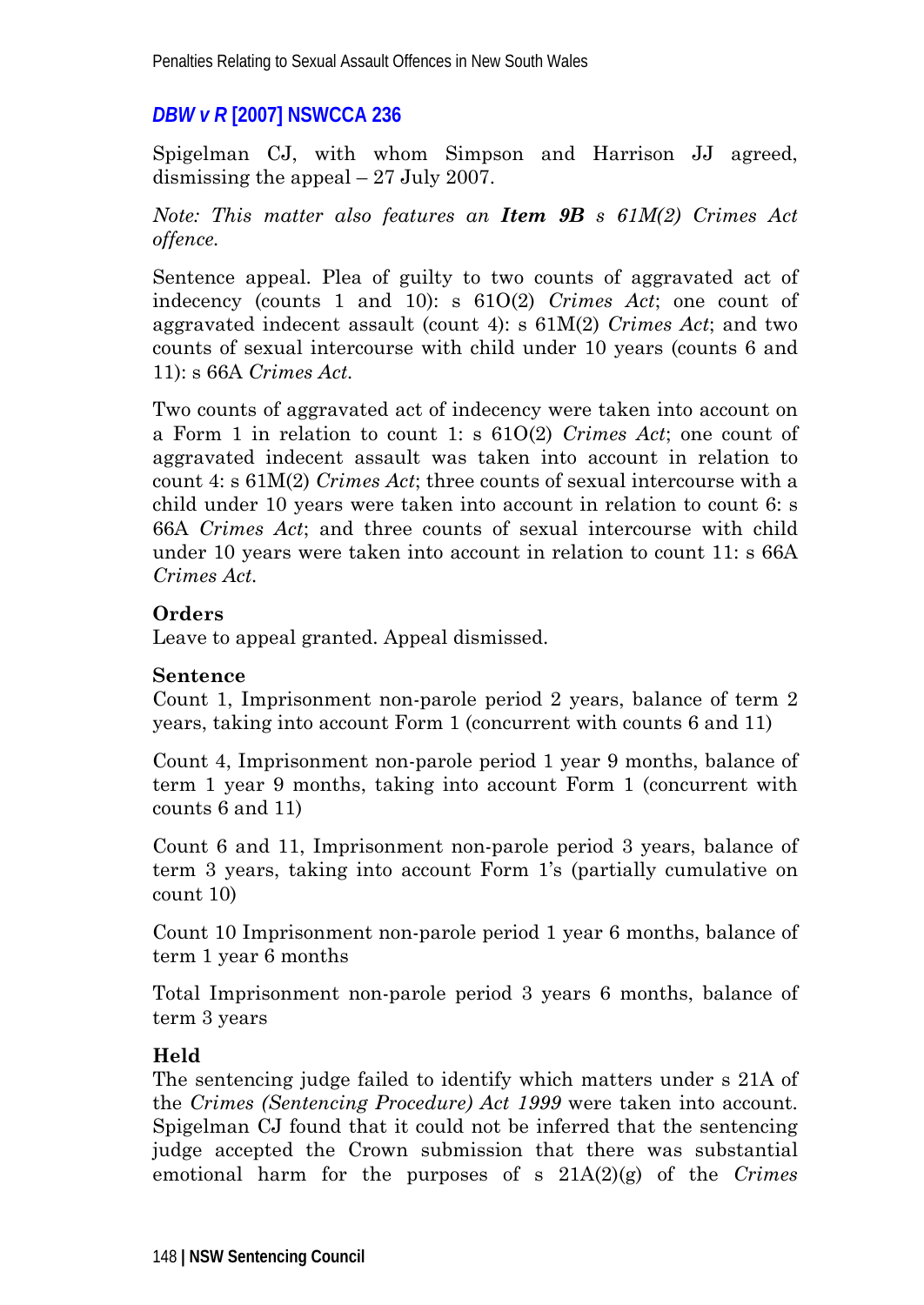*(Sentencing Procedure) Act 1999* although such a finding was open. at [37] and [40]. *R v Wilson* [2005] NSWCCA 20 not followed.

While not expressly referred to, the term of the sentence indicates that substantial weight was placed on the applicant's confession to the authorities. The potential to be discovered through other means did not detract from this discount.

The sentencing judge however was correct in observing that the applicant's conduct adversely affected the young victim. This inference can be made in the absence of expert evidence on the basis of common sense. The observations by

Hunt J (as he then was) in *R v Muldoon* (unrep, 13/12/1990, NSWCCA) as to —

"the kind of evidence that should be adduced in order to conclude what impact there would be by way of future harm to very young children who had been subject to sexual abuse" are no longer of assistance in light of the increased knowledge of the effects of child sexual abuse. at [39]